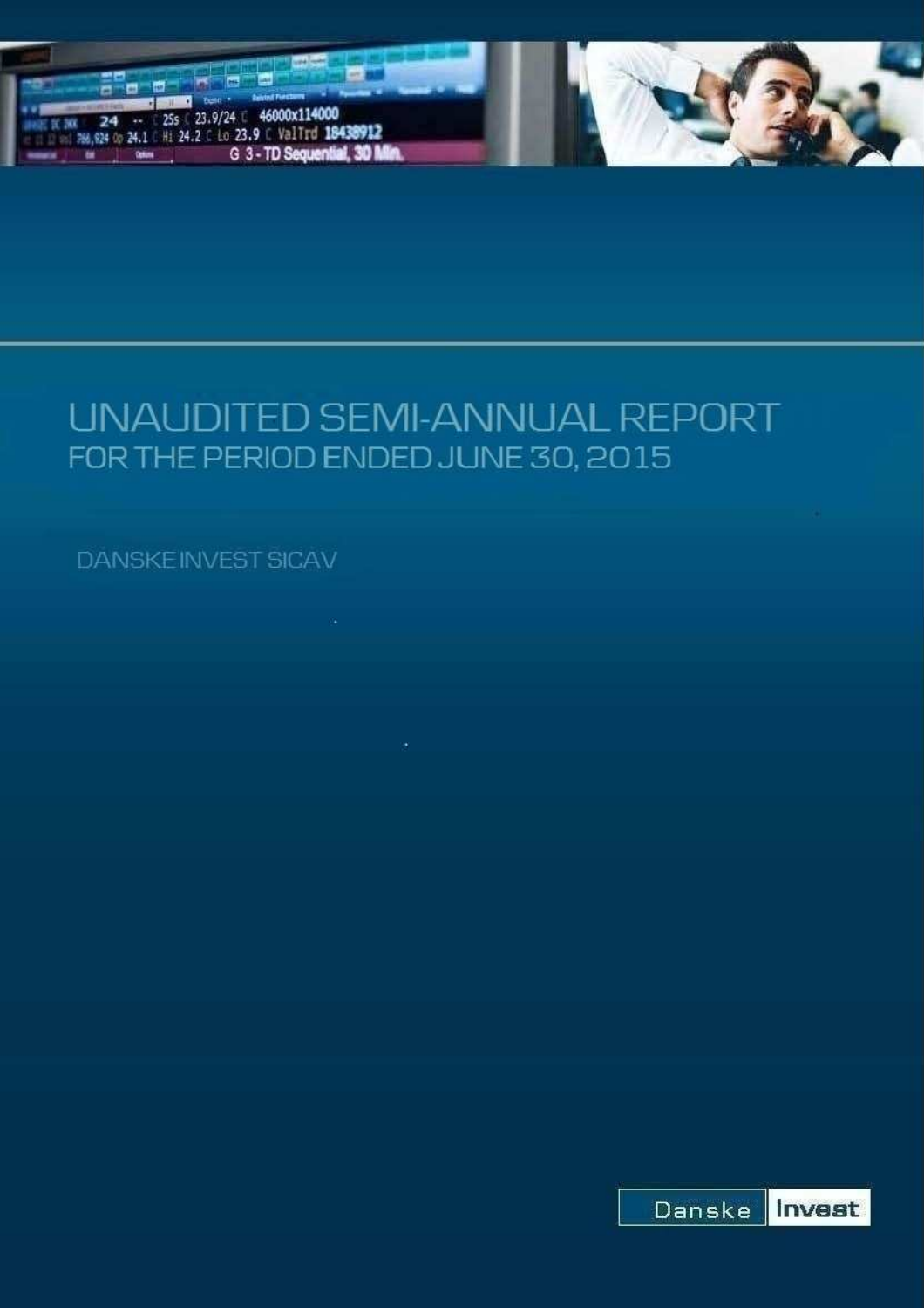# Société d'Investissement à Capital Variable

Unaudited Semi-Annual Report

as at June 30, 2015

R.C.S B161867

Subscriptions shall only be valid if made on the basis of the KIID (Key Investor Information Document) or the current prospectus accompanied by the most recent audited annual report as well as by the semi-annual report if published more recently than the most recent annual report, including Audited Financial Statements. No one is authorised to state other information than the one contained in the Prospectus as well as in the documents herein mentioned, which are available to the public.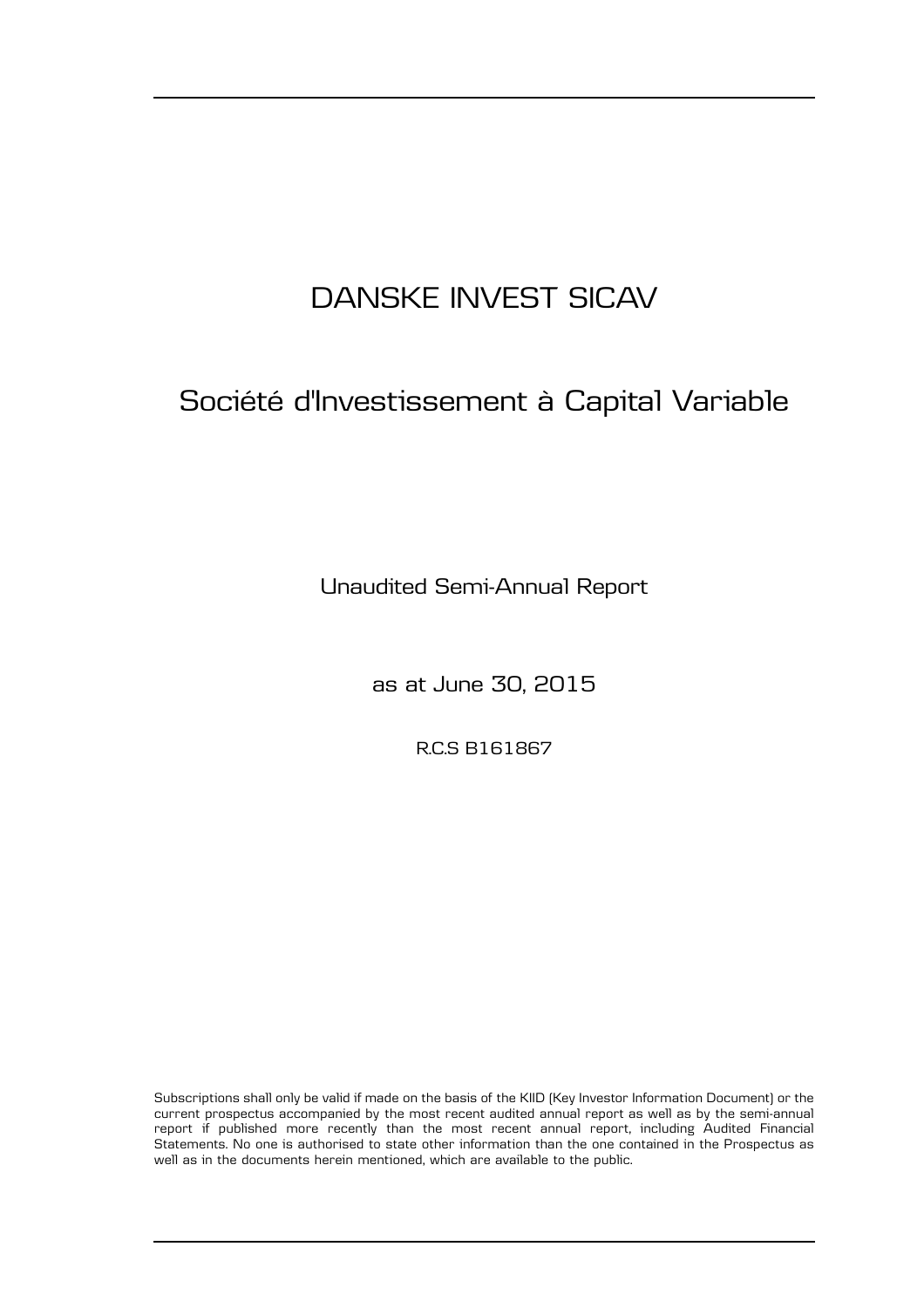#### Table of contents

| Management and Administration<br>Information to Shareholders         | Page<br>4<br>5 |
|----------------------------------------------------------------------|----------------|
| Unaudited Combined Statement of Net Assets                           | 9              |
| Unaudited Combined Statement of Operations and Changes in Net Assets | 17             |
| Eastern Europe                                                       |                |
| Statement of Investments                                             | 21             |
| Geographical and Economic Portfolio Breakdowns                       | 24             |
| Emerging Markets Debt Hard Currency*                                 |                |
| Statement of Investments                                             | 25             |
| Geographical and Economic Portfolio Breakdowns                       | 30             |
| Euro High Yield Bond                                                 |                |
| Statement of Investments                                             | 31             |
| Geographical and Economic Portfolio Breakdowns                       | 37             |
| Europe                                                               |                |
| Statement of Investments                                             | 38             |
| Geographical and Economic Portfolio Breakdowns                       | 41             |
| Europe Absolute                                                      |                |
| Statement of Investments                                             | 42             |
| Geographical and Economic Portfolio Breakdowns                       | 45             |
| Europe Long-Short Dynamic                                            |                |
| Statement of Investments                                             | 46             |
| Geographical and Economic Portfolio Breakdowns                       | 48             |
| Europe Long-Short Dynamic Plus*<br>Statement of Investments          | 49             |
| Geographical and Economic Portfolio Breakdowns                       | 51             |
| Germany                                                              |                |
| Statement of Investments                                             | 52             |
| Geographical and Economic Portfolio Breakdowns                       | 53             |
| Global High Dividend*                                                |                |
| Statement of Investments                                             | 54             |
| Geographical and Economic Portfolio Breakdowns                       | 56             |
| Global Inflation Linked Bond                                         |                |
| Statement of Investments                                             | 57             |
| Geographical and Economic Portfolio Breakdowns                       | 60             |
| Global Inflation Linked Bond Short Duration                          |                |
| Statement of Investments                                             | 61             |
| Geographical and Economic Portfolio Breakdowns                       | 64             |
| Nordic Corporate Bond                                                |                |
| Statement of Investments                                             | 65             |
| Geographical and Economic Portfolio Breakdowns                       | 70             |
| US High Yield Bond*                                                  |                |
| Statement of Investments                                             | 71             |
| Geographical and Economic Portfolio Breakdowns                       | 74             |
| US Mid Cap                                                           |                |
| Statement of Investments                                             | 75             |
| Geographical and Economic Portfolio Breakdowns                       | 77             |
| Notes to the Unaudited Financial Statements                          | 78             |
| Information for Investors in Switzerland (non audited)               | 103            |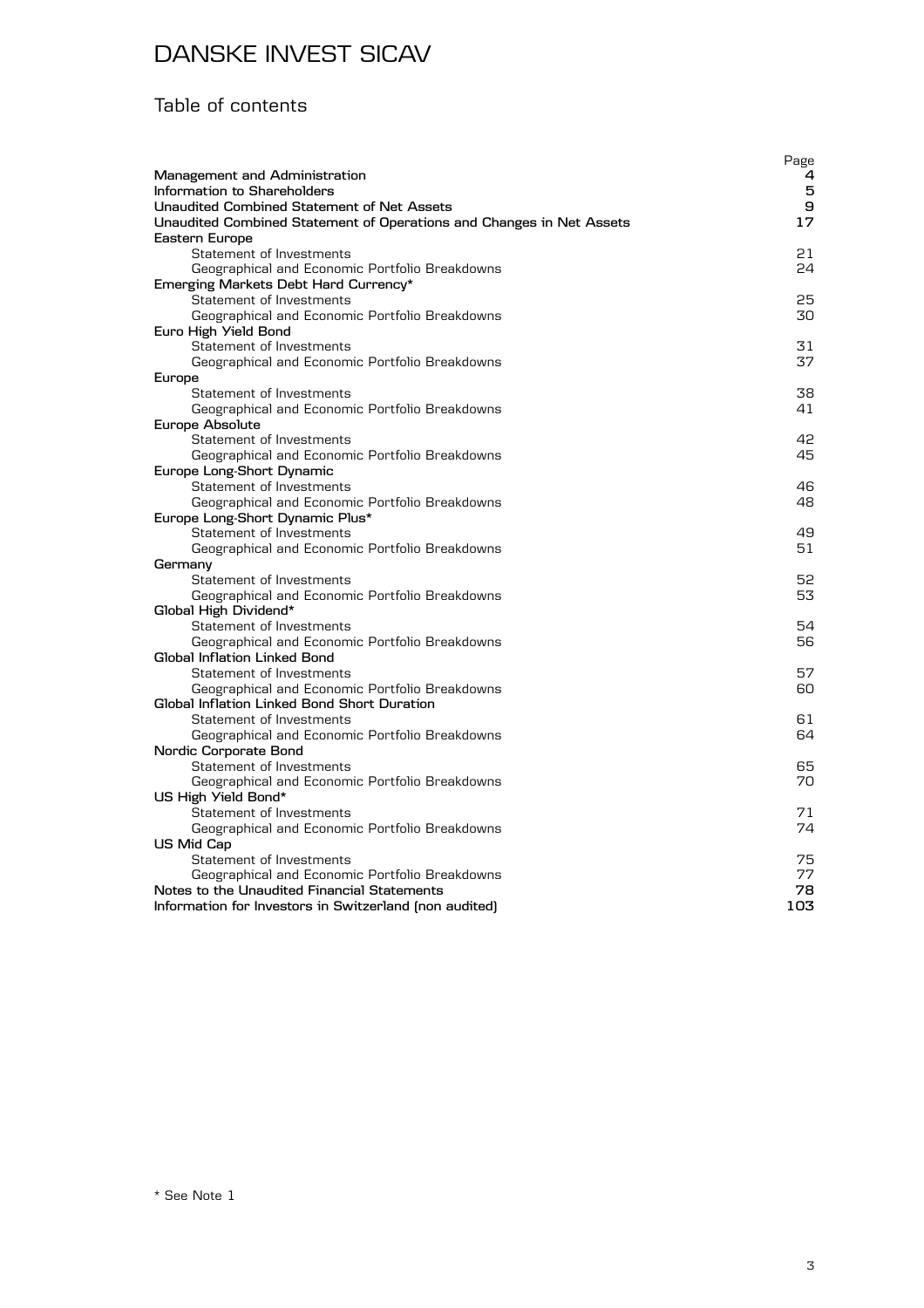#### Management and Administration

#### **MANAGEMENT COMPANY**

Danske Invest Management Company S.A. 13, rue Edward Steichen L-2540 Luxembourg Grand Duchy of Luxembourg

#### **CHAIRMAN OF THE MANAGEMENT COMPANY**

Morten RASTEN Managing Director Danske Invest Management A/S Kongens Lyngby Denmark

#### **MEMBERS OF THE MANAGEMENT COMPANY**

Johnny BISGAARD Head of Private Banking Luxembourg Danske Bank International S.A. Luxembourg Grand Duchy of Luxembourg

Lone MORTENSEN Member of Executive Board Danske Invest Management A/S Kongens Lyngby Denmark

#### **BOARD OF DIRECTORS OF THE FUND**

Morten RASTEN Managing Director Danske Invest Management A/S Kongens Lyngby Denmark

Henrik Rye PETERSEN Head of Global Financial Institutions Danske Capital Kongens Lyngby Denmark

Robert MIKKELSTRUP (Chairman) Head of Product Management Danske Capital Kongens Lyngby Denmark

#### **CUSTODIAN BANK AND CENTRAL ADMINISTRATIVE AGENT**

RBC Investor Services Bank S.A. 14, Porte de France, L-4360 Esch-sur-Alzette Grand Duchy of Luxembourg

#### **INVESTMENT MANAGER**

Danske Bank A/S (acting through its division Danske Capital) Parallelvej 17 DK-2800 Kongens Lyngby Denmark

#### **REGISTRAR AGENT AND PRINCIPAL PAYING AGENT**

RBC Investor Services Bank S.A. 14, Porte de France, L-4360 Esch-sur-Alzette Grand Duchy of Luxembourg

\* See Note 11

#### **DOMICILIARY AGENT**

Danske Invest Management Company 13, rue Edward Steichen L-2540 Luxembourg Grand Duchy of Luxembourg

#### **SUB-INVESTMENT MANAGERS \***

300 North Capital LLC Lake Avenue Suite #120 Pasadena, CA 91101-4111 U.S.A

DDJ Capital Management LLC Stony Brook Office Park 130 Turner Street Building 3, Suite 600 Waltham, MA 02453 U.S.A

William Blair & Company LLC 222 West Adams Street Chicago, Illinois 60606  $IISA$ 

#### **CABINET DE RÉVISION AGRÉÉ**

Deloitte Audit *Société à responsabilité limitée* 560, rue de Neudorf L-2220 Luxembourg Grand Duchy of Luxembourg

#### **REGISTERED OFFICE**

13, rue Edward Steichen L-2540 Luxembourg Grand Duchy of Luxembourg

#### **SWISS REPRESENTATIVE**

Carnegie Fund Services S.A. 11 rue du General - Dufour 1204 Geneva, **Switzerland** 

#### **SWISS PAYING AGENT**

Banque Cantonale de Geneve 17 Quai de L'lle 1204 Geneva, **Switzerland** 

#### **GERMAN INFORMATION AND PAYING AGENT**

Danske Bank A/S, Zweigniederlassung Hamburg Georgsplatz 1 Postfach 101522 D-20099 Hamburg, Germany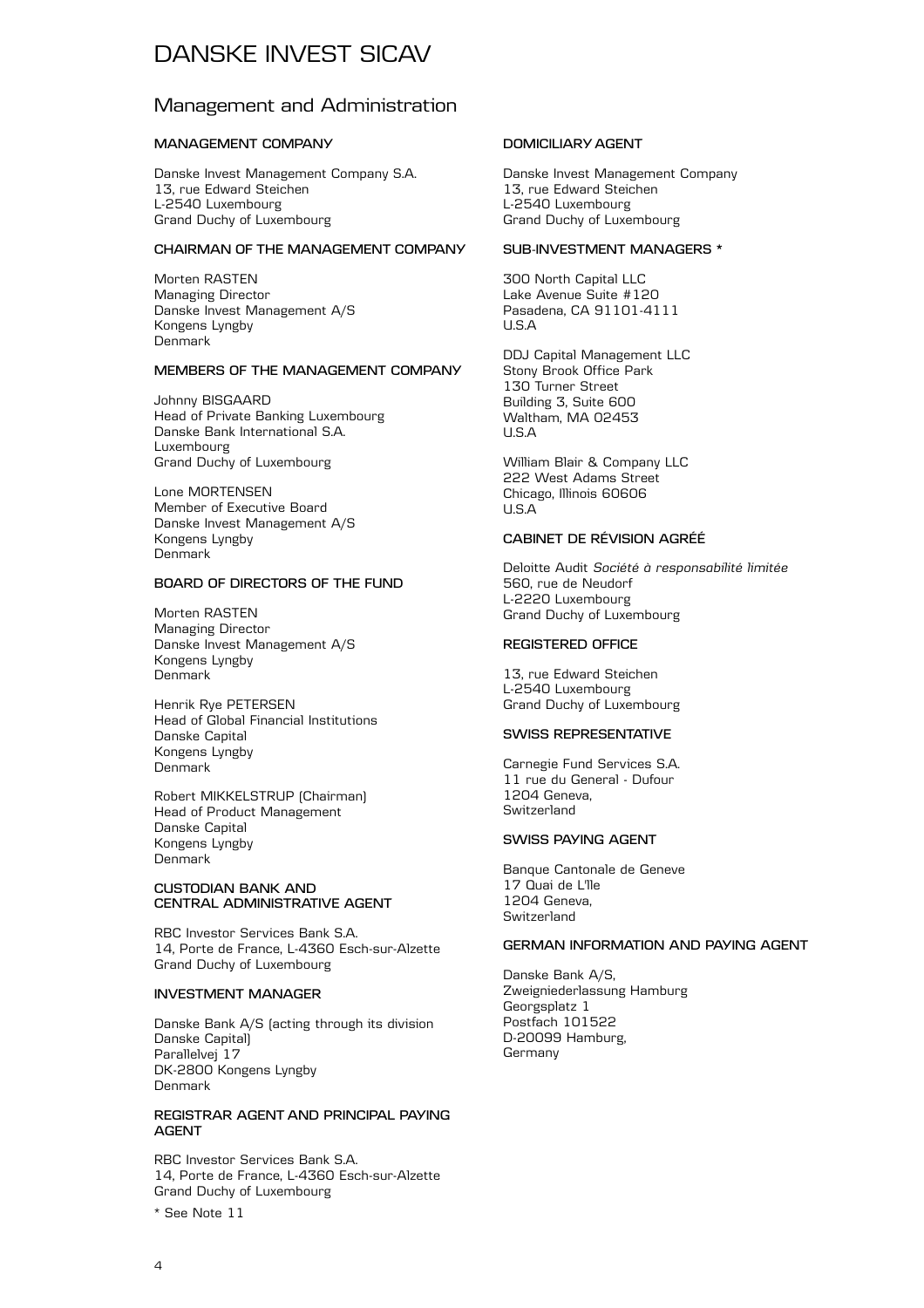#### Information to Shareholders

Information about the Net Asset Value of the shares of each Sub-Fund and the subscription and redemption prices is available at all times at the registered office of the Fund.

Copies of the annual report, including Audited Financial Statements and unaudited semi-annual reports may be obtained by holders of shares from the registered office of the Fund.

A detailed schedule of portfolio changes is available free of charge upon request at the registered office of the Fund.

The current prospectus, KIID and articles of association are also available from the German Information and Paying Agent.

The Fund's prospectus, KIID, articles of association, annual report, including Audited Financial Statements and unaudited semi-annual reports – each in their respective latest version approved by the Swiss Financial Market Supervisory Authority, in German – and the net asset value per share as well as the subscription, redemption and possible conversion price of shares and a list of changes to the investment portfolio are available free of charge at the office of the Swiss Representative.

All information available to shareholders at the head office of the management company is also available to the public free of charge, upon request from the Swiss Representative.

Swiss Representative:

Carnegie Fund Services S.A. 11 rue du General -Dufour 1204 Geneva, SWITZERLAND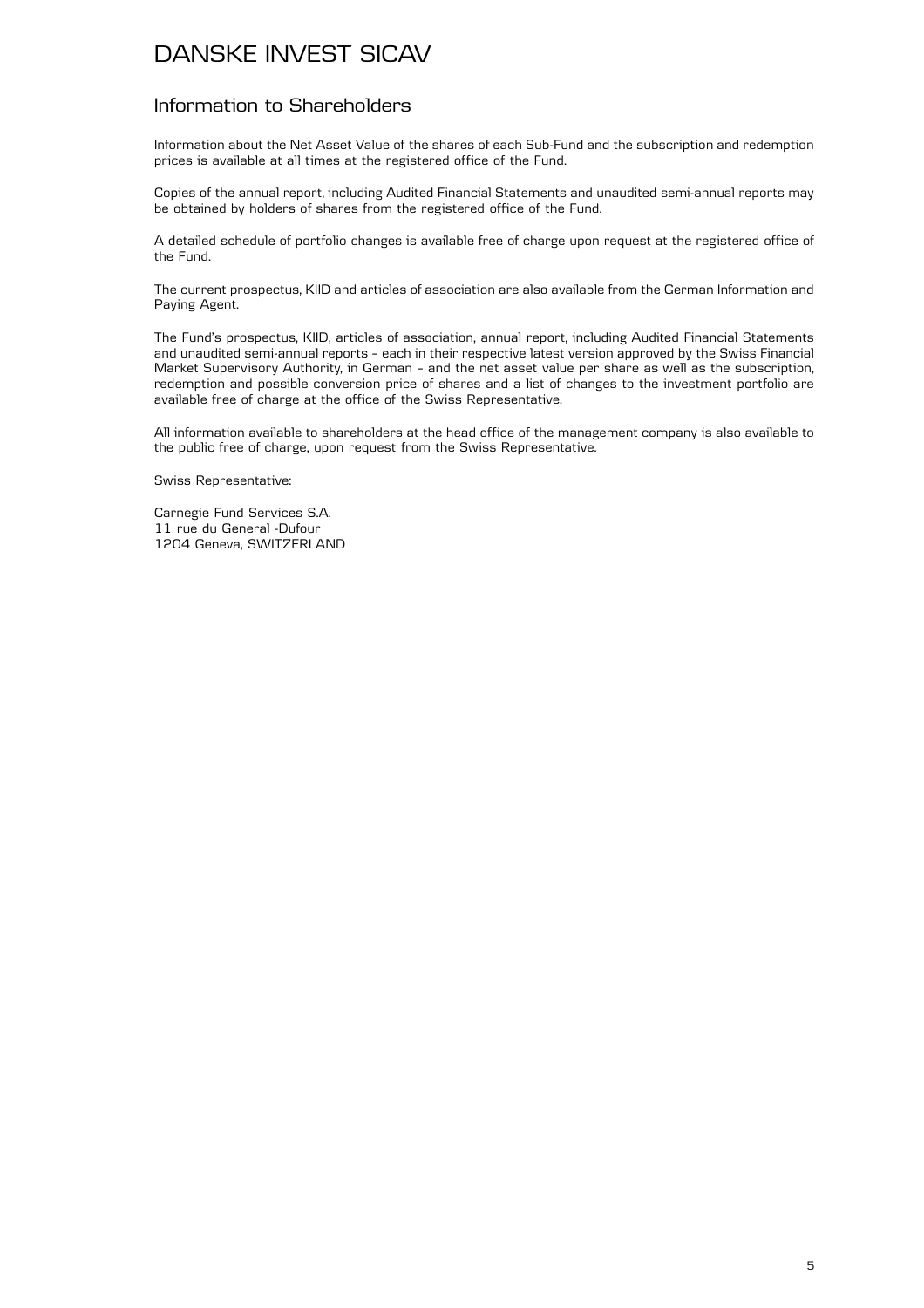#### Directors' Report

#### **Significant events during the first half-year 2015:**

#### **Board of Directors:**

The Annual General Meeting of Danske Invest SICAV took place on April 21, 2015.

At the Annual General Meeting the General Assembly took note of the expiry of the mandate for all the current Board Members. The General Assembly noted the resignation of Mr. Andre Vatsgar as of July 14, 2014 and ratified the co-option of Mr. Morten Rasten to the Board. The following Board Members were elected for a one year period - Mr. Robert Mikkelstrup, Mr. Morten Rasten, and Mr. Henrik Rye Petersen - until the next Annual General Meeting will be held in 2016. The General Assembly noted that there is no remuneration fee for Board Members from Danske Bank Group.

Deloitte Audit S.à.r.l. Luxembourg was elected as Statutory Auditor for another one year period until the next Annual General Meeting, which will be held in 2016.

#### **Mandates held by the current Board of Directors of Danske Invest SICAV:**

Mr. Robert Mikkelstrup has the following mandates in addition to the Director mandate and Chairman of Danske Invest SICAV.

Board membership: Danske Invest Allocation and Danske Invest SICAV-SIF (Luxembourg).

Mr. Henrik Rye Petersen has the following mandates in addition to the Director mandate of Danske Invest SICAV**.**

Board membership: Danske Invest Allocation and Danske Invest SICAV-SIF (Luxembourg).

Mr. Morten Rasten has the following mandates and engagements (in addition to the director mandate of Danske Invest SICAV):

Board membership: Danske Invest Fund Management Ltd (Finland), Danske Capital AB (Sweden), Danske Capital AS Norway, Danske Invest SICAV SIF, Danske Invest Allocation and Danske Invest Management Company (Luxembourg).

Management position: Managing Director in Danske Invest Management A/S (Denmark).

#### **Danske Invest SICAV Prospectus June 2015**

The CSSF issued the visa stamped Prospectus on June 11, 2015. This Prospectus reflected the four new Sub-Funds listed below and the new external sub-investment manager - William Blair.

Global High Dividend Emerging Markets Debt Hard Currency Global Emerging Markets Leaders William Blair Europe Long-Short Dynamic Plus

The main changes to the Prospectus are listed below:

- The Glossary of Terms has been updated
- Section on Sub Investment Managers has been updated
- Section on Sub-Investment Advisors has been included for the Sub-Fund Emerging and Frontier **Markets**

• Minimum Initial Investment and subsequent holding has been updated to USD 1,000,000 for class I investors and an amount of SEK 10m has been inserted too

• Subscriptions are accepted in the Denomination Currency of the Share Class as well as NOK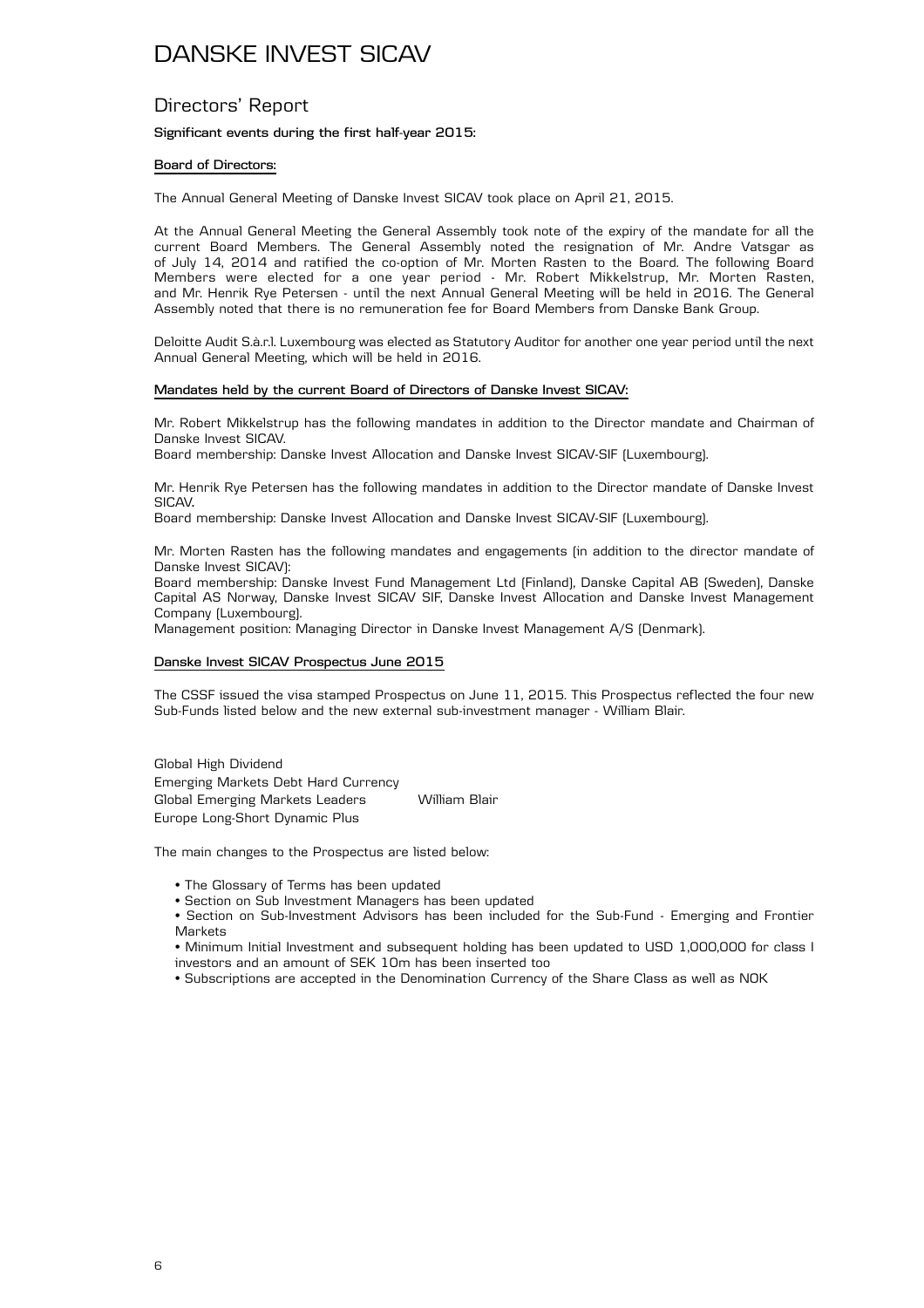#### Directors' Report (continued)

• Section D on Risk Factors - Sub Section 16: Securities Lending and repurchase transactions has been updated;

- Section D on Risk Factors Sub Section 20: Risk relating to investing in China has been updated;
- Section 21 on Taxation has been updated in relation to the tax laws in Luxembourg;

• In Section 17 - Determination of Net Asset Value - the acceptance of subscriptions of Shares in NOK currency has been added;

- Euro High Yield Appendix has been updated to include CDS investments and the relative VaR approach
- Emerging and Frontier Markets Investment Policy and risks in the Appendix have been updated
- 4 new appendices have been included for the new Sub-Funds:
	- Danske Invest SICAV Emerging Markets Debt Hard Currency
	- Danske Invest SICAV Europe Long-Short Dynamic Plus
	- Danske Invest SICAV Global Emerging Markets Leaders
	- Danske Invest SICAV Global High Dividend
- 45 new share classes are included in this new Prospectus

On June 15, 2015 a one month shareholder notice was issued to shareholders in Danske Invest SICAV - Euro High Yield Sub-Fund only as this Sub-Fund wishes to invest in Credit Default Swaps and this necessitated changing the monitoring of the market risk to be a VaR approach as opposed to a commitment approach.

#### **KIID**

All the Key Investor Information Documents - the KIIDs - are available and published on the website www. danskeinvest.com. The annual KIID update for the ongoing charges and past performance was completed in February 2015.

#### **Launch of new class - Nordic Corporate Bond class A SEK d h**

The share class Nordic Corporate Bond class A SEK d h was launched on January 27, 2015 (initial subscription date) at the initial issue price of SEK 100 and the first net asset value calculation of this share class took place on January 28, 2015.

#### **Launch of new Sub-Fund - US High Yield Bond**

The Sub-Fund US High Yield Bond Class I was activated on January 14, 2015 ( initial subscription date) at the initial issue price of USD 10 (ten us dollars). The first net asset value calculation of this Sub-Fund took place on January 15, 2015.

The following new share classes in the existing Sub-Funds were all launched on June 16, 2015 (initial subscription date) and the first net asset value calculation of these share classes took place on June 17, 2015.

#### **Danske Invest SICAV - Global Inflation Linked Bond**

- class A-sek h ISIN code LU1204914821 initial issue price of SEK 100
- class A d ISIN code LU0727217647 initial issue price of EUR 10

#### **Danske Invest SICAV - Euro High Yield Bond**

- class A-sek h ISIN code LU1204911645 initial issue price of SEK 100
- class A d ISIN code LU1204911728 initial issue price of EUR 10

#### **Danske Invest SICAV - Nordic Corporate Bond**

- class A-sek h ISIN code LU1204915125 initial issue price of SEK 100\*
- class A d ISIN code LU1204915398 initial issue price of EUR 10

#### **Danske Invest SICAV - Global Inflation Linked Bond Short Duration**

- class A d - ISIN code LU1204915042 - initial issue price of EUR 10

<sup>\*</sup> This Share class was launched on June 16, 2015 and all Shares were redeemed on June 19, 2015 due to technical problems with foreign exchange hedging.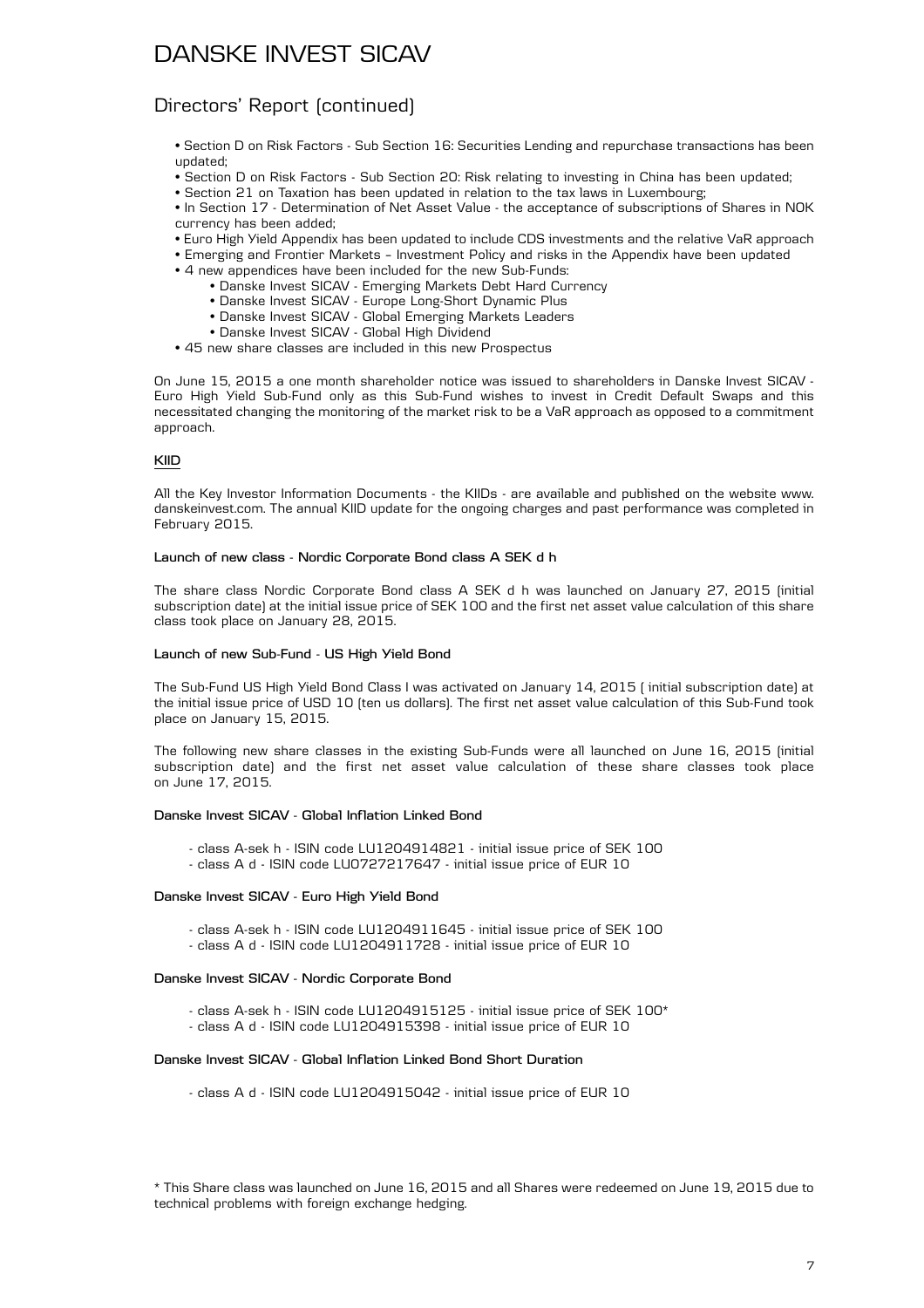#### Directors' Report (continued)

#### **Danske Invest SICAV - Germany**

- class A-sek - ISIN code LU1204912536 - initial issue price of SEK 100 - class A-nok - ISIN code LU1204912619 - initial issue price of NOK 100

#### **Launch of new Sub-Fund Danske Invest SICAV - Europe Long-Short Dynamic Plus**

The following classes were activated in the Sub-Fund Danske Invest SICAV Europe Long-Short Dynamic Pluson June 18, 2015 (the initial subscription date) and the first net asset value calculation of this Sub-Fund took place on June 19, 2015.

- class A p - ISIN code LU1204911991 - at the initial issue price of EUR 10

- class I p - ISIN code LU1204912452 - at the initial issue price of EUR 10

#### **Launch of new Sub-Fund Danske Invest SICAV - Emerging Markets Debt Hard Currency**

The following classes were activated in the Sub-Fund Danske Invest SICAV – Emerging Markets Debt Hard Currency on June 24, 2015 (the initial subscription date) and the subscription payment was June 24, 2015:

- class A - ISIN code LU1204910837 - at the initial issue price of USD 10

- class I - ISIN code LU1204911488 - at the initial issue price of USD 10

The first published net asset value calculation of this Sub-Fund took place on June 25, 2015.

#### **Launch of new Sub-Fund Danske Invest SICAV - Global High Dividend**

The following classes were activated in the Sub-Fund Danske Invest SICAV - Global High Dividend on June 24, 2015 (the initial subscription date) and the subscription payment was June 26, 2015:

- class A - ISIN code LU1204913773 - at the initial issue price of EUR 10

- class A-sek - ISIN code LU1204914078 - at the initial issue price of SEK 100

- class A-nok - ISIN code LU1204914151 - at the initial issue price of NOK 100

- class A-sek d - ISIN code LU1204914318 - at the initial issue price of SEK 100

- class A-nok d - ISIN code LU1204914409 - at the initial issue price of NOK 100

- class I - ISIN code LU1204914581 - at the initial issue price of EUR 10

The first net asset value calculation of this Sub-Fund took place on June 25, 2015.

Luxembourg, O/S 2015

The Board of Directors of the Fund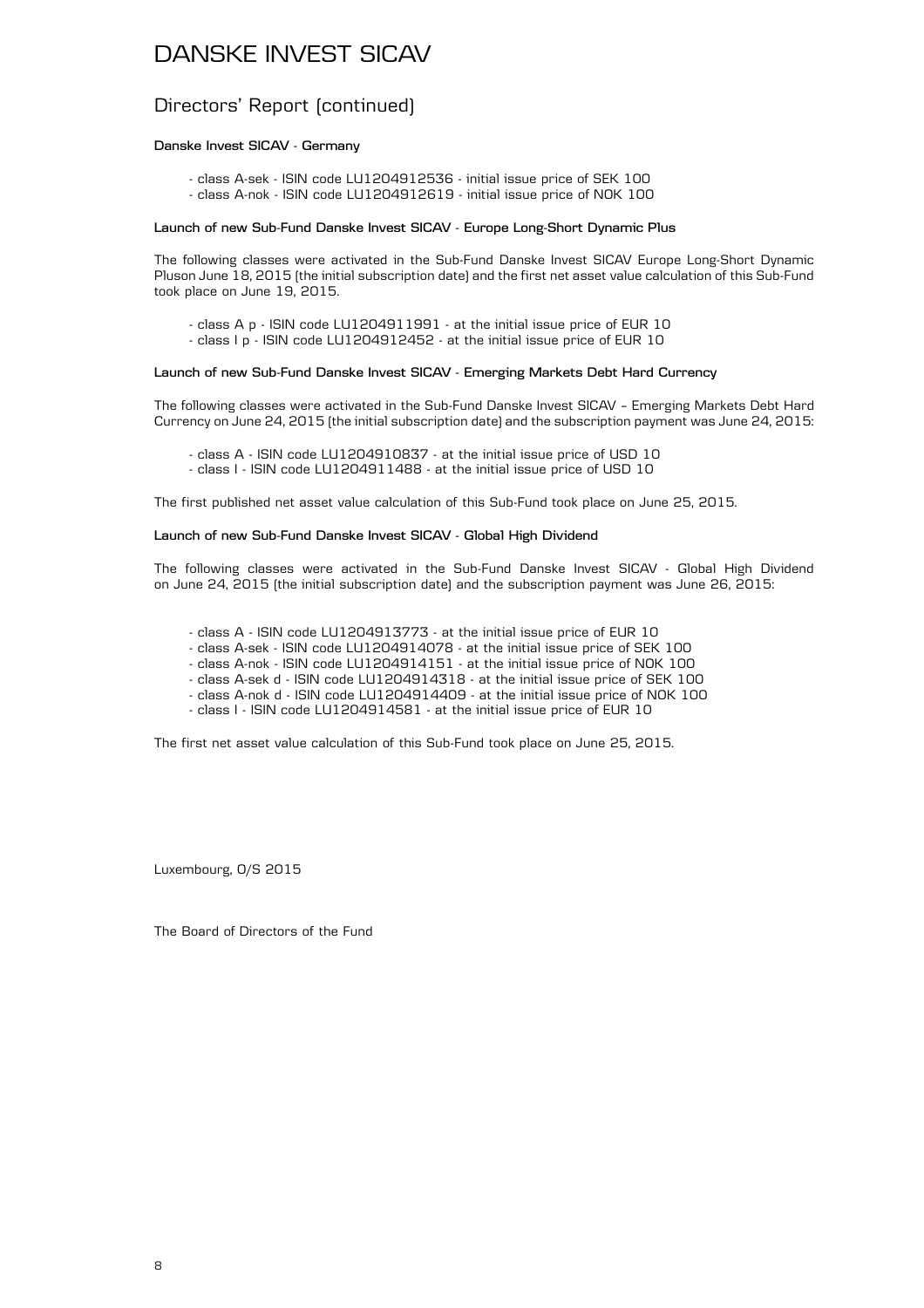#### Unaudited Combined Statement of Net Assets as at June 30, 2015

|                                           |             | Eastern Europe | Emerging<br><b>Markets Debt</b><br>Hard Currency* | Euro High Yield<br>Bond |
|-------------------------------------------|-------------|----------------|---------------------------------------------------|-------------------------|
|                                           | <b>Note</b> | <b>EUR</b>     | <b>USD</b>                                        | <b>EUR</b>              |
| <b>ASSETS</b>                             |             |                |                                                   |                         |
| Investment portfolio at market value      | (3)         | 2,826,509      | 17,070,339                                        | 151,751,250             |
| Cash at bank                              |             | 68,109         | 483,401                                           | 4,120,060               |
| Amounts receivable on sale of investments |             | 11,737         |                                                   | 361,805                 |
| Amounts receivable on subscriptions       |             |                |                                                   | 10,547,377              |
| Formation expenses, net                   | (3)         |                |                                                   |                         |
| Interest and dividend receivable, net     | (3)         | 8,479          | 314,345                                           | 2,752,599               |
| Net unrealised profit on forward foreign  |             |                |                                                   |                         |
| exchange contracts                        | (3), (8)    |                |                                                   |                         |
| Net unrealised profit on CFDs             | (3), (9)    |                |                                                   |                         |
| Other assets                              |             |                |                                                   |                         |
| <b>TOTAL ASSETS</b>                       |             | 2,914,834      | 17,868,085                                        | 169,533,091             |
| <b>LIABILITIES</b>                        |             |                |                                                   |                         |
| Bank overdraft                            |             |                |                                                   |                         |
| Interest payable on CFDs                  | (3)         |                |                                                   |                         |
| Amounts payable on purchase of            |             |                |                                                   |                         |
| investments                               |             | 1,283          |                                                   | 360,029                 |
| Amounts payable on redemptions            |             |                |                                                   |                         |
| Net unrealised loss on forward foreign    |             |                |                                                   |                         |
| exchange contracts                        | (3), (8)    |                | 2,391                                             | 27,232                  |
| Net unrealised loss on futures contracts  | (10)        |                |                                                   |                         |
| Net unrealised loss on CFDs               | [3], [9]    |                |                                                   |                         |
| Performance fees payable                  | (4)         |                |                                                   |                         |
| Investment management fees payable        | (4)         | 2,245          | 2,068                                             | 131,984                 |
| Marketing fees payable                    | (4)         | 6              |                                                   | 11,454                  |
| Operating and Administrative fee          |             | 733            | 517                                               | 15,838                  |
| Taxes and expenses payable                |             | 80             | 447                                               | 21,083                  |
| Other liabilities                         |             |                |                                                   |                         |
| <b>TOTAL LIABILITIES</b>                  |             | 1,781          | 5,423                                             | 567,620                 |
| TOTAL NET ASSETS                          |             | 2,913,053      | 17,862,662                                        | 168,965,471             |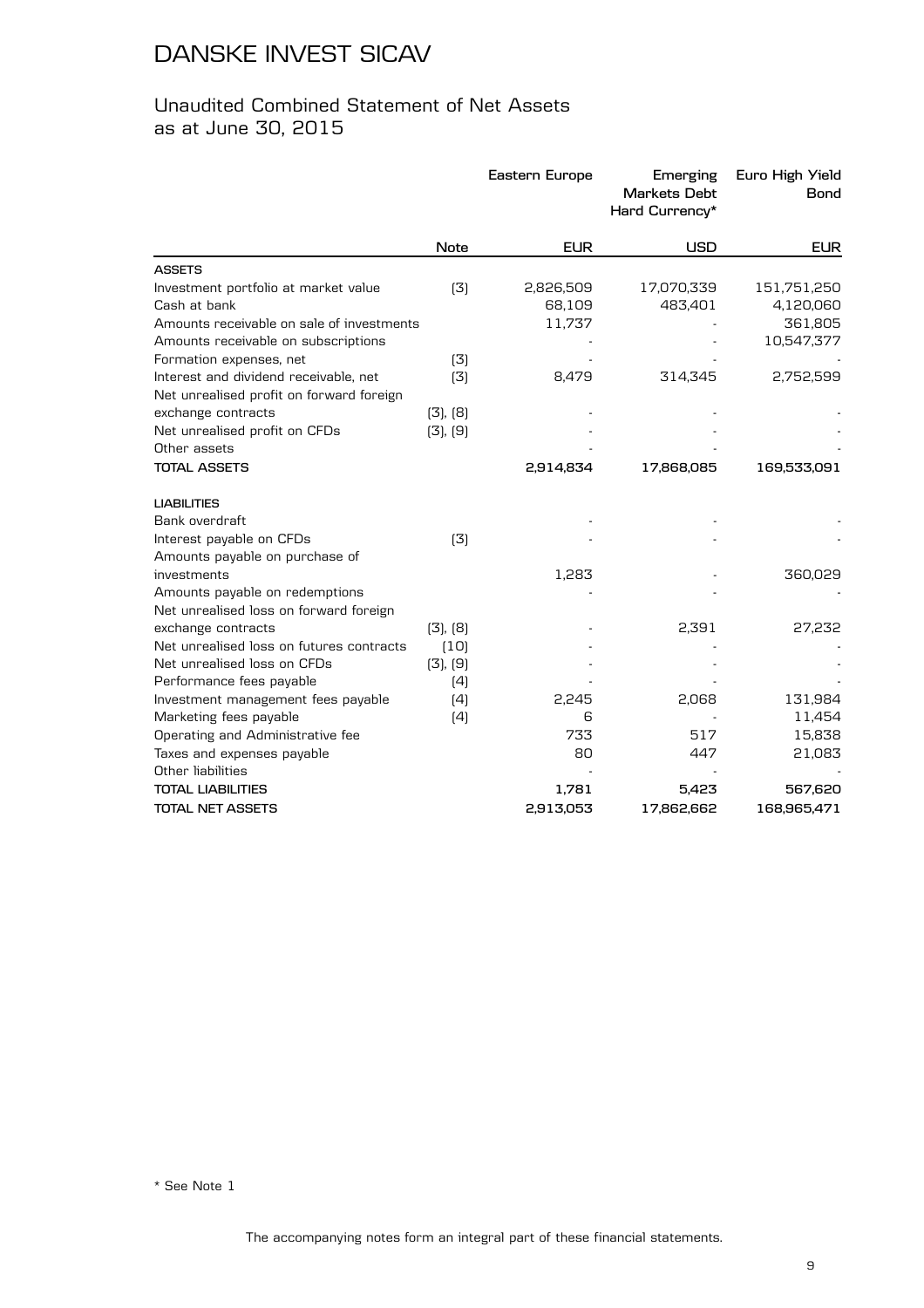#### Unaudited Combined Statement of Net Assets as at June 30, 2015 (continued)

|                                 |             | Eastern Europe | Emerging<br><b>Markets Debt</b><br>Hard Currency* | Euro High Yield<br><b>Bond</b> |
|---------------------------------|-------------|----------------|---------------------------------------------------|--------------------------------|
|                                 | <b>Note</b> | <b>EUR</b>     | <b>USD</b>                                        | <b>EUR</b>                     |
| Net asset value per share       |             |                |                                                   |                                |
| Accumulation Class A and Ap     |             | 9.932          | 9.921                                             | 11.559                         |
| <b>Accumulation Class A-Eur</b> |             |                |                                                   |                                |
| Accumulation Class A d          |             |                |                                                   | 10.002                         |
| Accumulation Class A-eur h      |             |                |                                                   |                                |
| Accumulation Class A-nok d      |             |                |                                                   |                                |
| Accumulation Class A-nok        |             |                |                                                   |                                |
| Accumulation Class A-sek d      |             |                |                                                   |                                |
| Accumulation Class A-sek h      |             |                |                                                   | 99.920                         |
| Accumulation Class A-sek hp     |             |                |                                                   |                                |
| <b>Accumulation Class A-sek</b> |             |                |                                                   |                                |
| Accumulation Class I and Ip     |             | 9.474          | 9.923                                             |                                |
| Class Y                         |             |                |                                                   |                                |
| Number of shares outstanding    |             |                |                                                   |                                |
| Accumulation Class A and Ap     |             | 7,122.2771     |                                                   | 100.0000 14,616,456.5905       |
| Accumulation Class A-eur        |             |                |                                                   |                                |
| Accumulation Class A d          |             |                |                                                   | 100.0000                       |
| Accumulation Class A-eur h      |             |                |                                                   |                                |
| Accumulation Class A-nok d      |             |                |                                                   |                                |
| Accumulation Class A-nok        |             |                |                                                   |                                |
| Accumulation Class A-sek d      |             |                |                                                   |                                |
| Accumulation Class A-sek h      |             |                |                                                   | 1,000.0000                     |
| Accumulation Class A-sek hp     |             |                |                                                   |                                |
| <b>Accumulation Class A-Sek</b> |             |                |                                                   |                                |
| Accumulation Class I and Ip     |             | 300,000.0000   | 1,800,000.0000                                    |                                |
| Class Y                         |             |                |                                                   |                                |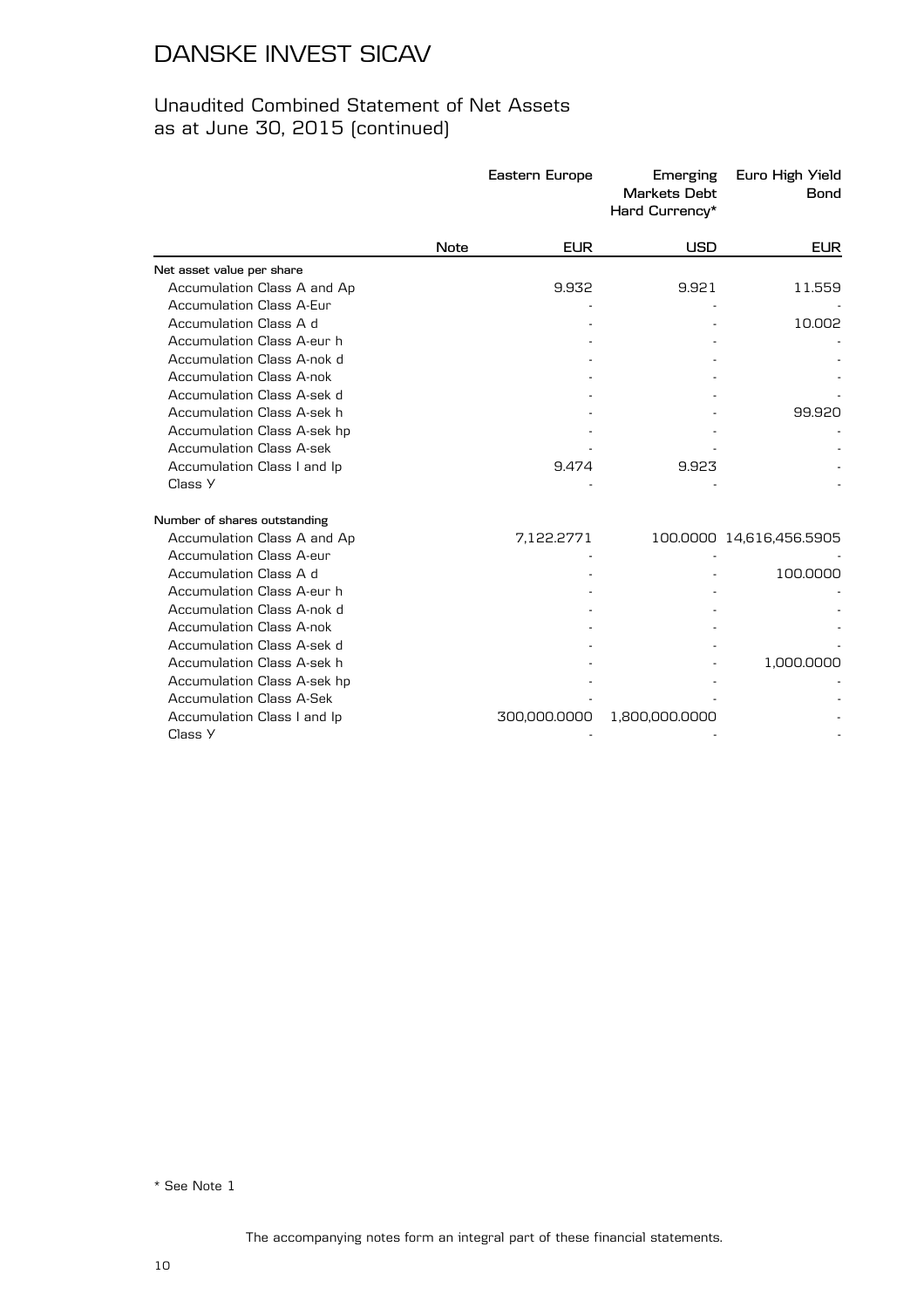#### Unaudited Combined Statement of Net Assets as at June 30, 2015 (continued)

|            | Europe Europe Absolute | Europe Long-<br><b>Short Dynamic</b> | Europe Long-<br><b>Short Dynamic</b><br>Plus* | Germany    |
|------------|------------------------|--------------------------------------|-----------------------------------------------|------------|
| <b>EUR</b> | <b>EUR</b>             | <b>EUR</b>                           | <b>EUR</b>                                    | <b>EUR</b> |
|            |                        |                                      |                                               |            |
| 66,803,536 | 107,931,303            | 203,269,140                          | 13,796,294                                    | 11,327,421 |
| 1,514,292  | 24,378,863             | 46,989,405                           | 4,087,338                                     | 678,966    |
|            |                        | 326,337                              |                                               | 52,789     |
| 39,376     | 145,152                | 7,131,209                            | 3,394,797                                     | 1,500      |
|            | 8,708                  |                                      |                                               |            |
| 88,228     |                        | 309,678                              | 3,300                                         |            |
|            |                        |                                      |                                               |            |
|            |                        | 41,894                               | 3,864                                         |            |
|            |                        | 2,488,414                            | 106,129                                       |            |
| 4,077      | 5,724                  | 4,960                                | 3,504                                         |            |
| 68,449,509 | 132,469,750            | 260,561,037                          | 21,395,226                                    | 12,060,676 |
|            |                        |                                      |                                               |            |
|            |                        |                                      |                                               |            |
|            | 55,072                 | 1,264,838<br>82,349                  | 16,942<br>3,522                               |            |
|            | 32,771                 |                                      |                                               |            |
|            |                        | 3,728,897                            | 715,385                                       | 97,644     |
|            | 546,500                | 148,335                              |                                               |            |
|            |                        |                                      |                                               |            |
|            | 1,584                  |                                      |                                               |            |
|            |                        |                                      | 3,052                                         |            |
|            | 1,571,715              |                                      |                                               |            |
|            | 748,245                | 3,408,253                            | 61,146                                        |            |
| 70,478     | 137,000                | 249,885                              | 6,643                                         | 9,220      |
| 1,728      | 8,851                  | 14,721                               | 38                                            | 104        |
| 8,015      | 25,762                 | 48,966                               | 1,948                                         | 1,442      |
| 3,802      | 14,151                 | 24,418                               | 850                                           | 702        |
|            | 140,234                | 53,675                               | 2,559                                         | 58         |
| 84,023     | 3,281,885              | 9,024,337                            | 812,085                                       | 109,170    |
| 68,365,486 | 129,187,865            | 251,536,700                          | 20,583,141                                    | 11,951,506 |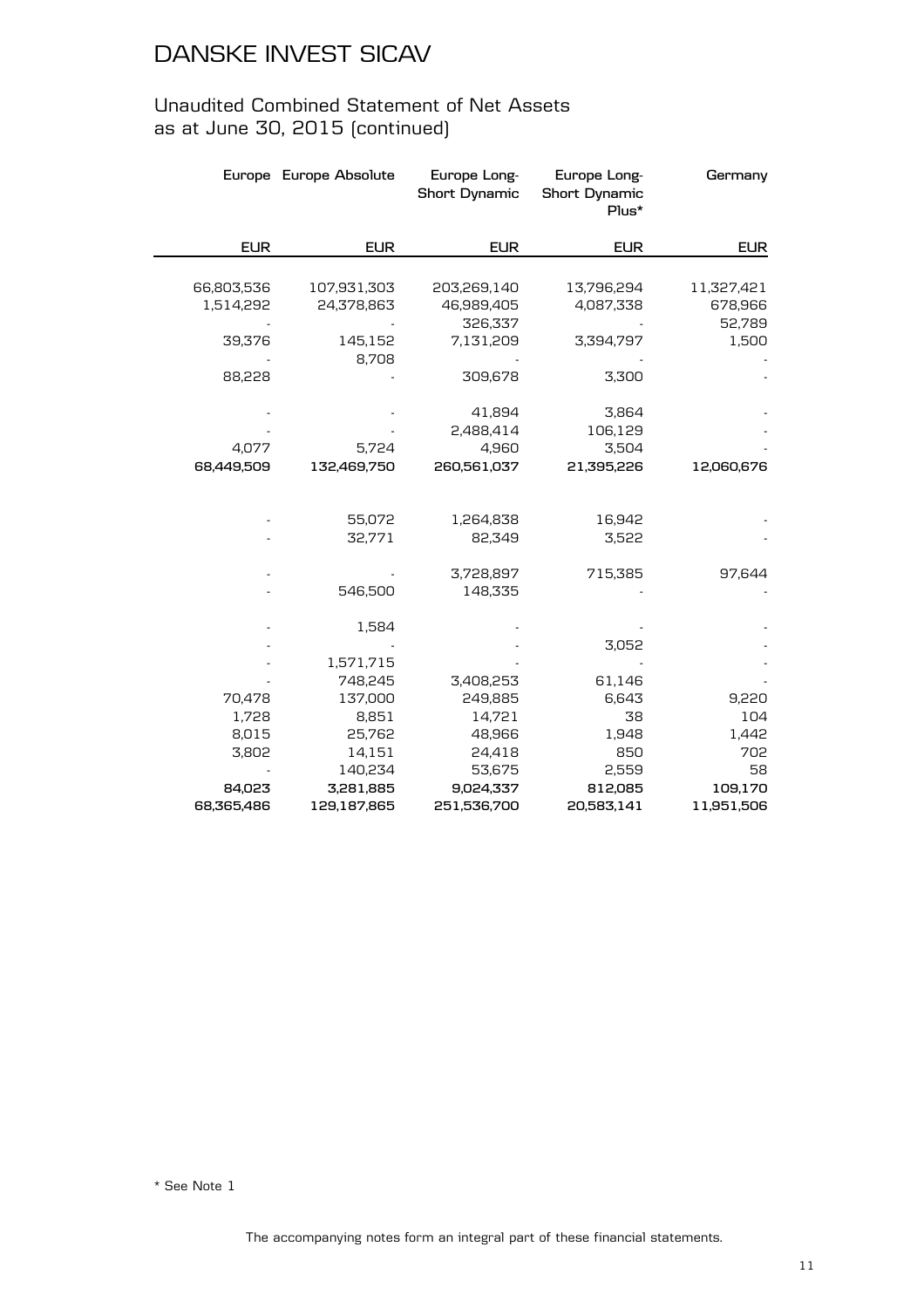#### Unaudited Combined Statement of Net Assets as at June 30, 2015 (continued)

|                | Europe Europe Absolute | Europe Long-<br>Short Dynamic  | Europe Long-<br><b>Short Dynamic</b><br>Plus* | Germany      |
|----------------|------------------------|--------------------------------|-----------------------------------------------|--------------|
| <b>EUR</b>     | <b>EUR</b>             | <b>EUR</b>                     | <b>EUR</b>                                    | <b>EUR</b>   |
|                |                        |                                |                                               |              |
| 15.596         | 13.175                 | 11.314                         | 10.058                                        | 11.558       |
|                |                        |                                |                                               |              |
|                |                        |                                |                                               |              |
|                |                        |                                |                                               |              |
|                |                        |                                |                                               | 102.750      |
|                |                        |                                |                                               |              |
|                |                        |                                |                                               |              |
|                | 134.810                | 111.910                        |                                               |              |
|                |                        |                                |                                               | 101.840      |
| 15.861         | 13.432                 | 11.463                         | 10.062                                        | 11.600       |
|                |                        |                                |                                               |              |
|                |                        |                                |                                               |              |
| 1,329,373.1879 |                        | 7,660,943.5574 15,334,447.0670 | 346,628.4465                                  | 155,706.6470 |
|                |                        |                                |                                               |              |
|                |                        |                                |                                               |              |
|                |                        |                                |                                               |              |
|                |                        |                                |                                               | 10.0000      |
|                |                        |                                |                                               |              |
|                |                        |                                |                                               |              |
|                | 626,000.7813           | 768,335.1127                   |                                               |              |
|                |                        |                                |                                               | 10.0000      |
| 3,003,129.8205 | 1,422,214.2558         | 5,995,196.1173                 | 1,699,200.0000                                | 875,172.0000 |
|                |                        |                                |                                               |              |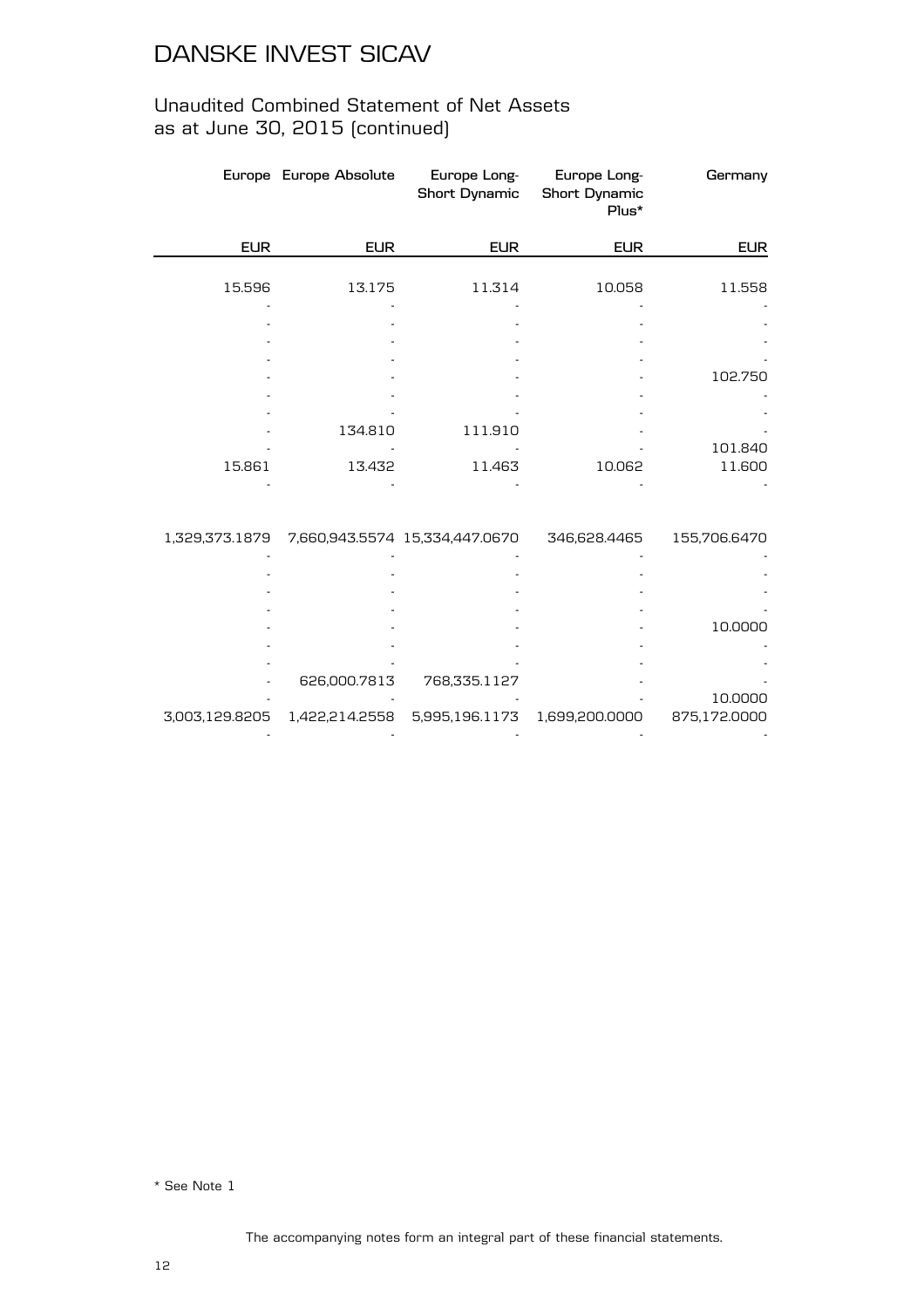#### Unaudited Combined Statement of Net Assets as at June 30, 2015 (continued)

|                                                                                                              | <b>EUR</b>            |
|--------------------------------------------------------------------------------------------------------------|-----------------------|
| <b>EUR</b><br><b>EUR</b><br><b>Note</b>                                                                      |                       |
| <b>ASSETS</b>                                                                                                |                       |
| 9,621,283<br>Investment portfolio at market value<br>(3)<br>12,912,931<br>Cash at bank<br>61,887<br>44,265   | 33,015,756<br>161,279 |
| Amounts receivable on sale of investments<br>254,969                                                         |                       |
| Amounts receivable on subscriptions<br>3,116                                                                 | 104,895               |
| Formation expenses, net<br>(3)                                                                               |                       |
| Interest and dividend receivable, net<br>(3)<br>20,141<br>55,101<br>Net unrealised profit on forward foreign | 122,685               |
| exchange contracts<br>[3], [8]                                                                               |                       |
| Net unrealised profit on CFDs<br>[3], [9]                                                                    |                       |
| Other assets                                                                                                 |                       |
| <b>TOTAL ASSETS</b><br>9,706,427<br>13,267,266                                                               | 33,404,615            |
| <b>LIABILITIES</b>                                                                                           |                       |
| Bank overdraft                                                                                               |                       |
| Interest payable on CFDs<br>(3)                                                                              |                       |
| Amounts payable on purchase of                                                                               |                       |
| investments<br>85,278                                                                                        | 166,778               |
| Amounts payable on redemptions<br>159,604                                                                    |                       |
| Net unrealised loss on forward foreign                                                                       |                       |
| exchange contracts<br>179,753<br>(3), (8)<br>Net unrealised loss on futures contracts                        | 224,123               |
| (10)<br>Net unrealised loss on CFDs<br>(3), (9)                                                              |                       |
| Performance fees payable<br>(4)                                                                              |                       |
| Investment management fees payable<br>(4)<br>1,716<br>8,540                                                  | 13,605                |
| Marketing fees payable<br>1,103<br>(4)                                                                       | 38                    |
| Operating and Administrative fee<br>229<br>1,281                                                             | 3,239                 |
| Taxes and expenses payable<br>247<br>1,109                                                                   | 878                   |
| Other liabilities                                                                                            |                       |
| <b>TOTAL LIABILITIES</b><br>2,192<br>436,668                                                                 | 408,661               |
| TOTAL NET ASSETS<br>9,704,235<br>12,830,598                                                                  | 32,995,954            |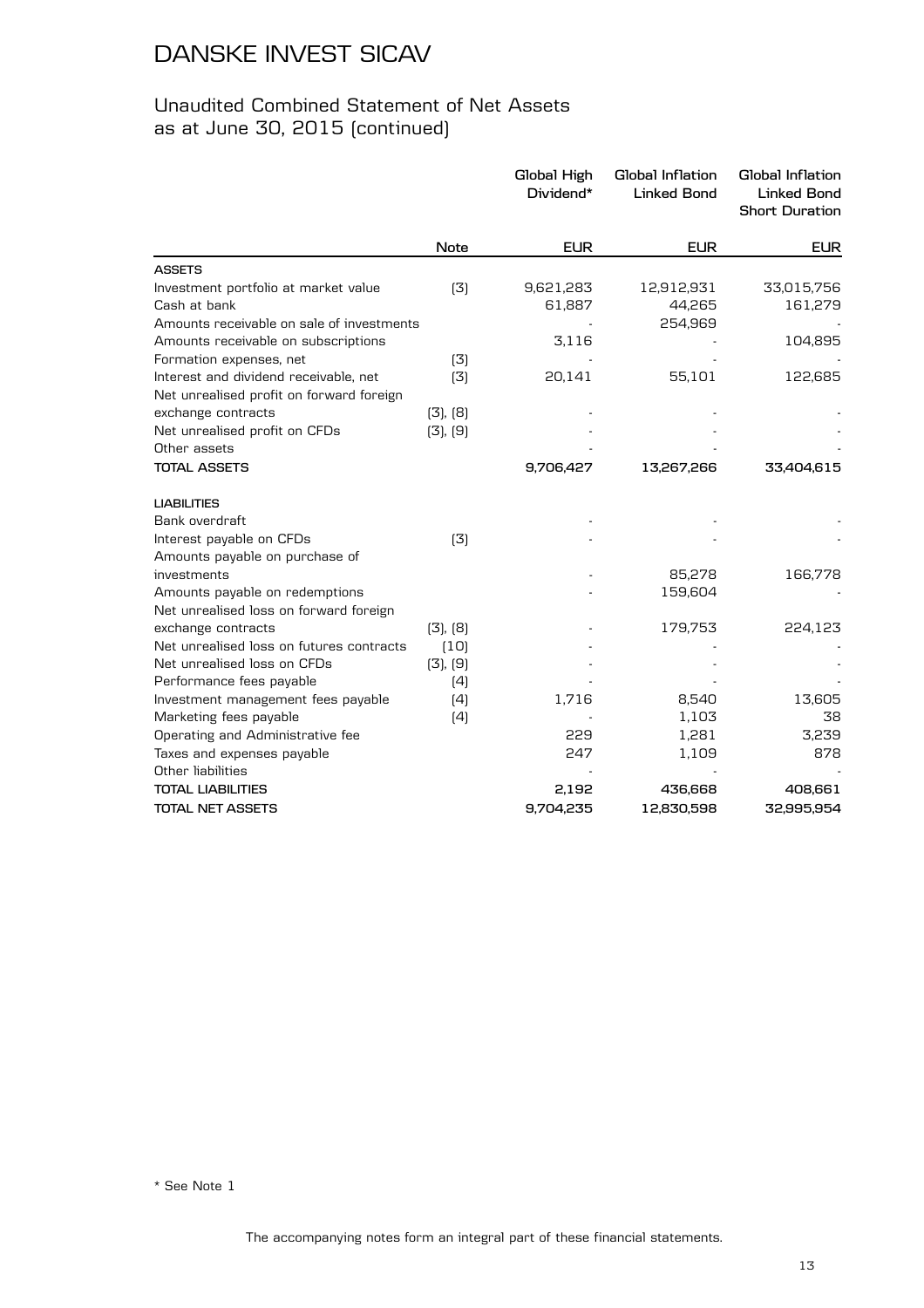#### Unaudited Combined Statement of Net Assets as at June 30, 2015 (continued)

|                                 |             | Global High<br>Dividend* | Global Inflation<br><b>Linked Bond</b> | Global Inflation<br><b>Linked Bond</b><br><b>Short Duration</b> |
|---------------------------------|-------------|--------------------------|----------------------------------------|-----------------------------------------------------------------|
|                                 | <b>Note</b> | <b>EUR</b>               | <b>EUR</b>                             | <b>EUR</b>                                                      |
| Net asset value per share       |             |                          |                                        |                                                                 |
| Accumulation Class A and Ap     |             | 9.696                    | 10.431                                 | 10.018                                                          |
| <b>Accumulation Class A-Eur</b> |             |                          |                                        |                                                                 |
| Accumulation Class A d          |             |                          | 10.038                                 | 10.020                                                          |
| Accumulation Class A-eur h      |             |                          |                                        |                                                                 |
| Accumulation Class A-nok d      |             | 97.860                   |                                        |                                                                 |
| <b>Accumulation Class A-nok</b> |             | 97.860                   |                                        |                                                                 |
| Accumulation Class A-sek d      |             | 96.760                   |                                        |                                                                 |
| Accumulation Class A-sek h      |             |                          | 100.680                                |                                                                 |
| Accumulation Class A-sek hp     |             |                          |                                        |                                                                 |
| <b>Accumulation Class A-sek</b> |             | 96.760                   |                                        |                                                                 |
| Accumulation Class I and Ip     |             | 9.700                    |                                        | 10.043                                                          |
| Class Y                         |             |                          | 10.253                                 |                                                                 |
| Number of shares outstanding    |             |                          |                                        |                                                                 |
| Accumulation Class A and Ap     |             | 415.5369                 | 1,228,765.9820                         | 55,125.0000                                                     |
| <b>Accumulation Class A-eur</b> |             |                          |                                        |                                                                 |
| Accumulation Class A d          |             |                          | 100.0000                               | 100.0000                                                        |
| Accumulation Class A-eur h      |             |                          |                                        |                                                                 |
| Accumulation Class A-nok d      |             | 10.0000                  |                                        |                                                                 |
| Accumulation Class A-nok        |             | 10.0000                  |                                        |                                                                 |
| Accumulation Class A-sek d      |             | 10.0000                  |                                        |                                                                 |
| Accumulation Class A-sek h      |             |                          | 1,000.0000                             |                                                                 |
| Accumulation Class A-sek hp     |             |                          |                                        |                                                                 |
| <b>Accumulation Class A-Sek</b> |             | 10.0000                  |                                        |                                                                 |
| Accumulation Class I and Ip     |             | 1,000,000.0000           |                                        | 3,230,252.8260                                                  |
| Class Y                         |             |                          | 100.0000                               |                                                                 |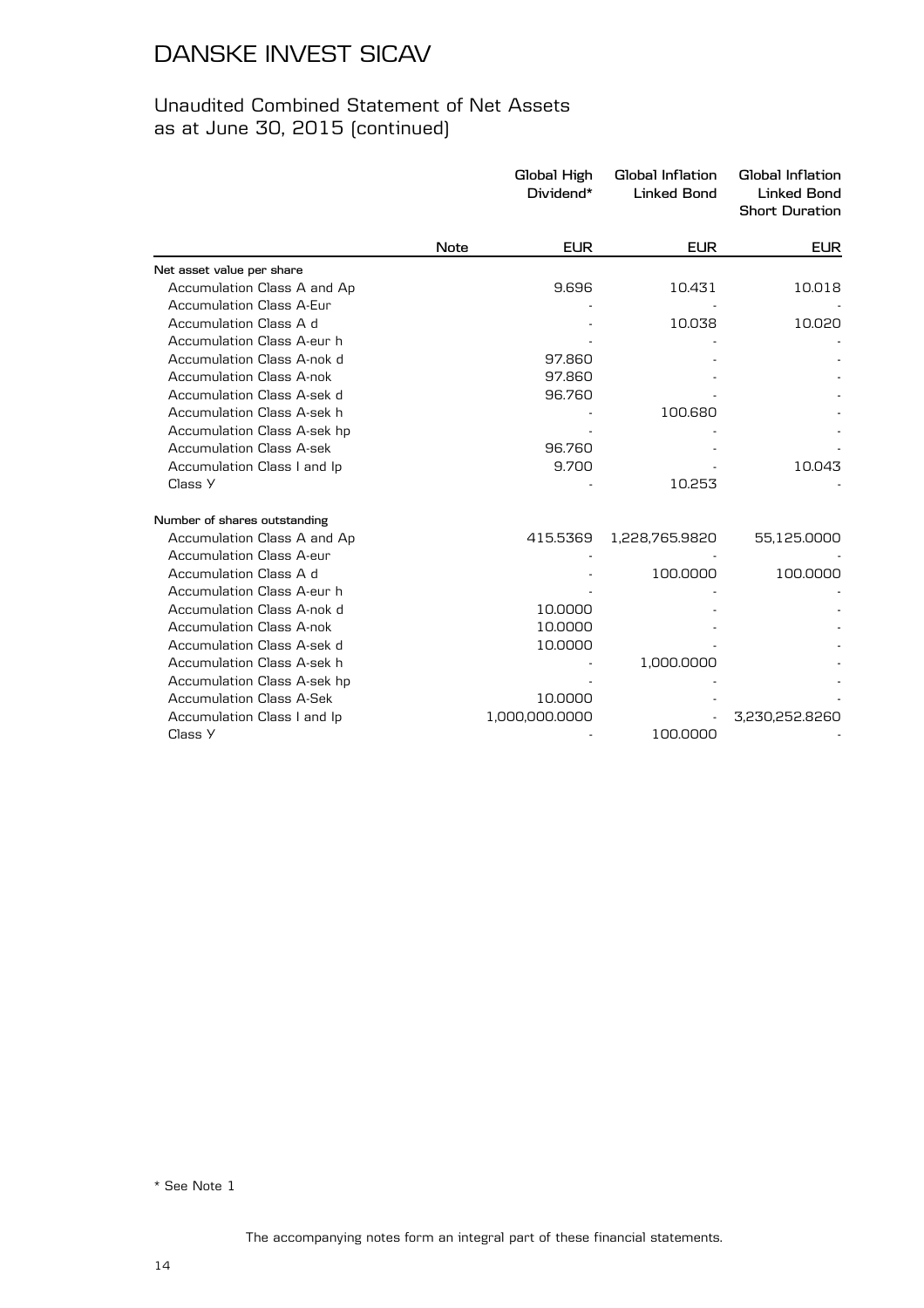#### Unaudited Combined Statement of Net Assets as at June 30, 2015 (continued)

| Nordic<br>Corporate<br>Bond                                 | <b>US High Yield</b><br>Bond*                 | <b>US Mid Cap</b>             | Combined                                                                             |
|-------------------------------------------------------------|-----------------------------------------------|-------------------------------|--------------------------------------------------------------------------------------|
| <b>EUR</b>                                                  | <b>USD</b>                                    | <b>USD</b>                    | <b>EUR</b>                                                                           |
| 132,218,742<br>9,163,918<br>413,492<br>367,440<br>1,418,436 | 51,488,035<br>1,726,982<br>570,503<br>914,135 | 10,186,533<br>42,739<br>2,831 | 816,148,108<br>93,290,570<br>1,933,158<br>21,734,862<br>8,708<br>5,883,755           |
| 36,620<br>143,618,648                                       | 54,699,655                                    | 10,232,103                    | 82,378<br>2,594,543<br>18,265<br>941,694,347                                         |
|                                                             |                                               |                               | 1,336,852<br>118,642                                                                 |
| 411,462                                                     | 269,918                                       |                               | 5,806,443<br>854,439                                                                 |
| 58,934<br>3,056<br>17,516<br>5,225                          | 4,081<br>28,042<br>155<br>6,740<br>1,561      | 7,966<br>11<br>1,314<br>262   | 438,501<br>3,052<br>1,571,715<br>4,217,644<br>724,423<br>41,248<br>132,662<br>74,582 |
| 496,193<br>143,122,455                                      | 310,497<br>54,389,158                         | 9,553<br>10,222,550           | 196,526<br>15,516,729<br>926,177,618                                                 |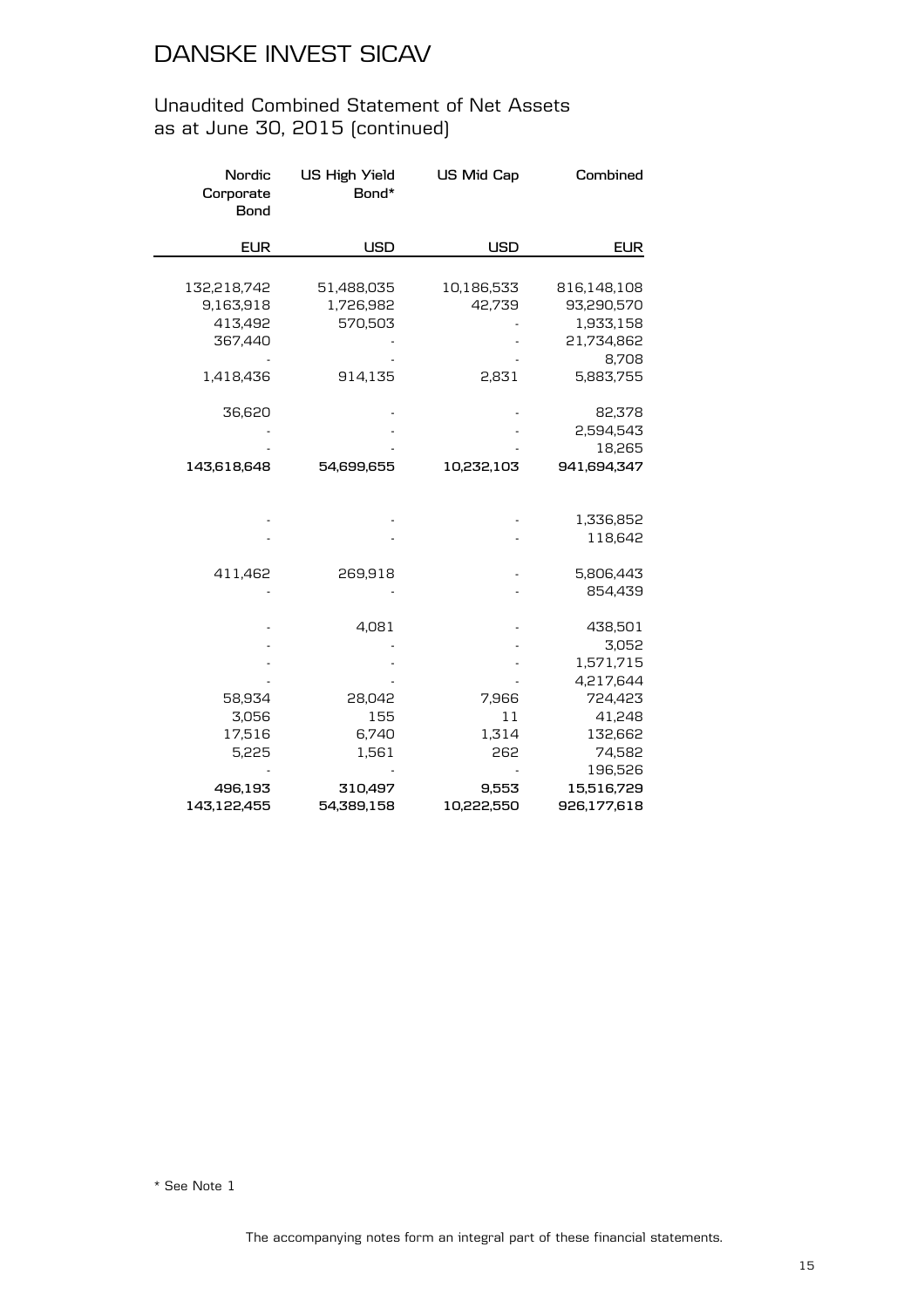#### Unaudited Combined Statement of Net Assets as at June 30, 2015 (continued)

| Corporate<br><b>Bond</b> | Nordic US High Yield US Mid Cap<br>Bond* |            |
|--------------------------|------------------------------------------|------------|
| <b>EUR</b>               | USD                                      | <b>USD</b> |
|                          |                                          |            |
| 10.109                   |                                          |            |
|                          |                                          | 11.351     |
| 9.983                    |                                          |            |
|                          | 10.092                                   |            |
|                          |                                          |            |
|                          |                                          |            |
|                          |                                          |            |
|                          |                                          |            |
|                          |                                          |            |
| 99.900                   |                                          |            |
| 10.142                   | 10.277                                   | 10.221     |
|                          |                                          |            |

| 2,086,206.2694  |                |                |
|-----------------|----------------|----------------|
|                 |                | 100.0000       |
| 100.0000        |                |                |
|                 | 175,452.0000   |                |
|                 |                |                |
|                 |                |                |
|                 |                |                |
|                 |                |                |
|                 |                |                |
| 1,607,089.8055  |                |                |
| 10,315,362.0000 | 5,100,000.0000 | 1,000,000.0000 |
|                 |                |                |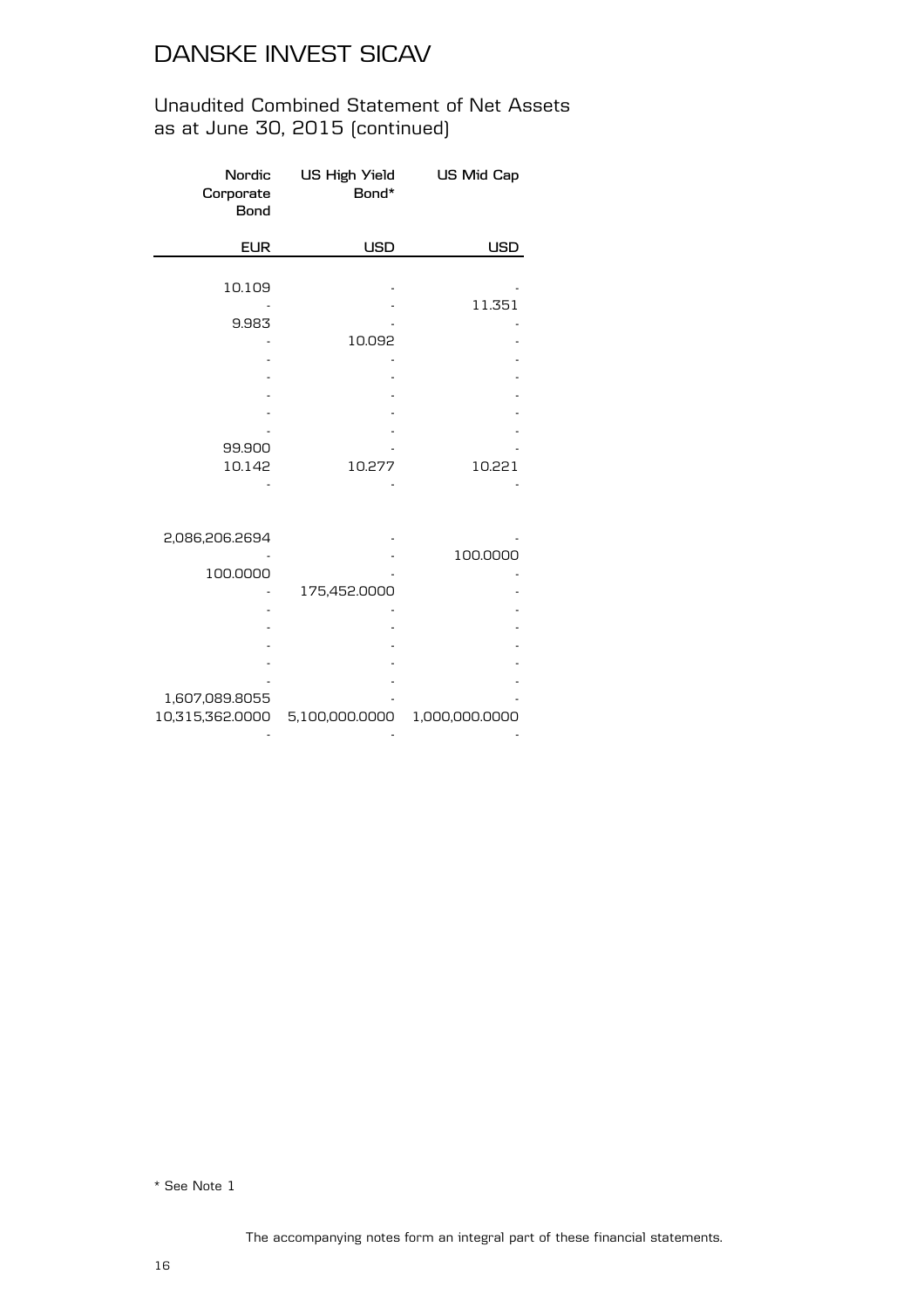Unaudited Combined Statement of Operations and Changes in Net Assets for the period ended June 30, 2015

|                                                                                                                                                                                                |                                 | Eastern Europe          | Emerging<br><b>Markets Debt</b><br>Hard Currency* | Euro High Yield<br>Bond                |
|------------------------------------------------------------------------------------------------------------------------------------------------------------------------------------------------|---------------------------------|-------------------------|---------------------------------------------------|----------------------------------------|
|                                                                                                                                                                                                | Note                            | <b>EUR</b>              | USD                                               | <b>EUR</b>                             |
| TOTAL NET ASSETS AT THE BEGINNING<br>OF THE PERIOD                                                                                                                                             |                                 | 10,201,656              |                                                   | 52,827,671                             |
| <b>INCOME</b><br>Dividend income on long securities, net<br>Interest on bonds, net<br>Bank interest, net<br>Income on securities lending<br>Interest receivable on CFDs<br><b>TOTAL INCOME</b> | (3)<br>(3)<br>(3)<br>(7)        | 12,582<br>268<br>12,850 | 9,550<br>9,550                                    | 3,149,249<br>187<br>6,726<br>3,156,162 |
|                                                                                                                                                                                                |                                 |                         |                                                   |                                        |
| <b>EXPENSES</b><br>Dividend on short securities, net<br>Interest payable on CFDs<br>Investment Management fees<br>Performance fees<br>Subscription tax                                         | (3)<br>(3)<br>(4)<br>(4)<br>[6] | 27,202<br>297           | 2,068<br>448                                      | 666,470<br>40,974                      |
| Operating and Administrative fee<br>Bank charges and correspondent fees<br>Interest paid                                                                                                       |                                 | 8,310<br>179            | 517<br>59                                         | 79,976<br>4,428                        |
| Amortisation of formation expenses<br>Marketing fees<br>Other expenses                                                                                                                         | (3)<br>(4)                      | 284<br>2,117            |                                                   | 64,902                                 |
| <b>TOTAL EXPENSES</b>                                                                                                                                                                          |                                 | 38,389                  | 3,092                                             | 856,750                                |
| NET INCOME / (LOSS) FROM                                                                                                                                                                       |                                 |                         |                                                   |                                        |
| <b>INVESTMENTS</b>                                                                                                                                                                             |                                 | (25,539)                | 6,458                                             | 2,299,412                              |
| Net realised profit / [loss] on sale of<br>investments<br>Net realised profit / [loss] on CFD<br>Net realised profit / [loss] on forward                                                       | (3)<br>(3)                      | [382,649]               |                                                   | 220,422                                |
| foreign exchange contracts<br>Net realised profit / (loss) on foreign                                                                                                                          | (3)                             | 3,951                   |                                                   | (366,722)                              |
| exchange<br>NET REALISED PROFIT/ (LOSS)<br>Change in net unrealised appreciation /                                                                                                             | (3)                             | 45,630<br>[358,607]     | 3,698<br>10,156                                   | (100, 018)<br>2,053,094                |
| (depreciation) on:<br>- investments                                                                                                                                                            |                                 | 1,739,004               | (146, 103)                                        | (1,239,319)                            |
| - CFD<br>- forward foreign exchange contracts<br>- futures contracts                                                                                                                           | (9)<br>(8)                      |                         | [2,391]                                           | 36,076                                 |
| NET INCREASE / (DECREASE) IN NET<br>ASSETS AS A RESULT OF OPERATIONS                                                                                                                           |                                 | 1,380,397               | (138,338)                                         | 849,851                                |
| EVOLUTION OF THE CAPITAL<br>Issue of shares<br>Redemption of shares<br>Currency translation<br>TOTAL NET ASSETS AT THE END OF THE                                                              |                                 | 22,420<br>[8,691,420]   | 18,001,000                                        | 119,100,007<br>(3,812,058)             |
| <b>PERIOD</b>                                                                                                                                                                                  |                                 | 2,913,053               | 17,862,662                                        | 168,965,471                            |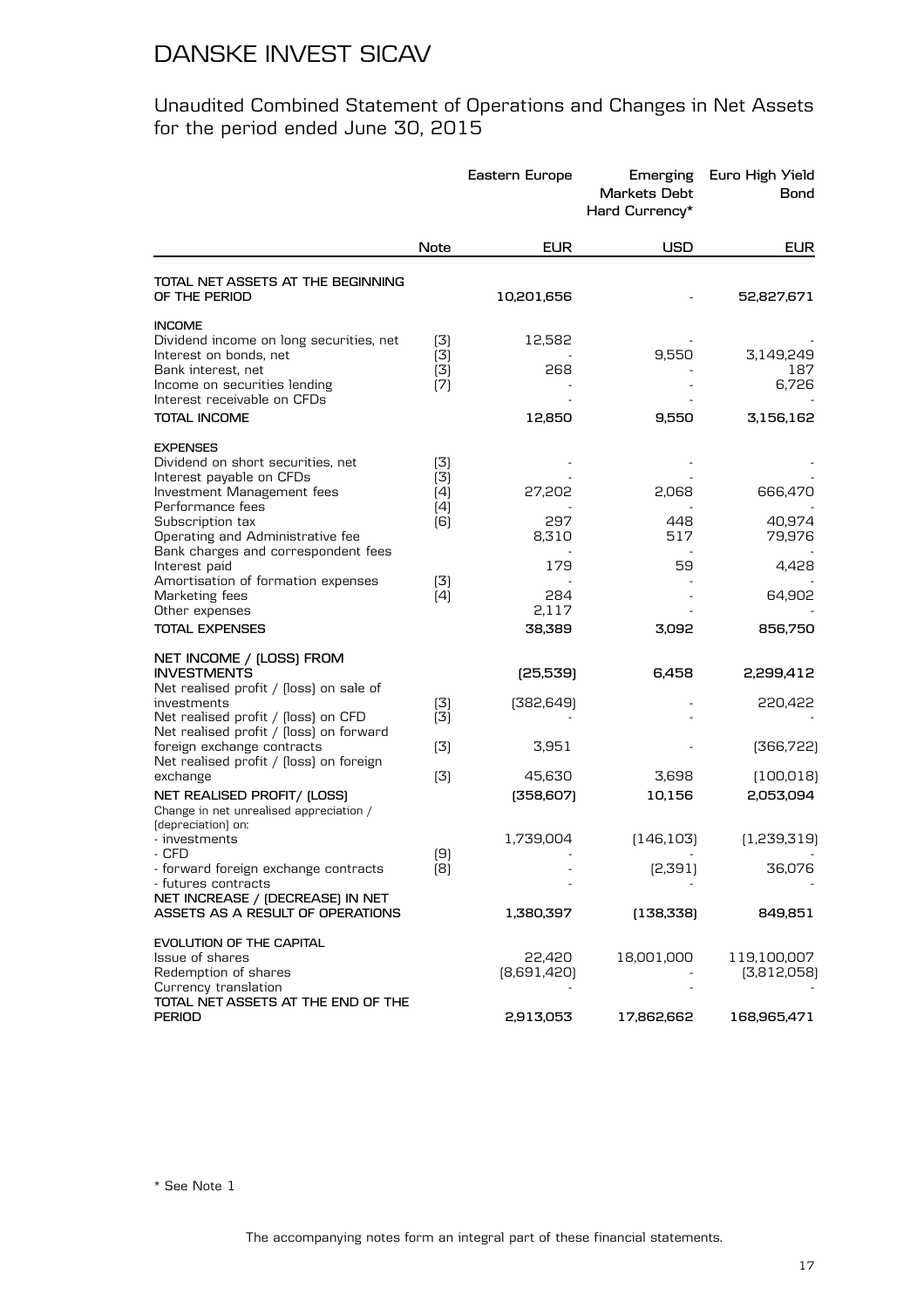Unaudited Combined Statement of Operations and Changes in Net Assets for the period ended June 30, 2015 (continued)

|                              | Europe Europe Absolute       | Europe Long-<br><b>Short Dynamic</b>   | Europe Long-<br><b>Short Dynamic</b><br>Plus* | Germany                      |
|------------------------------|------------------------------|----------------------------------------|-----------------------------------------------|------------------------------|
| <b>EUR</b>                   | <b>EUR</b>                   | <b>EUR</b>                             | <b>EUR</b>                                    | <b>EUR</b>                   |
|                              |                              |                                        |                                               |                              |
| 80,795,309                   | 109,728,536                  | 191,812,924                            |                                               | 10,258,291                   |
| 1,969,367                    | 1,035,765                    | 3,186,687<br>66,110                    | 4.449                                         | 155,220                      |
| 1,170                        | 2,157                        | 4,081                                  | 4                                             |                              |
| 83,843                       | 115,041<br>213               | 249,819                                |                                               | 10,225                       |
| 2,054,380                    | 1,153,176                    | 3,506,697                              | 4,453                                         | 165,445                      |
|                              | 1,817,398                    | 4,100,119                              |                                               |                              |
| 485,455                      | 153,154<br>761,397           | 342,587<br>1,327,189                   | 3,519<br>6,643                                | 50,363                       |
|                              | 748,245                      | 3,408,253                              | 61,146                                        |                              |
| 8,230<br>56,811              | 26,482<br>145,056            | 45,427<br>257,502                      | 850<br>1,947                                  | 710<br>8,218                 |
|                              | 1,600                        | 255                                    |                                               |                              |
| 2,973                        | 15,365<br>3,266              | 79,676                                 | 208                                           | 286                          |
| 10,070                       | 47,839                       | 80,036                                 | 38                                            | 205                          |
| 563,539                      | 3,719,802                    | 9,641,044                              | 74,351                                        | 59,782                       |
| 1,490,841                    | [2,566,626]                  | [6,134,347]                            | [69, 898]                                     | 105,663                      |
| 10,369,941                   | 14,409,293<br>[7,772,280]    | 20,465,479<br>[23,995,571]             | 61,890<br>[51,483]                            | 292,900                      |
|                              | 116,203                      | (1,304,320)                            | (4,562)                                       |                              |
| 161,324<br>12,022,106        | 238,947<br>4,425,537         | 1,366,332<br>[9,602,427]               | [4,924]<br>(68, 977)                          | (1)<br>398,562               |
| 2,618,477                    | 6,868,417<br>7,750<br>29,365 | 13,685,861<br>11,406,427<br>[290, 601] | 29,028<br>106,129<br>3,864<br>(3,052)         | 900,294                      |
| 14,640,583                   | 11,331,069                   | 15,199,260                             | 66,992                                        | 1,298,856                    |
| 36,103,783<br>[63, 174, 189] | 30,551,110<br>[22,422,850]   | 75,442,947<br>[30,918,431]             | 20,516,149                                    | 101,996,625<br>(101,602,266) |
| 68,365,486                   | 129,187,865                  | 251,536,700                            | 20,583,141                                    | 11,951,506                   |

\* See Note 1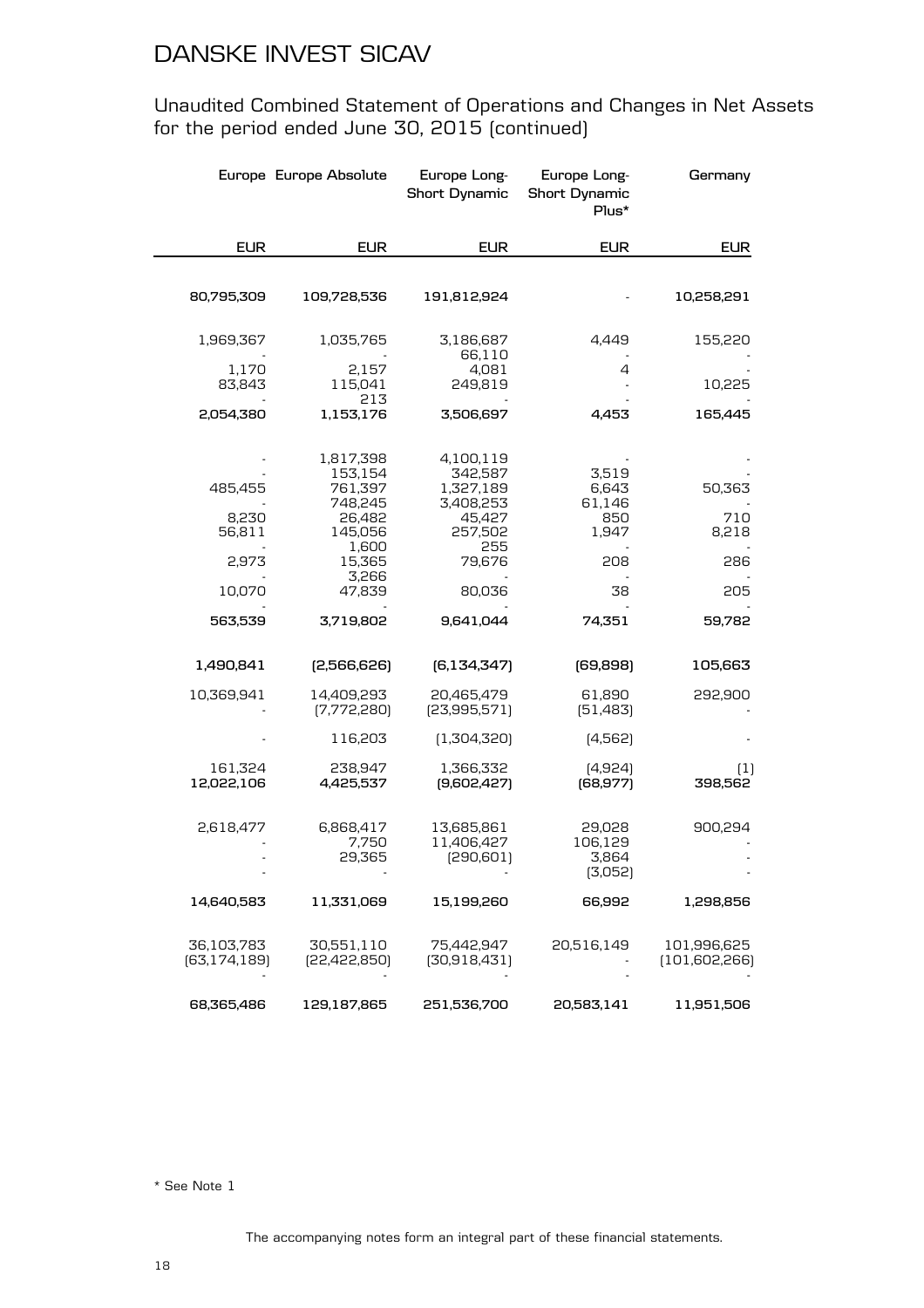Unaudited Combined Statement of Operations and Changes in Net Assets for the period ended June 30, 2015 (continued)

|                                                                                                                                                                                                |                                 | Global High<br>Dividend* | Global Inflation<br><b>Linked Bond</b> | Global Inflation<br>Linked Bond<br><b>Short Duration</b> |
|------------------------------------------------------------------------------------------------------------------------------------------------------------------------------------------------|---------------------------------|--------------------------|----------------------------------------|----------------------------------------------------------|
|                                                                                                                                                                                                | Note                            | <b>EUR</b>               | <b>EUR</b>                             | <b>EUR</b>                                               |
| TOTAL NET ASSETS AT THE BEGINNING<br>OF THE PERIOD                                                                                                                                             |                                 |                          | 171,709,666                            | 9,987,188                                                |
| <b>INCOME</b><br>Dividend income on long securities, net<br>Interest on bonds, net<br>Bank interest, net<br>Income on securities lending<br>Interest receivable on CFDs<br><b>TOTAL INCOME</b> | (3)<br>(3)<br>(3)<br>(7)        | 20,056<br>86<br>20,142   | 619,064<br>1,092<br>1,014<br>621,170   | 83,628<br>68<br>39<br>83,735                             |
| <b>EXPENSES</b><br>Dividend on short securities, net<br>Interest payable on CFDs<br>Investment Management fees<br>Performance fees<br>Subscription tax<br>Operating and Administrative fee     | (3)<br>(3)<br>(4)<br>(4)<br>[6] | 1,716<br>248<br>228      | 318,956<br>8,062<br>71,683             | 51,373<br>1,443<br>12,222                                |
| Bank charges and correspondent fees<br>Interest paid<br>Amortisation of formation expenses<br>Marketing fees<br>Other expenses<br><b>TOTAL EXPENSES</b>                                        | (3)<br>(4)                      | 1<br>2,193               | 5,057<br>6,793<br>410,551              | 1,419<br>164<br>66,621                                   |
| NET INCOME / (LOSS) FROM<br><b>INVESTMENTS</b>                                                                                                                                                 |                                 | 17,949                   | 210,619                                | 17,114                                                   |
| Net realised profit / [loss] on sale of<br>investments<br>Net realised profit / [loss] on CFD                                                                                                  | (3)<br>(3)                      |                          | 31,822,166                             | 415,790                                                  |
| Net realised profit / [loss] on forward<br>foreign exchange contracts<br>Net realised profit / [loss] on foreign                                                                               | (3)                             |                          | (16,936,680)                           | (474, 181)                                               |
| exchange<br>NET REALISED PROFIT/ (LOSS)<br>Change in net unrealised appreciation /                                                                                                             | (3)                             | 10,613<br>28,562         | 1,293,595<br>16,389,700                | (10, 764)<br>[52,041]                                    |
| (depreciation) on:<br>- investments<br>- CFD<br>- forward foreign exchange contracts<br>- futures contracts<br>NET INCREASE / (DECREASE) IN NET                                                | (9)<br>[8]                      | [328,888]                | (14,742,403)<br>2,425,347              | 527<br>[27, 861]                                         |
| ASSETS AS A RESULT OF OPERATIONS                                                                                                                                                               |                                 | [300, 326]               | 4,072,644                              | (79,375)                                                 |
| EVOLUTION OF THE CAPITAL<br>Issue of shares<br>Redemption of shares<br>Currency translation                                                                                                    |                                 | 10,004,561               | 1,042,473<br>(163, 994, 185)           | 28,126,380<br>[5,038,239]                                |
| TOTAL NET ASSETS AT THE END OF THE<br><b>PERIOD</b>                                                                                                                                            |                                 | 9,704,235                | 12,830,598                             | 32,995,954                                               |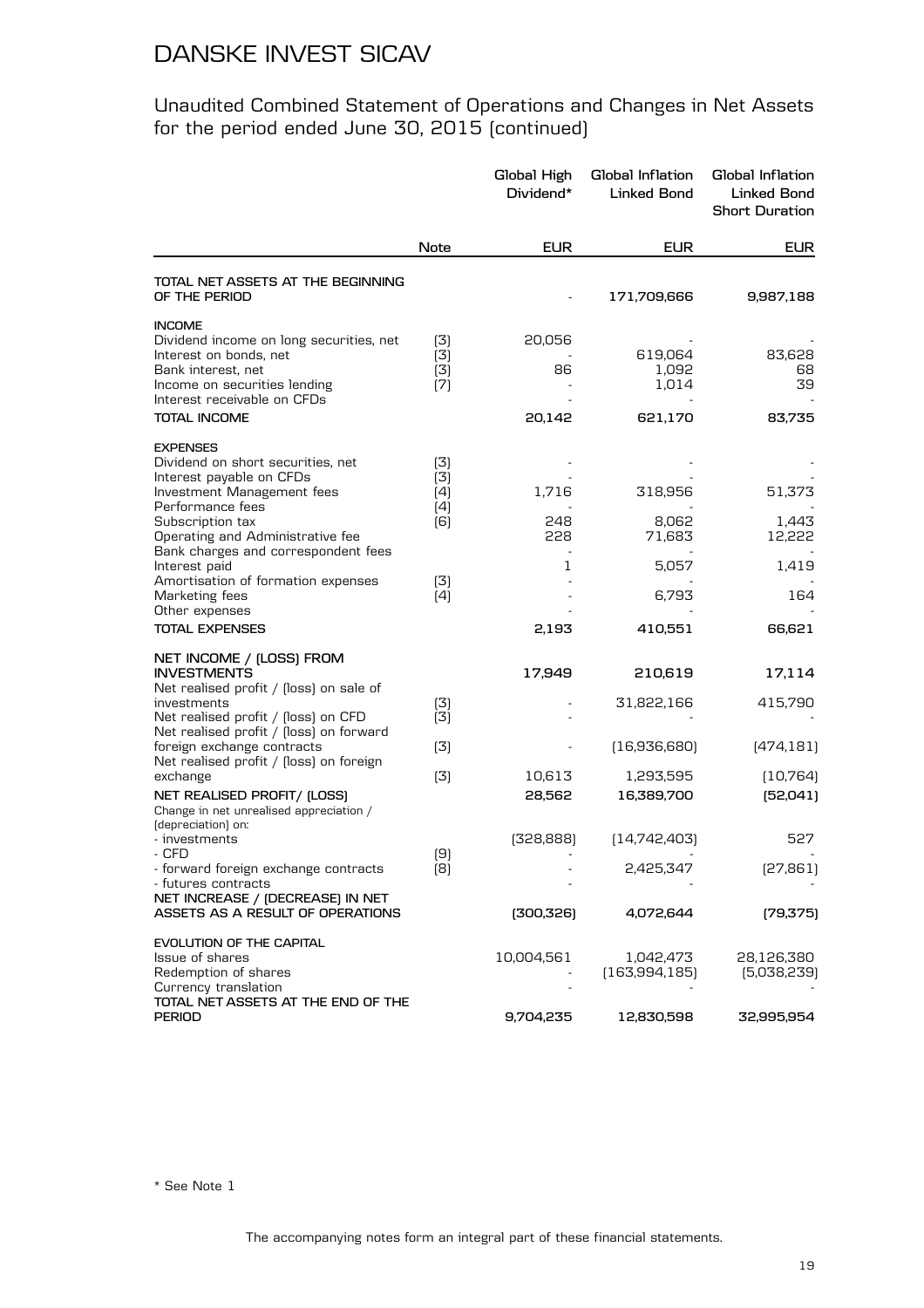Unaudited Combined Statement of Operations and Changes in Net Assets for the period ended June 30, 2015 (continued)

| Nordic<br>Corporate<br>Bond                               | <b>US High Yield</b><br>Bond*                      | US Mid Cap                                    | Combined                                                                                                                            |
|-----------------------------------------------------------|----------------------------------------------------|-----------------------------------------------|-------------------------------------------------------------------------------------------------------------------------------------|
| <b>EUR</b>                                                | <b>USD</b>                                         | <b>USD</b>                                    | <b>EUR</b>                                                                                                                          |
| 33,709,255                                                |                                                    | 10,181,689                                    | 679,406,351                                                                                                                         |
| 1,860,095<br>364<br>31<br>1,860,490                       | 1,573,020<br>7<br>1,573,027                        | 20,246<br>20,246                              | 6,402,296<br>7,198,510<br>9,483<br>466,738<br>213<br>14,077,240                                                                     |
| 252,855<br>11,013<br>79,615<br>6,174<br>10,188<br>359,845 | 150,206<br>3,348<br>36,744<br>49<br>462<br>190,809 | 295<br>48,172<br>550<br>7,876<br>87<br>56,980 | 5,917,782<br>499,260<br>4,129,520<br>4,217,644<br>147,637<br>762,079<br>1,855<br>115,863<br>3,266<br>221,012<br>2,117<br>16,018,035 |
| 1,500,645                                                 | 1,382,218                                          | [36,734]                                      | (1,940,795)                                                                                                                         |
| 237,941                                                   | 96,883                                             | [323,620]                                     | 77,709,675<br>[31,819,334]                                                                                                          |
| [666, 764]                                                | 70,932                                             |                                               | [19,569,413]                                                                                                                        |
| 71,290<br>1,143,112                                       | [2,181]<br>1,547,852                               | [644]<br>[360, 998]                           | 3,072,808<br>27,452,941                                                                                                             |
| [1,496,894]<br>264,128                                    | [66,004]<br>(978)                                  | 404,373                                       | 8,206,664<br>11,520,306<br>2,437,294<br>(3,052)                                                                                     |
| (89,654)                                                  | 1,480,870                                          | 43,375                                        | 49,614,153                                                                                                                          |
| 113,533,847<br>(4,030,993)                                | 52,927,585<br>(19, 297)                            | 248,628<br>[251, 142]                         | 600,322,202<br>(403,927,349)<br>762,261                                                                                             |
| 143,122,455                                               | 54,389,158                                         | 10,222,550                                    | 926,177,618                                                                                                                         |

\* See Note 1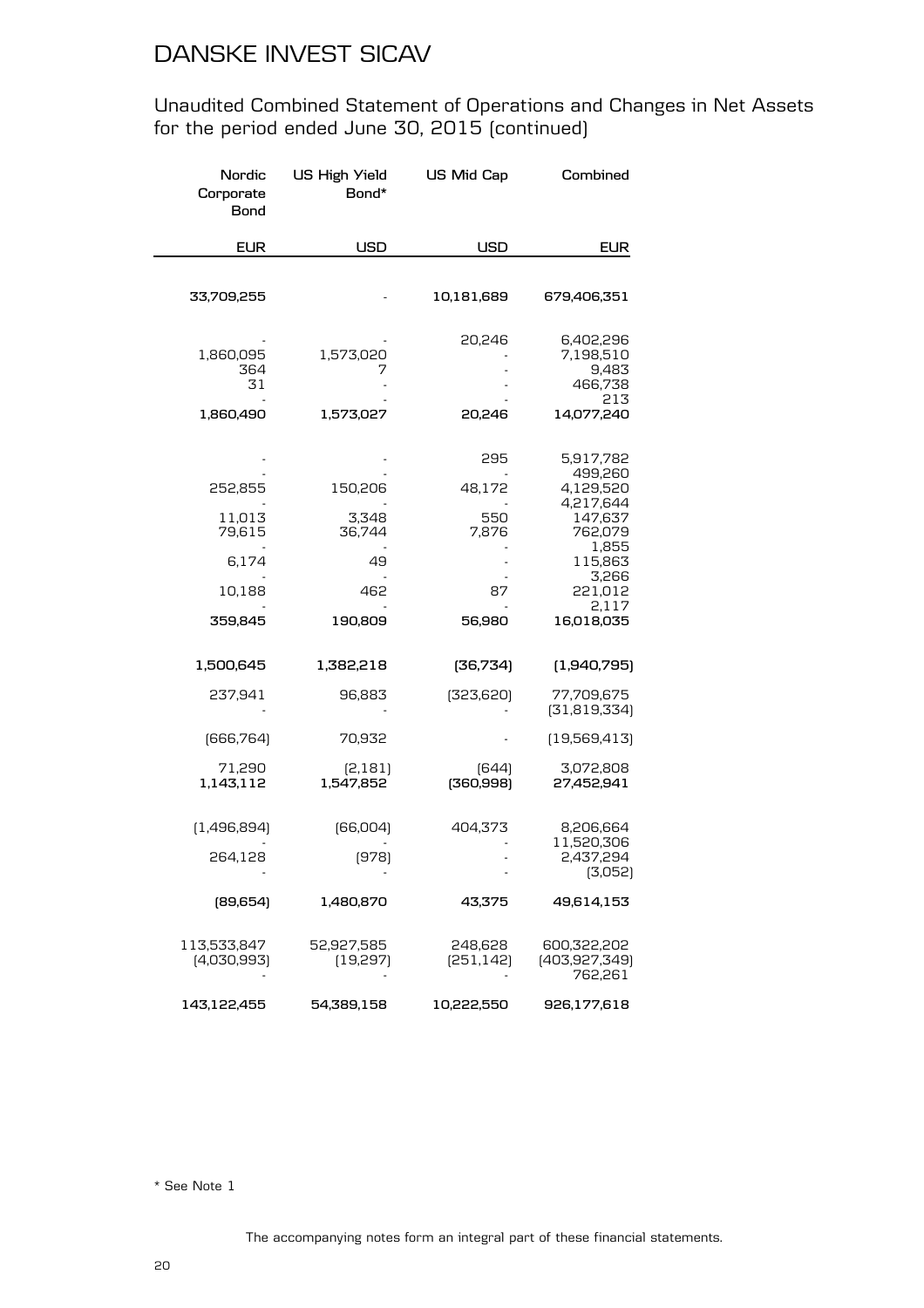### Eastern Europe

#### Statement of Investments as at June 30, 2015

(expressed in EUR)

| Description                                                            | Quantity / Face Currency<br>Value |                          | Cost               | Evaluation % net   | assets       |
|------------------------------------------------------------------------|-----------------------------------|--------------------------|--------------------|--------------------|--------------|
| Transferable securities admitted to an official stock exchange listing |                                   |                          |                    |                    |              |
| <b>Shares</b>                                                          |                                   |                          |                    |                    |              |
| Cyprus                                                                 |                                   |                          |                    |                    |              |
| Qiwi /Sadr - B-                                                        | 1,762                             | <b>USD</b>               | 44,700<br>44.700   | 43,384<br>43,384   | 1.49<br>1.49 |
| Germany                                                                |                                   |                          |                    |                    |              |
| Uniwheels Ag                                                           | 1,186                             | <b>PLN</b>               | 32,501<br>32,501   | 31,963<br>31,963   | 1.10<br>1.10 |
| Greece                                                                 |                                   |                          |                    |                    |              |
| Aegean Airlines                                                        | 3,885                             | EUR                      | 26,867             | 21,154             | 0.73         |
| Alpha Bank                                                             | 89,690                            | <b>EUR</b>               | 49,647             | 21,346             | 0.73         |
| Follie Follie Gr Shs                                                   | 1,232                             | <b>EUR</b>               | 25,403             | 26,611             | 0.91         |
| Jumbo Sa                                                               | 2,649                             | <b>EUR</b>               | 32,857             | 17,547             | 0.60         |
| Piraeus Bank Sa                                                        | 38,436                            | <b>EUR</b>               | 14,209<br>148,983  | 12,121<br>98,779   | 0.42<br>3.39 |
| Hungary                                                                |                                   |                          |                    |                    |              |
| Otp Bank Ltd                                                           | 3,030                             | <b>HUF</b>               | 45,368<br>45,368   | 52,961<br>52,961   | 1.82<br>1.82 |
| Jersey                                                                 |                                   |                          |                    |                    |              |
| United Company Rusal Plc                                               | 55,460                            | HKD                      | 33,183<br>33,183   | 24,716<br>24,716   | 0.85<br>0.85 |
| Poland                                                                 |                                   |                          |                    |                    |              |
| Alior Bank                                                             | 1,839                             | <b>PLN</b>               | 35,673             | 38,368             | 1.32         |
| Asseco Poland Sa                                                       | 3,411                             | <b>PLN</b>               | 48,545             | 46,614             | 1.60         |
| Bank Zachodni Wbk Sa Wroclaw                                           | 623                               | <b>PLN</b>               | 57,809             | 49,337<br>53,472   | 1.69         |
| Grupa Kety Sa<br>Kghm Polska Miedz Sa                                  | 745<br>1,888                      | <b>PLN</b><br><b>PLN</b> | 44,700<br>60,590   | 48,450             | 1.84<br>1.66 |
| Ng2 Sa                                                                 | 1,520                             | <b>PLN</b>               | 33,210             | 63,458             | 2.18         |
| Polski Koncern Naftowy Orlen                                           | 4,895                             | <b>PLN</b>               | 53,962             | 84,931             | 2.92         |
| Powszechna Kasa Oszczed. Polski                                        | 13,257                            | PLN                      | 117,549            | 97,350             | 3.34         |
| Powszechny Zaklad Ubezpieczen                                          | 927                               | PLN                      | 94,760             | 95,255             | 3.27         |
|                                                                        |                                   |                          | 546,798            | 577,235 19.82      |              |
| Russia                                                                 |                                   |                          |                    |                    |              |
| Gazprom Neft Ojsc / Adr                                                | 3,249                             | <b>USD</b>               | 48,277             | 35,186             | 1.21         |
| Gazprom Oao /Sadr Regs<br>Lukoil / Sadr Rep. 1 Shs.                    | 46,923<br>4,450                   | USD<br><b>USD</b>        | 284,281<br>209,587 | 213,344<br>172,217 | 7.32<br>5.91 |
| Mmc Norilsk Nickel /Sadr                                               | 5,850                             | <b>USD</b>               | 80,913             | 89,480             | 3.07         |
| Novatek Oao /Sgdr                                                      | 644                               | <b>USD</b>               | 59,310             | 57,408             | 1.97         |
| Novolipetsk Steel Regs / Gdr                                           | 1,940                             | <b>USD</b>               | 23,045             | 23,527             | 0.81         |
| Phosagro Ojsc /Sgdr                                                    | 2,099                             | <b>USD</b>               | 24,868             | 23,671             | 0.81         |
| Sberbank of Russia Ojsc /Sadr                                          | 18,797                            | <b>USD</b>               | 156,721            | 85,043             | 2.92         |

The accompanying notes form an integral part of these financial statements.

**887,002 699,876 24.02**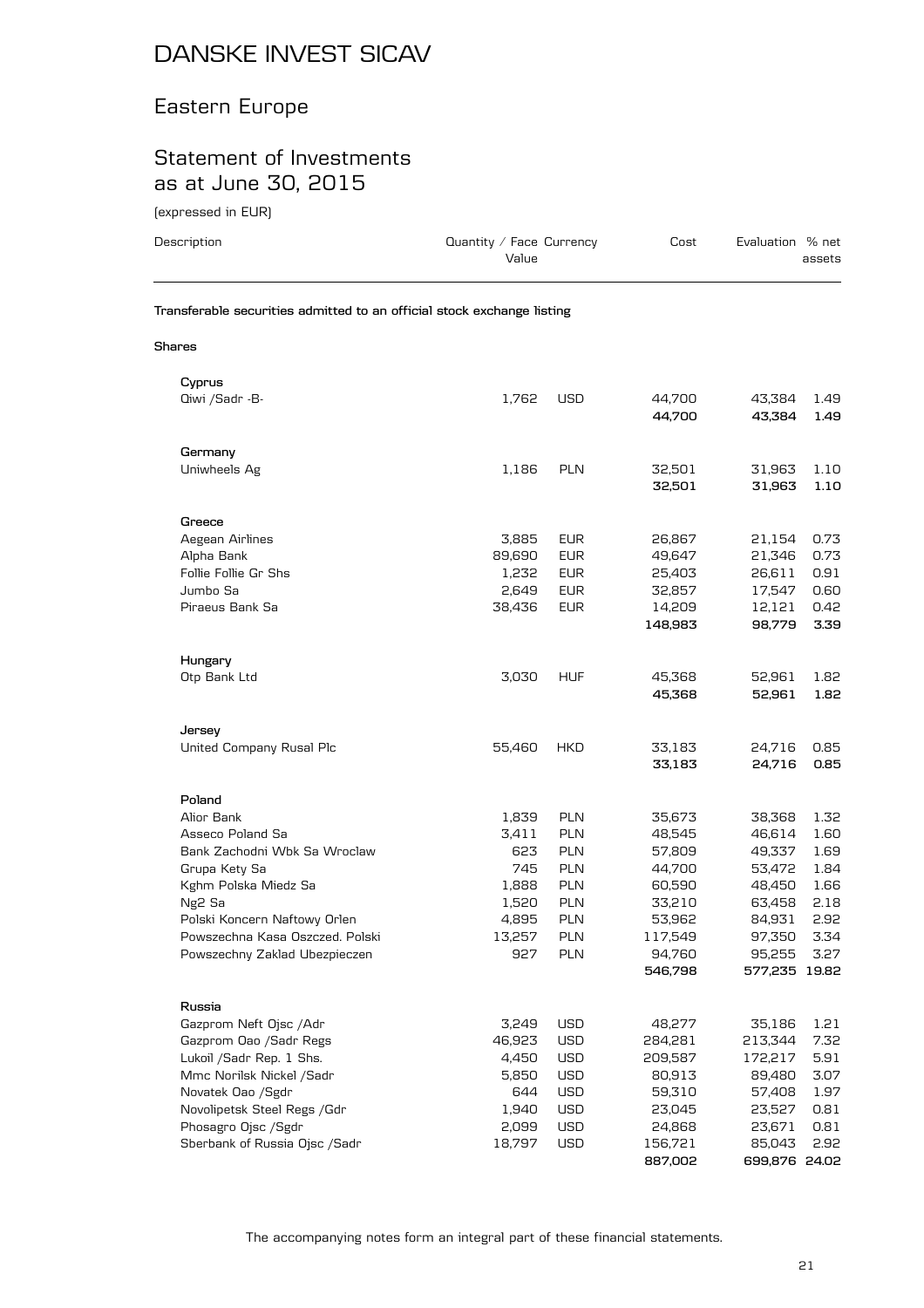#### Eastern Europe

# Statement of Investments (continued) as at June 30, 2015

(expressed in EUR)

| Description                                                                   | Quantity / Face Currency<br>Value |            | Cost             | Evaluation % net | assets       |
|-------------------------------------------------------------------------------|-----------------------------------|------------|------------------|------------------|--------------|
| <b>The Netherlands</b>                                                        |                                   |            |                  |                  |              |
| Yandex Nv -A-                                                                 | 1,933                             | <b>USD</b> | 35,237<br>35,237 | 25,674<br>25,674 | 0.88<br>0.88 |
| Turkey                                                                        |                                   |            |                  |                  |              |
| Akbank                                                                        | 14,024                            | <b>TRY</b> | 40,598           | 36,528           | 1.25         |
| Emlak Konut Gayr. Reit /Ipo                                                   | 52,187                            | <b>TRY</b> | 51,517           | 48,026           | 1.65         |
| Koc Hid As                                                                    | 10,645                            | <b>TRY</b> | 36,622           | 43,676           | 1.50         |
| Sabanci Holding                                                               | 28,196                            | <b>TRY</b> | 99,989           | 93,861           | 3.22         |
| Tav Havalimalari Holding As                                                   | 4,420                             | <b>TRY</b> | 21,939           | 32,746           | 1.12         |
| Tofas Turk Otomobil Fabrikasi                                                 | 8,760                             | <b>TRY</b> | 39,544           | 51,658           | 1.77         |
| Turk Hava Yollari Ao                                                          | 9,414                             | <b>TRY</b> | 25,889           | 27,960           | 0.96         |
| Turkcell Iletisim Hizmet                                                      | 11,019                            | <b>TRY</b> | 49,992           | 45,394           | 1.56         |
| Turkiye Garanti Bankasi / Nom.                                                | 23,686                            | <b>TRY</b> | 74,697           | 66,494           | 2.28         |
| Turkiye Halk Bankasi As                                                       | 10,194                            | <b>TRY</b> | 58,514           | 41,656           | 1.43         |
| Turkiye Is Bankasi As C                                                       | 25,798                            | <b>TRY</b> | 52,899           | 49,367           | 1.70         |
| Turkiye Vakiflar Bankasi Tao                                                  | 21,001                            | <b>TRY</b> | 39,400           | 30,141           | 1.04         |
|                                                                               |                                   |            | 591,600          | 567,507 19.48    |              |
| <b>Total - Shares</b>                                                         |                                   |            | 2,365,372        | 2,122,095 72.85  |              |
| Transferable securities dealt in on another regulated market<br><b>Shares</b> |                                   |            |                  |                  |              |
| Czech Republic                                                                |                                   |            |                  |                  |              |
| Cez. Ceske Energeticke Zavody                                                 | 2,009                             | CZK        | 43,085           | 41,464           | 1.42         |
| Komercni Banka As                                                             | 265                               | <b>CZK</b> | 42,404           | 50,672           | 1.74         |
|                                                                               |                                   |            | 85,489           | 92,136           | 3.16         |
| Russia                                                                        |                                   |            |                  |                  |              |
| Ak Sberegatelny Bank Sberbank                                                 | 77,945                            | USD        | 52,389           | 87,441           | 3.00         |
| Dixy Group Ojsc                                                               | 3,260                             | <b>USD</b> | 29,695           | 16,934           | 0.58         |
| Fth Gen. Co. Wholes. El. Ojsc Wgc4                                            | 602,678                           | <b>USD</b> | 27,928           | 28,855           | 0.99         |
| Jsc Surgutneftegaz / Pref.                                                    | 119,450                           | <b>USD</b> | 64,339           | 81,199           | 2.79         |
| Magnit Jsc                                                                    | 1,096                             | <b>USD</b> | 186,887          | 197,446          | 6.78         |
| Mobile Telesystems Ojsc                                                       | 10,552                            | USD        | 46,586           | 40,624           | 1.39         |
| Sollers Jsc                                                                   | 1,932                             | USD        | 31,455           | 13,577           | 0.47         |
| Tatneft                                                                       | 49,695                            | <b>USD</b> | 121,873          | 125,769          | 4.32         |
|                                                                               |                                   |            | 561,152          | 591,845 20.32    |              |
| <b>Total - Shares</b>                                                         |                                   |            | 646,641          | 683,981 23.48    |              |
| Total - Transferable securities dealt in on another regulated market          |                                   |            | 646,641          | 683,981 23.48    |              |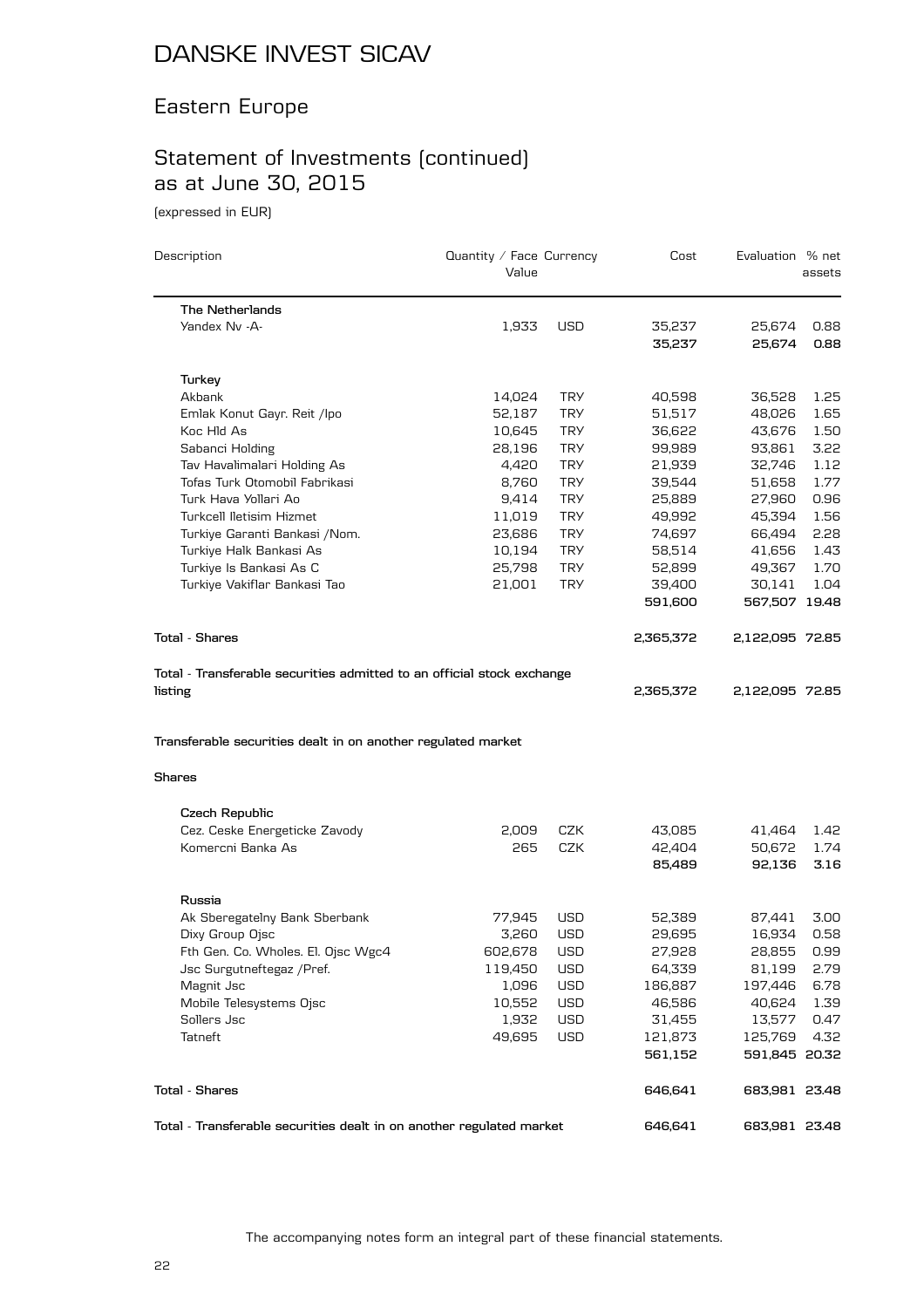#### Eastern Europe

# Statement of Investments (continued) as at June 30, 2015

(expressed in EUR)

| Description                                     | Quantity / Face Currency<br>Value |            | Cost             | Evaluation % net | assets       |
|-------------------------------------------------|-----------------------------------|------------|------------------|------------------|--------------|
| Closed - ended investment funds (UCITS)         |                                   |            |                  |                  |              |
| <b>Shares</b>                                   |                                   |            |                  |                  |              |
| Romania<br>Fondul Proprietatea Sa /Dis          | 115,314                           | <b>RON</b> | 15,010<br>15,010 | 20,433<br>20,433 | 0.70<br>0.70 |
| <b>Total - Shares</b>                           |                                   |            | 15,010           | 20,433           | 0.70         |
| Total - Closed - ended investment funds (UCITS) |                                   |            | 15,010           | 20,433           | 0.70         |
| TOTAL INVESTMENT PORTFOLIO                      |                                   |            | 3,027,023        | 2,826,509 97.03  |              |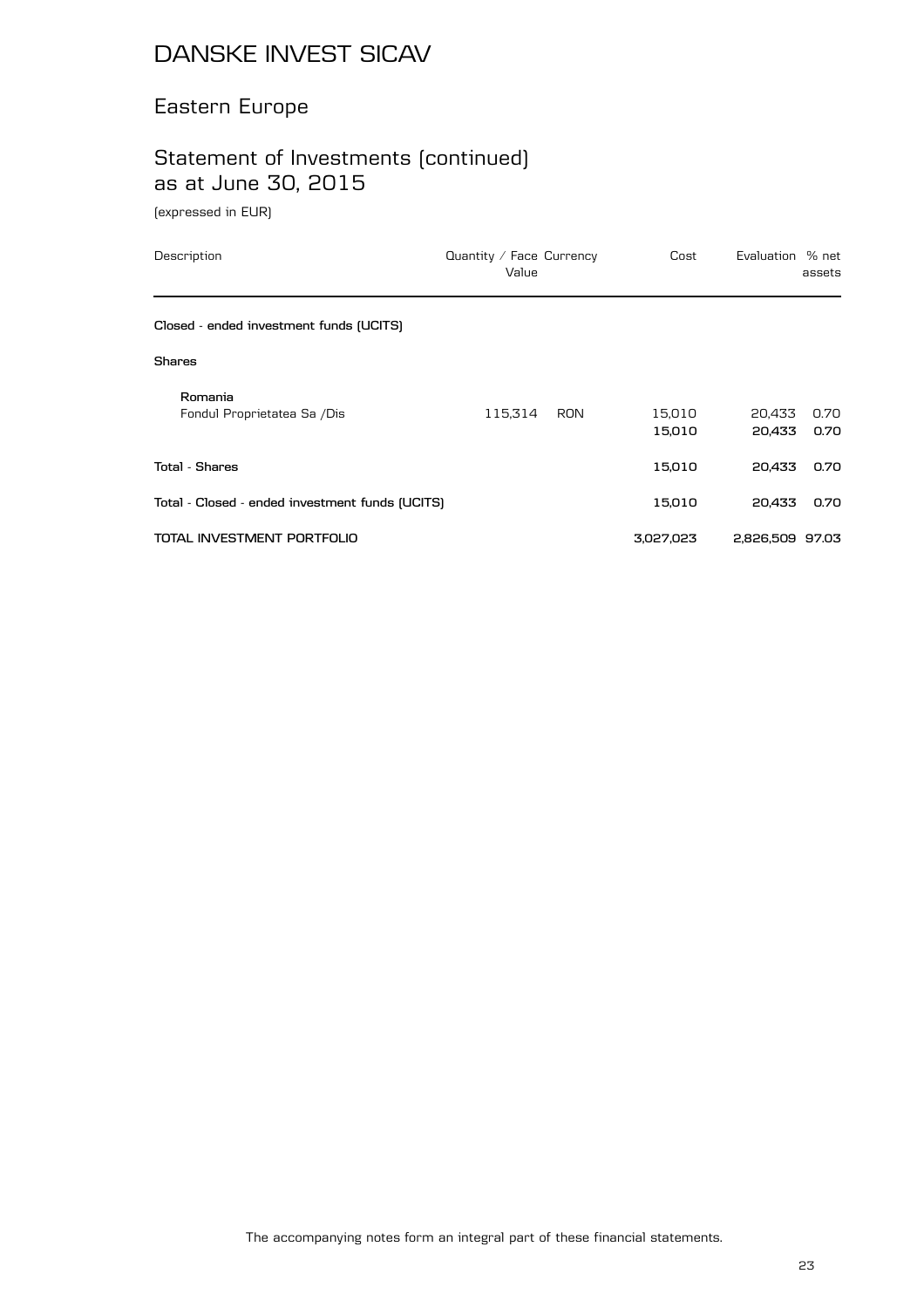#### Eastern Europe

#### Geographical and Economic Portfolio Breakdowns as at June 30, 2015

(expressed as a percentage of net assets)

| Geographical breakdown | %     |
|------------------------|-------|
| Russia                 | 44.34 |
| Poland                 | 19.82 |
| Turkey                 | 19.48 |
| Greece                 | 3.39  |
| Czech Republic         | 3.16  |
| Hungary                | 1.82  |
| Cyprus                 | 1.49  |
| Germany                | 1.10  |
| The Netherlands        | 0.88  |
| Jersey                 | 0.85  |
| Romania                | 0.70  |
|                        | 97.03 |

| Economic breakdown               | $\%$  |
|----------------------------------|-------|
| Petrol                           | 26.31 |
| Banks and Financial Institutions | 24.68 |
| <b>Food and Distilleries</b>     | 7.36  |
| Holding and Finance Companies    | 6.69  |
| Non-Ferrous Metals               | 5.58  |
| Insurance                        | 3.27  |
| News Transmission                | 2.95  |
| Automobile Industry              | 2.87  |
| Internet Software                | 2.48  |
| Miscellaneous                    | 2.48  |
| Textile                          | 2.18  |
| Real Estate Companies            | 1.65  |
| <b>Public Services</b>           | 1.42  |
| Other Services                   | 1.12  |
| Transportation                   | 0.96  |
| Retail                           | 0.91  |
| Chemicals                        | 0.81  |
| Mines, Heavy Industries          | 0.81  |
| Aerospace Technology             | 0.73  |
| Investment Funds                 | 0.70  |
| Consumer Goods                   | 0.60  |
| Mechanics, Machinery             | 0.47  |
|                                  | 97.03 |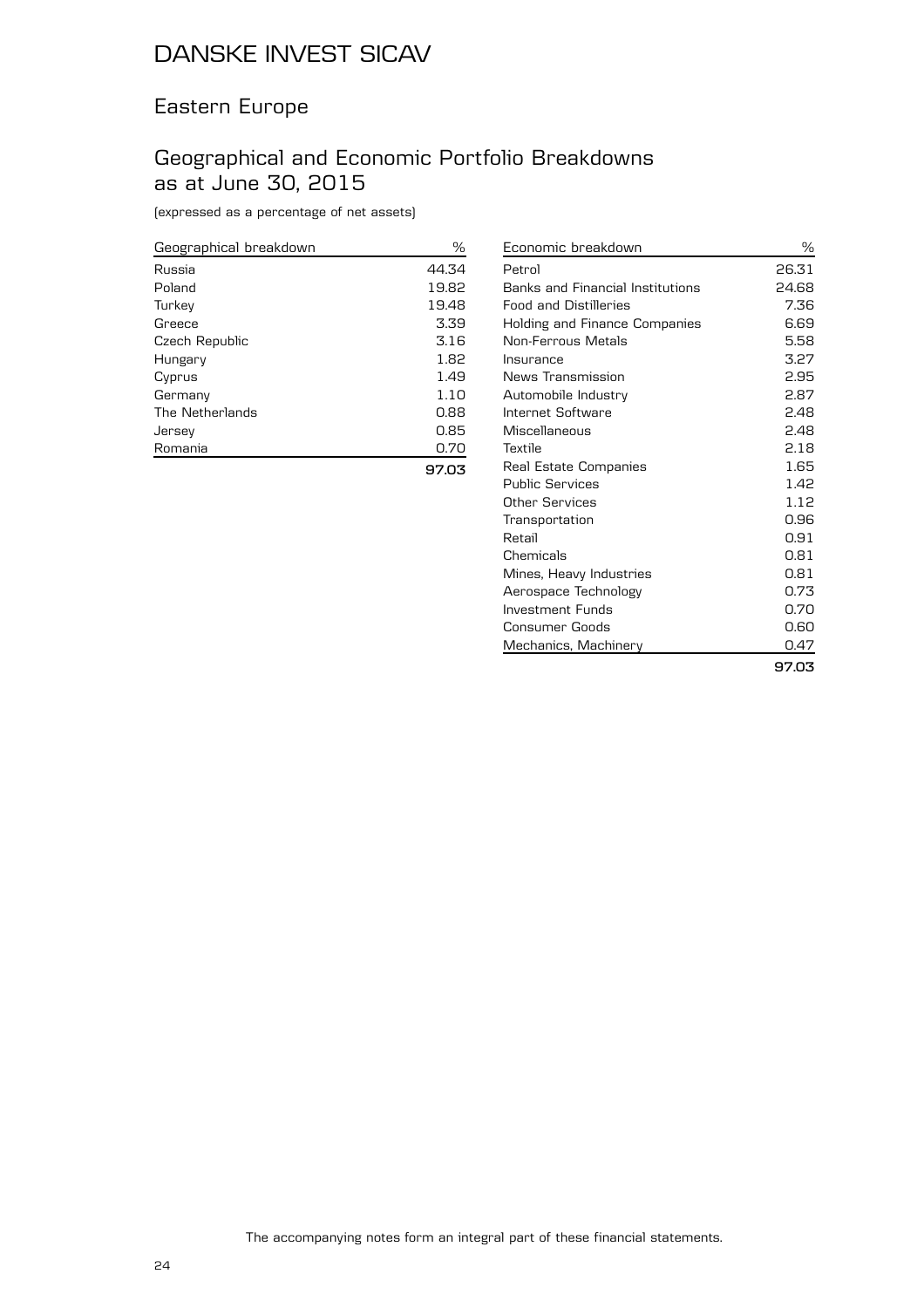# Emerging Markets Debt Hard Currency\*

#### Statement of Investments as at June 30, 2015

(expressed in USD)

| Description                                                            | Quantity / Face Currency<br>Value |            | Cost               | Evaluation % net   | assets       |
|------------------------------------------------------------------------|-----------------------------------|------------|--------------------|--------------------|--------------|
| Transferable securities admitted to an official stock exchange listing |                                   |            |                    |                    |              |
| Bonds                                                                  |                                   |            |                    |                    |              |
| Argentina<br>Prov Buenos 9.95% 09.06.21 /Pool                          | 700,000                           | <b>USD</b> | 689,566<br>689,566 | 686,742<br>686,742 | 3.84<br>3.84 |
| Armenia<br>Armenia 7.15% 15-26.03.25                                   | 200,000                           | USD        | 202,152<br>202,152 | 198,979<br>198,979 | 1.11<br>1.11 |
| Azerbaijan<br>St Oil 4.75% 13-13.03.23                                 | 250,000                           | <b>USD</b> | 240,469<br>240,469 | 239,515<br>239,515 | 1.34<br>1.34 |
| Brazil<br>Brazil 8.25% 04-20.01.34                                     | 400,000                           | USD        | 504,416<br>504,416 | 500,500<br>500,500 | 2.80<br>2.80 |
| <b>Bulgaria</b><br>Bul Energy 4.25% 07.11.18                           | 200,000                           | <b>EUR</b> | 223,030<br>223,030 | 221,081<br>221,081 | 1.24<br>1.24 |
| Cayman Islands<br>Amb Circle 3.25% 12-04.12.22                         | 200,000                           | USD        | 197,684<br>197,684 | 197,906<br>197,906 | 1.11<br>1.11 |
| Colombia<br>Colombia 5.625% 14-26.02.44                                | 400,000                           | <b>USD</b> | 412,936<br>412,936 | 404,000<br>404,000 | 2.26<br>2.26 |
| Croatia<br>Croatia 6% 13-26.01.24 / Oat                                | 300,000                           | USD        | 323,068<br>323,068 | 316,794<br>316,794 | 1.77<br>1.77 |
| Dominican Republic of<br>Dominican R 6.6% 13-28.01.24                  | 600,000                           | <b>USD</b> | 650,571<br>650,571 | 650,001<br>650,001 | 3.64<br>3.64 |
| Ecuador<br>Ecuador 10.5% 15-24.03.20                                   | 300,000                           | <b>USD</b> | 307,933<br>307,933 | 303,672<br>303,672 | 1.70<br>1.70 |
| El Salvador<br>El Salvador 5.875% 12-30.01.25                          | 300,000                           | <b>USD</b> | 288,032<br>288,032 | 288,320<br>288,320 | 1.61<br>1.61 |

\* See Note 1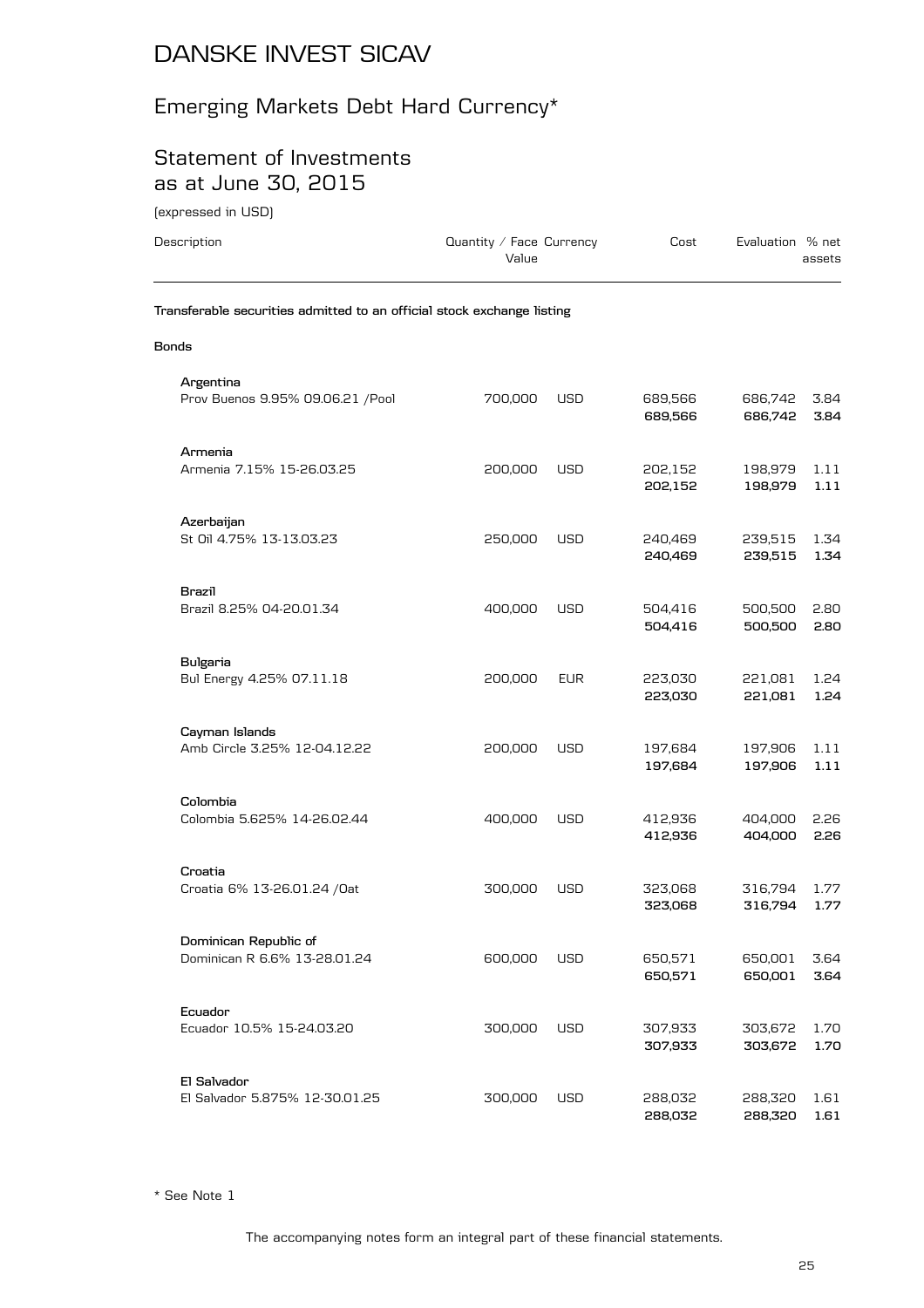# Emerging Markets Debt Hard Currency\*

# Statement of Investments (continued) as at June 30, 2015

(expressed in USD)

| Description                                                                | Quantity / Face Currency<br>Value |                   | Cost                          | Evaluation % net              | assets               |
|----------------------------------------------------------------------------|-----------------------------------|-------------------|-------------------------------|-------------------------------|----------------------|
| Georgia<br>Bk Georgia 7.75% 12-05.07.17                                    | 250,000                           | <b>USD</b>        | 261,563<br>261,563            | 260,528<br>260,528            | 1.46<br>1.46         |
| Hungary<br>Hungary 5.375% 14-25.03.24                                      | 600,000                           | <b>USD</b>        | 656,880<br>656,880            | 649,509<br>649,509            | 3.64<br>3.64         |
| India<br>Bk of India 3.125% 15-06.05.20                                    | 200,000                           | <b>USD</b>        | 196,823<br>196,823            | 196,845<br>196,845            | 1.10<br>1.10         |
| Indonesia<br>Indonesia 5.875% 14-15.01.24                                  | 700,000                           | <b>USD</b>        | 782,456<br>782,456            | 775,323<br>775,323            | 4.34<br>4.34         |
| Iraq<br>Iraq 5.8% 06-15.01.28 Step-up                                      | 300,000                           | <b>USD</b>        | 242,675<br>242,675            | 243,549<br>243,549            | 1.36<br>1.36         |
| Ireland<br>Gazprombank 4.96% 14-05.09.19<br>Veb Finance 5.942% 13-21.11.23 | 400,000<br>400,000                | USD<br><b>USD</b> | 375,250<br>358,504<br>733,754 | 372,910<br>351,598<br>724,508 | 2.09<br>1.97<br>4.06 |
| Kazakhstan<br>Kazagro 4.625% 24.05.23 Regs                                 | 700,000                           | <b>USD</b>        | 622,037<br>622,037            | 619,801<br>619,801            | 3.47<br>3.47         |
| Kenya<br>Kenya Rep 0 6.875% 14-24.06.24                                    | 200,000                           | <b>USD</b>        | 205,373<br>205,373            | 203,328<br>203,328            | 1.14<br>1.14         |
| Macedonia<br>Fyr Macedon 3.975% 14-24.07.21                                | 250,000                           | <b>EUR</b>        | 273,840<br>273,840            | 269,607<br>269,607            | 1.51<br>1.51         |
| Malaysia<br>Ssg Resources 4.25% 12-04.10.22                                | 200,000                           | <b>USD</b>        | 202,999<br>202,999            | 203,272<br>203,272            | 1.14<br>1.14         |
| Mexico<br>Cemex 5.7% 14-11.01.25                                           | 400,000                           | <b>USD</b>        | 387,750<br>387,750            | 381,502<br>381,502            | 2.14<br>2.14         |
| Mongolia<br>Dev Bk Mon 9.375% 15-19.05.20                                  | 300,000                           | <b>USD</b>        | 322,687<br>322,687            | 320,895<br>320,895            | 1.80<br>1.80         |

\* See Note 1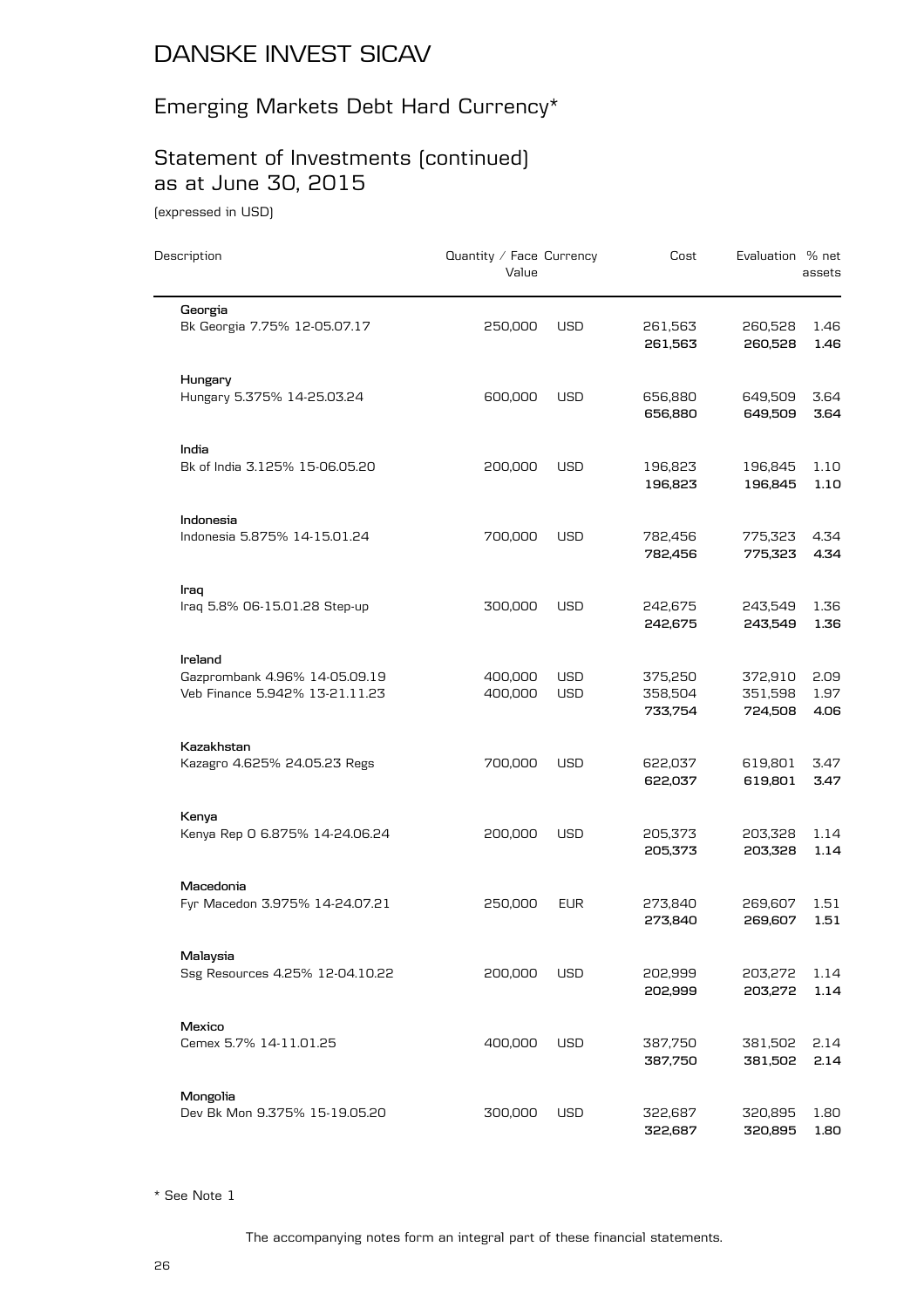# Emerging Markets Debt Hard Currency\*

# Statement of Investments (continued) as at June 30, 2015

(expressed in USD)

| Description                                    | Quantity / Face Currency<br>Value |            | Cost               | Evaluation % net   | assets       |
|------------------------------------------------|-----------------------------------|------------|--------------------|--------------------|--------------|
| Morocco<br>Office Cher 5.625% 14-25.04.24      | 300,000                           | <b>USD</b> | 316,359<br>316,359 | 314,623<br>314,623 | 1.76<br>1.76 |
| Nigeria<br>Africa Fina 4.375% 15-29.04.20      | 200,000                           | USD        | 202,517<br>202,517 | 202,188<br>202,188 | 1.13<br>1.13 |
| Pakistan<br>Pakistan 6.75% 14-03.12.19         | 200,000                           | USD        | 206,380<br>206,380 | 206,079<br>206,079 | 1.15<br>1.15 |
| Panama<br>Panama 6.7% 06-26.01.36              | 300,000                           | USD        | 372,951<br>372,951 | 369,000<br>369,000 | 2.07<br>2.07 |
| Paraguay<br>Paraguay 6.1% 14-11.08.44          | 200,000                           | USD        | 205,380<br>205,380 | 204,121<br>204,121 | 1.14<br>1.14 |
| Peru<br>Peru 8.75% 03-21.11.33                 | 400,000                           | USD        | 606,908<br>606,908 | 605,000<br>605,000 | 3.39<br>3.39 |
| Philippines<br>Philipp. 9.5% 05-02.02.30       | 600,000                           | USD        | 979,089<br>979,089 | 972,159<br>972,159 | 5.44<br>5.44 |
| Romania<br>Romania 4.375% 13-22.08.23          | 350,000                           | USD        | 365,183<br>365,183 | 358,426<br>358,426 | 2.01<br>2.01 |
| Serbia<br>Serbia 5.875% 13-03.12.18            | 200,000                           | <b>USD</b> | 212,131<br>212,131 | 210,587<br>210,587 | 1.18<br>1.18 |
| Slovenia<br>Slovenia 5.25% 18.02.24 Regs       | 200,000                           | <b>USD</b> | 221,040<br>221,040 | 218,360<br>218,360 | 1.22<br>1.22 |
| South Africa<br>Eskom Holdi 7.125% 15-11.02.25 | 400,000                           | <b>USD</b> | 413,966<br>413,966 | 407,988<br>407,988 | 2.28<br>2.28 |
| Sri Lanka<br>Sri Lanka 6.25% 10-04.10.20       | 550,000                           | <b>USD</b> | 563,060<br>563,060 | 564,638<br>564,638 | 3.16<br>3.16 |

\* See Note 1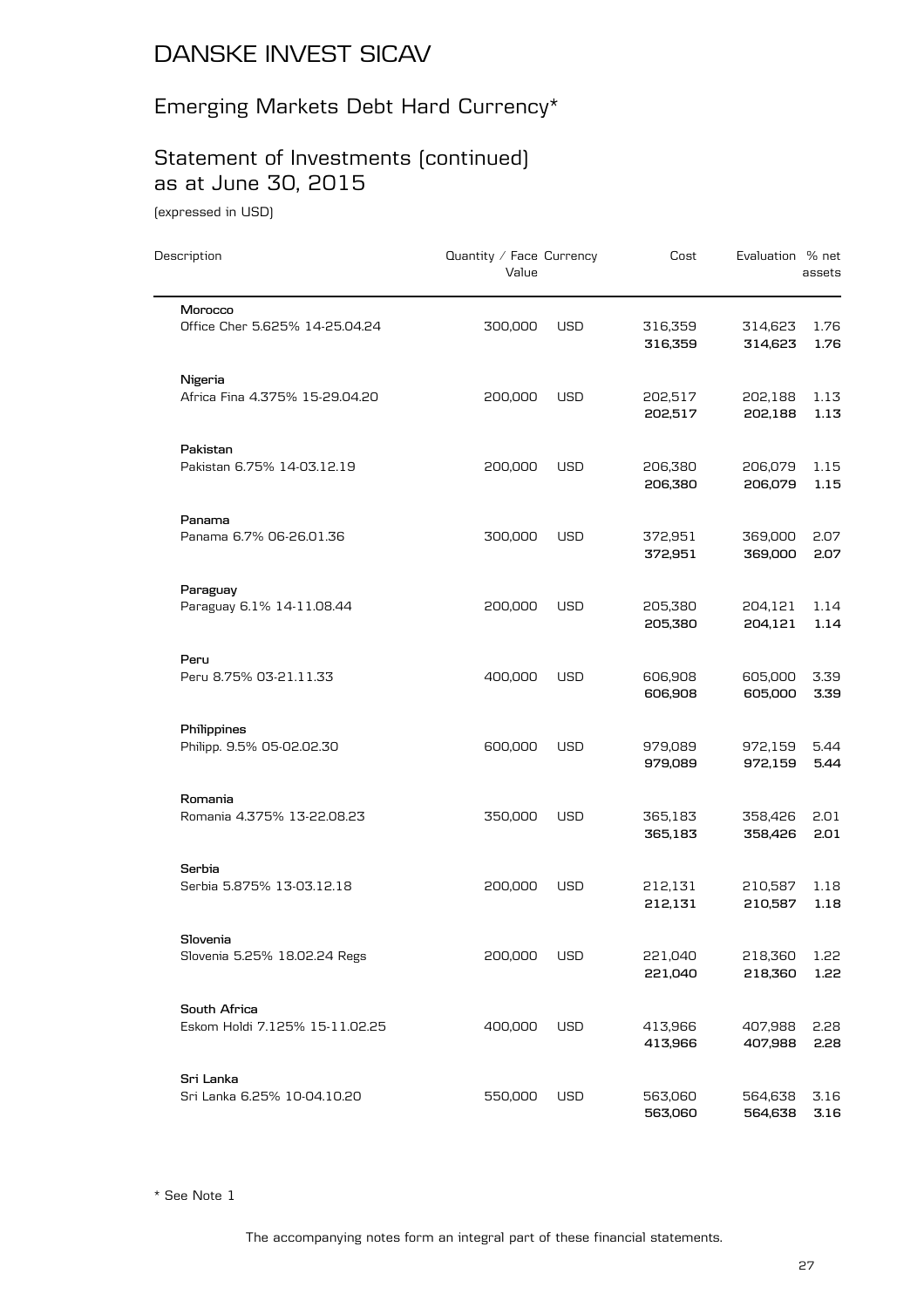# Emerging Markets Debt Hard Currency\*

# Statement of Investments (continued) as at June 30, 2015

(expressed in USD)

| Description                                                            | Quantity / Face Currency<br>Value |            | Cost               | Evaluation % net   | assets       |
|------------------------------------------------------------------------|-----------------------------------|------------|--------------------|--------------------|--------------|
| The Ivory Coast<br>Ivory Coast 3.75% 09-32                             | 270,000                           | <b>USD</b> | 256,414            | 254,980            | 1.43         |
|                                                                        |                                   |            | 256,414            | 254,980            | 1.43         |
| <b>Trinidad and Tobago</b>                                             |                                   |            |                    |                    |              |
| Petroleum Co 6% 07-08.05.22 Reg                                        | 116,667                           | <b>USD</b> | 120,823<br>120,823 | 120,158<br>120,158 | 0.67<br>0.67 |
| Turkey                                                                 |                                   |            |                    |                    |              |
| Turkey Rep 5.75% 14-22.03.24                                           | 700,000                           | <b>USD</b> | 764,092<br>764,092 | 759,920<br>759,920 | 4.25<br>4.25 |
| Ukraine                                                                |                                   |            |                    |                    |              |
| Ukraine 9.25% 12-24.07.17                                              | 450,000                           | <b>USD</b> | 226,406<br>226,406 | 222,134<br>222,134 | 1.24<br>1.24 |
| Uruguay                                                                |                                   |            |                    |                    |              |
| Uruguay 5.1% 14-18.06.50 / Pool                                        | 300,000                           | <b>USD</b> | 289,257<br>289,257 | 285,000<br>285,000 | 1.60<br>1.60 |
| Venezuela                                                              |                                   |            |                    |                    |              |
| Petroleos 8.5% 10-02.11.17 / Pool                                      | 200,000                           | <b>USD</b> | 142,250            | 136,940            | 0.77         |
| Venezuela 11.75% 11-21.10.26                                           | 500,000                           | USD        | 230,075<br>372,325 | 214,400<br>351,340 | 1.20<br>1.97 |
| Zambia                                                                 |                                   |            |                    |                    |              |
| Zambia 8.5% 14-14.04.24                                                | 200,000                           | <b>USD</b> | 205,210<br>205,210 | 203,283<br>203,283 | 1.14<br>1.14 |
| Total - Bonds                                                          |                                   |            | 15,828,185         | 15,686,161 87.81   |              |
| Total - Transferable securities admitted to an official stock exchange |                                   |            |                    |                    |              |
| listing                                                                |                                   |            | 15,828,185         | 15,686,161 87.81   |              |
| Transferable securities dealt in on another regulated market           |                                   |            |                    |                    |              |
| Bonds                                                                  |                                   |            |                    |                    |              |
|                                                                        |                                   |            |                    |                    |              |
| Chile<br>Chile 3.125% 14-27.03.25                                      | 400,000                           | <b>USD</b> | 403,784            | 400,400            | 2.24         |
|                                                                        |                                   |            | 403,784            | 400,400            | 2.24         |
| Costa Rica                                                             |                                   |            |                    |                    |              |
| Costa Rica 7.158% 15-12.03.45                                          | 250,000                           | USD        | 245,299<br>245,299 | 244,005<br>244,005 | 1.37<br>1.37 |
| Mexico                                                                 |                                   |            |                    |                    |              |
| Pemex 5.5% 12-27.06.44                                                 | 500,000                           | <b>USD</b> | 465,625<br>465,625 | 459,255<br>459,255 | 2.57<br>2.57 |

\* See Note 1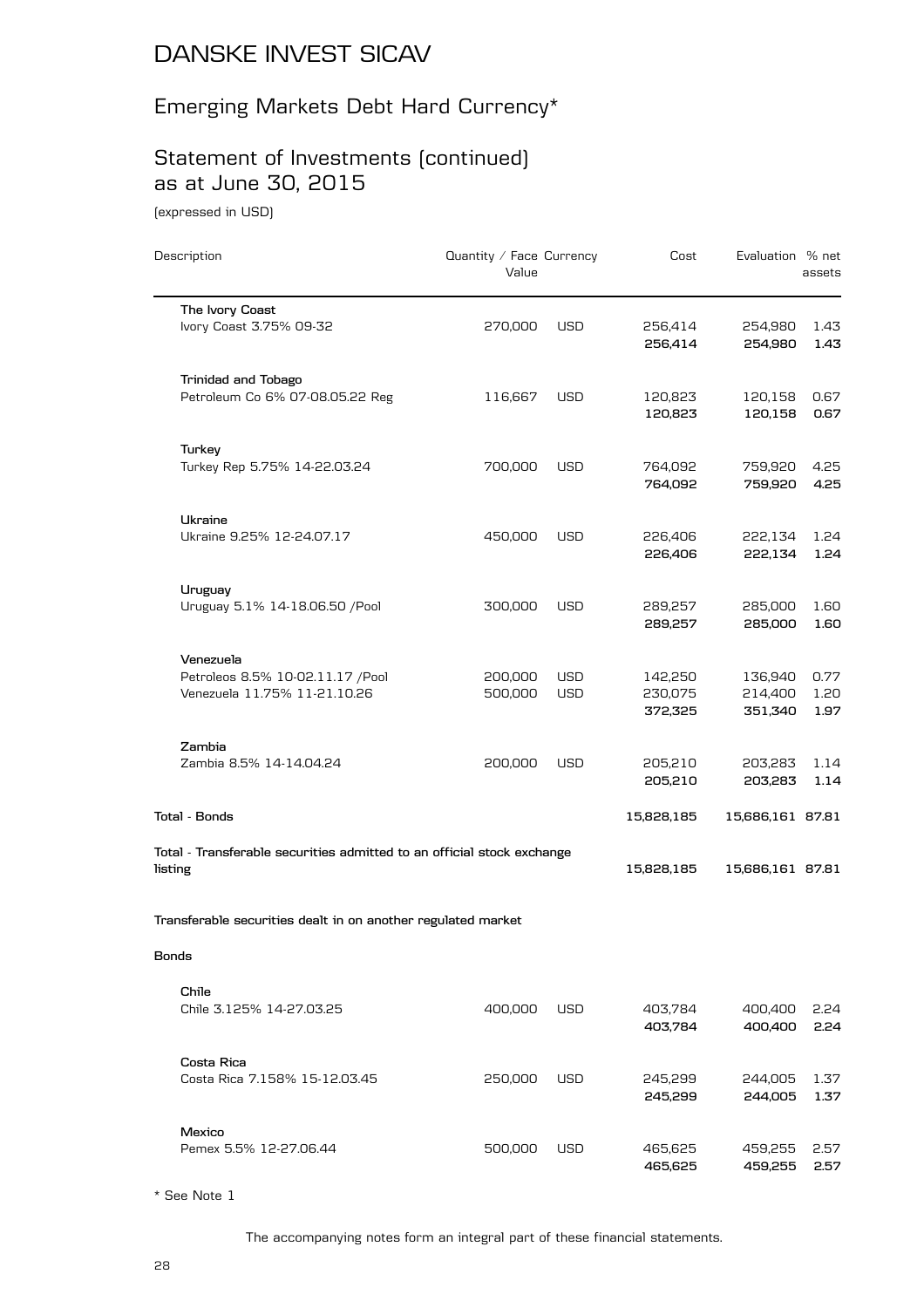# Emerging Markets Debt Hard Currency\*

# Statement of Investments (continued) as at June 30, 2015

(expressed in USD)

| Description                                                          | Quantity / Face Currency<br>Value | Cost       | Evaluation % net | assets |
|----------------------------------------------------------------------|-----------------------------------|------------|------------------|--------|
| Mozambique                                                           |                                   |            |                  |        |
| Mozambique 6.305% 11.09.20 / Pool                                    | 300,000<br><b>USD</b>             | 273.549    | 280.518          | 1.57   |
|                                                                      |                                   | 273.549    | 280.518          | 1.57   |
| Total - Bonds                                                        |                                   | 1.388.257  | 1.384.178        | 7.75   |
| Total - Transferable securities dealt in on another regulated market |                                   | 1.388.257  | 1.384.178        | 7.75   |
| TOTAL INVESTMENT PORTFOLIO                                           |                                   | 17.216.442 | 17.070.339 95.56 |        |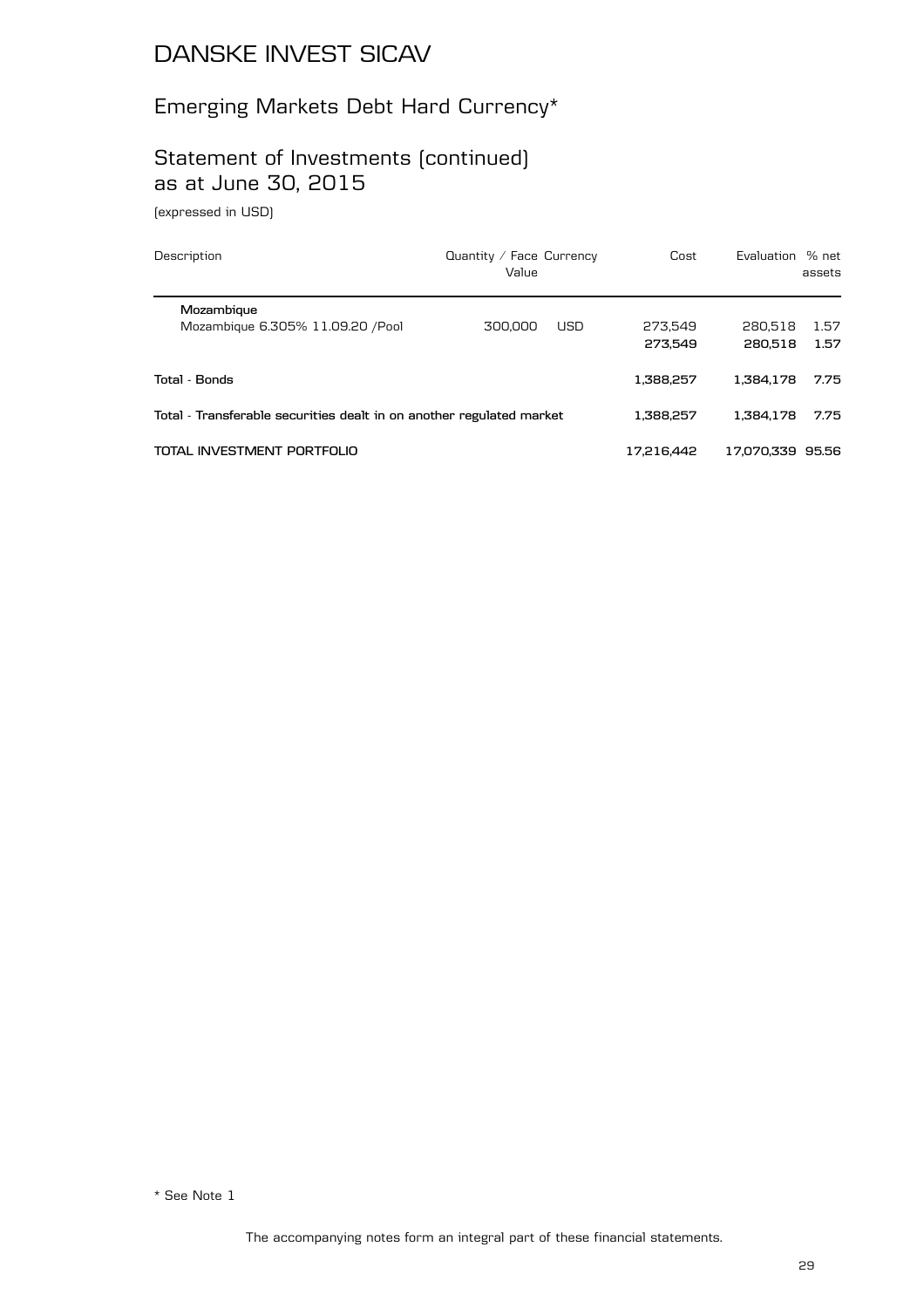#### Emerging Markets Debt Hard Currency\*

#### Geographical and Economic Portfolio Breakdowns as at June 30, 2015

(expressed as a percentage of net assets)

| Geographical breakdown | ℅     |
|------------------------|-------|
| Philippines            | 5.44  |
| Mexico                 | 4.71  |
| Indonesia              | 4.34  |
| Turkey                 | 4.25  |
| Ireland                | 4.06  |
| Argentina              | 3.84  |
| Dominican Republic of  | 3.64  |
| Hungary                | 3.64  |
| Kazakhstan             | 3.47  |
| Peru                   | 3.39  |
| Sri Lanka              | 3.16  |
| Brazil                 | 2.80  |
| South Africa           | 2.28  |
| Colombia               | 2.26  |
| Chile                  | 2.24  |
| Panama                 | 2.07  |
| Romania                | 2.01  |
| Venezuela              | 1.97  |
| Mongolia               | 1.80  |
| Croatia                | 1.77  |
| Morocco                | 1.76  |
| Ecuador                | 1.70  |
| El Salvador            | 1.61  |
| Uruguay                | 1.60  |
| Mozambique             | 1.57  |
| Macedonia              | 1.51  |
| Georgia                | 1.46  |
| The Ivory Coast        | 1.43  |
| Costa Rica             | 1.37  |
| Iraq                   | 1.36  |
| Azerbaijan             | 1.34  |
| <b>Bulgaria</b>        | 1.24  |
| Ukraine                | 1.24  |
| Slovenia               | 1.22  |
| Serbia                 | 1.18  |
| Pakistan               | 1.15  |
| Kenya                  | 1.14  |
| Malaysia               | 1.14  |
| Paraguay               | 1.14  |
| Zambia                 | 1.14  |
| Nigeria                | 1.13  |
| Armenia                | 1.11  |
| Cayman Islands         | 1.11  |
| India                  | 1.10  |
| Trinidad and Tobago    | 0.67  |
|                        | 95.56 |

| Economic breakdown                      | %     |
|-----------------------------------------|-------|
| States, Provinces and Municipalities    | 65.95 |
| Holding and Finance Companies           | 7.54  |
| Petrol                                  | 5.35  |
| <b>Banks and Financial Institutions</b> | 4.36  |
| Agriculture and Fishing                 | 3.47  |
| Miscellaneous                           | 2.71  |
| <b>Public Services</b>                  | 228   |
| Construction, Building Material         | 2.14  |
| Chemicals                               | 1.76  |
|                                         | 95.56 |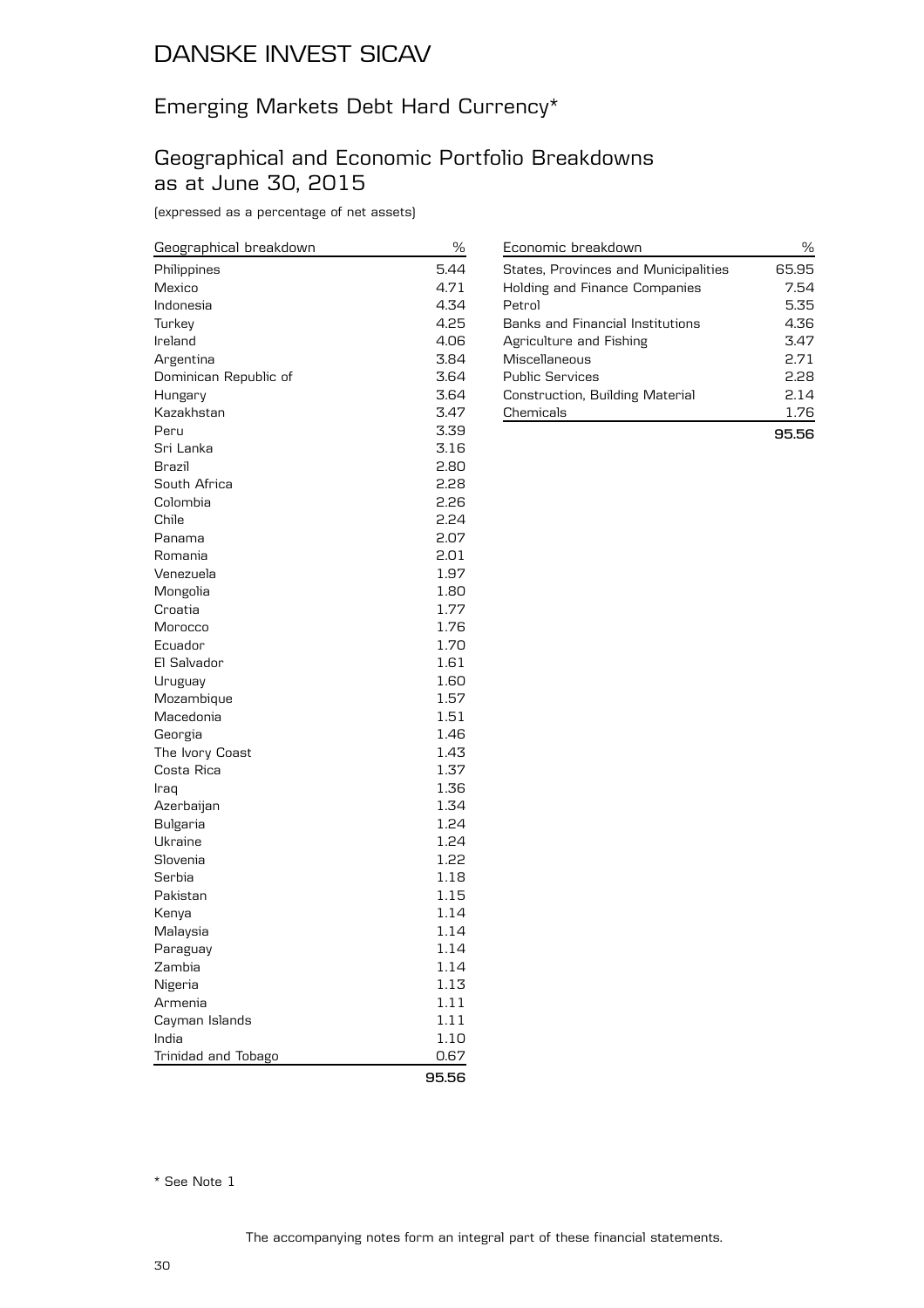### Euro High Yield Bond

#### Statement of Investments as at June 30, 2015

| (expressed in EUR)                                                      |                                   |                                        |                                                |                                              |                              |
|-------------------------------------------------------------------------|-----------------------------------|----------------------------------------|------------------------------------------------|----------------------------------------------|------------------------------|
| Description                                                             | Quantity / Face Currency<br>Value |                                        | Cost                                           | Evaluation % net                             | assets                       |
| Transferable securities admitted to an official stock exchange listing  |                                   |                                        |                                                |                                              |                              |
| <b>Bonds</b>                                                            |                                   |                                        |                                                |                                              |                              |
| Austria                                                                 |                                   |                                        |                                                |                                              |                              |
| Sappi Papie 3.375% 15-01.04.22                                          | 1,200,000                         | <b>EUR</b>                             | 1,189,500<br>1,189,500                         | 1,145,910<br>1,145,910                       | 0.68<br>0.68                 |
| Belgium                                                                 |                                   |                                        |                                                |                                              |                              |
| Ag Insur 3.5% 15-30.06.47<br>Ontex Group 4.75% 14-15.11.21              | 400,000<br>600,000                | <b>EUR</b><br><b>EUR</b>               | 397,536<br>638,750<br>1,036,286                | 360,150<br>631,320<br>991,470                | 0.21<br>0.38<br>0.59         |
| Bermuda Islands                                                         |                                   |                                        |                                                |                                              |                              |
| North Atlan 6.25% 14-01.02.19<br>Seadrill St-Up 13-15.09.20             | 1,750,000<br>1,800,000            | <b>USD</b><br><b>USD</b>               | 1,192,233<br>1,265,267<br>2,457,500            | 1,232,369<br>1,289,579<br>2,521,948          | 0.73<br>0.76<br>1.49         |
| Cayman Islands                                                          |                                   |                                        |                                                |                                              |                              |
| Upcb Financ 4% 15-15.01.27                                              | 900,000                           | <b>EUR</b>                             | 900,000<br>900,000                             | 849,969<br>849,969                           | 0.50<br>0.50                 |
| Denmark                                                                 |                                   |                                        |                                                |                                              |                              |
| Dsk Bk 5.75% 14-Perp<br>Dsk Bk 5.875% 15-Perp<br>Tdc 3.5% 15-26.02.3015 | 350,000<br>1,000,000<br>1,500,000 | <b>EUR</b><br><b>EUR</b><br><b>EUR</b> | 355,355<br>1,000,000<br>1,500,000<br>2,855,355 | 350,049<br>999,365<br>1,444,800<br>2,794,214 | 0.21<br>0.59<br>0.85<br>1.65 |
| Finland                                                                 |                                   |                                        |                                                |                                              |                              |
| Stora Enso 5% 12-19.03.18<br>Stora Enso 5.5% 12-07.03.19                | 800,000<br>650,000                | <b>EUR</b><br><b>EUR</b>               | 877,425<br>732,214<br>1,609,639                | 869,344<br>724,659<br>1,594,003              | 0.51<br>0.43<br>0.94         |
| France                                                                  |                                   |                                        |                                                |                                              |                              |
| $A$ nkomo $A$ 750/14 Donn                                               | zoo ooo                           | EL ID.                                 | QCDCDAD                                        | 70C 71C                                      | 0.10                         |

| Arkema 4.75% 14-Perp           | 300,000   | <b>EUR</b> | 296,949   | 306,716   | 0.18 |
|--------------------------------|-----------|------------|-----------|-----------|------|
| Bpce 6.117% 07-Perp            | 900,000   | <b>EUR</b> | 987,750   | 975,640   | 0.58 |
| Bpce Frn 09-Perp               | 250,000   | <b>EUR</b> | 333,125   | 344,105   | 0.20 |
| Dexia Clf Frn 09.07.17 Sub     | 2,000,000 | <b>EUR</b> | 1,774,500 | 1,806,500 | 1.07 |
| Dexiaclf 4.375% 12.02.19 Sub   | 1,050,000 | <b>EUR</b> | 865,625   | 900,375   | 0.53 |
| Edf 4.125% 14-Perp             | 2,000,000 | <b>EUR</b> | 2,215,000 | 2,055,180 | 1.22 |
| Ephios Bond 6.25% 15-01.07.22  | 700,000   | <b>EUR</b> | 700.000   | 681,737   | 0.40 |
| Faurecia 3.125% 15-15.06.22    | 1,100,000 | <b>EUR</b> | 1,102,062 | 1,059,102 | 0.63 |
| Groupama 6.298% (Tv) 07-Perp   | 300,000   | <b>EUR</b> | 311,250   | 308,745   | 0.18 |
| Groupama 6.375% [Frn] 14-Perp  | 1,200,000 | <b>EUR</b> | 1,250,500 | 1,230,282 | 0.73 |
| Groupama Sa 7.875% 09-27.10.39 | 1,800,000 | <b>EUR</b> | 2,045,750 | 2,014,776 | 1.19 |
| Holdikks 6.75% 14-15.07.21     | 850,000   | <b>EUR</b> | 756,159   | 838,491   | 0.50 |
| Labco 8.5% 11-15.01.18         | 500,000   | <b>EUR</b> | 518,750   | 522,060   | 0.31 |
| Lafarge 5.875% 12-09.07.19     | 300,000   | <b>EUR</b> | 338,850   | 353,003   | 0.21 |
| Lafarge 6.75% 09-16.12.19      | 300,000   | <b>EUR</b> | 332,625   | 354.009   | 0.21 |
| Lafarge Sa 4.75% 13-30.09.20   | 100,000   | <b>EUR</b> | 99,546    | 115,938   | 0.07 |
| Loxam 4.875% 14-23.07.21       | 500,000   | <b>EUR</b> | 503,000   | 511,778   | 0.30 |
|                                |           |            |           |           |      |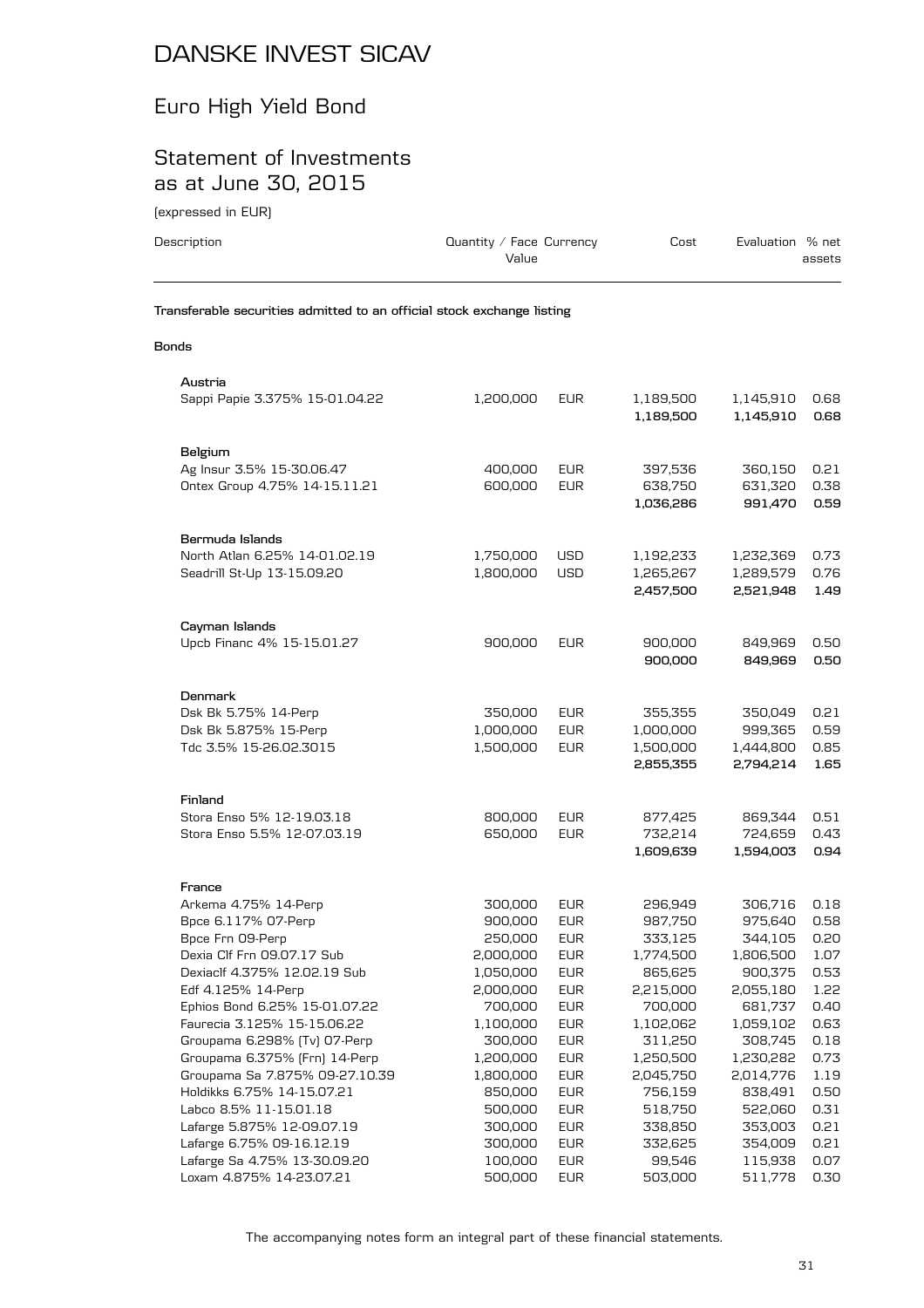### Euro High Yield Bond

#### Statement of Investments (continued) as at June 30, 2015

(expressed in EUR)

| Description                        | Quantity / Face Currency |            | Cost                    | Evaluation % net        |              |
|------------------------------------|--------------------------|------------|-------------------------|-------------------------|--------------|
|                                    | Value                    |            |                         |                         | assets       |
| Loxam 7.375% 13-24.01.20 Regs      | 250,000                  | <b>EUR</b> | 263,958                 | 263,900                 | 0.16         |
| Numericable 5.375% 15.05.22        | 700,000                  | <b>EUR</b> | 728,500                 | 713,947                 | 0.42         |
| Numericable Gp 5.625% 15.05.24     | 1,900,000                | <b>EUR</b> | 1,997,500               | 1,925,821               | 1.14         |
| Peugeot 6.5% 13-18.01.19           | 400,000                  | <b>EUR</b> | 453,725                 | 458,290                 | 0.27         |
| Renault 3.625% 13-19.09.18         | 500,000                  | <b>EUR</b> | 549,855                 | 538,880                 | 0.32         |
| Renault 4.625% 12-18.09.17         | 200,000                  | <b>EUR</b> | 211,500                 | 215,902                 | 0.13         |
| Renault 5.625% 10-22.03.17         | 300,000                  | <b>EUR</b> | 333,000                 | 324,107                 | 0.19         |
| Rexel 3.25% 15-15.06.22            | 400,000                  | <b>EUR</b> | 396,880                 | 392,276                 | 0.23         |
| Rexel 5.125% 13-15.06.20 Regs      | 200,000                  | <b>EUR</b> | 214,900                 | 212,131                 | 0.13         |
| Socgen 6.75% 14-Perp               | 700,000                  | <b>EUR</b> | 716,469                 | 698,869                 | 0.41         |
| Socgen Frn 09-Perp                 | 500,000                  | <b>EUR</b> | 587,000                 | 616,657                 | 0.37         |
| Thom Europe 7.375% 14-15.07.19     | 650,000                  | <b>EUR</b> | 658,696                 | 678,080                 | 0.40         |
|                                    |                          |            | 21,543,424              | 21,417,297 12.68        |              |
| Germany                            |                          |            |                         |                         |              |
| Heidlrg 7.5% 10-03.04.20           | 200,000                  | <b>EUR</b> | 236,250                 | 249,462                 | 0.15         |
| Heidlrg 8.5% 09-31.10.19           | 100,000                  | <b>EUR</b> | 125,750                 | 127,291                 | 0.07         |
| Hp Pelzer 7.5% 14-15.07.21         | 900,000                  | <b>EUR</b> | 938,250                 | 973,053                 | 0.58         |
| Ht1 Fdg 6.352% (Tv) 06-Perp        | 1,850,000                | <b>EUR</b> | 1,831,625               | 1,881,357               | 1.11         |
| Thyssenkp 4.375% 12-28.02.17       | 300,000                  | <b>EUR</b> | 318,058                 | 314,929                 | 0.19         |
| Unitym Nrw 3.5% 15-15.01.27        | 300,000                  | <b>EUR</b> | 300,000                 | 294,477                 | 0.17         |
| Unitym Nrw 4% 14-15.01.25          | 600,000                  | <b>EUR</b> | 611,250                 | 614,796                 | 0.36         |
| Unitym Nrw 5.125% 13-21.01.23      | 1,260,000                | <b>EUR</b> | 1,340,925               | 1,334,857               | 0.79         |
| Unitym Nrw 5.5% 12-15.09.22        | 1,215,000                | <b>EUR</b> | 1,300,116               | 1,297,322               | 0.77         |
| Unitym Nrw 6.25% 13-15.01.29       | 100,000                  | <b>EUR</b> | 100,000                 | 112,894                 | 0.07         |
| Unitymed 3.75% 15-15.01.27         | 300,000                  | <b>EUR</b> | 300,120                 | 291,087                 | 0.17         |
|                                    |                          |            | 7,402,344               | 7,491,525               | 4.43         |
| Great Britain                      |                          |            |                         |                         |              |
| Boparan 4.375% 14-15.07.21         | 1,500,000                | <b>EUR</b> | 1,366,838               | 1,378,500               | 0.82         |
| Hbos Plc 5.125% 03-Perp            | 200,000                  | <b>EUR</b> | 202,125                 | 201,514                 | 0.12         |
| Int Pers 5.75% 14-07.04.21         | 1,100,000                | <b>EUR</b> | 1,100,000               | 1,111,468               | 0.66         |
| Natl Westm. Frn 99-Emtn            | 1,600,000                | <b>EUR</b> | 1,504,875               | 1,526,224               | 0.90         |
| Old Mutual 5% (Tv) 05-Perp         | 1,220,000                | <b>EUR</b> | 1,231,647               | 1,224,154               | 0.72         |
| Ote Plc 3.5% 14-09.07.20           | 1,000,000                | <b>EUR</b> | 957,720                 | 766,230                 | 0.45         |
| R&R Ice Cre 4.75% 14-15.05.20      | 1,550,000                | <b>EUR</b> | 1,570,750               | 1,587,719               | 0.94         |
| Rbs 6.934% 08-09.04.18*            | 1,500,000                | <b>EUR</b> | 1,728,125               | 1,683,292               | 1.00         |
| Rexam Plc 6.75% [Tv] 07-29.06.67   | 1,050,000                | <b>EUR</b> | 1,103,100               | 1,069,693               | 0.63         |
| Roy. Bk Scot. 7.0916% (Tv) 07-Perp | 1,000,000                | <b>EUR</b> | 1,065,312               | 1,075,420               | 0.64         |
| Roy. Bk Scotl. 4.625% 04-22.09.21  | 500,000                  | <b>EUR</b> | 516,563                 | 512,903                 | 0.30         |
| Tesco Corp 1.375% 14-01.07.19      | 2,700,000                | <b>EUR</b> | 2,627,893<br>14,974,948 | 2,614,234<br>14,751,351 | 1.55<br>8.73 |
|                                    |                          |            |                         |                         |              |
| Iceland                            |                          |            |                         |                         |              |
| Arion Bk 3.125% 15-12.03.18        | 1,250,000                | <b>EUR</b> | 1,239,736               | 1,241,431               | 0.74         |
|                                    |                          |            | 1,239,736               | 1,241,431               | 0.74         |
| Ireland                            |                          |            |                         |                         |              |
| Aib 1.375% 15-16.03.20*            | 1,000,000                | <b>EUR</b> | 999,710                 | 973,115                 | 0.58         |
| Ardagh 4.25% 14-15.01.22           | 1,000,000                | <b>EUR</b> | 1,025,500               | 997,110                 | 0.59         |
| Ardagh Fin 9.25% 10-15.10.20       | 300,000                  | <b>EUR</b> | 329,970                 | 318,795                 | 0.19         |

\* Securities subject to a collateralized securities lending agreement as described in note 7.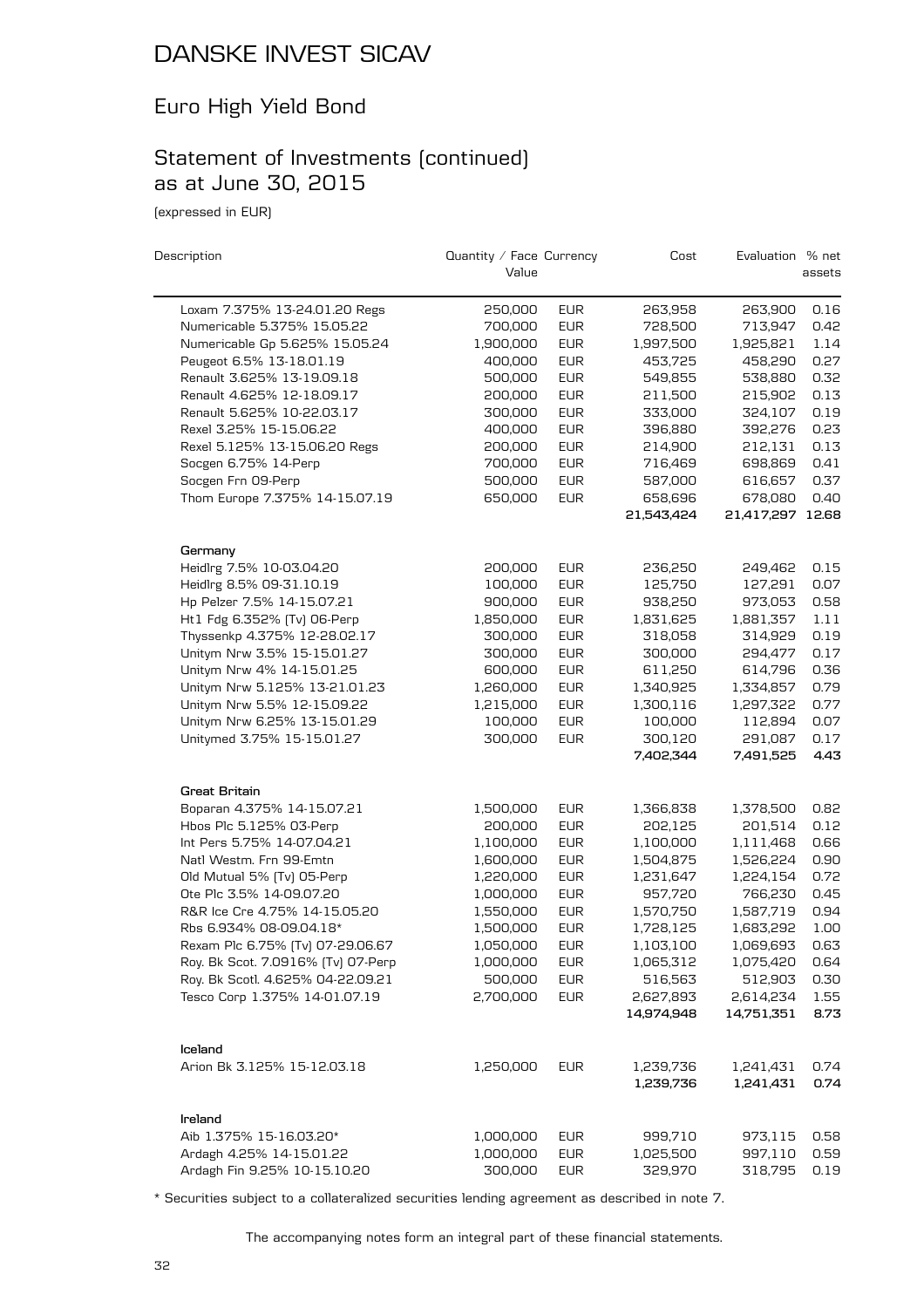### Euro High Yield Bond

#### Statement of Investments (continued) as at June 30, 2015

(expressed in EUR)

| Description                        | Quantity / Face Currency |            | Cost       | Evaluation % net |        |
|------------------------------------|--------------------------|------------|------------|------------------|--------|
|                                    | Value                    |            |            |                  | assets |
| Bk Ireland 2.75% 13-05.06.16       | 150,000                  | <b>EUR</b> | 149,020    | 152,522          | 0.09   |
| Bk Ireland 4.25% 14-11.06.24       | 1,300,000                | <b>EUR</b> | 1,320,864  | 1,308,040        | 0.77   |
| Bk Ireland 7.375% 15-Perp          | 500,000                  | <b>EUR</b> | 499,370    | 497.863          | 0.30   |
| Bk Ireland 10% 10-12.02.20         | 200,000                  | <b>EUR</b> | 255,250    | 247,782          | 0.15   |
| Bk Ireland 10% 11-30.07.16         | 1,700,000                | <b>EUR</b> | 1,849,550  | 1,812,999        | 1.07   |
| Eircom Fin 9.25% 15.05.20 Regs     | 100,000                  | <b>EUR</b> | 111,750    | 108,726          | 0.06   |
| Permanent T 2.375% 15-22.05.18     | 800,000                  | <b>EUR</b> | 798,464    | 791,260          | 0.47   |
| Smurfit Kap 2.75% 15-01.02.25      | 900,000                  | <b>EUR</b> | 904,500    | 849,308          | 0.50   |
| Ut2 Fund 5.321% 06-30.06.16 / Flat | 3,150,000                | <b>EUR</b> | 3,208,169  | 3,201,203        | 1.89   |
|                                    |                          |            | 11,452,117 | 11,258,723       | 6.66   |
| Italy                              |                          |            |            |                  |        |
| Bmps 3.625% 14-01.04.19            | 1,650,000                | <b>EUR</b> | 1,719,825  | 1,666,170        | 0.99   |
| Enel 5% 14-15.01.75                | 400,000                  | <b>EUR</b> | 397,899    | 419,018          | 0.25   |
| Enel 6.5% [Frn] 13-10.01.74        | 1,800,000                | <b>EUR</b> | 2,036,678  | 1,964,358        | 1.16   |
| Intesa Frn 09-Perp                 | 750,000                  | <b>EUR</b> | 858,656    | 889,432          | 0.53   |
| Officine Ma 5.75% 14-01.06.21      | 1,050,000                | <b>EUR</b> | 1,052,000  | 1,044,661        | 0.62   |
| Sanpaolo VI 4.75% Frn 14-Perp      | 500,000                  | <b>EUR</b> | 500,000    | 490,000          | 0.29   |
| Telecom It 3.25% 15-16.01.23       | 2,250,000                | <b>EUR</b> | 2,324,665  | 2,267,595        | 1.34   |
| Telecom It 4% 12-21.01.20          | 450,000                  | <b>EUR</b> | 481,151    | 481,959          | 0.28   |
| Telecom It 4.75% 11-25.05.18       | 200,000                  | <b>EUR</b> | 206,560    | 216,799          | 0.13   |
| Unicredit 6.375% 13-02.05.23 / Sub | 400,000                  | <b>USD</b> | 383,967    | 375,926          | 0.22   |
|                                    |                          |            | 9,961,401  | 9,815,918        | 5.81   |
| Jersey                             |                          |            |            |                  |        |
| Hbos Cap Fund. 6.85% 03-           | 600,000                  | <b>USD</b> | 549,173    | 550,287          | 0.33   |
| Hbos Sterlg 7.881% 99 Perp         | 1,200,000                | <b>GBP</b> | 2,032,145  | 2,152,056        | 1.27   |
| Ubs Je 7.15% 07-Perp               | 200,000                  | <b>EUR</b> | 228,584    | 222,071          | 0.13   |
|                                    |                          |            | 2,809,902  | 2,924,414        | 1.73   |
| Luxembourg                         |                          |            |            |                  |        |
| Altice 6.25% 15-15.02.25           | 1,250,000                | <b>EUR</b> | 1,250,000  | 1,195,137        | 0.71   |
| Altice Fin 5.25% 15-15.02.23       | 200,000                  | <b>EUR</b> | 200,000    | 201,699          | 0.12   |
| Altice Fin 6.5% 13-15.01.22        | 900,000                  | <b>EUR</b> | 960,437    | 961,457          | 0.57   |
| Altice Finan 8% 12-15.12.19        | 300,000                  | <b>EUR</b> | 320,400    | 319,235          | 0.19   |
| Cirsa Fdg 8.75% 10-15.05.18        | 601,893                  | <b>EUR</b> | 618,835    | 617,422          | 0.37   |
| Fiat 2.75% 14-18.03.19             | 2,000,000                | <b>EUR</b> | 2,037,000  | 2,016,420        | 1.19   |
| Fiat 2.875% 14-27.09.21            | 400,000                  | EUR        | 396,880    | 396,392          | 0.24   |
| Fiat 6.25% 11-09.03.18             | 550,000                  | <b>EUR</b> | 613,756    | 607,032          | 0.36   |
| Fiat Ft 4.75% 14-15.07.22          | 600,000                  | <b>EUR</b> | 661,390    | 629,931          | 0.37   |
| Fiat Ft 4.75% 14-22.03.21          | 2,700,000                | <b>EUR</b> | 2,983,800  | 2,845,017        | 1.68   |
| Fiat Ft 6.625% 13-15.03.18         | 1,400,000                | <b>EUR</b> | 1,561,883  | 1,535,079        | 0.91   |
| Fiat Ft 7% 12-23.03.17 Gmtn        | 100,000                  | <b>EUR</b> | 110,180    | 107,242          | 0.06   |
| Findus 8.25% 14-01.08.19 / Pik     | 1,097,512                | <b>EUR</b> | 1,054,993  | 1,180,788        | 0.70   |
| Finmec Fnce 4.5% 13-19.01.21       | 1,500,000                | <b>EUR</b> | 1,632,557  | 1,607,160        | 0.95   |
| Gestamp Fdg 5.875% 13-31.05.20     | 1,250,000                | <b>EUR</b> | 1,320,687  | 1,308,700        | 0.78   |
| Heid. C Lux 2.25% 14-12.03.19      | 4,150,000                | <b>EUR</b> | 4,336,258  | 4,224,513        | 2.50   |
| Heid. C Lux 3.25% 13-21.10.20      | 500,000                  | <b>EUR</b> | 508,875    | 529,465          | 0.31   |
| Heid. C Lux 3.25% 13-21.10.21      | 50,000                   | <b>EUR</b> | 52,472     | 53,275           | 0.03   |
| Ineos Grp 5.75% 14-15.02.19        | 100,000                  | <b>EUR</b> | 100,000    | 101,297          | 0.06   |
| Kion Fin 6.75% 13-15.02.20 Regs    | 150,000                  | <b>EUR</b> | 162,188    | 159,028          | 0.09   |
| Unicre Lu F Frn 9-Perp             | 1,750,000                | <b>EUR</b> | 2,023,778  | 2,006,567        | 1.19   |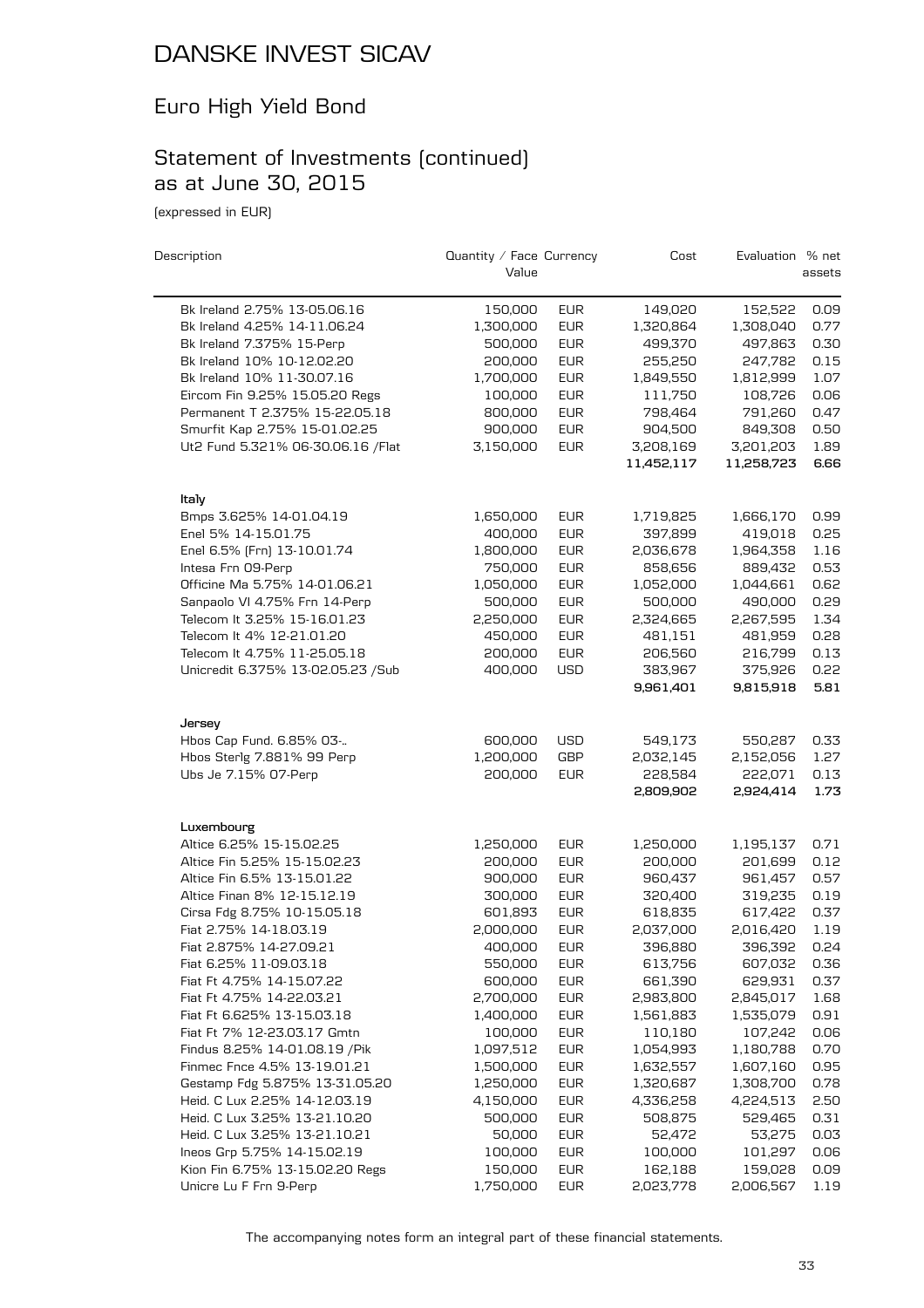### Euro High Yield Bond

#### Statement of Investments (continued) as at June 30, 2015

(expressed in EUR)

| Description                                        | Quantity / Face Currency<br>Value |                          | Cost                               | Evaluation % net                         | assets       |
|----------------------------------------------------|-----------------------------------|--------------------------|------------------------------------|------------------------------------------|--------------|
| Wind Acq 4% 14-15.07.20<br>Wind Acq 7% 14-23.04.21 | 3,050,000<br>500,000              | <b>EUR</b><br><b>EUR</b> | 3,046,726<br>503,998<br>26,457,093 | 3,065,570<br>519,330<br>26,187,756 15.50 | 1.81<br>0.31 |
|                                                    |                                   |                          |                                    |                                          |              |
| Norway                                             |                                   |                          |                                    |                                          |              |
| Albain Bidc 6.75% 13-01.11.20*                     | 1,530,000                         | EUR                      | 1,464,975                          | 1,534,039                                | 0.91         |
| Lock 7% 14-15.08.21                                | 1,100,000                         | <b>EUR</b>               | 1,128,000<br>2,592,975             | 1,164,559<br>2,698,598                   | 0.69<br>1.60 |
| Portugal                                           |                                   |                          |                                    |                                          |              |
| Bco Esp San 2.625% 14-08.05.17                     | 1,800,000                         | <b>EUR</b>               | 1,758,281                          | 1,755,693                                | 1.04         |
| Bco Esp San 5.875% 12-09.11.15                     | 600,000                           | <b>EUR</b>               | 610,312<br>2,368,593               | 601,614<br>2,357,307                     | 0.36<br>1.40 |
| Spain                                              |                                   |                          |                                    |                                          |              |
| Abengoa 8.5% 10-31.03.16                           | 200,000                           | <b>EUR</b>               | 216,250                            | 206,113                                  | 0.12         |
| Abengoa Gre 5.5% 14-01.10.19                       | 100,000                           | <b>EUR</b>               | 83,000                             | 92,260                                   | 0.06         |
| Banco Bilba 7% [Ftf] 14-Perp                       | 1,000,000                         | <b>EUR</b>               | 1,017,100                          | 1,002,475                                | 0.59         |
| Bankia 4% 14-22.05.24                              | 2,600,000                         | <b>EUR</b>               | 2,604,125                          | 2,536,794                                | 1.50         |
| Bpe Fin 4% 13-17.07.15                             | 100,000                           | <b>EUR</b>               | 100,614                            | 100,125                                  | 0.06         |
|                                                    |                                   |                          | 4,021,089                          | 3,937,767                                | 2.33         |
| Sweden                                             |                                   |                          |                                    |                                          |              |
| Ainmt Scand 9.75% 14-19.03.19                      | 14,000,000                        | <b>SEK</b>               | 1,562,473                          | 1,617,321                                | 0.96         |
| Norcell Swed 10.75% 11-29.09.19                    | 2,600,000                         | <b>EUR</b>               | 2,897,636                          | 2,825,069                                | 1.67         |
| Shb 5.25% 15-Perp                                  | 350,000                           | <b>USD</b>               | 307,328                            | 303,945                                  | 0.18         |
| Stena 7.875% 10-15.03.20                           | 465,000                           | <b>EUR</b>               | 532,425                            | 537,017                                  | 0.32         |
|                                                    |                                   |                          | 5,299,862                          | 5,283,352                                | 3.13         |
| Switzerland                                        |                                   |                          |                                    |                                          |              |
| Cs Group 6.25% / Frn 14-Perp*                      | 2,500,000                         | USD                      | 2,064,492                          | 2,135,471                                | 1.26         |
| Swiss Life 5% Frn 05                               | 250,000                           | <b>EUR</b>               | 246,250                            | 252,344                                  | 0.15         |
|                                                    |                                   |                          | 2,310,742                          | 2,387,815                                | 1.41         |
| The Netherlands                                    |                                   |                          |                                    |                                          |              |
| Abn Amro Frn 06-Perp.                              | 2,200,000                         | <b>EUR</b>               | 2,219,046                          | 2,219,899                                | 1.31         |
| Delta Lloyd 4.375% 14-Perp                         | 800,000                           | <b>EUR</b>               | 779,429                            | 741,652                                  | 0.44         |
| Gas Nat Fen 3.375% 15-29.12.49                     | 1,400,000                         | <b>EUR</b>               | 1,386,686                          | 1,272,607                                | 0.75         |
| Gas Nat Fen 4.125% 14-30.11.49                     | 1,500,000                         | <b>EUR</b>               | 1,566,250                          | 1,495,575                                | 0.89         |
| Generali Fi 4.596% 14-Perp                         | 600,000                           | <b>EUR</b>               | 614,875                            | 571,275                                  | 0.34         |
| Generali Fin 5.317% 06-Perp                        | 1,100,000                         | <b>EUR</b>               | 1,140,028                          | 1,113,667                                | 0.66         |
| Grupo Antol 5.125% 15-30.06.22                     | 400,000                           | <b>EUR</b>               | 400,000                            | 407,888                                  | 0.24         |
| Heidel Fin 9.5% 11-15.12.18                        | 400,000                           | <b>EUR</b>               | 511,500                            | 504,884                                  | 0.30         |
| Repsm 4.5% 15-25.03.75                             | 1,890,000                         | <b>EUR</b>               | 1,889,400                          | 1,749,412                                | 1.04         |
| Schaeff Fin 2.75% 14-15.05.19                      | 1,300,000                         | <b>EUR</b>               | 1,316,910                          | 1,307,280                                | 0.77         |
| Schaeff Fin 3.25% 14-15.05.19                      | 100,000                           | <b>EUR</b>               | 98,100                             | 100,956                                  | 0.06         |
| Schaeff Fin 3.25% 15-15.05.25                      | 400,000                           | <b>EUR</b>               | 395,680                            | 378,816                                  | 0.22         |
| Schaeff Fin 4.25% 13-15.05.18                      | 1,200,000                         | <b>EUR</b>               | 1,235,000                          | 1,226,988                                | 0.73         |
| Selecta 6.5% 14-15.06.20                           | 950,000                           | <b>EUR</b>               | 930,912                            | 920,911                                  | 0.55         |
| Sm Mth Auto 4.125% 14-15.07.21                     | 1,000,000                         | <b>EUR</b>               | 1,001,750                          | 1,011,305                                | 0.60         |
| Telefonic 5% 14-Perp*                              | 1,500,000                         | <b>EUR</b>               | 1,607,250                          | 1,565,220                                | 0.93         |

\* Securities subject to a collateralized securities lending agreement as described in note 7.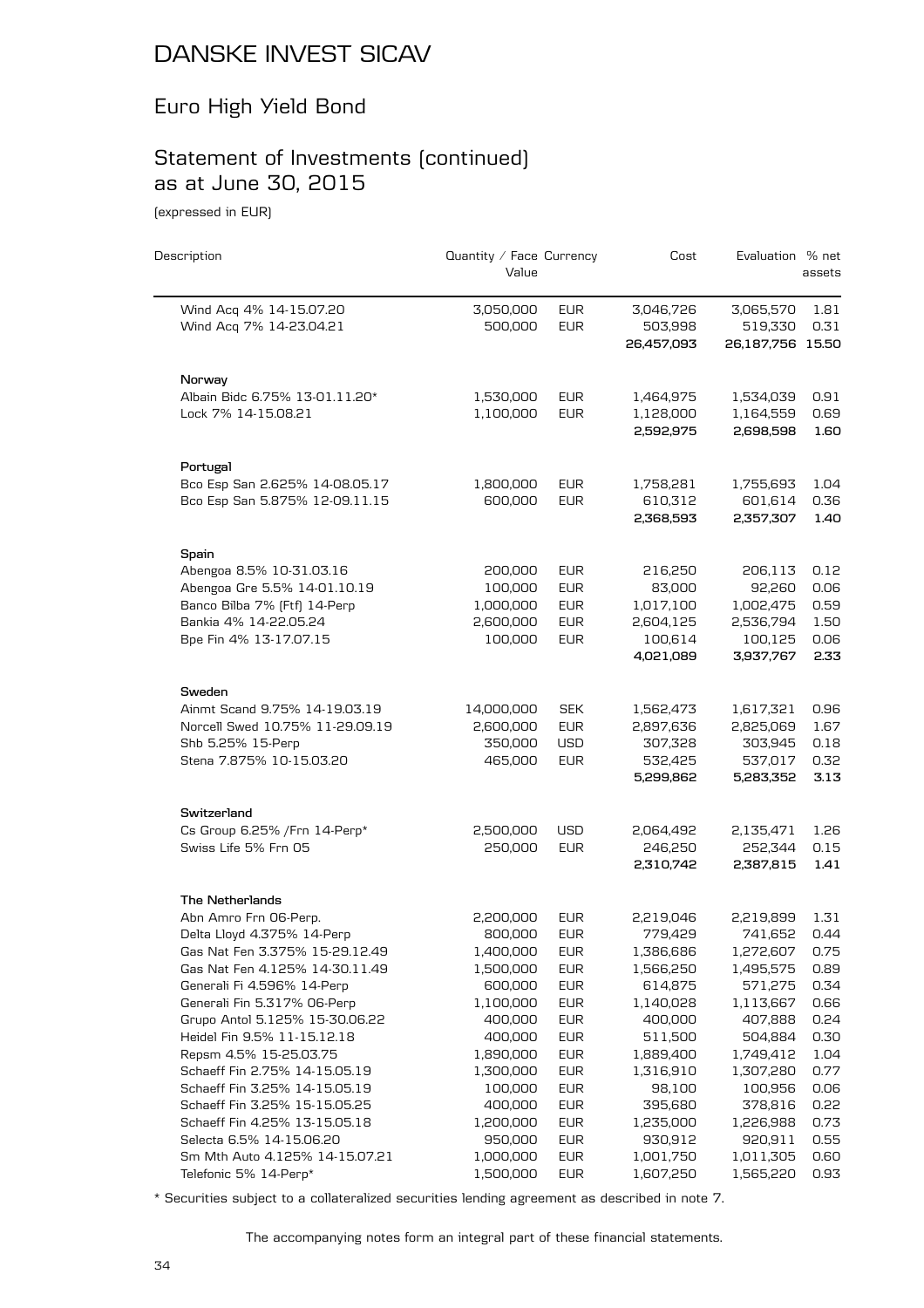#### Euro High Yield Bond

#### Statement of Investments (continued) as at June 30, 2015

(expressed in EUR)

| Description                                                                  | Quantity / Face Currency<br>Value |            | Cost                   | Evaluation % net       | assets       |
|------------------------------------------------------------------------------|-----------------------------------|------------|------------------------|------------------------|--------------|
| Telefonica 4.2% 14-Perp*                                                     | 2,100,000                         | <b>EUR</b> | 2,185,750              | 2,137,401              | 1.26         |
| Telefonica 6.5% / Frn 13-Perp                                                | 200,000                           | <b>EUR</b> | 218,875                | 219,377                | 0.13         |
| Univeg Hold 7.875% 13-15.11.20                                               | 900,000                           | <b>EUR</b> | 880,730                | 934,632                | 0.55         |
| Upc Hold 6.375% 12-15.09.22                                                  | 300,000                           | <b>EUR</b> | 326,100                | 322,951                | 0.19         |
| Upc Hold 6.75% 13-15.03.23                                                   | 300,000                           | <b>EUR</b> | 329,439                | 326,856                | 0.19         |
| Ziggo Fin 3.75% 15-15.01.25                                                  | 100,000                           | <b>EUR</b> | 100,000                | 97,551                 | 0.06         |
|                                                                              |                                   |            | 21,133,710             | 20,627,103 12.21       |              |
| <b>United States of America</b>                                              |                                   |            |                        |                        |              |
| Zf Na Cap 2.25% 15-26.04.19                                                  | 1,300,000                         | <b>EUR</b> | 1,293,877              | 1,297,608              | 0.77         |
| Zf Na Capit 2.75% 15-27.04.23                                                | 400,000                           | <b>EUR</b> | 394,000                | 380,688                | 0.22         |
|                                                                              |                                   |            | 1,687,877              | 1,678,296              | 0.99         |
| <b>Total - Bonds</b>                                                         |                                   |            | 145,304,093            | 143,956,167 85.20      |              |
| Total - Transferable securities admitted to an official stock exchange       |                                   |            |                        |                        |              |
| listing                                                                      |                                   |            | 145,304,093            | 143,956,167 85.20      |              |
| Transferable securities dealt in on another regulated market<br><b>Bonds</b> |                                   |            |                        |                        |              |
|                                                                              |                                   |            |                        |                        |              |
| <b>Great Britain</b>                                                         |                                   |            |                        |                        |              |
| Genel Energy 7.5% 14-14.05.19                                                | 2,200,000                         | USD        | 1,725,968<br>1,725,968 | 1,793,218<br>1,793,218 | 1.06<br>1.06 |
| Italy                                                                        |                                   |            |                        |                        |              |
| Snai 7.625% 13-15.06.18                                                      | 1,000,000                         | <b>EUR</b> | 1,047,958<br>1,047,958 | 1,033,795<br>1,033,795 | 0.61<br>0.61 |
|                                                                              |                                   |            |                        |                        |              |
| Nigeria<br>Sea Trucks 9% 13-26.03.18                                         | 1,000,000                         | <b>USD</b> | 581,491                | 751,808                | 0.45         |
|                                                                              |                                   |            | 581,491                | 751,808                | 0.45         |
| Norway                                                                       |                                   |            |                        |                        |              |
| Dno Intl 8.75% 15-18.06.20                                                   | 1,200,000                         | <b>USD</b> | 929,780<br>929,780     | 945,855<br>945,855     | 0.56<br>0.56 |
|                                                                              |                                   |            |                        |                        |              |
| Spain<br>Campofrio Fd 3.375% 15.03.22*                                       | 400,000                           | <b>EUR</b> | 400,000                | 396,232                | 0.24         |
| Mapfre 5.921% (Tv) 07-24.07.37                                               | 1,300,000                         | <b>EUR</b> | 1,359,500              | 1,374,951              | 0.81         |
|                                                                              |                                   |            | 1,759,500              | 1,771,183              | 1.05         |

\* Securities subject to a collateralized securities lending agreement as described in note 7.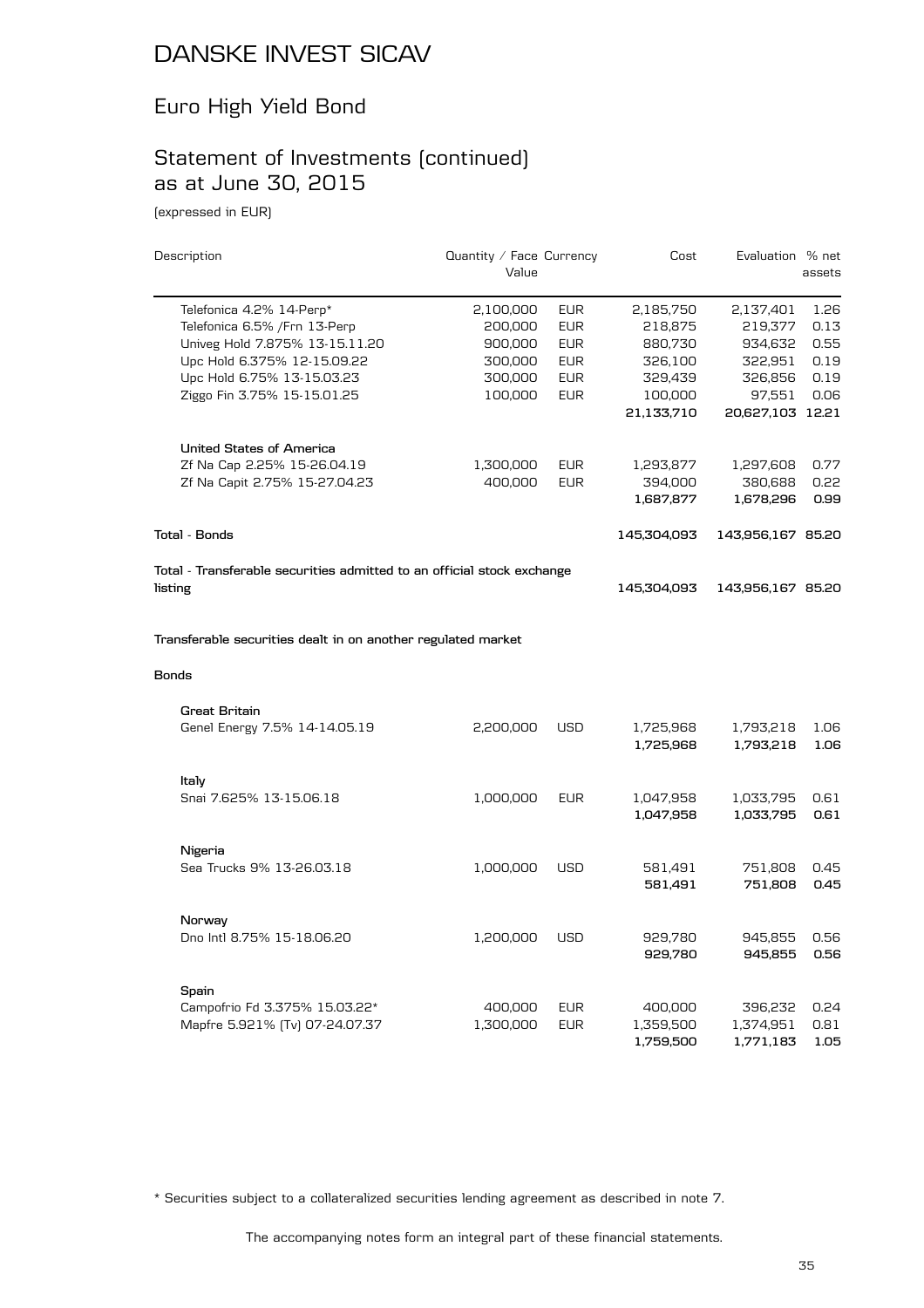#### Euro High Yield Bond

# Statement of Investments (continued) as at June 30, 2015

(expressed in EUR)

| Description                                                          | Quantity / Face Currency<br>Value |            | Cost                   | Evaluation % net       | assets       |
|----------------------------------------------------------------------|-----------------------------------|------------|------------------------|------------------------|--------------|
| United States of America                                             |                                   |            |                        |                        |              |
| Xpo 5.75% 15-15.06.21                                                | 1,050,000                         | <b>EUR</b> | 1,046,250<br>1,046,250 | 1,035,542<br>1,035,542 | 0.61<br>0.61 |
| Total - Bonds                                                        |                                   |            | 7,090,947              | 7,331,401              | 4.34         |
| Total - Transferable securities dealt in on another regulated market |                                   |            | 7,090,947              | 7,331,401              | 4.34         |
| Other Transferable securities                                        |                                   |            |                        |                        |              |
| <b>Bonds</b>                                                         |                                   |            |                        |                        |              |
| France                                                               |                                   |            |                        |                        |              |
| Carnaudmet 3.375% 15-15.05.25                                        | 500,000                           | <b>EUR</b> | 500,000<br>500,000     | 463,682<br>463.682     | 0.27<br>0.27 |
| Total - Bonds                                                        |                                   |            | 500,000                | 463.682                | 0.27         |
| Total - Other Transferable securities                                |                                   |            | 500,000                | 463.682                | 0.27         |
| TOTAL INVESTMENT PORTFOLIO                                           |                                   |            | 152,895,040            | 151,751,250 89.81      |              |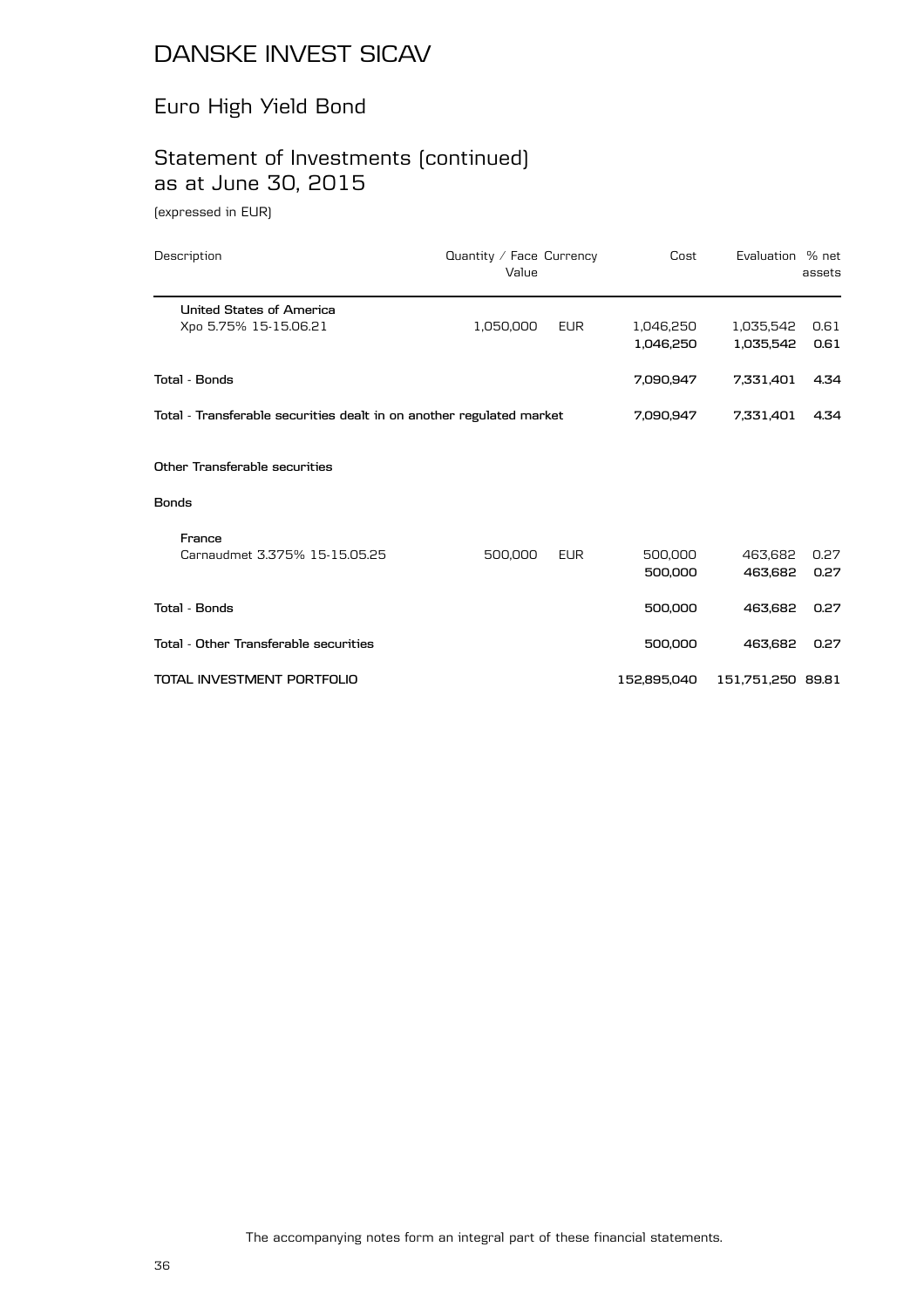## Euro High Yield Bond

## Geographical and Economic Portfolio Breakdowns as at June 30, 2015

(expressed as a percentage of net assets)

| Geographical breakdown   | ℅     |
|--------------------------|-------|
| Luxembourg               | 15.50 |
| France                   | 12.95 |
| The Netherlands          | 12.21 |
| Great Britain            | 9.79  |
| Ireland                  | 6.66  |
| Italy                    | 6.42  |
| Germany                  | 4.43  |
| Spain                    | 3.38  |
| Sweden                   | 3.13  |
| Norway                   | 2.16  |
| Jersey                   | 1.73  |
| Denmark                  | 1.65  |
| United States of America | 1.60  |
| Bermuda Islands          | 1.49  |
| Switzerland              | 1.41  |
| Portugal                 | 1.40  |
| Finland                  | 0.94  |
| Iceland                  | 0.74  |
| Austria                  | 0.68  |
| Belgium                  | 0.59  |
| Cayman Islands           | 0.50  |
| Nigeria                  | 0.45  |
|                          | 89.81 |

| Economic breakdown                      | ℅     |
|-----------------------------------------|-------|
| Holding and Finance Companies           | 29.85 |
| <b>Banks and Financial Institutions</b> | 21.03 |
| News Transmission                       | 10.24 |
| Insurance                               | 5.19  |
| Other Services                          | 3.93  |
| Miscellaneous                           | 2.81  |
| <b>Public Services</b>                  | 2.63  |
| Petrol                                  | 2.50  |
| Automobile Industry                     | 2.12  |
| <b>Food and Distilleries</b>            | 1.73  |
| Forest Products and Paper Industry      | 1.62  |
| Packaging and Container Industry        | 1.49  |
| Mortgage and Funding Institutions       | 1.11  |
| Transportation                          | 0.93  |
| Mechanics, Machinery                    | 0.62  |
| Construction, Building Material         | 0.61  |
| Leisure                                 | 0.61  |
| Electronics and Electrical Equipment    | 0.36  |
| Chemicals                               | 0.24  |
| Mines, Heavy Industries                 | 0.19  |
|                                         | 89.81 |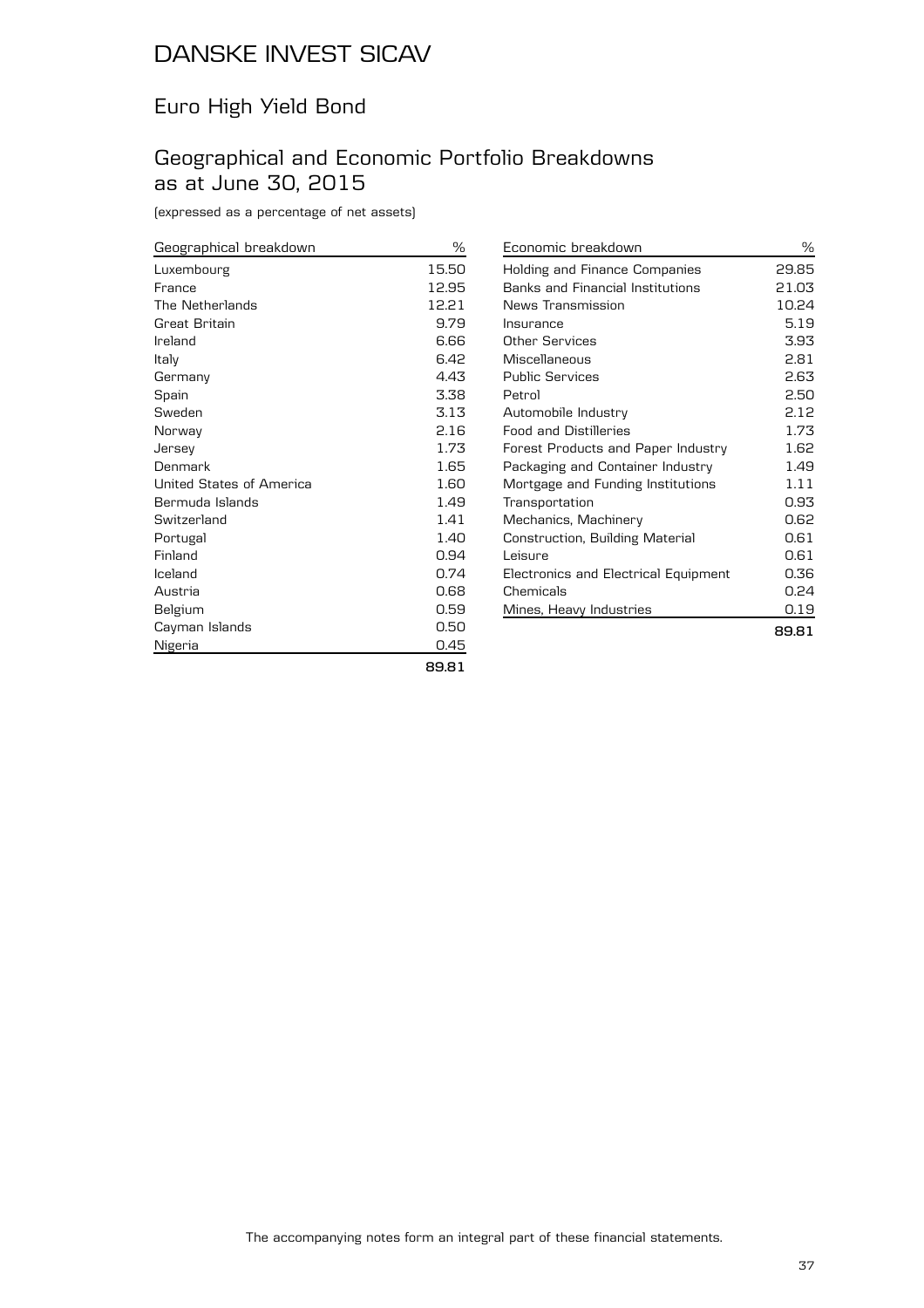## Europe

## Statement of Investments as at June 30, 2015

(expressed in EUR)

| Description                                                            | Quantity / Face Currency<br>Value |            | Cost               | Evaluation % net   | assets       |
|------------------------------------------------------------------------|-----------------------------------|------------|--------------------|--------------------|--------------|
| Transferable securities admitted to an official stock exchange listing |                                   |            |                    |                    |              |
| <b>Shares</b>                                                          |                                   |            |                    |                    |              |
| Bermuda Islands<br>Hiscox Ltd                                          | 63.169                            | <b>GBP</b> | 610,789<br>610,789 | 734.003<br>734,003 | 1.07<br>1.07 |

| Denmark                            |                 |                   |                  |                  |              |
|------------------------------------|-----------------|-------------------|------------------|------------------|--------------|
| Danske Bank As                     | 57,092          | <b>DKK</b>        | 1,077,031        | 1,502,209        | 2.20         |
| Dsv A/S                            | 37,589          | <b>DKK</b>        | 908,424          | 1,096,363        | 1.60         |
| Genmab A/S                         | 11,524          | <b>DKK</b>        | 639,199          | 888,190          | 1.30         |
| Novo Nordisk A/S /-B-              | 32,044          | <b>DKK</b>        | 1,056,326        | 1,557,862        | 2.28         |
| Pandora A/S                        | 12,613          | <b>DKK</b>        | 781,961          | 1,206,277        | 1.77         |
| Topdanmark A/S                     | 37,412          | <b>DKK</b>        | 944,685          | 890,612          | 1.30         |
|                                    |                 |                   | 5,407,626        | 7,141,513 10.45  |              |
| France                             |                 |                   |                  |                  |              |
| Axa                                | 79,211          | <b>EUR</b>        | 1,451,634        | 1,771,158        | 2.59         |
| lliad                              | 3,471           | <b>EUR</b>        | 681,003          | 684,828          | 1.00         |
| Michelin B /Nom.                   | 13,345          | <b>EUR</b>        | 1,031,269        | 1,263,638        | 1.85         |
| Publicis Groupe Sa                 | 14,654          | <b>EUR</b>        | 1,073,172        | 975,370          | 1.43         |
| Rexel Sa*                          | 52,980          | <b>EUR</b>        | 898,586          | 764,502          | 1.12         |
| Schneider Electric Sa              | 11,892          | <b>EUR</b>        | 719,150          | 744,439          | 1.09         |
|                                    |                 |                   | 5,854,814        | 6,203,935        | 9.08         |
|                                    |                 |                   |                  |                  |              |
| Germany                            |                 |                   |                  |                  |              |
| Adidas - Namen-Akt                 | 14,420          | <b>EUR</b>        | 957,505          | 990,942          | 1.45         |
| Allianz Se /Nam. Vinkuliert        | 12,287          | <b>EUR</b>        | 1,655,353        | 1,712,193        | 2.51         |
| Basf Namen-Akt.                    | 22,494          | <b>EUR</b>        | 1,661,636        | 1,776,801        | 2.60         |
| Bayer                              | 16,460          | <b>EUR</b>        | 1,643,903        | 2,083,013        | 3.05         |
| Bmw-Bayer. Motorenwerke            | 12,210          | <b>EUR</b>        | 1,044,655        | 1,199,388        | 1.75         |
| <b>Brenntag</b>                    | 16,152          | <b>EUR</b>        | 680,834          | 840,227          | 1.23         |
| Gea Group Ag                       | 13,816          | <b>EUR</b>        | 455,781          | 555,680          | 0.81         |
| Henkel /Vorzug                     | 12,477          | <b>EUR</b>        | 1,011,563        | 1,253,939        | 1.83         |
| Hugo Boss                          | 4,881           | <b>EUR</b>        | 491,710          | 491,517          | 0.72         |
| Linde Ag                           | 6,177           | <b>EUR</b>        | 940,755          | 1,051,325        | 1.54         |
| Sap Ag                             | 18,817          | <b>EUR</b>        | 1,078,188        | 1,185,283        | 1.73         |
|                                    |                 |                   | 11,621,883       | 13,140,308 19.22 |              |
| <b>Great Britain</b>               |                 |                   |                  |                  |              |
| Antofagasta Plc                    | 84,074          | <b>GBP</b>        | 815,453          | 822,663          | 1.20         |
| British American Tobacco (25p)     | 41,816          | GBP               | 1,854,381        | 2,019,978        | 2.95         |
| Bt Group Plc                       | 182,965         | <b>GBP</b>        | 1,094,623        | 1,173,219        | 1.72         |
| Diageo Plc                         | 47,831          | <b>GBP</b>        | 1,138,198        | 1,236,637        | 1.81         |
| Glaxosmithkline Plc                | 66,896          | <b>GBP</b>        | 1,286,364        |                  | 1.84         |
|                                    |                 |                   |                  | 1,256,486        |              |
| Lloyds Banking Group Plc<br>Lonmin | 1,679,169       | GBP<br><b>GBP</b> | 1,505,012        | 2,013,463        | 2.95         |
| Pearson Plc                        | 4,955<br>51,030 | <b>GBP</b>        | 9,024<br>808,529 | 7,983<br>869,519 | 0.01<br>1.27 |
|                                    |                 | <b>GBP</b>        |                  |                  | 1.31         |
| Spectris Plc                       | 30,518          |                   | 802,174          | 894,568          |              |
|                                    |                 |                   | 9,313,758        | 10,294,516 15.06 |              |

\* Securities subject to a collateralized securities lending agreement as described in note 7.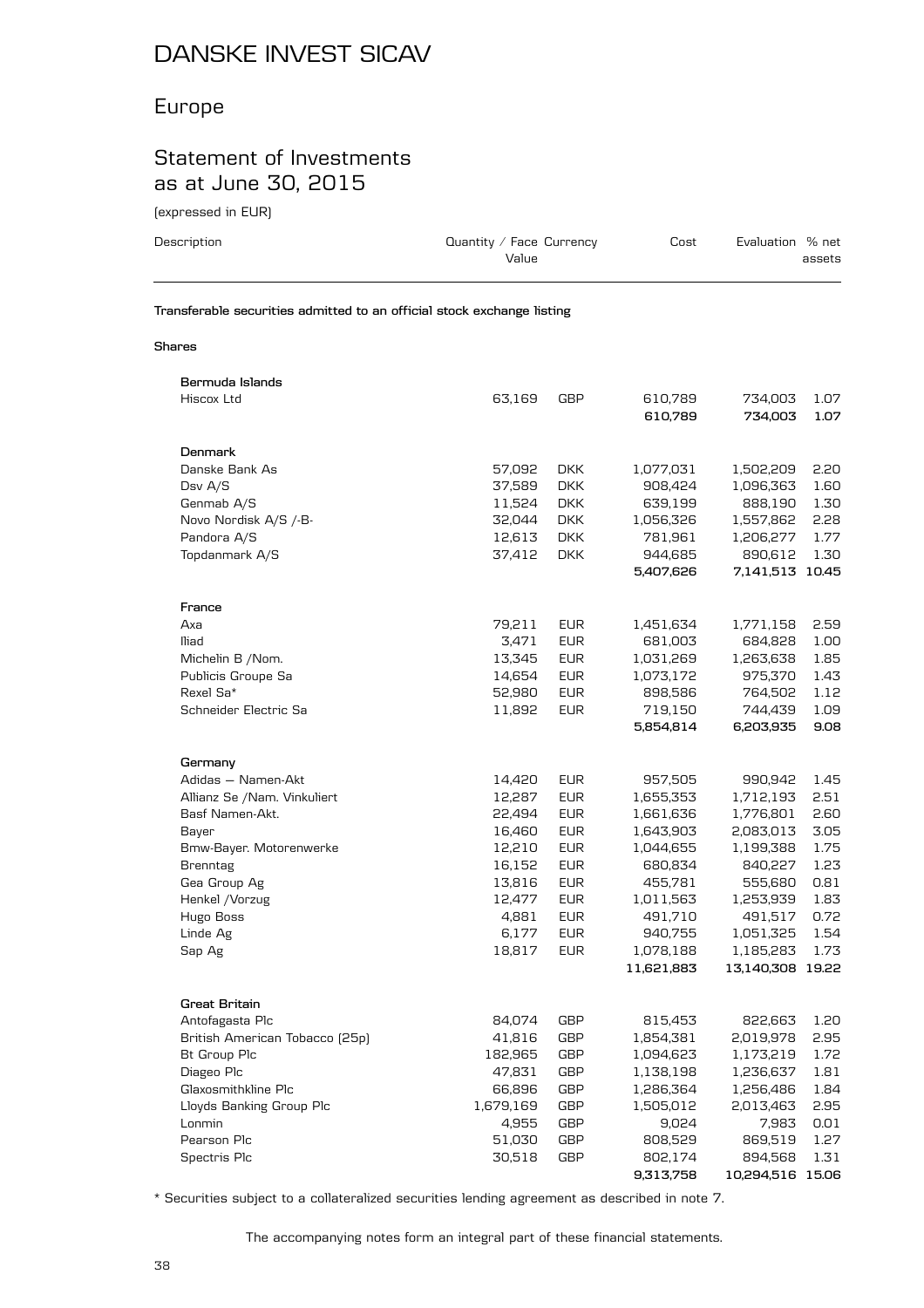## Europe

# Statement of Investments (continued) as at June 30, 2015

(expressed in EUR)

| Description                         | Quantity / Face Currency<br>Value |                          | Cost                   | Evaluation % net       | assets       |
|-------------------------------------|-----------------------------------|--------------------------|------------------------|------------------------|--------------|
| Ireland                             |                                   |                          |                        |                        |              |
| Crh Plc                             | 60,060                            | <b>EUR</b>               | 1,071,904<br>1,071,904 | 1,510,209<br>1,510,209 | 2.21<br>2.21 |
| Italy                               |                                   |                          |                        |                        |              |
| Intesa Sanpaolo Spa                 | 550,910                           | <b>EUR</b>               | 1,681,014              | 1,792,661              | 2.62         |
| Pirelli & Co*                       | 66,726                            | <b>EUR</b>               | 796,527<br>2,477,541   | 1,012,234<br>2,804,895 | 1.48<br>4.10 |
|                                     |                                   |                          |                        |                        |              |
| Jersey                              |                                   |                          |                        |                        |              |
| Glencore Xstrata Plc                | 319,875                           | GBP                      | 1,211,157              | 1,171,941              | 1.71         |
| Petrofac Ltd                        | 39,686                            | <b>GBP</b>               | 566,349                | 524,744                | 0.77         |
| Shire Plc                           | 22,062                            | <b>GBP</b>               | 1,291,714              | 1,581,853              | 2.31         |
| <b>Wolselley Plc</b>                | 23,864                            | <b>GBP</b>               | 1,042,212<br>4,111,432 | 1,373,207<br>4,651,745 | 2.01<br>6.80 |
|                                     |                                   |                          |                        |                        |              |
| Norway                              |                                   |                          |                        |                        |              |
| <b>Aker Solutions Shs</b>           | 83,545                            | <b>NOK</b>               | 707,479                | 411,672                | 0.60         |
| Gjensidige Forsikring<br>Telenor As | 35,264                            | <b>NOK</b><br><b>NOK</b> | 478,186                | 489,063                | 0.72         |
|                                     | 63,428                            |                          | 1,091,718<br>2,277,383 | 1,230,518<br>2,131,253 | 1.80<br>3.12 |
| Spain                               |                                   |                          |                        |                        |              |
| Amadeus It Holding Sr. A            | 27,890                            | <b>EUR</b>               | 783,804                | 995,673                | 1.46         |
|                                     |                                   |                          | 783,804                | 995,673                | 1.46         |
| Sweden                              |                                   |                          |                        |                        |              |
| Atlas Copco Ab                      | 24,736                            | <b>SEK</b>               | 496,241                | 555,148                | 0.81         |
| Lundin Petroleum Ab*                | 55,288                            | <b>SEK</b>               | 740,116                | 848,605                | 1.24         |
| Skandinav. Ensk. Banken A           | 131,809                           | <b>SEK</b>               | 1,506,458              | 1,516,977              | 2.22         |
|                                     |                                   |                          | 2,742,815              | 2,920,730              | 4.27         |
| Switzerland                         |                                   |                          |                        |                        |              |
| Nestle Sa                           | 41,031                            | <b>CHF</b>               | 2,342,405              | 2,684,478              | 3.93         |
| Partners Group Holding              | 3,210                             | <b>CHF</b>               | 660,387                | 866,587                | 1.27         |
| Roche Holding Ag / Genussschein     | 8,599                             | <b>CHF</b>               | 1,776,969              | 2,181,810              | 3.19         |
| Sulzer Ag /Namensaktien             | 7,583                             | <b>CHF</b>               | 777,090                | 697,558                | 1.02         |
| Swiss Re-Namen                      | 10,478                            | <b>CHF</b>               | 696,559                | 832,501                | 1.22         |
| Ubs Group Ag                        | 105,860                           | CHF                      | 1,511,365              | 2,007,612              | 2.93         |
| Zurich Insurance Group / Nam        | 4,714                             | <b>CHF</b>               | 1,064,175              | 1,291,635              | 1.89         |
|                                     |                                   |                          | 8,828,950              | 10,562,181 15.45       |              |
| <b>The Netherlands</b>              |                                   |                          |                        |                        |              |
| Aalberts Industries Nv              | 25,511                            | EUR                      | 716,524                | 679,868                | 0.99         |
| Heineken Nv                         | 17,492                            | <b>EUR</b>               | 1,101,506              | 1,188,582              | 1.74         |

\* Securities subject to a collateralized securities lending agreement as described in note 7.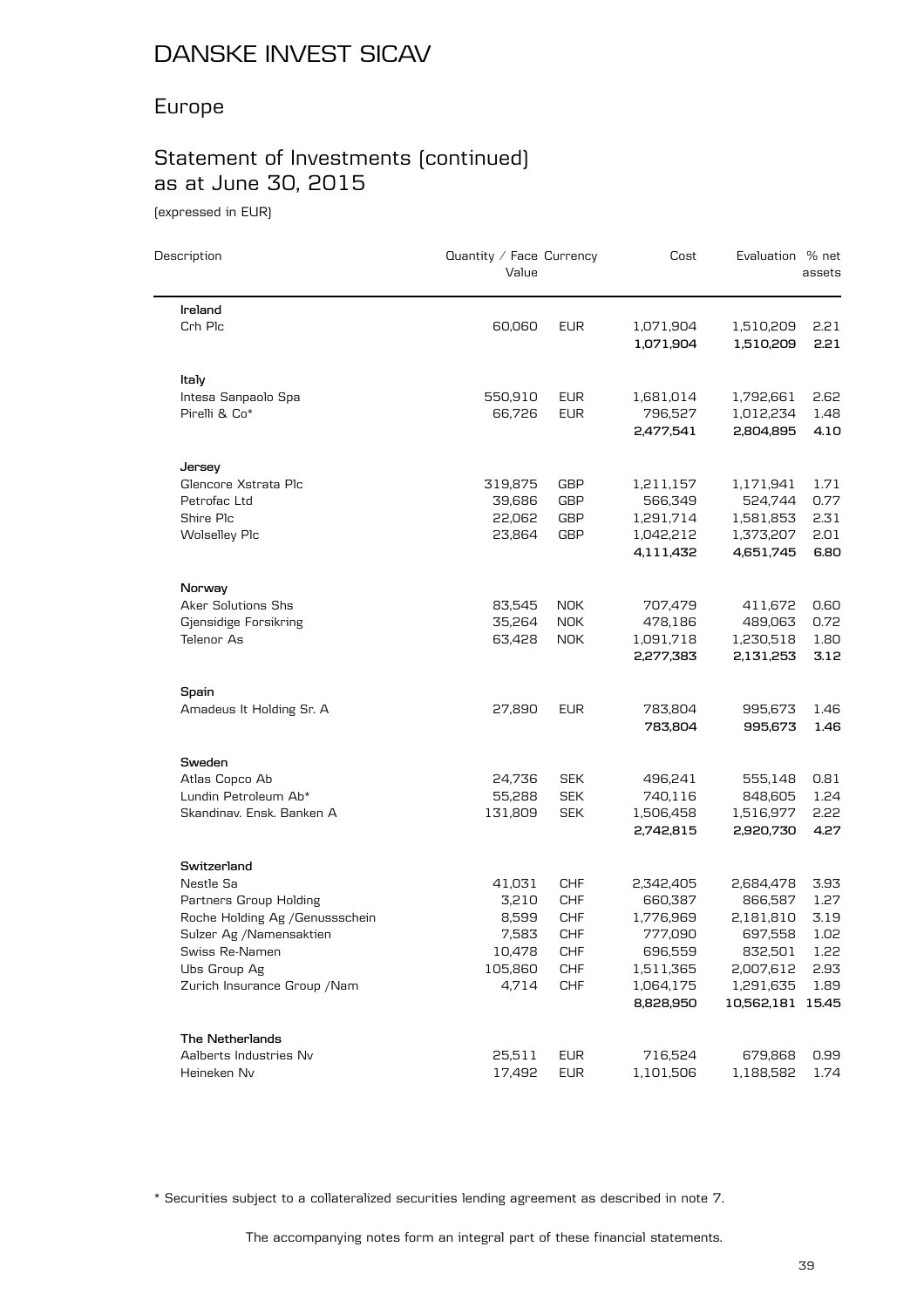# Europe

# Statement of Investments (continued) as at June 30, 2015

(expressed in EUR)

| Description                                                                       | Quantity / Face Currency<br>Value |            | Cost                   | Evaluation % net       | assets       |
|-----------------------------------------------------------------------------------|-----------------------------------|------------|------------------------|------------------------|--------------|
| Ing Groep Ny / Cert. of Shs                                                       | 125.793                           | <b>EUR</b> | 1.350.372<br>3.168.402 | 1.844.125<br>3.712.575 | 2.70<br>5.43 |
| Total - Shares                                                                    |                                   |            | 58.271.101             | 66,803,536 97.72       |              |
| Total - Transferable securities admitted to an official stock exchange<br>listing |                                   |            | 58.271.101             | 66,803,536 97.72       |              |
| TOTAL INVESTMENT PORTFOLIO                                                        |                                   |            | 58.271.101             | 66,803,536 97.72       |              |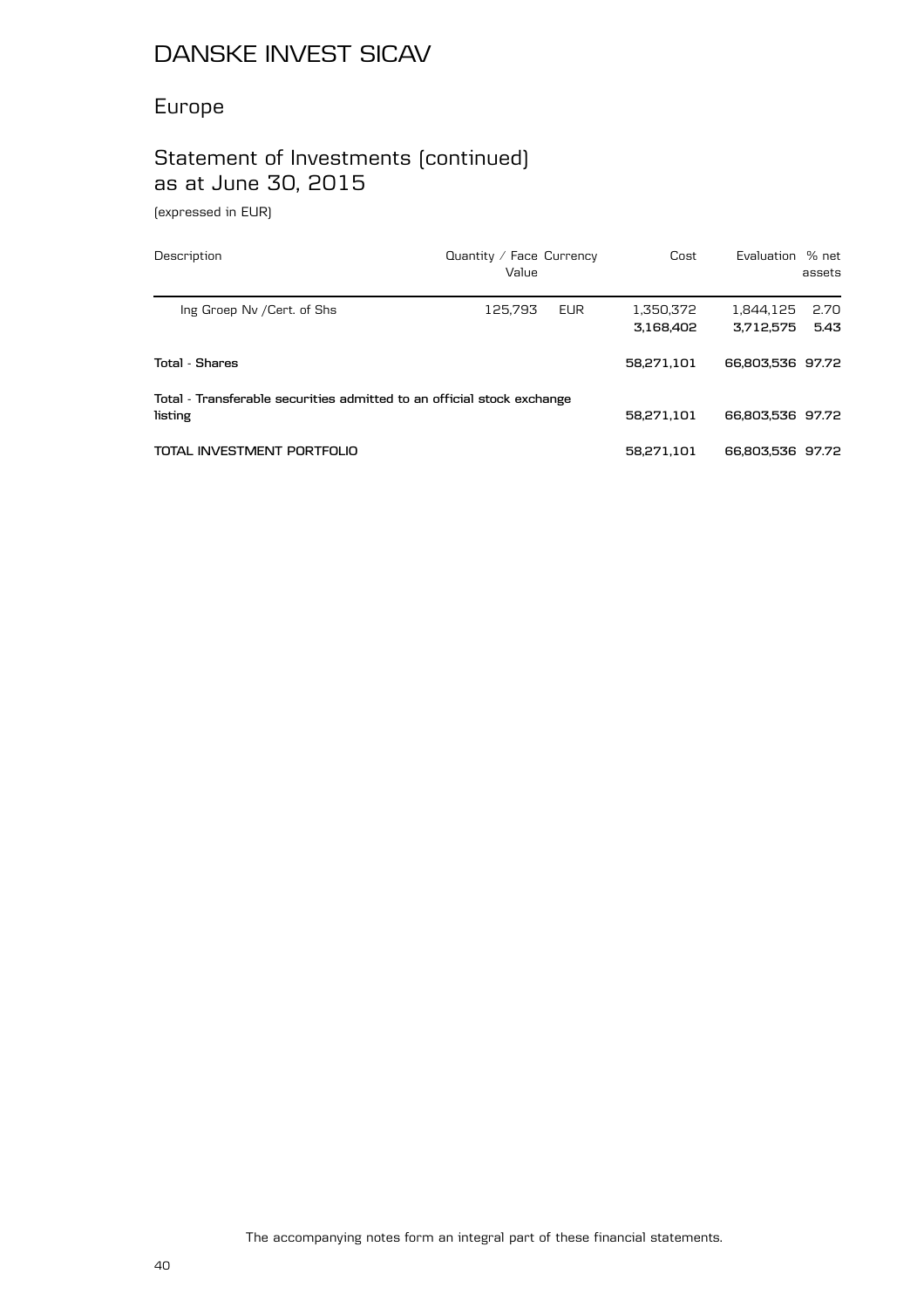## Europe

## Geographical and Economic Portfolio Breakdowns as at June 30, 2015

(expressed as a percentage of net assets)

| Geographical breakdown | %     |
|------------------------|-------|
| Germany                | 19.22 |
| Switzerland            | 15.45 |
| Great Britain          | 15.06 |
| Denmark                | 10.45 |
| France                 | 9.08  |
| Jersey                 | 6.80  |
| The Netherlands        | 5.43  |
| Sweden                 | 4.27  |
| Italy                  | 4.10  |
| Norway                 | 3.12  |
| Ireland                | 2.21  |
| Spain                  | 1.46  |
| Bermuda Islands        | 1.07  |
|                        |       |

| Economic breakdown                   | ℅     |
|--------------------------------------|-------|
| Banks and Financial Institutions     | 15.62 |
| Insurance                            | 10.23 |
| Chemicals                            | 9.90  |
| <b>Pharmaceuticals and Cosmetics</b> | 7.31  |
| <b>Tobacco and Spirits</b>           | 6.50  |
| Construction, Building Material      | 4.22  |
| Internet Software                    | 4.19  |
| Holding and Finance Companies        | 4.09  |
| <b>Food and Distilleries</b>         | 3.93  |
| Mechanics, Machinery                 | 3.63  |
| Biotechnology                        | 3.61  |
| Consumer Goods                       | 3.60  |
| News Transmission                    | 3.52  |
| Graphic Art, Publishing              | 2.70  |
| Electronics and Electrical Equipment | 2.21  |
| Textile                              | 2.17  |
| Tyres & Rubber                       | 1.85  |
| <b>Business Houses</b>               | 1.72  |
| Transportation                       | 1.60  |
| Electronic Semiconductor             | 1.31  |
| Petrol                               | 1.24  |
| Non-Ferrous Metals                   | 1.20  |
| Mines, Heavy Industries              | 0.77  |
| <b>Public Services</b>               | 0.60  |
|                                      | 97.72 |

**97.72**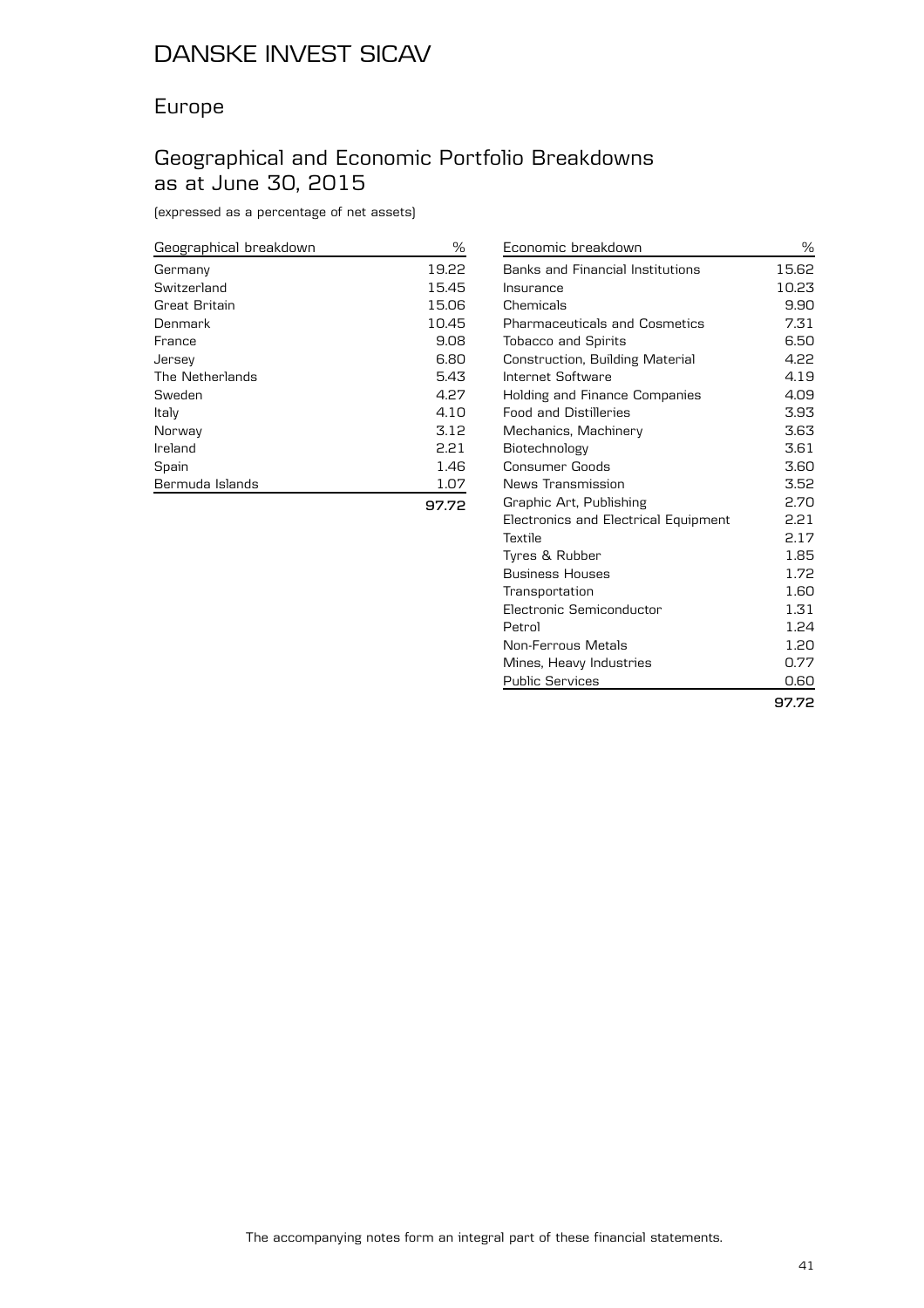## Europe Absolute

#### Statement of Investments as at June 30, 2015

(expressed in EUR)

| Description                                                            | Quantity / Face Currency<br>Value |            | Cost       | Evaluation % net | assets |
|------------------------------------------------------------------------|-----------------------------------|------------|------------|------------------|--------|
| Transferable securities admitted to an official stock exchange listing |                                   |            |            |                  |        |
| Shares                                                                 |                                   |            |            |                  |        |
|                                                                        |                                   |            |            |                  |        |
| Austria                                                                |                                   |            |            |                  |        |
| Ams Ag                                                                 | 29,417                            | CHF        | 1,195,767  | 1,157,319        | 0.89   |
| Ams Ag                                                                 | 61,435                            | <b>EUR</b> | 859,951    | 2,412,675        | 1.87   |
| Zumtobel Ag                                                            | 105,553                           | <b>EUR</b> | 1,632,573  | 2,787,655        | 2.16   |
|                                                                        |                                   |            | 3,688,291  | 6,357,649        | 4.92   |
| Denmark                                                                |                                   |            |            |                  |        |
| Vestas Wind Systems As / Reg                                           | 67,984                            | <b>DKK</b> | 3,040,155  | 3,027,200        | 2.34   |
|                                                                        |                                   |            | 3,040,155  | 3,027,200        | 2.34   |
| Finland                                                                |                                   |            |            |                  |        |
| Ferratum Finland Oy                                                    | 64,876                            | <b>EUR</b> | 1,151,950  | 1,440,247        | 1.12   |
| Nokia Oy                                                               | 522,904                           | <b>EUR</b> | 3,072,459  | 3,208,016        | 2.48   |
|                                                                        |                                   |            | 4,224,409  | 4,648,263        | 3.60   |
|                                                                        |                                   |            |            |                  |        |
| France                                                                 |                                   |            |            |                  |        |
| Coface Sa                                                              | 269,471                           | <b>EUR</b> | 2,862,069  | 2,789,025        | 2.16   |
| Gameloft Se                                                            | 329,341                           | <b>EUR</b> | 1,961,072  | 1,231,735        | 0.95   |
| Natixis                                                                | 451,566                           | <b>EUR</b> | 2,582,942  | 2,905,827        | 2.25   |
| Saft Groupe Sa                                                         | 91,070                            | <b>EUR</b> | 2,056,157  | 3,294,002        | 2.55   |
| Soitec. Bernin*                                                        | 1,028,380                         | <b>EUR</b> | 2,122,285  | 709,582          | 0.55   |
| Ubisoft Entertainment                                                  | 73,266                            | <b>EUR</b> | 1,208,753  | 1,161,999        | 0.90   |
|                                                                        |                                   |            | 12,793,278 | 12,092,170       | 9.36   |
| Germany                                                                |                                   |            |            |                  |        |
| Adidas - Namen-Akt                                                     | 42,295                            | <b>EUR</b> | 2,703,057  | 2,906,512        | 2.25   |
| Axel Springer Ag /Nam. Vink.                                           | 58,109                            | <b>EUR</b> | 2,841,802  | 2,734,610        | 2.12   |
| Deutsche Bank Ag /Nam.                                                 | 86,000                            | EUR        | 2,686,454  | 2,311,680        | 1.79   |
| Gfk Ag. Nuernberg                                                      | 48,003                            | <b>EUR</b> | 1,979,342  | 1,900,679        | 1.47   |
| Infineon Technologies / Nam.                                           | 260,950                           | <b>EUR</b> | 1,849,390  | 2,930,469        | 2.27   |
| Jenoptik Ag. Jena                                                      | 221,429                           | <b>EUR</b> | 2,451,962  | 2,406,933        | 1.86   |
| K+S Aktiengesellschaft                                                 | 109,467                           | <b>EUR</b> | 2,643,395  | 4,121,433        | 3.19   |
| Manz Automation Ag*                                                    | 7,318                             | <b>EUR</b> | 406,829    | 464,320          | 0.36   |
| Rocket Internet Se                                                     | 62,771                            | <b>EUR</b> | 2,589,633  | 2,479,768        | 1.92   |
| Sap Ag                                                                 | 36,473                            | <b>EUR</b> | 2,035,891  | 2,297,434        | 1.78   |
| $\textsf{Sixt}~\textsf{Se}^{\star}$                                    | 74,210                            | <b>EUR</b> | 2,087,707  | 2,881,574        | 2.23   |
| Suess Microtec Ag*                                                     | 60,727                            | <b>EUR</b> | 323,447    | 312,440          | 0.24   |
| Wacker Chemie Ag Muenchen*                                             | 31,619                            | <b>EUR</b> | 2,416,789  | 2,949,104        | 2.28   |
| Zalando Se                                                             | 79,243                            | <b>EUR</b> | 2,303,970  | 2,402,648        | 1.86   |
|                                                                        |                                   |            | 29,319,668 | 33,099,604 25.62 |        |
| <b>Great Britain</b>                                                   |                                   |            |            |                  |        |
| Auto Trader Group Plc                                                  | 419,186                           | GBP        | 1,617,221  | 1,802,463        | 1.39   |
| Blinkx Plc                                                             | 5,101,051                         | GBP        | 4,458,163  | 1,990,095        | 1.54   |
| Dialog Semiconductor                                                   | 83,930                            | <b>EUR</b> | 1,525,781  | 4,026,122        | 3.12   |

\* Securities subject to a collateralized securities lending agreement as described in note 7.

The accompanying notes form an integral part of these financial statements.

Telit Communication Plc 684,931 GBP 1,775,446 2,788,906 2.16

**9,376,611 10,607,586 8.21**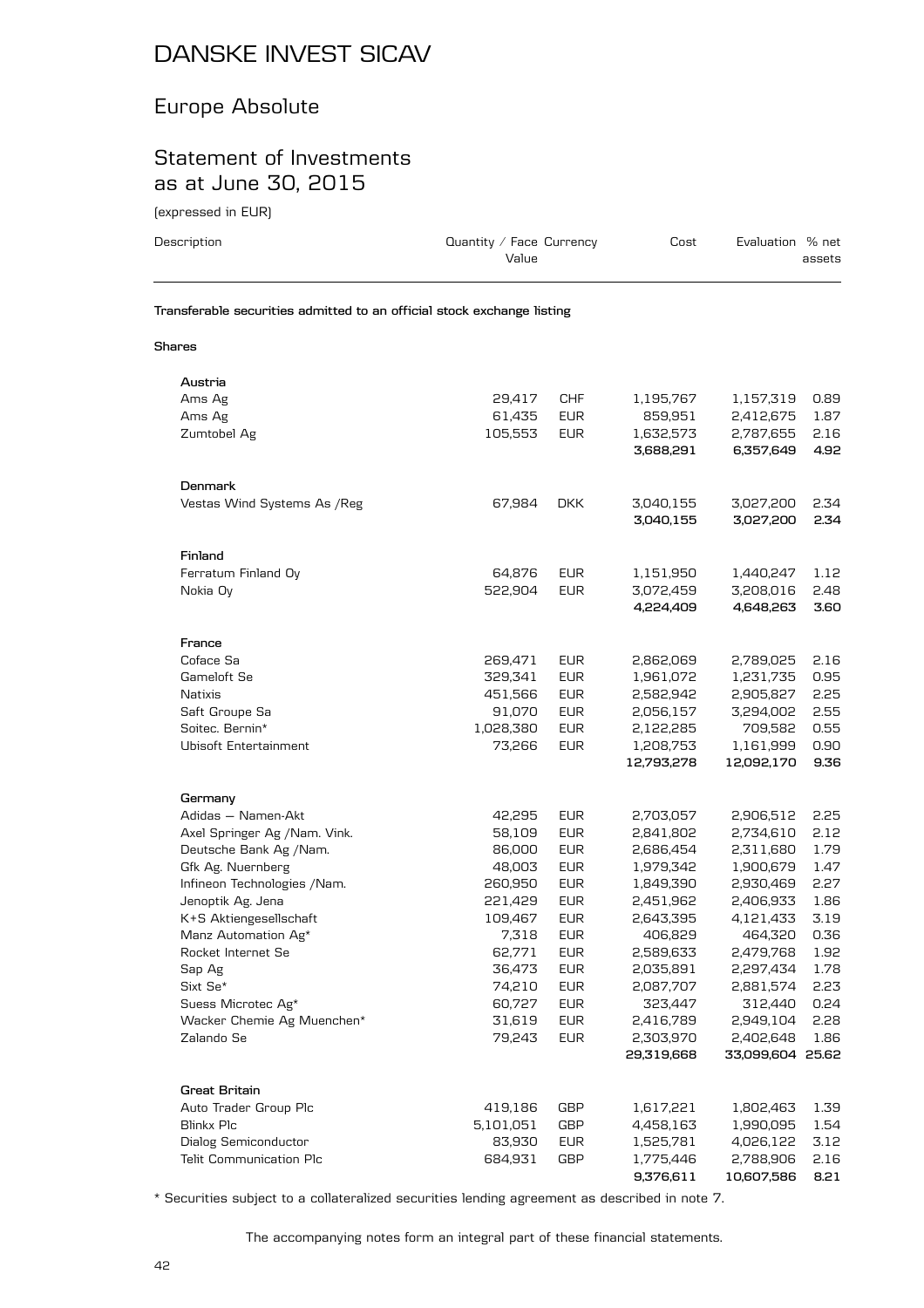## Europe Absolute

# Statement of Investments (continued) as at June 30, 2015

(expressed in EUR)

| Description                                                            | Quantity / Face Currency<br>Value |            | Cost       | Evaluation % net  | assets |
|------------------------------------------------------------------------|-----------------------------------|------------|------------|-------------------|--------|
| <b>Israel</b>                                                          |                                   |            |            |                   |        |
| Compugen Ltd                                                           | 231,587                           | <b>USD</b> | 1,699,487  | 1,399,098         | 1.08   |
| Nice Systems Ltd /Sadr                                                 | 54,305                            | <b>USD</b> | 1,524,684  | 3,072,245         | 2.38   |
|                                                                        |                                   |            | 3,224,171  | 4,471,343         | 3.46   |
| Italy                                                                  |                                   |            |            |                   |        |
| Anima Holding Spa                                                      | 160,000                           | <b>EUR</b> | 1,315,079  | 1,243,200         | 0.96   |
| Banca Ifis Spa                                                         | 145,000                           | <b>EUR</b> | 2,269,410  | 2,730,350         | 2.12   |
| Cerv Info                                                              | 242,936                           | <b>EUR</b> | 1,521,392  | 1,638,603         | 1.27   |
|                                                                        |                                   |            | 5,105,881  | 5,612,153         | 4.35   |
| Norway                                                                 |                                   |            |            |                   |        |
| Opera Software Asa*                                                    | 530,423                           | <b>NOK</b> | 3,729,133  | 3,948,127         | 3.06   |
|                                                                        |                                   |            | 3,729,133  | 3,948,127         | 3.06   |
| Spain                                                                  |                                   |            |            |                   |        |
| Amadeus It Holding Sr. A                                               | 88,889                            | <b>EUR</b> | 2,484,919  | 3,173,337         | 2.45   |
| Promotora De Informaciones Sa*                                         | 305,832                           | <b>EUR</b> | 3,173,889  | 2,386,407         | 1.85   |
|                                                                        |                                   |            | 5,658,808  | 5,559,744         | 4.30   |
| Sweden                                                                 |                                   |            |            |                   |        |
| Tobii Ab*                                                              | 150,000                           | <b>SEK</b> | 598,360    | 618,292           | 0.48   |
|                                                                        |                                   |            | 598,360    | 618,292           | 0.48   |
| Switzerland                                                            |                                   |            |            |                   |        |
| Meyer Burger*                                                          | 158,463                           | <b>CHF</b> | 1,068,763  | 1,245,323         | 0.97   |
|                                                                        |                                   |            | 1,068,763  | 1,245,323         | 0.97   |
| The Netherlands                                                        |                                   |            |            |                   |        |
| Fiat Chrysler Automobiles Nv                                           | 245,342                           | <b>EUR</b> | 2,787,725  | 3,189,446         | 2.47   |
| Roy. Philips Electr. / Eur 0.2                                         | 150,576                           | <b>EUR</b> | 3,484,538  | 3,417,322         | 2.64   |
| Tomtom Nv*                                                             | 372,575                           | <b>EUR</b> | 3,256,558  | 3,727,613         | 2.89   |
|                                                                        |                                   |            | 9,528,821  | 10,334,381        | 8.00   |
| <b>United States of America</b>                                        |                                   |            |            |                   |        |
| Nuance Communications Inc                                              | 189,673                           | <b>USD</b> | 2,460,086  | 2,943,641         | 2.28   |
| Rambus Inc (Del)                                                       | 257,578                           | <b>USD</b> | 3,002,526  | 3,365,827         | 2.60   |
|                                                                        |                                   |            | 5,462,612  | 6,309,468         | 4.88   |
| <b>Total - Shares</b>                                                  |                                   |            | 96,818,961 | 107,931,303 83.55 |        |
| Total - Transferable securities admitted to an official stock exchange |                                   |            |            |                   |        |
| listing                                                                |                                   |            | 96,818,961 | 107,931,303 83.55 |        |

\* Securities subject to a collateralized securities lending agreement as described in note 7.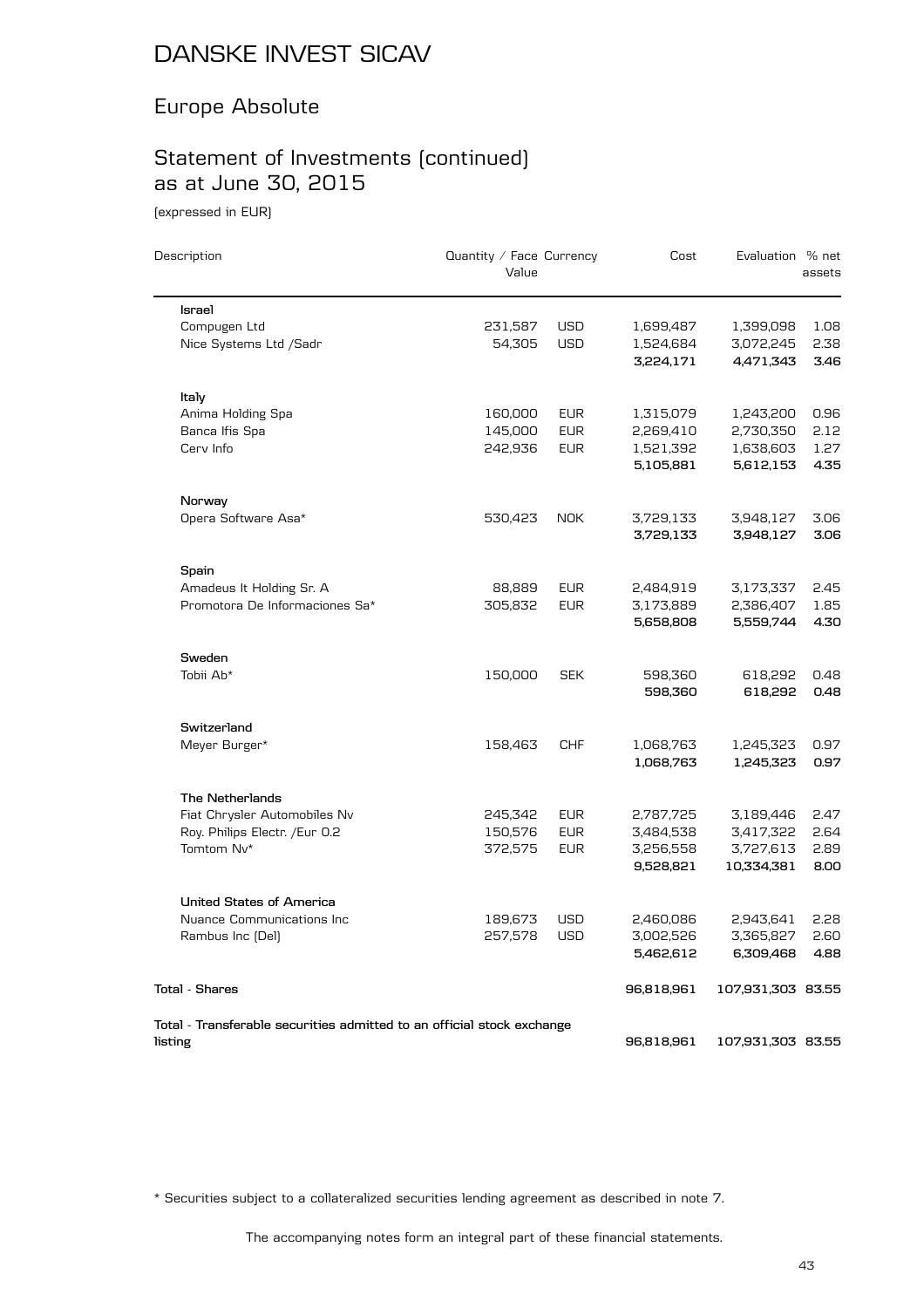## Europe Absolute

# Statement of Investments (continued) as at June 30, 2015

(expressed in EUR)

| Description                           | Quantity / Face Currency<br>Value | Cost               | Evaluation % net  | assets |
|---------------------------------------|-----------------------------------|--------------------|-------------------|--------|
| Other Transferable securities         |                                   |                    |                   |        |
| <b>Shares</b>                         |                                   |                    |                   |        |
| Spain<br>Gowex Shs                    | 140,000<br>EUR                    | 640,997<br>640,997 | ٠                 |        |
| <b>Total - Shares</b>                 |                                   | 640,997            |                   |        |
| Total - Other Transferable securities |                                   | 640,997            |                   |        |
| TOTAL INVESTMENT PORTFOLIO            |                                   | 97,459,958         | 107,931,303 83.55 |        |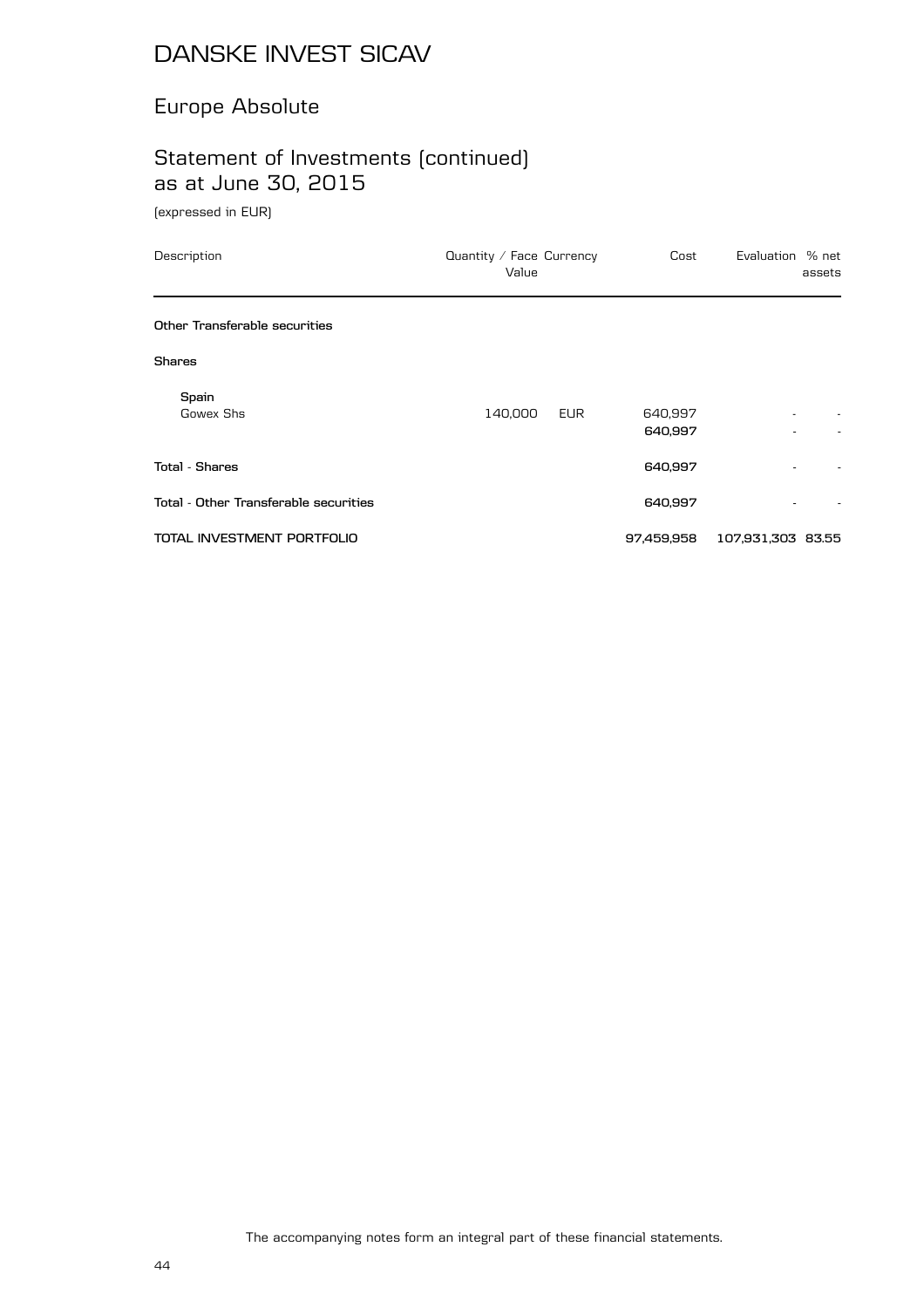## Europe Absolute

## Geographical and Economic Portfolio Breakdowns as at June 30, 2015

(expressed as a percentage of net assets)

| Geographical breakdown   | ℅     |
|--------------------------|-------|
| Germany                  | 25.62 |
| France                   | 9.36  |
| Great Britain            | 8.21  |
| The Netherlands          | 8.00  |
| Austria                  | 4.92  |
| United States of America | 4.88  |
| Italy                    | 4.35  |
| Spain                    | 4.30  |
| Finland                  | 3.60  |
| Israel                   | 3.46  |
| Norway                   | 3.06  |
| Denmark                  | 2.34  |
| Switzerland              | 0.97  |
| Sweden                   | 0.48  |
|                          | 83.55 |

| Economic breakdown                      | ℅     |
|-----------------------------------------|-------|
| Internet Software                       | 16.82 |
| Electronic Semiconductor                | 16.04 |
| <b>Banks and Financial Institutions</b> | 7.28  |
| News Transmission                       | 7.02  |
| Chemicals                               | 5.47  |
| Holding and Finance Companies           | 5.36  |
| Electronics and Electrical Equipment    | 5.19  |
| Textile                                 | 4.11  |
| Graphic Art, Publishing                 | 3.97  |
| Other Services                          | 2.86  |
| Automobile Industry                     | 2.47  |
| Public Services                         | 2.34  |
| Transportation                          | 2.23  |
| Pharmaceuticals and Cosmetics           | 1.08  |
| Office Equipment, Computers             | 0.95  |
| Mechanics, Machinery                    | 0.36  |
|                                         |       |

**83.55**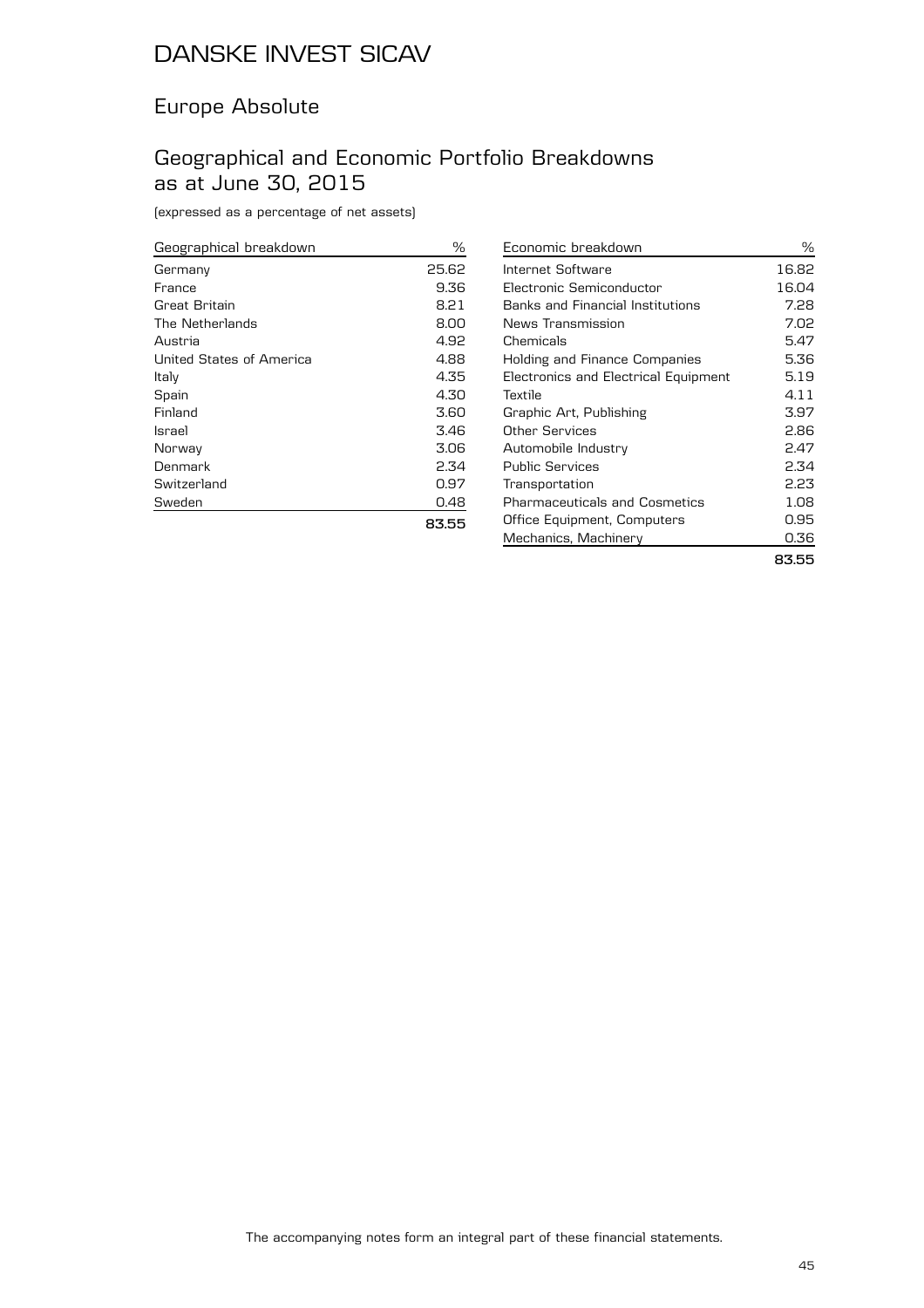# Europe Long-Short Dynamic

#### Statement of Investments as at June 30, 2015

(expressed in EUR)

| Description                                                            | Quantity / Face Currency<br>Value | Cost                    | Evaluation % net | assets |
|------------------------------------------------------------------------|-----------------------------------|-------------------------|------------------|--------|
| Transferable securities admitted to an official stock exchange listing |                                   |                         |                  |        |
| <b>Shares</b>                                                          |                                   |                         |                  |        |
| Belgium                                                                |                                   |                         |                  |        |
| Anheuser-Bush Inbey Sa                                                 | 25,000                            | <b>EUR</b><br>2,079,013 | 2,710,000        | 1.08   |
| Delhaize Group                                                         | 45.539                            | 3.802.439<br><b>EUR</b> | 3.470.072        | 1.38   |

|                             |           |            | 5,881,452  | 6,180,072        | 2.46 |
|-----------------------------|-----------|------------|------------|------------------|------|
| Denmark                     |           |            |            |                  |      |
| Danske Bank As              | 450,000   | <b>DKK</b> | 10,697,766 | 11,840,432       | 4.71 |
| Dfds A/S Copenhage*         | 90,486    | <b>DKK</b> | 5,639,398  | 11,049,293       | 4.39 |
| Dsv A/S                     | 206,005   | <b>DKK</b> | 4,797,648  | 6,008,574        | 2.39 |
| $\textsf{lss } A/S$         | 248,644   | <b>DKK</b> | 7,209,462  | 7,342,217        | 2.92 |
| Novo Nordisk A/S /-B-       | 86,500    | <b>DKK</b> | 3,037,332  | 4,205,314        | 1.67 |
| Pandora A/S                 | 70,000    | <b>DKK</b> | 5,987,712  | 6,694,633        | 2.66 |
| Per Aarsleff -B-            | 14,159    | <b>DKK</b> | 1,848,186  | 4,260,726        | 1.69 |
| Royal Unibrew A/S           | 161,315   | <b>DKK</b> | 3,934,708  | 4,994,839        | 1.99 |
| Solar A/S -B-               | 23,270    | <b>DKK</b> | 938,875    | 1,129,119        | 0.45 |
| Vestas Wind Systems As /Reg | 208,427   | <b>DKK</b> | 9,149,586  | 9,280,862        | 3.69 |
|                             |           |            | 53,240,673 | 66,806,009 26.56 |      |
| Finland                     |           |            |            |                  |      |
| Sampo Plc A                 | 50,000    | <b>EUR</b> | 1,977,699  | 2,115,000        | 0.84 |
|                             |           |            | 1,977,699  | 2,115,000        | 0.84 |
| France                      |           |            |            |                  |      |
| Axa                         | 214,344   | <b>EUR</b> | 4,352,728  | 4,792,732        | 1.90 |
| Faurecia Sa*                | 206,000   | <b>EUR</b> | 7,169,223  | 7,524,150        | 2.99 |
| Peugeot Sa                  | 829,730   | <b>EUR</b> | 13,520,370 | 15,387,343       | 6.12 |
| Renault Sa                  | 87,929    | EUR        | 7,496,418  | 8,218,724        | 3.27 |
| Rexel Sa*                   | 378,564   | <b>EUR</b> | 6,267,226  | 5,462,678        | 2.17 |
|                             |           |            | 38,805,965 | 41,385,627 16.45 |      |
| Germany                     |           |            |            |                  |      |
| Allianz Se /Nam. Vinkuliert | 59,155    | <b>EUR</b> | 8,072,236  | 8,243,249        | 3.28 |
| Continental Ag              | 10,000    | EUR        | 1,666,032  | 2,102,500        | 0.83 |
| Gea Group Ag                | 90,000    | <b>EUR</b> | 2,685,407  | 3,619,800        | 1.44 |
|                             |           |            | 12,423,675 | 13,965,549       | 5.55 |
| Great Britain               |           |            |            |                  |      |
| Optimal Payments Plc*       | 3,838,563 | GBP        | 11,955,577 | 12,827,703       | 5.10 |
| Senior Plc                  | 872,053   | GBP        | 3,145,649  | 3,530,908        | 1.41 |
| Topps Tiles Plc             | 1,418,362 | GBP        | 1,958,722  | 2,896,176        | 1.15 |
|                             |           |            | 17,059,948 | 19,254,787       | 7.66 |
|                             |           |            |            |                  |      |
| Italy                       |           |            |            |                  |      |
| Intesa Sanpaolo Spa         | 3,488,063 | <b>EUR</b> | 11,095,279 | 11,350,157       | 4.51 |
| Pirelli & Co*               | 645,000   | <b>EUR</b> | 8,468,517  | 9,784,650        | 3.89 |
| Unicredit Az                | 390,000   | <b>EUR</b> | 2,488,947  | 2,341,950        | 0.93 |
|                             |           |            | 22,052,743 | 23,476,757       | 9.33 |

\* Securities subject to a collateralized securities lending agreement as described in note 7.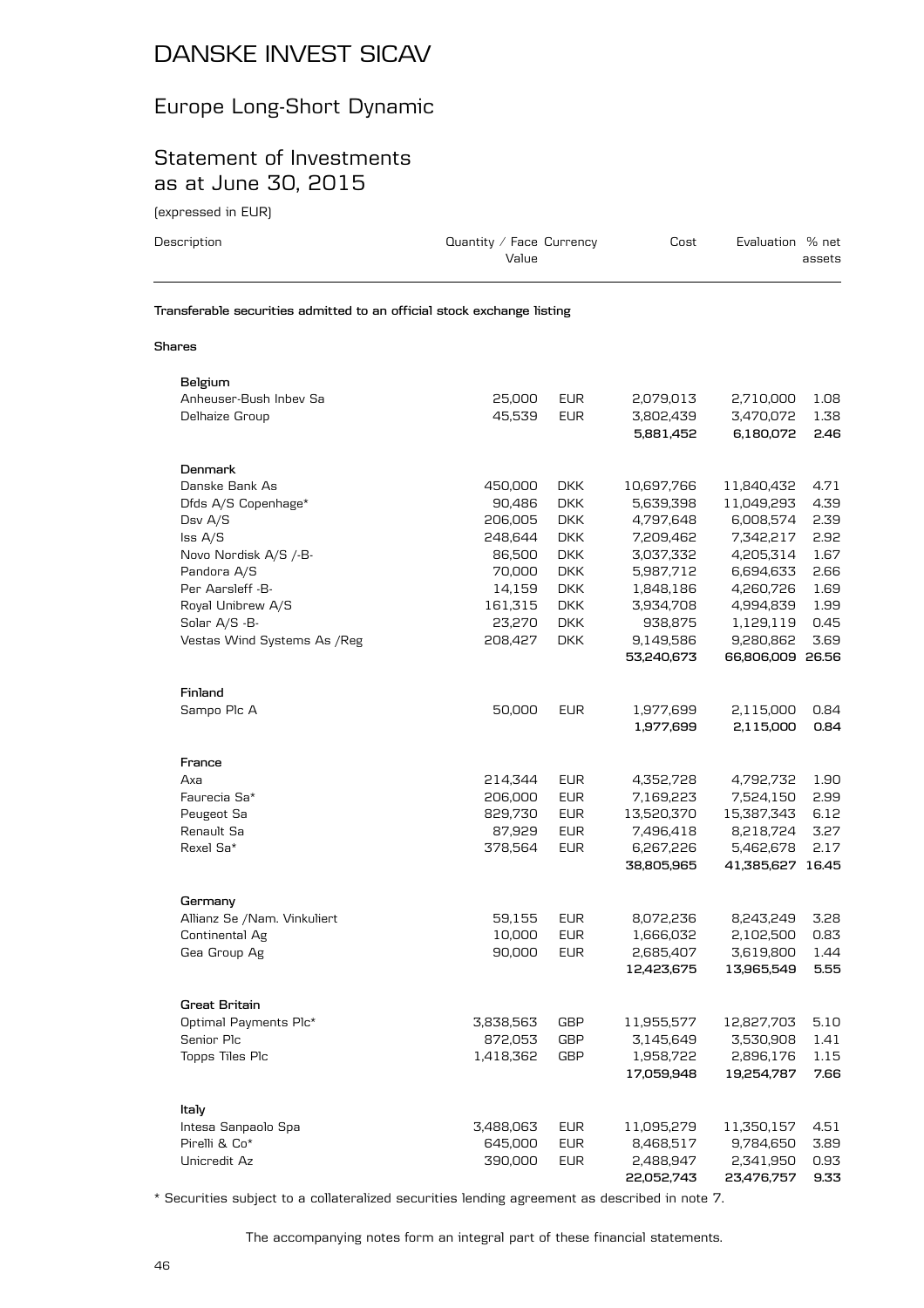# Europe Long-Short Dynamic

# Statement of Investments (continued) as at June 30, 2015

(expressed in EUR)

| Description                                                            | Quantity / Face Currency<br>Value |            | Cost                   | Evaluation % net       | assets       |
|------------------------------------------------------------------------|-----------------------------------|------------|------------------------|------------------------|--------------|
| Luxembourg                                                             |                                   |            |                        |                        |              |
| Grand City Properties*                                                 | 250,000                           | <b>EUR</b> | 1,625,000<br>1,625,000 | 3,900,000<br>3,900,000 | 1.55<br>1.55 |
| Norway                                                                 |                                   |            |                        |                        |              |
| Dnb Nor Asa                                                            | 195,000                           | <b>NOK</b> | 3,215,115<br>3,215,115 | 2,867,615<br>2,867,615 | 1.14<br>1.14 |
| Portugal                                                               |                                   |            |                        |                        |              |
| Jeronimo Martins Sgps Sa                                               | 100,000                           | <b>EUR</b> | 877,933<br>877,933     | 1,154,000<br>1,154,000 | 0.46<br>0.46 |
| Spain                                                                  |                                   |            |                        |                        |              |
| Dia                                                                    | 285,000                           | <b>EUR</b> | 1,733,648              | 1,951,110              | 0.77         |
| Gamesa Corp. Tecnologica Sa                                            | 364,256                           | <b>EUR</b> | 3,509,449<br>5,243,097 | 5,074,086<br>7,025,196 | 2.02<br>2.79 |
| Sweden                                                                 |                                   |            |                        |                        |              |
| Kappahl Ab                                                             | 785,000                           | <b>SEK</b> | 3,297,534              | 2,494,915              | 0.99         |
| Skandinav, Ensk, Banken A                                              | 439,000                           | <b>SEK</b> | 4,845,734<br>8,143,268 | 5,052,408<br>7,547,323 | 2.01<br>3.00 |
| Switzerland                                                            |                                   |            |                        |                        |              |
| Adecco /Act. Nom.                                                      | 36,000                            | <b>CHF</b> | 2,237,199              | 2,623,365              | 1.04         |
| Baloise Holding / Namen                                                | 13,521                            | <b>CHF</b> | 1,362,916<br>3,600,115 | 1,475,665<br>4,099,030 | 0.59<br>1.63 |
| The Netherlands                                                        |                                   |            |                        |                        |              |
| Koninklijke Ahold Nv                                                   | 205,000                           | <b>EUR</b> | 3,728,897<br>3,728,897 | 3,492,175<br>3,492,175 | 1.39<br>1.39 |
| <b>Total - Shares</b>                                                  |                                   |            | 177,875,580            | 203,269,140 80.81      |              |
| Total - Transferable securities admitted to an official stock exchange |                                   |            |                        |                        |              |
| listing                                                                |                                   |            | 177,875,580            | 203,269,140 80.81      |              |
| TOTAL INVESTMENT PORTFOLIO                                             |                                   |            | 177.875.580            | 203,269,140 80.81      |              |

\* Securities subject to a collateralized securities lending agreement as described in note 7.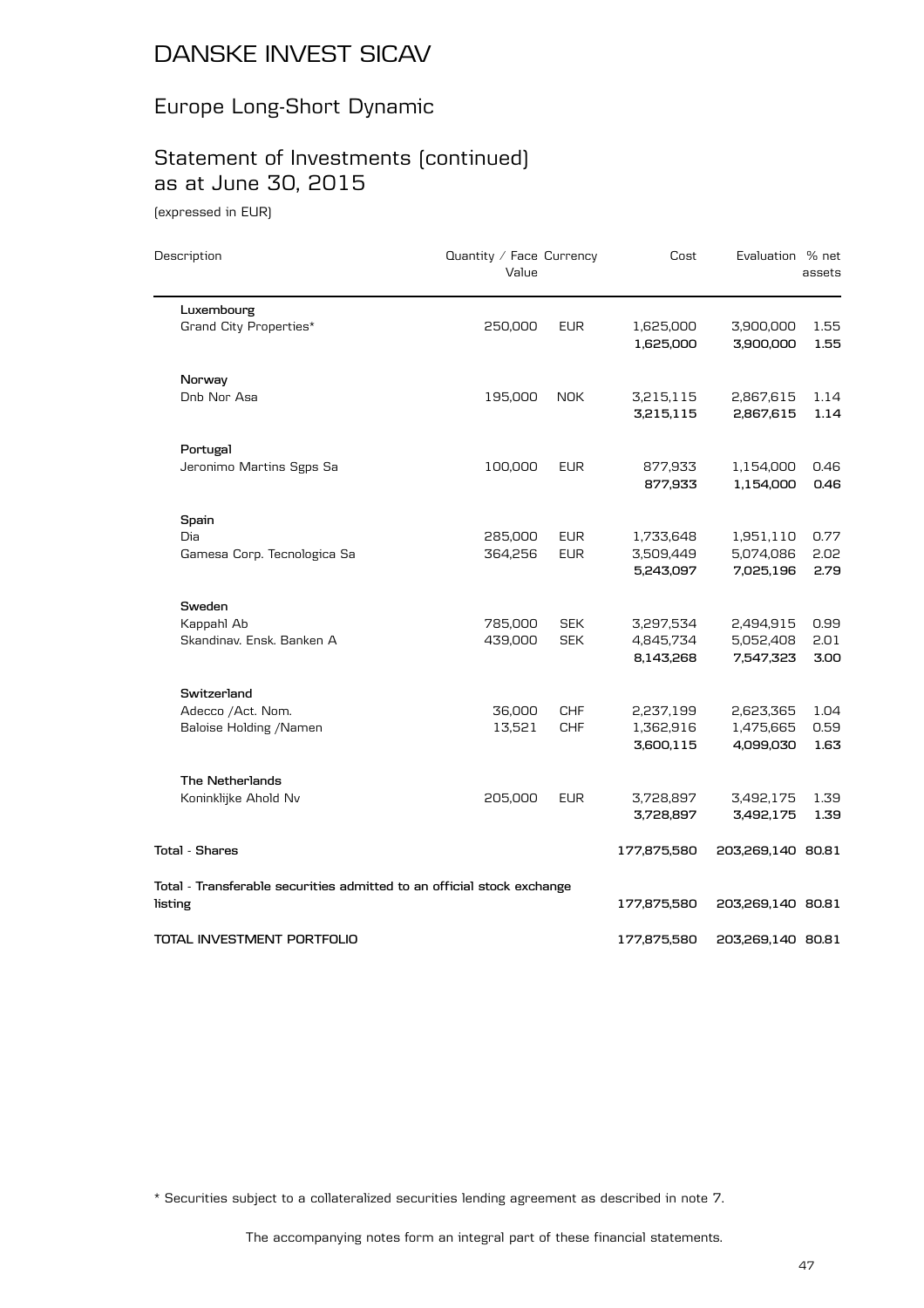## Europe Long-Short Dynamic

#### Geographical and Economic Portfolio Breakdowns as at June 30, 2015

(expressed as a percentage of net assets)

| Geographical breakdown | ℅     |
|------------------------|-------|
| Denmark                | 26.56 |
| France                 | 16.45 |
| Italy                  | 9.33  |
| Great Britain          | 7.66  |
| Germany                | 5.55  |
| Sweden                 | 3.00  |
| Spain                  | 2.79  |
| Belgium                | 2.46  |
| Switzerland            | 1.63  |
| Luxembourg             | 1.55  |
| The Netherlands        | 1.39  |
| Norway                 | 1.14  |
| Finland                | 0.84  |
| Portugal               | 0.46  |
|                        | 80.81 |

| Economic breakdown                   | %     |
|--------------------------------------|-------|
| Banks and Financial Institutions     | 13.30 |
| Automobile Industry                  | 12.38 |
| Transportation                       | 6.78  |
| Insurance                            | 6.61  |
| Miscellaneous                        | 5.10  |
| Electronics and Electrical Equipment | 4.19  |
| Retail                               | 4.NO  |
| Other Services                       | 3.96  |
| Chemicals                            | 3.89  |
| <b>Public Services</b>               | 3.69  |
| <b>Tobacco and Spirits</b>           | 3.07  |
| Mechanics, Machinery                 | 2.85  |
| Construction, Building Material      | 2.84  |
| Consumer Goods                       | 2.66  |
| <b>Pharmaceuticals and Cosmetics</b> | 1.67  |
| Real Estate Companies                | 1.55  |
| Textile                              | 0.99  |
| Tyres & Rubber                       | 0.83  |
| <b>Business Houses</b>               | 0.45  |
|                                      | 80.81 |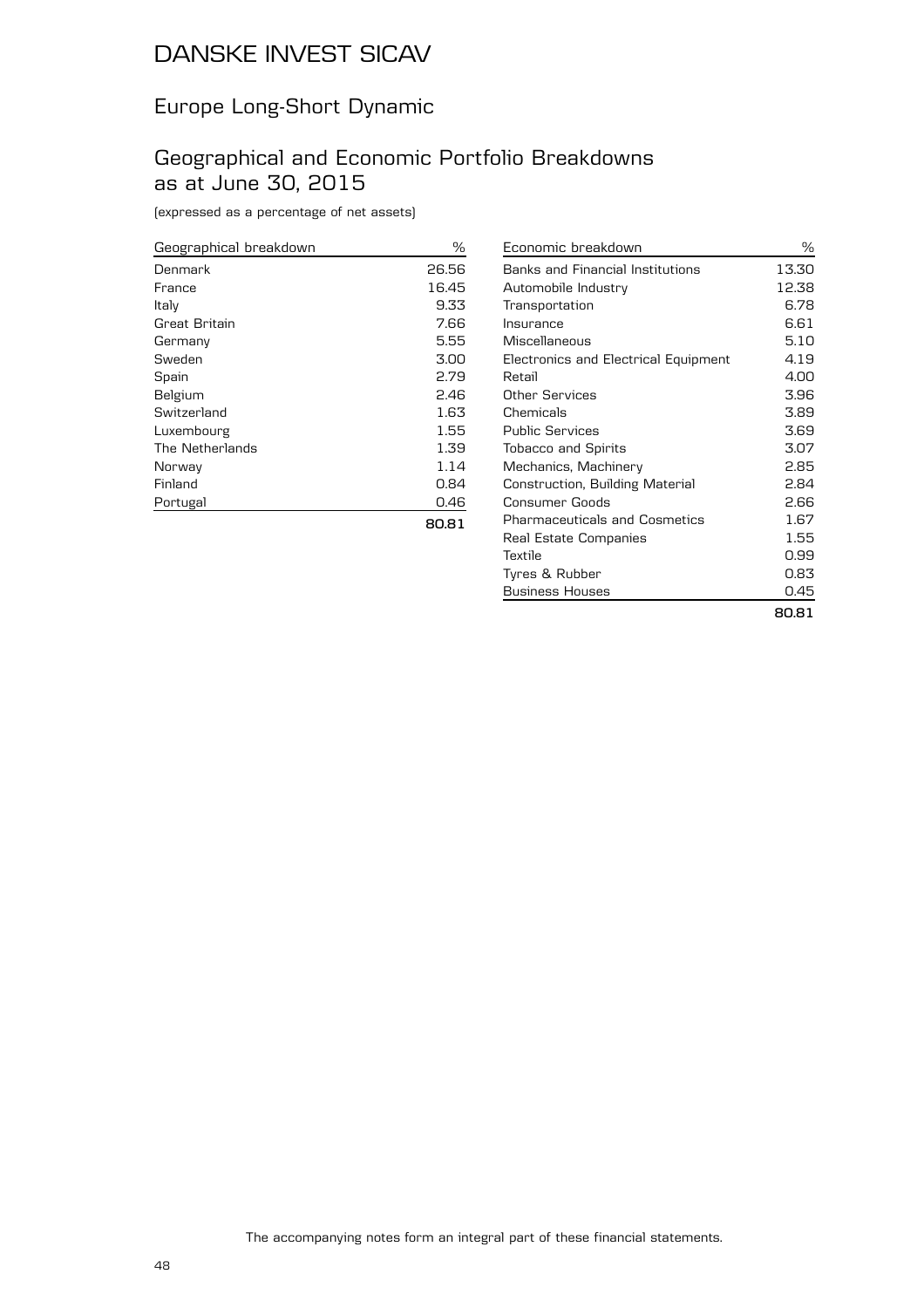# Europe Long-Short Dynamic Plus\*

#### Statement of Investments as at June 30, 2015

(expressed in EUR)

| Description                                                            | Quantity / Face Currency<br>Value |            | Cost               | Evaluation % net   | assets       |
|------------------------------------------------------------------------|-----------------------------------|------------|--------------------|--------------------|--------------|
| Transferable securities admitted to an official stock exchange listing |                                   |            |                    |                    |              |
| Shares                                                                 |                                   |            |                    |                    |              |
| Belgium                                                                |                                   |            |                    |                    |              |
| Anheuser-Bush Inbev Sa                                                 | 1,897                             | <b>EUR</b> | 202,808            | 205,635            | 1.00         |
| Delhaize Group                                                         | 3,908                             | <b>EUR</b> | 308,001<br>510,809 | 297,789<br>503,424 | 1.45<br>2.45 |
|                                                                        |                                   |            |                    |                    |              |
| <b>Denmark</b>                                                         |                                   |            |                    |                    |              |
| Danske Bank As                                                         | 28,253                            | DKK        | 737,646            | 743,395            | 3.61         |
| Dfds A/S Copenhagen**                                                  | 5,440                             | DKK        | 653,376            | 664,281            | 3.23         |
| Dsv A/S                                                                | 15,634                            | DKK.       | 463,498            | 455,999            | 2.22         |
| $\textsf{lss } A/S$                                                    | 16,484                            | <b>DKK</b> | 490,361            | 486,757            | 2.36         |
| Novo Nordisk A/S /-B-                                                  | 5,998                             | DKK.       | 290,191            | 291,601            | 1.42         |
| Pandora A/S                                                            | 5,013                             | <b>DKK</b> | 458,581            | 479,431            | 2.33         |
| Per Aarsleff -B-                                                       | 765                               | <b>DKK</b> | 210,837            | 230,204            | 1.12         |
| Royal Unibrew A/S                                                      | 12,243                            | DKK.       | 381,189            | 379,083            | 1.84         |
| Solar A/S -B-                                                          | 1,423                             | DKK.       | 69,791             | 69,048             | 0.34         |
| Vestas Wind Systems As / Reg                                           | 14,446                            | <b>DKK</b> | 622,117            | 643,253            | 3.12         |
|                                                                        |                                   |            | 4,377,587          | 4,443,052 21.59    |              |
| Finland                                                                |                                   |            |                    |                    |              |
| Sampo Plc A                                                            | 3,468                             | <b>EUR</b> | 144,414            | 146,696            | 0.71         |
|                                                                        |                                   |            | 144,414            | 146,696            | 0.71         |
| France                                                                 |                                   |            |                    |                    |              |
| Axa                                                                    | 20,887                            | <b>EUR</b> | 475,399            | 467,034            | 2.27         |
| Faurecia Sa**                                                          | 12,859                            | <b>EUR</b> | 461,428            | 469,675            | 2.28         |
| Peugeot Sa                                                             | 44,958                            | <b>EUR</b> | 778,328            | 833,746            | 4.05         |
| Renault Sa                                                             | 5,053                             | <b>EUR</b> | 454,814            | 472,304            | 2.29         |
| Rexel Sa**                                                             | 30,796                            | <b>EUR</b> | 462,564            | 444,386            | 2.16         |
|                                                                        |                                   |            | 2,632,533          | 2,687,145 13.05    |              |
| Germany                                                                |                                   |            |                    |                    |              |
| Allianz Se /Nam. Vinkuliert                                            | 3.387                             | EUR        | 476,583            | 471,978            | 2.29         |
| Continental Ag                                                         | 759                               | <b>EUR</b> | 155,520            | 159,580            | 0.78         |
| Gea Group Ag                                                           | 6,830                             | <b>EUR</b> | 276,253            | 274,703            | 1.33         |
| Nordex Se Rostock / Konv                                               | 9,076                             | <b>EUR</b> | 198,497            | 194,771            | 0.95         |
|                                                                        |                                   |            | 1,106,853          | 1,101,032          | 5.35         |
| Great Britain                                                          |                                   |            |                    |                    |              |
| Optimal Payments Plc**                                                 | 247,425                           | GBP        | 876,012            | 826,844            | 4.02         |
| Senior Plc                                                             | 60,473                            | GBP        | 260,613            | 244,853            | 1.19         |
| Topps Tiles Plc                                                        | 81,071                            | GBP        | 162,291            | 165,540            | 0.80         |
|                                                                        |                                   |            | 1,298,916          | 1,237,237          | 6.01         |
| Italy                                                                  |                                   |            |                    |                    |              |
| Intesa Sanpaolo Spa                                                    | 223,320                           | <b>EUR</b> | 704,877            | 726,683            | 3.53         |
| Pirelli & Co**                                                         | 31.745                            | <b>EUR</b> | 484.685            | 481.572            | 2.34         |

\*\* Securities subject to a collateralized securities lending agreement as described in note 7.

\* See Note 1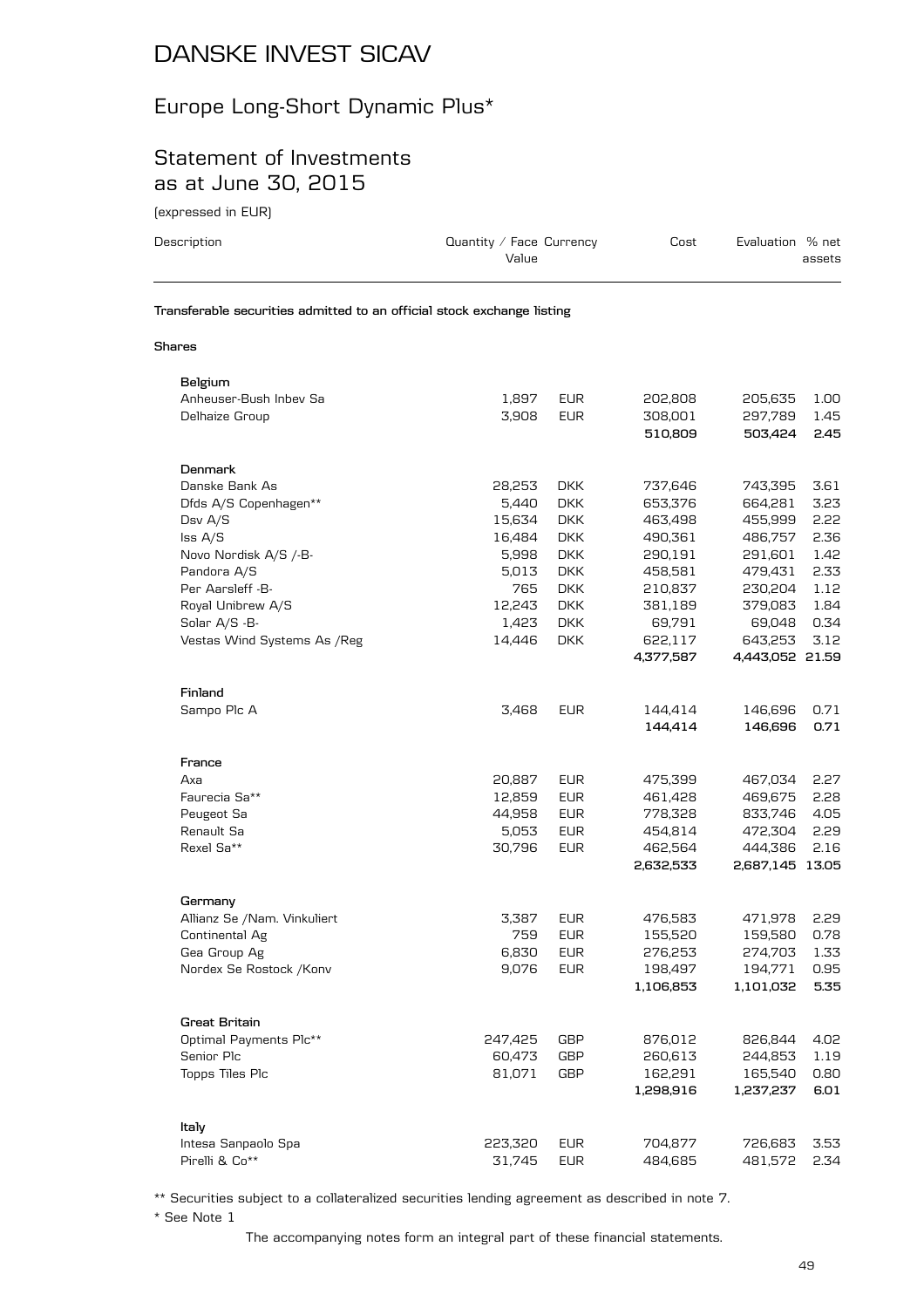# Europe Long-Short Dynamic Plus\*

# Statement of Investments (continued) as at June 30, 2015

(expressed in EUR)

| Description                                                                       | Quantity / Face Currency<br>Value |            | Cost                 | Evaluation % net     | assets       |
|-----------------------------------------------------------------------------------|-----------------------------------|------------|----------------------|----------------------|--------------|
| Unicredit Az                                                                      | 55,625                            | <b>EUR</b> | 348,355<br>1,537,917 | 334,028<br>1,542,283 | 1.62<br>7.49 |
| Luxembourg                                                                        |                                   |            |                      |                      |              |
| Grand City Properties**                                                           | 20,610                            | <b>EUR</b> | 310,383<br>310,383   | 321,516<br>321,516   | 1.56<br>1.56 |
| Norway                                                                            |                                   |            |                      |                      |              |
| Dnb Nor Asa                                                                       | 13,522                            | <b>NOK</b> | 204,132<br>204,132   | 198,851<br>198,851   | 0.97<br>0.97 |
| Spain                                                                             |                                   |            |                      |                      |              |
| Dia                                                                               | 19,763                            | <b>EUR</b> | 137,669              | 135,298              | 0.66         |
| Gamesa Corp. Tecnologica Sa                                                       | 20,225                            | <b>EUR</b> | 282,460<br>420,129   | 281,734<br>417,032   | 1.37<br>2.03 |
| Sweden                                                                            |                                   |            |                      |                      |              |
| Kappahl Ab                                                                        | 59,576                            | <b>SEK</b> | 221,743              | 189,347              | 0.92         |
| Skandinav, Ensk, Banken A                                                         | 35,443                            | <b>SEK</b> | 399,077<br>620,820   | 407,910<br>597,257   | 1.98<br>2.90 |
| Switzerland                                                                       |                                   |            |                      |                      |              |
| Adecco /Act. Nom.                                                                 | 2,732                             | <b>CHF</b> | 193,500              | 199,084              | 0.97         |
| Baloise Holding / Namen                                                           | 949                               | <b>CHF</b> | 103,026<br>296,526   | 103,573<br>302,657   | 0.50<br>1.47 |
| <b>The Netherlands</b>                                                            |                                   |            |                      |                      |              |
| Koninklijke Ahold Nv                                                              | 17,500                            | <b>EUR</b> | 306,246<br>306,246   | 298,112<br>298,112   | 1.45<br>1.45 |
| <b>Total - Shares</b>                                                             |                                   |            | 13,767,265           | 13,796,294 67.03     |              |
| Total - Transferable securities admitted to an official stock exchange<br>listing |                                   |            | 13,767,265           | 13,796,294 67.03     |              |
| TOTAL INVESTMENT PORTFOLIO                                                        |                                   |            | 13,767,265           | 13,796,294 67.03     |              |

\*\* Securities subject to a collateralized securities lending agreement as described in note 7.

\* See Note 1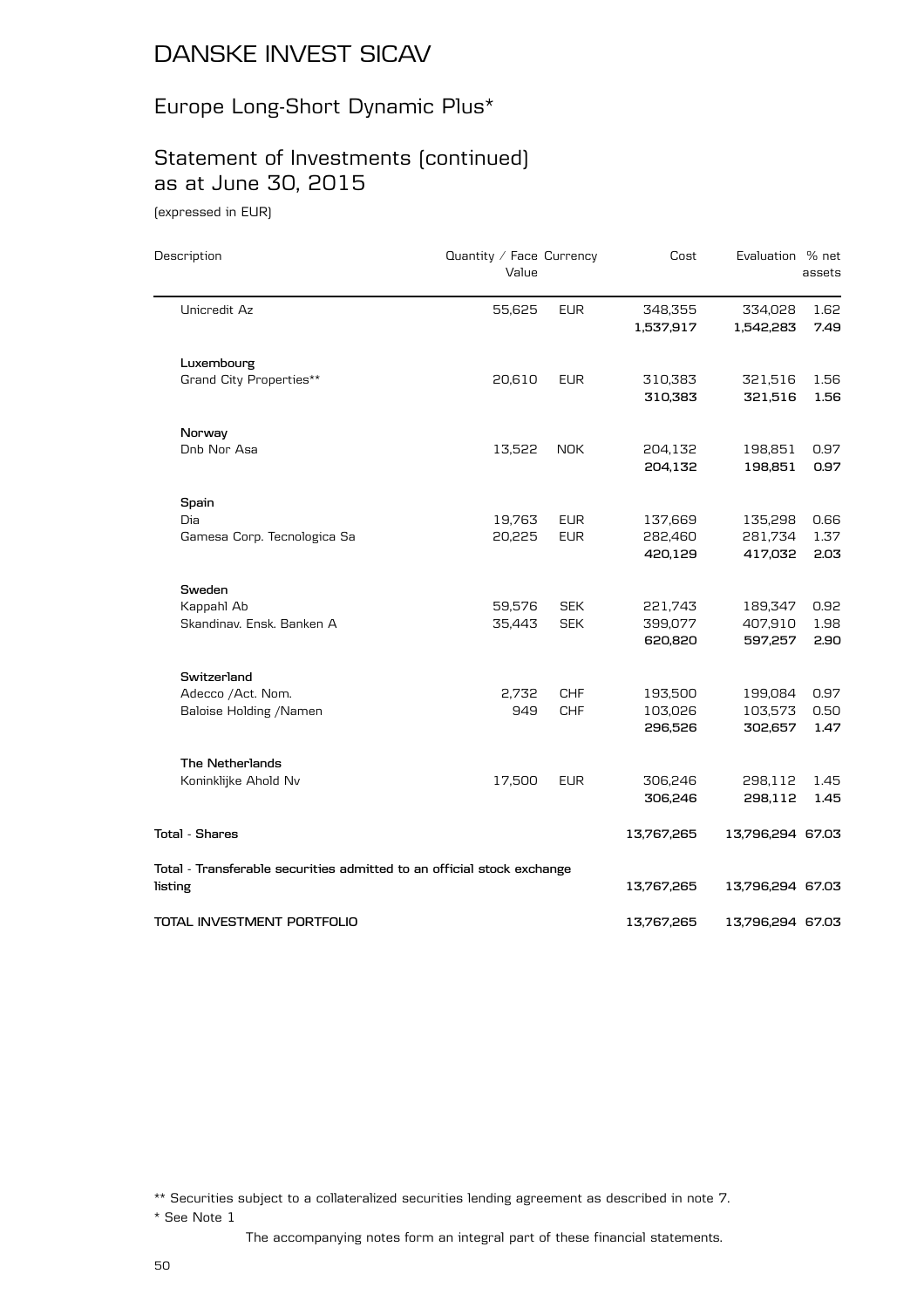# Europe Long-Short Dynamic Plus\*

#### Geographical and Economic Portfolio Breakdowns as at June 30, 2015

(expressed as a percentage of net assets)

| Geographical breakdown | %     |
|------------------------|-------|
| Denmark                | 21.59 |
| France                 | 13.05 |
| Italy                  | 7.49  |
| Great Britain          | 6.01  |
| Germany                | 5.35  |
| Sweden                 | 2.90  |
| Belgium                | 2.45  |
| Spain                  | 2.03  |
| Luxembourg             | 1.56  |
| Switzerland            | 1.47  |
| The Netherlands        | 1.45  |
| Norway                 | 0.97  |
| Finland                | 0.71  |
|                        |       |

| Economic breakdown                      | ℅     |
|-----------------------------------------|-------|
| <b>Banks and Financial Institutions</b> | 15.73 |
| Automobile Industry                     | 8.62  |
| Insurance                               | 5.77  |
| Transportation                          | 5.45  |
| Public Services                         | 4.07  |
| Retail                                  | 3.56  |
| Electronics and Electrical Equipment    | 3.53  |
| Other Services                          | 3.33  |
| <b>Tobacco and Spirits</b>              | 2.84  |
| Mechanics, Machinery                    | 2.52  |
| Chemicals                               | 2.34  |
| Consumer Goods                          | 2.33  |
| Construction, Building Material         | 1.92  |
| Real Estate Companies                   | 1.56  |
| Pharmaceuticals and Cosmetics           | 1.42  |
| Textile                                 | 0.92  |
| Tyres & Rubber                          | 0.78  |
| <b>Business Houses</b>                  | 0.34  |
|                                         | 67.03 |

**67.03**

\* See Note 1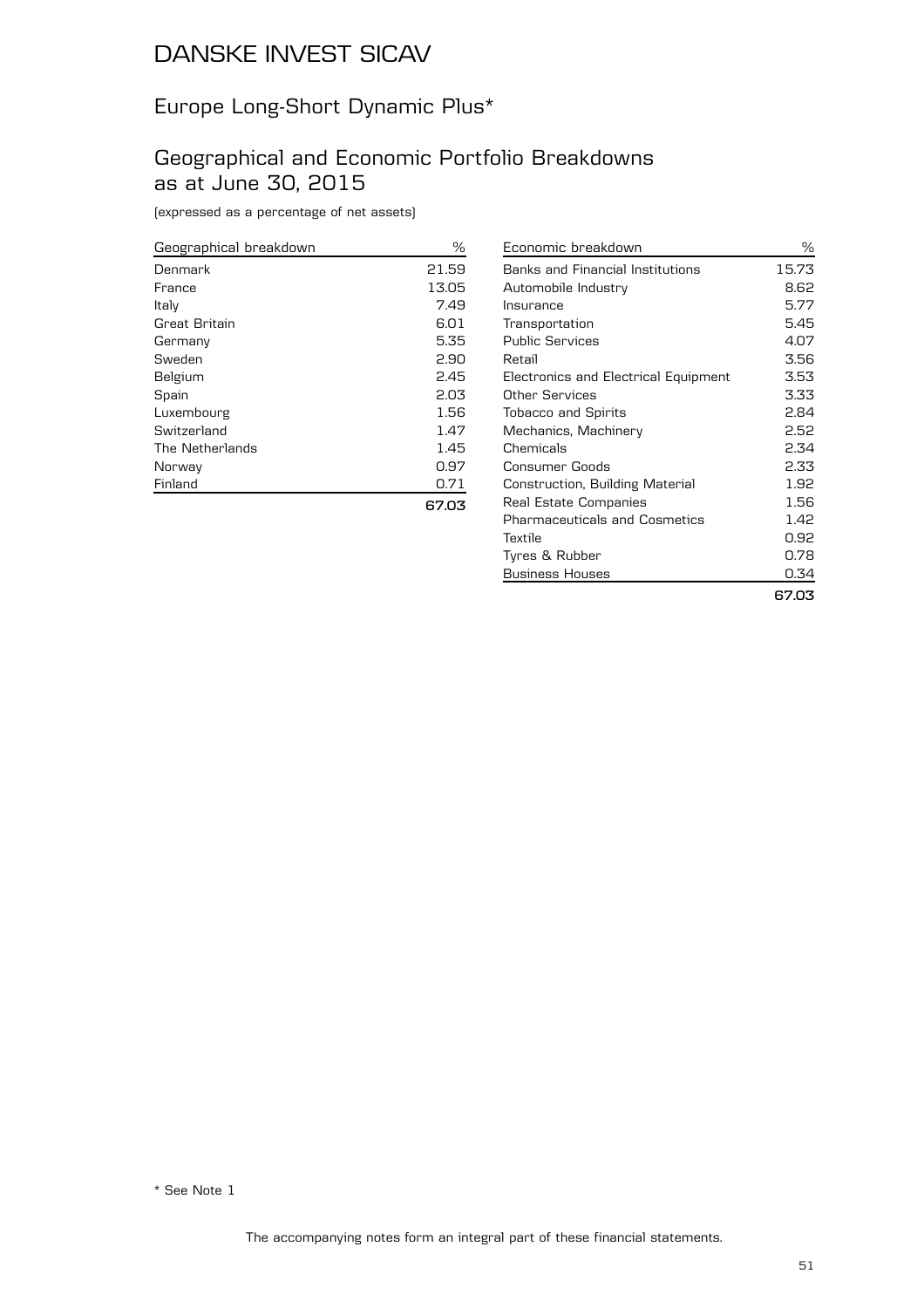## **Germany**

## Statement of Investments as at June 30, 2015

(expressed in EUR)

| Description | Quantity / Face Currency<br>Value                                      | Evaluation % net<br>Cost |  |  |  |
|-------------|------------------------------------------------------------------------|--------------------------|--|--|--|
|             | Transferable securities admitted to an official stock exchange listing |                          |  |  |  |

#### **Shares**

| Germany                                                                           |        |            |            |                  |      |
|-----------------------------------------------------------------------------------|--------|------------|------------|------------------|------|
| Allianz Se /Nam. Vinkuliert                                                       | 3,489  | <b>EUR</b> | 477,416    | 486,192          | 4.07 |
| Axel Springer Ag /Nam. Vink.                                                      | 7,154  | <b>EUR</b> | 346,664    | 336,667          | 2.82 |
| Basf Namen-Akt.                                                                   | 4,612  | <b>EUR</b> | 329,032    | 364,302          | 3.05 |
| Bayer                                                                             | 5,594  | <b>EUR</b> | 644,267    | 707,921          | 5.92 |
| Biotest Ag / Vorzug.                                                              | 3,756  | <b>EUR</b> | 349,149    | 260,141          | 2.18 |
| <b>Brenntag</b>                                                                   | 7,975  | <b>EUR</b> | 365,608    | 414,859          | 3.47 |
| Continental Ag                                                                    | 2,014  | <b>EUR</b> | 350,175    | 423,443          | 3.54 |
| Cts Eventim Ag. Bremen                                                            | 23,006 | <b>EUR</b> | 552,312    | 743,324          | 6.22 |
| Daimler Ag /Namen-Akt.                                                            | 3,802  | <b>EUR</b> | 261,131    | 311,498          | 2.61 |
| Drillisch Ag                                                                      | 8,093  | <b>EUR</b> | 242,060    | 325,905          | 2.73 |
| Elringklinger Ag /Nam.*                                                           | 9,751  | <b>EUR</b> | 261,113    | 238,558          | 2.00 |
| Fielmann Ag                                                                       | 5,954  | <b>EUR</b> | 334,267    | 363,611          | 3.04 |
| Fuchs Petrolub Vz. A.*                                                            | 13,224 | <b>EUR</b> | 458,689    | 499,074          | 4.18 |
| Gea Group Ag                                                                      | 12,648 | <b>EUR</b> | 466,639    | 508,703          | 4.26 |
| Hawesko Hld Ag Hamburg*                                                           | 7,998  | <b>EUR</b> | 331,259    | 322,959          | 2.70 |
| Hella Kgaa Hueck & Co                                                             | 7,891  | <b>EUR</b> | 284,822    | 339,944          | 2.84 |
| Henkel / Vorzug                                                                   | 5,449  | <b>EUR</b> | 505,440    | 547,624          | 4.58 |
| Hugo Boss                                                                         | 4,719  | <b>EUR</b> | 482,146    | 475,203          | 3.98 |
| Jenoptik Ag. Jena                                                                 | 13,953 | <b>EUR</b> | 135,420    | 151,669          | 1.27 |
| Jungheinrich Ag /Vorz. O. Sta                                                     | 6,104  | <b>EUR</b> | 321,087    | 373,565          | 3.12 |
| Kws Saat Ag                                                                       | 1,190  | <b>EUR</b> | 313,529    | 354,620          | 2.97 |
| Lanxess Ag                                                                        | 1,970  | <b>EUR</b> | 77,560     | 105,631          | 0.88 |
| Linde Ag                                                                          | 1,006  | <b>EUR</b> | 152,336    | 171,221          | 1.43 |
| Nexus Ag                                                                          | 6,910  | <b>EUR</b> | 113,422    | 112,288          | 0.94 |
| Norma Group                                                                       | 9,891  | <b>EUR</b> | 384,376    | 450,040          | 3.76 |
| Sartorius Ag / Vorzug.                                                            | 2,632  | <b>EUR</b> | 271,188    | 435,728          | 3.65 |
| Shw Ag                                                                            | 5,580  | <b>EUR</b> | 217,288    | 237,150          | 1.98 |
| Siemens Ag /Nam.                                                                  | 1,470  | <b>EUR</b> | 136,012    | 133,844          | 1.12 |
| Symrise Ag                                                                        | 7,710  | <b>EUR</b> | 383,201    | 431,143          | 3.61 |
| Tele Columbus Ag                                                                  | 21,171 | <b>EUR</b> | 238,004    | 270,354          | 2.26 |
| Vossloh Ag                                                                        | 3,921  | <b>EUR</b> | 207,242    | 213,930          | 1.79 |
|                                                                                   |        |            | 9,992,854  | 11,111,111 92.97 |      |
| Luxembourg                                                                        |        |            |            |                  |      |
| Saf Holland Sa                                                                    | 15,766 | <b>EUR</b> | 174,958    | 216,310          | 1.81 |
|                                                                                   |        |            | 174,958    | 216,310          | 1.81 |
| <b>Total - Shares</b>                                                             |        |            | 10,167,812 | 11,327,421 94.78 |      |
| Total - Transferable securities admitted to an official stock exchange<br>listing |        |            | 10,167,812 | 11,327,421 94.78 |      |
| TOTAL INVESTMENT PORTFOLIO                                                        |        |            |            |                  |      |
|                                                                                   |        |            | 10,167,812 | 11,327,421 94.78 |      |

\* Securities subject to a collateralized securities lending agreement as described in note 7.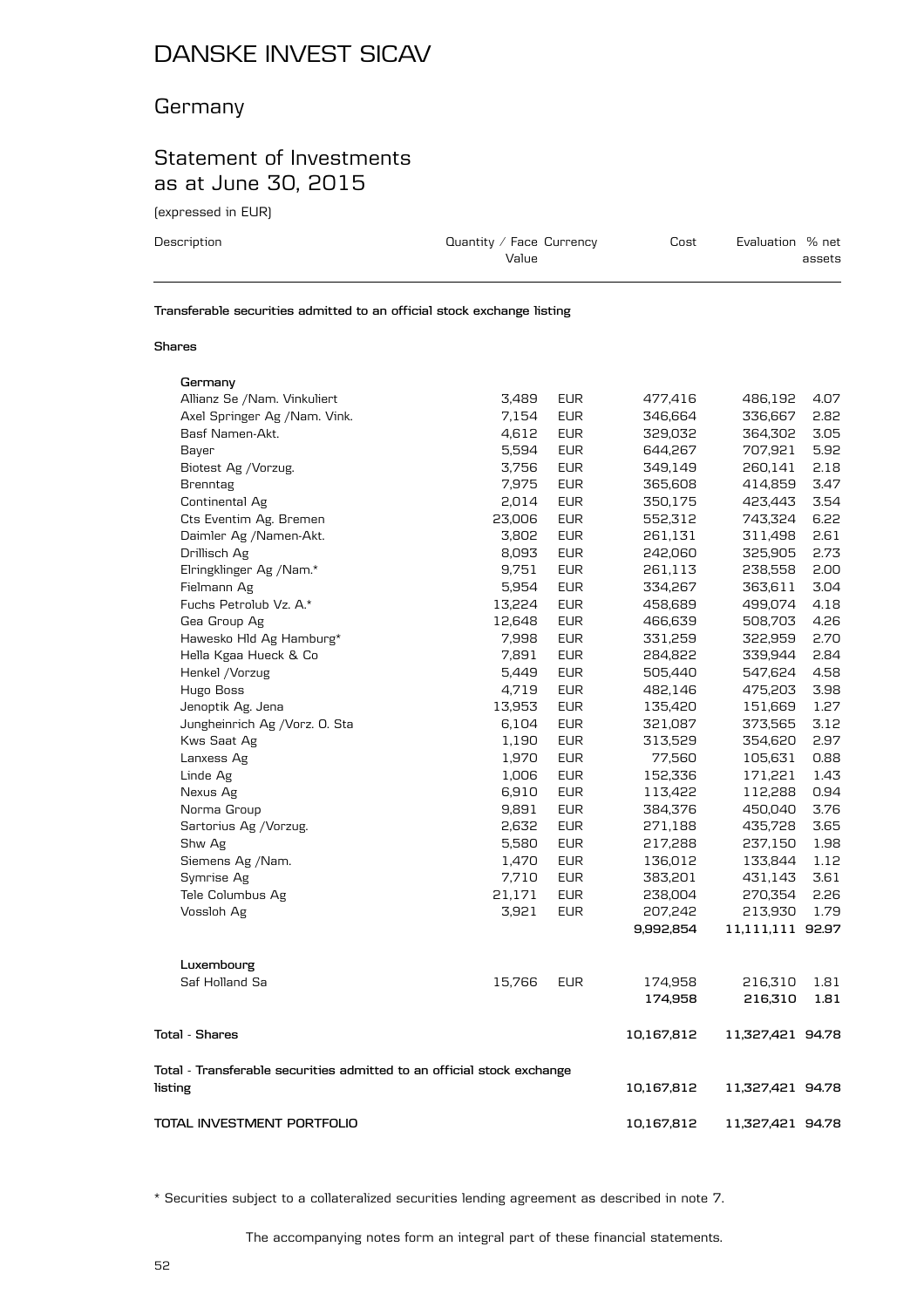#### **Germany**

## Geographical and Economic Portfolio Breakdowns as at June 30, 2015

(expressed as a percentage of net assets)

| Geographical breakdown |       |
|------------------------|-------|
| Germany                | 92.97 |
| Luxembourg             | 181   |
|                        | 94.78 |

| Economic breakdown         | ℅     |
|----------------------------|-------|
| Chemicals                  | 18.36 |
| Mechanics, Machinery       | 16.58 |
| Automobile Industry        | 9.43  |
| Graphic Art, Publishing    | 9.04  |
| News Transmission          | 4.99  |
| Consumer Goods             | 4.58  |
| Petrol                     | 4.18  |
| Insurance                  | 4.07  |
| Textile                    | 3.98  |
| Tyres & Rubber             | 3.54  |
| Retail                     | 3.04  |
| Agriculture and Fishing    | 2.97  |
| <b>Tobacco and Spirits</b> | 2.70  |
| Biotechnology              | 2.18  |
| Transportation             | 1.81  |
| Electronic Semiconductor   | 1.27  |
| Various Capital Goods      | 1.12  |
| Internet Software          | 0.94  |
|                            | 94.78 |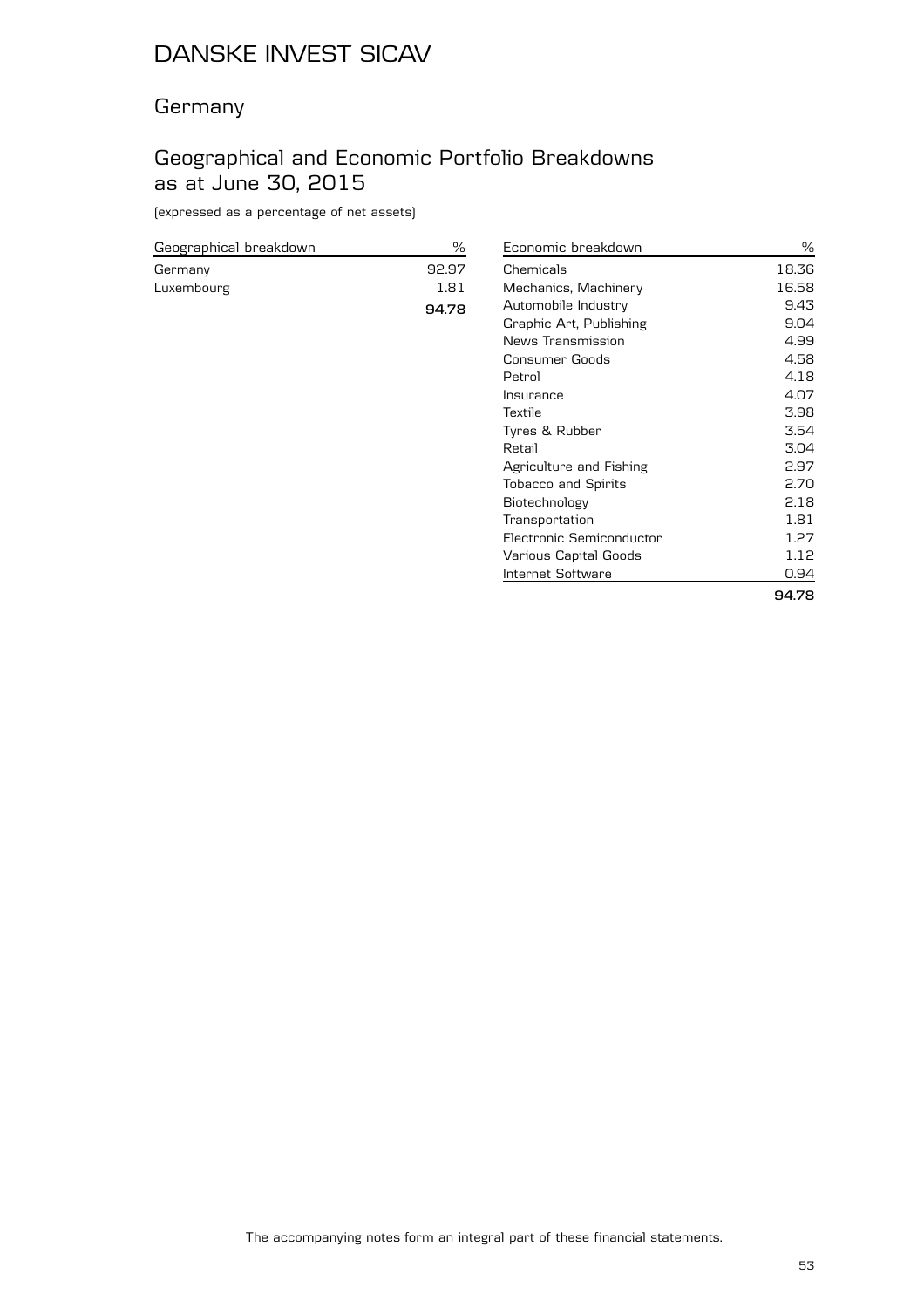# Global High Dividend\*

## Statement of Investments as at June 30, 2015

(expressed in EUR)

| Description                                                            | Quantity / Face Currency<br>Value |            | Cost                 | Evaluation % net           | assets       |
|------------------------------------------------------------------------|-----------------------------------|------------|----------------------|----------------------------|--------------|
| Transferable securities admitted to an official stock exchange listing |                                   |            |                      |                            |              |
| Shares                                                                 |                                   |            |                      |                            |              |
| Australia                                                              |                                   |            |                      |                            |              |
| Insurance Australia Group Ltd                                          | 40,160                            | <b>AUD</b> | 161,127              | 153,834                    | 1.59         |
| <b>Telstra Corporation Ltd</b>                                         | 45,913                            | <b>AUD</b> | 199,836<br>360,963   | 193,522<br>347,356         | 1.99<br>3.58 |
| Canada                                                                 |                                   |            |                      |                            |              |
| Husky Energy Inc                                                       | 10,034                            | CAD        | 178,130              | 173,110                    | 1.79         |
| Royal Bank of Canada                                                   | 4,697                             | CAD        | 266,316              | 259,167                    | 2.67         |
| Shaw Communi. - B / Non-Vot.                                           | 8,634                             | CAD        | 172,221              | 168,830                    | 1.74         |
| <b>Toronto Dominion Bk</b>                                             | 4,233                             | CAD        | 166,656<br>783,323   | 162,094<br>763,201         | 1.67<br>7.87 |
| Finland                                                                |                                   |            |                      |                            |              |
| Metso Oyj                                                              | 3,526                             | <b>EUR</b> | 92,861               | 89,279                     | 0.92         |
| Sampo Plc A                                                            | 6,124                             | <b>EUR</b> | 265,561              | 259,045                    | 2.67         |
|                                                                        |                                   |            | 358,422              | 348,324                    | 3.59         |
| France                                                                 |                                   |            |                      |                            |              |
| Axa                                                                    | 7,335                             | <b>EUR</b> | 172,235              | 164,010                    | 1.69         |
| Michelin B / Nom.                                                      | 2,146                             | <b>EUR</b> | 212,331<br>384,566   | 203,205<br>367,215         | 2.09<br>3.78 |
| Germany                                                                |                                   |            |                      |                            |              |
| Allianz Se /Nam. Vinkuliert                                            | 1,386                             | <b>EUR</b> | 203,512              | 193,139                    | 1.99         |
| Basf Namen-Akt.                                                        | 3,317                             | <b>EUR</b> | 278,879              | 262,010                    | 2.70         |
| Siemens Ag /Nam.                                                       | 2,550                             | <b>EUR</b> | 245,343              | 232,178                    | 2.39         |
|                                                                        |                                   |            | 727,734              | 687,327                    | 7.08         |
| <b>Great Britain</b>                                                   |                                   |            |                      |                            |              |
| Astrazeneca Plc                                                        | 4,623                             | GBP        | 278,795              | 264,104                    | 2.72         |
| British American Tobacco (25p)                                         | 6,958                             | GBP        | 355,163              | 336,116                    | 3.47         |
| Direct Line Insurance Group                                            | 47,552                            | GBP        | 250,766              | 223,489                    | 2.30         |
| National Grid Plc                                                      | 22,929                            | <b>GBP</b> | 277,941              | 266,846                    | 2.75         |
| Royal Dutch Shell /-B-                                                 | 12,161                            | GBP        | 331,246<br>1,493,911 | 312,790<br>1,403,345 14.46 | 3.22         |
| Italy                                                                  |                                   |            |                      |                            |              |
| Snam Rete Gas Spa                                                      | 41,847                            | <b>EUR</b> | 187,672              | 180,026                    | 1.86         |
|                                                                        |                                   |            | 187,672              | 180,026                    | 1.86         |
| Sweden                                                                 |                                   |            |                      |                            |              |
| Skf Ab B                                                               | 6,555                             | <b>SEK</b> | 140,805              | 134,884                    | 1.39         |
| Teliasonera Ab                                                         | 38,367                            | <b>SEK</b> | 210,587              | 203,343                    | 2.10         |

\* See Note 1

The accompanying notes form an integral part of these financial statements.

**351,392 338,227 3.49**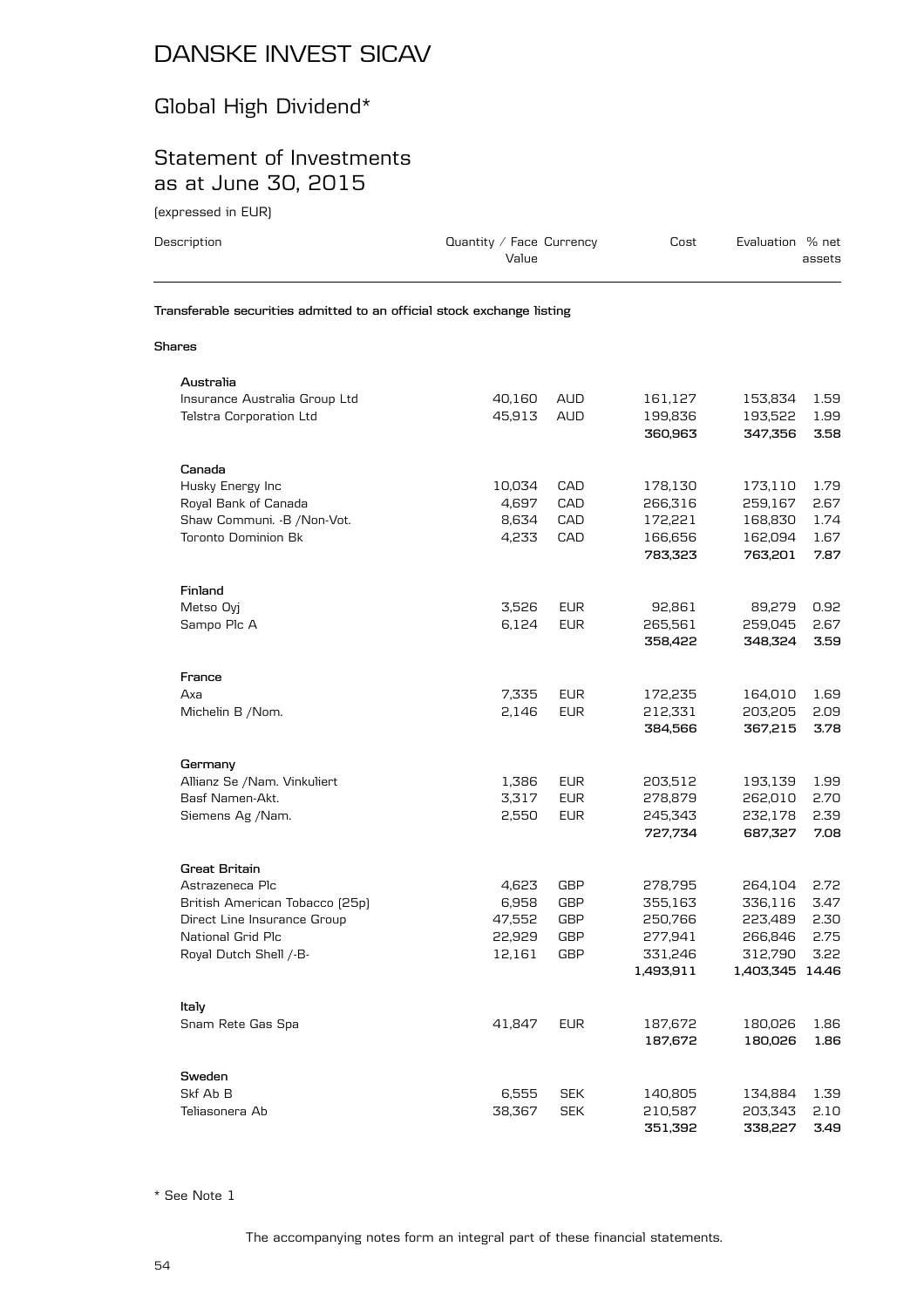# Global High Dividend\*

# Statement of Investments (continued) as at June 30, 2015

(expressed in EUR)

| Description                                                            | Quantity / Face Currency<br>Value |            | Cost      | Evaluation % net | assets |
|------------------------------------------------------------------------|-----------------------------------|------------|-----------|------------------|--------|
| Switzerland                                                            |                                   |            |           |                  |        |
| Nestle Sa                                                              | 6,972                             | <b>CHF</b> | 470,402   | 456,147          | 4.70   |
| Novartis Ag Basel /Nam.                                                | 3,654                             | <b>CHF</b> | 334,216   | 320,509          | 3.30   |
| Swisscom /Nam.                                                         | 336                               | <b>CHF</b> | 173,600   | 168,343          | 1.73   |
| Zurich Insurance Group / Nam                                           | 1,029                             | <b>CHF</b> | 290,908   | 281,946          | 2.91   |
|                                                                        |                                   |            | 1,269,126 | 1,226,945 12.64  |        |
| The Netherlands                                                        |                                   |            |           |                  |        |
| Unilever Cert, of Shs                                                  | 8,681                             | <b>EUR</b> | 339,195   | 323,584          | 3.33   |
|                                                                        |                                   |            | 339,195   | 323,584          | 3.33   |
| <b>United States of America</b>                                        |                                   |            |           |                  |        |
| Altria Group                                                           | 6,797                             | <b>USD</b> | 297,884   | 296,080          | 3.05   |
| Cisco Systems Inc.                                                     | 15,526                            | <b>USD</b> | 396,725   | 382,696          | 3.94   |
| Cms Energy Corp.                                                       | 6,804                             | <b>USD</b> | 193,323   | 192.373          | 1.98   |
| Conocophillips                                                         | 4,811                             | <b>USD</b> | 271,391   | 262,704          | 2.71   |
| Duke Energy                                                            | 2,725                             | <b>USD</b> | 173,578   | 172,797          | 1.78   |
| Johnson & Johnson                                                      | 6,171                             | <b>USD</b> | 548,375   | 539,500          | 5.56   |
| Lilly [Eli] & Co                                                       | 3,230                             | <b>USD</b> | 238,315   | 242,199          | 2.50   |
| Mcdonald S Corp.                                                       | 3,573                             | <b>USD</b> | 309,455   | 305,207          | 3.14   |
| Merck                                                                  | 7,732                             | <b>USD</b> | 404,258   | 396,461          | 4.09   |
| Pfizer Inc.                                                            | 14,260                            | <b>USD</b> | 437,416   | 428,706          | 4.42   |
| Procter & Gamble Co.                                                   | 5,949                             | <b>USD</b> | 423,147   | 417,010          | 4.30   |
|                                                                        |                                   |            | 3,693,867 | 3,635,733 37.47  |        |
| <b>Total - Shares</b>                                                  |                                   |            | 9,950,171 | 9,621,283 99.15  |        |
| Total - Transferable securities admitted to an official stock exchange |                                   |            |           |                  |        |
| listing                                                                |                                   |            | 9,950,171 | 9,621,283 99.15  |        |
| TOTAL INVESTMENT PORTFOLIO                                             |                                   |            | 9,950,171 | 9,621,283 99.15  |        |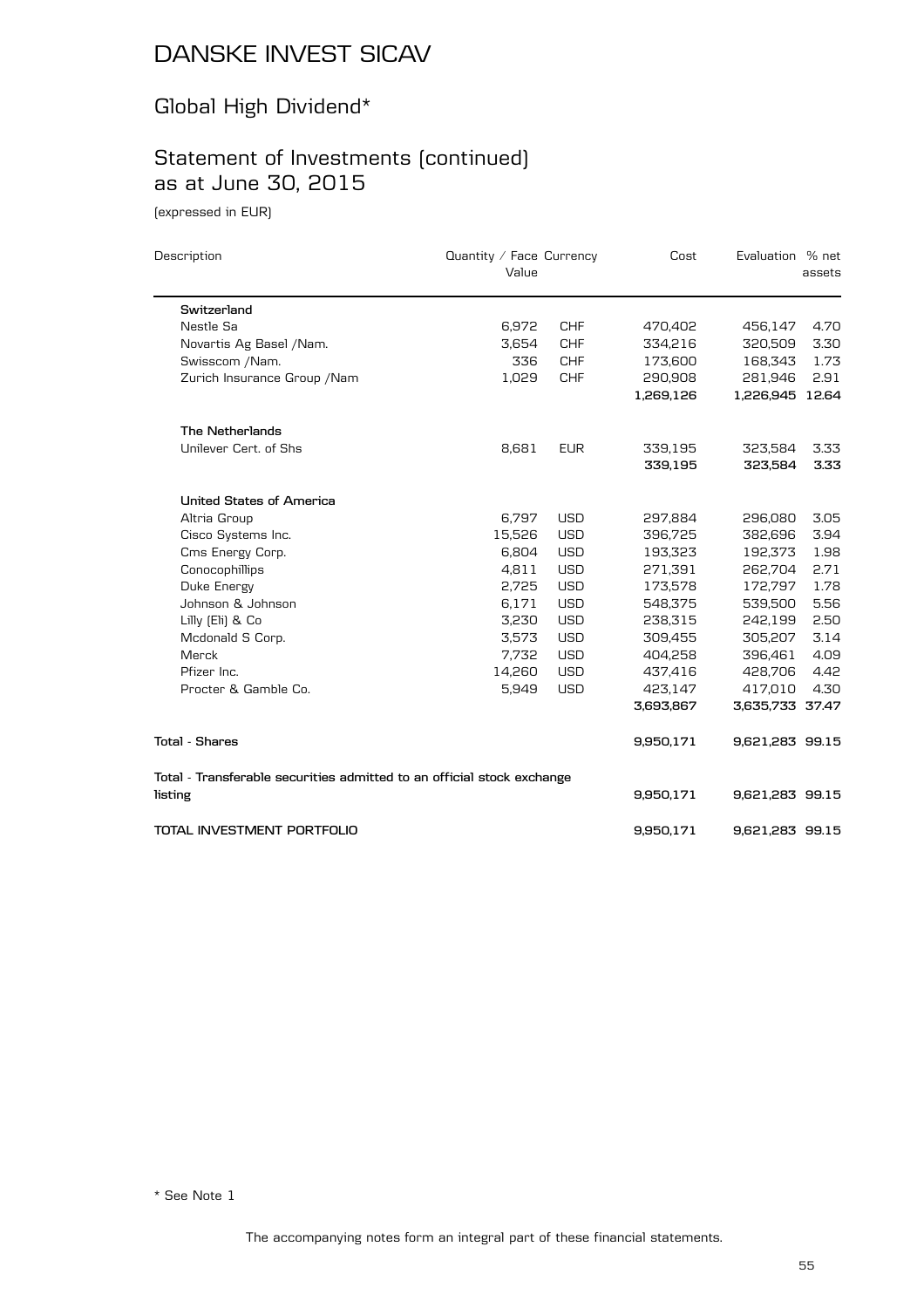## Global High Dividend\*

## Geographical and Economic Portfolio Breakdowns as at June 30, 2015

(expressed as a percentage of net assets)

| Geographical breakdown   | %     |
|--------------------------|-------|
| United States of America | 37.47 |
| Great Britain            | 14.46 |
| Switzerland              | 12.64 |
| Canada                   | 7.87  |
| Germany                  | 7.08  |
| France                   | 3.78  |
| Finland                  | 3.59  |
| Australia                | 3.58  |
| Sweden                   | 3.49  |
| The Netherlands          | 3.33  |
| Italy                    | 1.86  |
|                          | 99.15 |

| Economic breakdown                      | ℅     |
|-----------------------------------------|-------|
| <b>Pharmaceuticals and Cosmetics</b>    | 22.59 |
| Insurance                               | 13.15 |
| Food and Distilleries                   | 8.03  |
| Petrol                                  | 7.72  |
| News Transmission                       | 7.56  |
| <b>Public Services</b>                  | 6.59  |
| <b>Tobacco and Spirits</b>              | 6.52  |
| <b>Banks and Financial Institutions</b> | 4.34  |
| Consumer Goods                          | 4.30  |
| Office Equipment, Computers             | 3.94  |
| Leisure                                 | 3.14  |
| Chemicals                               | 2.70  |
| Various Capital Goods                   | 2.39  |
| Mechanics, Machinery                    | 2.31  |
| Tyres & Rubber                          | 2.09  |
| Holding and Finance Companies           | 1.78  |
|                                         |       |

**99.15**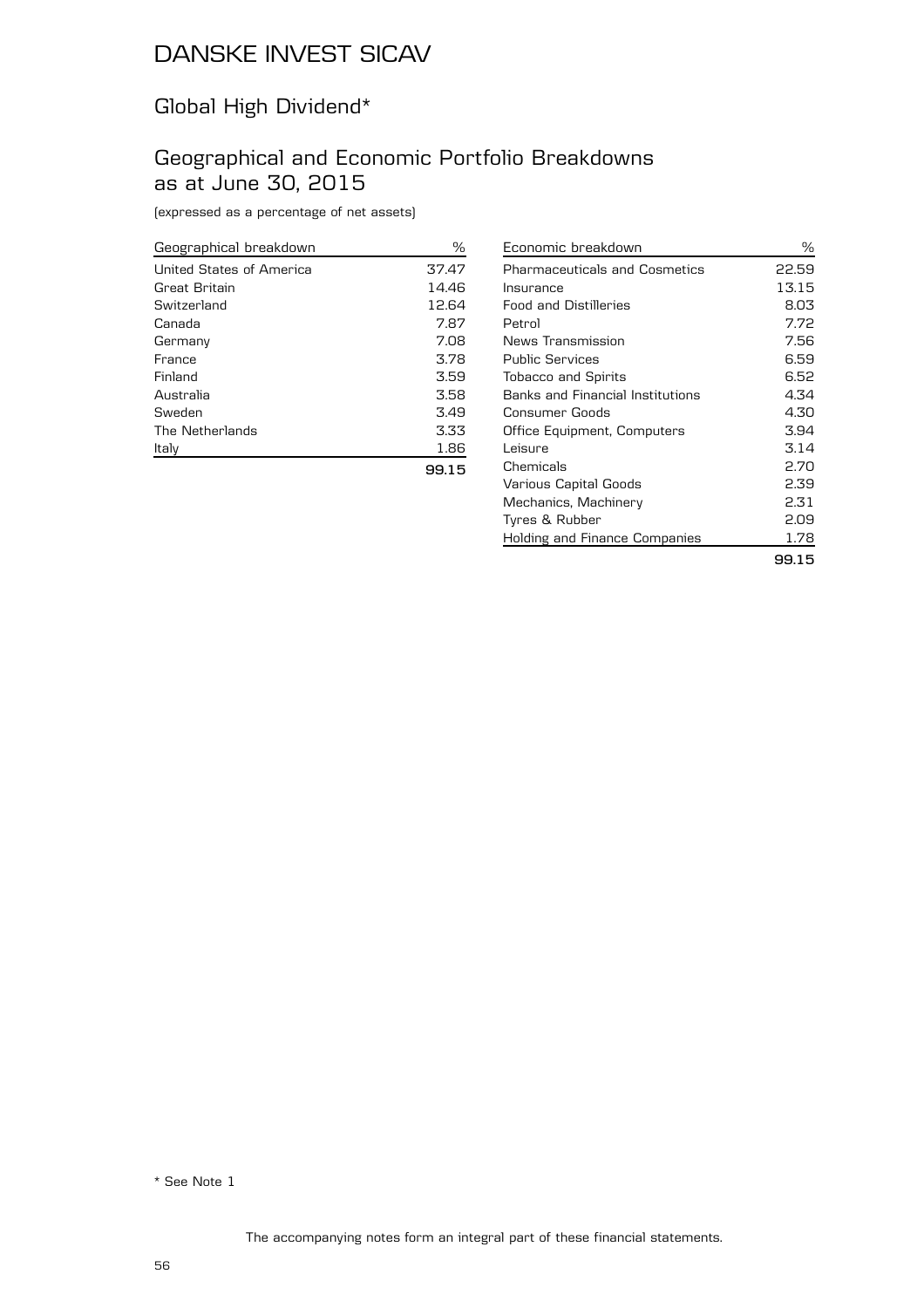## Global Inflation Linked Bond

#### Statement of Investments as at June 30, 2015

(expressed in EUR)

| Description                                                                                                                                                                                                                                                                                                      | Quantity / Face Currency<br>Value*                                                                      |                                                                                                                                   | Cost                                                                                                                  | Evaluation                                                                                                             | % net<br>assets                                                                       |
|------------------------------------------------------------------------------------------------------------------------------------------------------------------------------------------------------------------------------------------------------------------------------------------------------------------|---------------------------------------------------------------------------------------------------------|-----------------------------------------------------------------------------------------------------------------------------------|-----------------------------------------------------------------------------------------------------------------------|------------------------------------------------------------------------------------------------------------------------|---------------------------------------------------------------------------------------|
| Transferable securities admitted to an official stock exchange listing                                                                                                                                                                                                                                           |                                                                                                         |                                                                                                                                   |                                                                                                                       |                                                                                                                        |                                                                                       |
| <b>Bonds</b>                                                                                                                                                                                                                                                                                                     |                                                                                                         |                                                                                                                                   |                                                                                                                       |                                                                                                                        |                                                                                       |
| Australia                                                                                                                                                                                                                                                                                                        |                                                                                                         |                                                                                                                                   |                                                                                                                       |                                                                                                                        |                                                                                       |
| Australia 2.5% 10-20.09.30 / Cpi                                                                                                                                                                                                                                                                                 | 150,000                                                                                                 | <b>AUD</b>                                                                                                                        | 131,156<br>131,156                                                                                                    | 140,288<br>140,288                                                                                                     | 1.09<br>1.09                                                                          |
| Denmark                                                                                                                                                                                                                                                                                                          |                                                                                                         |                                                                                                                                   |                                                                                                                       |                                                                                                                        |                                                                                       |
| Denmark 0.1% 12-15.11.23 /Infl                                                                                                                                                                                                                                                                                   | 1,565,595                                                                                               | <b>DKK</b>                                                                                                                        | 215,473<br>215,473                                                                                                    | 220,909<br>220,909                                                                                                     | 1.72<br>1.72                                                                          |
| France                                                                                                                                                                                                                                                                                                           |                                                                                                         |                                                                                                                                   |                                                                                                                       |                                                                                                                        |                                                                                       |
| France 0.25% 25.07.24 Oat /Infl<br>France 1.3% 09-25.07.19 Oat /Infl<br>France 1.8% 07-25.07.40 S. Oat<br>France 1.85% 25.07.27 Oat /Infl<br>France 2.25% 03-25.07.20 /Infl<br>France 3.15% 02-25.07.32 Oat                                                                                                      | 204,040<br>321,588<br>57,509<br>118,095<br>122,549<br>124,167                                           | <b>EUR</b><br><b>EUR</b><br><b>EUR</b><br><b>EUR</b><br><b>EUR</b><br><b>EUR</b>                                                  | 217,481<br>351,759<br>96,126<br>143,141<br>142,139<br>174,056<br>1,124,702                                            | 215,816<br>351,334<br>78.107<br>145,755<br>141,727<br>188,194<br>1,120,933                                             | 1.68<br>2.74<br>0.61<br>1.14<br>1.10<br>1.47<br>8.74                                  |
|                                                                                                                                                                                                                                                                                                                  |                                                                                                         |                                                                                                                                   |                                                                                                                       |                                                                                                                        |                                                                                       |
| Germany<br>Germany 1.75% 09-15.04.20 /Infl                                                                                                                                                                                                                                                                       | 220,044                                                                                                 | <b>EUR</b>                                                                                                                        | 246,019<br>246,019                                                                                                    | 247,401<br>247,401                                                                                                     | 1.93<br>1.93                                                                          |
| <b>Great Britain</b>                                                                                                                                                                                                                                                                                             |                                                                                                         |                                                                                                                                   |                                                                                                                       |                                                                                                                        |                                                                                       |
| Great Brit. 1.875% 07-22.11.22<br>UK 0.125% 13-22.03.68 /lnfl<br>UK 0.125% 13-22.11.19 /Infl<br>UK 0.375% 11-22.03.62 /lnfl<br>UK 0.625% 10-22.03.40 /lnfl<br>UK 0.75% 07-22.11.47 /Infl<br>UK 0.75% 11-22.03.34 /Infl<br>UK 1.8% 11-22.03.29 /lnfl<br>UK 2% 02-26.01.35 /lnfl<br>UK Tsy Frn II / 06-17<br>Italy | 125,686<br>31,055<br>103,474<br>252,094<br>59,690<br>124,411<br>55,653<br>217,742<br>150,000<br>333,571 | GBP<br><b>GBP</b><br><b>GBP</b><br><b>GBP</b><br><b>GBP</b><br><b>GBP</b><br><b>GBP</b><br><b>GBP</b><br><b>GBP</b><br><b>GBP</b> | 212,060<br>73,479<br>153,725<br>349,077<br>116,925<br>219,797<br>75,601<br>341,729<br>410,161<br>487,051<br>2,439,605 | 214,754<br>71,656<br>154,859<br>595,459<br>114,194<br>269,366<br>100,836<br>341,760<br>485,106<br>500,451<br>2,848,441 | 1.67<br>0.56<br>1.21<br>4.64<br>0.89<br>2.10<br>0.79<br>2.66<br>3.78<br>3.90<br>22.20 |
| Italy 2.1% 06-15.09.17 /Infl<br>Italy 2.1% 10-15.09.21 /Infl<br>Italy 2.35% 08-15.09.19 /Infl<br>Italy 2.55% 09-15.09.41<br>Italy 3.1% 11-15.09.26 Btp /Infl                                                                                                                                                     | 116,721<br>108,806<br>222,348<br>109,115<br>106,505                                                     | <b>EUR</b><br><b>EUR</b><br><b>EUR</b><br><b>EUR</b><br><b>EUR</b>                                                                | 122,534<br>122,531<br>245,629<br>160,125<br>139,102<br>789,921                                                        | 122,171<br>117,716<br>240,445<br>123,055<br>125,136<br>728,523                                                         | 0.95<br>0.92<br>1.87<br>0.96<br>0.98<br>5.68                                          |
| Sweden<br>Sweden 0.25% 11-01.06.22 /Infl                                                                                                                                                                                                                                                                         | 1,500,000                                                                                               | <b>SEK</b>                                                                                                                        | 170,795<br>170,795                                                                                                    | 175,163<br>175,163                                                                                                     | 1.37<br>1.37                                                                          |

\* Inflation factors are not reflected in the quantity disclosed, but are considered in the evaluation of each position.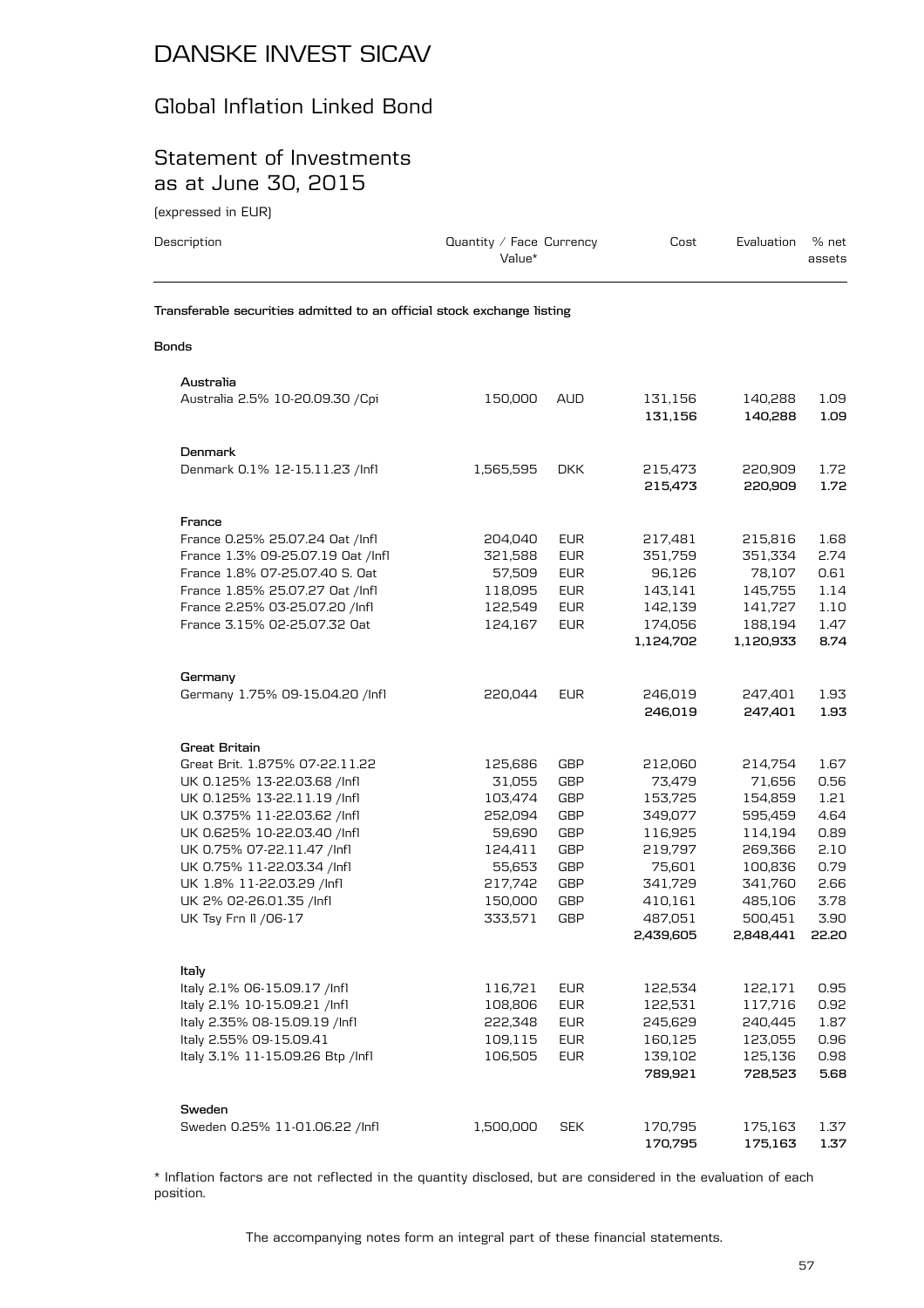#### Global Inflation Linked Bond

#### Statement of Investments (continued) as at June 30, 2015

(expressed in EUR)

| Description                                                            | Quantity / Face Currency<br>Value* |            | Cost      | Evaluation | % net<br>assets |
|------------------------------------------------------------------------|------------------------------------|------------|-----------|------------|-----------------|
| <b>United States of America</b>                                        |                                    |            |           |            |                 |
| USA 0.125% 12-15.01.22 /Infl                                           | 210,102                            | USD        | 198,885   | 185,782    | 1.45            |
| USA 0.125% 13-15.04.18 /Infl                                           | 257,145                            | <b>USD</b> | 230,415   | 232,614    | 1.81            |
| USA 0.375% 13-15.07.23 /Infl                                           | 1,072,775                          | USD        | 823,337   | 960,510    | 7.48            |
| USA 0.625% 13-15.02.43 /Infl                                           | 723,919                            | USD        | 466,240   | 573,098    | 4.47            |
|                                                                        |                                    |            | 1,718,877 | 1,952,004  | 15.21           |
| Total - Bonds                                                          |                                    |            | 6,836,548 | 7,433,662  | 57.94           |
| Total - Transferable securities admitted to an official stock exchange |                                    |            |           |            |                 |
| listing                                                                |                                    |            | 6,836,548 | 7,433,662  | 57.94           |
| Transferable securities dealt in on another regulated market           |                                    |            |           |            |                 |
| <b>Bonds</b>                                                           |                                    |            |           |            |                 |
| Canada                                                                 |                                    |            |           |            |                 |
| Canada 1.5% 10-01.12.44 /Infl                                          | 109,756                            | CAD        | 85,139    | 98,215     | 0.77            |
| Canada 2% 07-01.12.41 /Infl                                            | 57,040                             | CAD        | 57,405    | 55,587     | 0.43            |
| Canada 4% 99-01.12.31 /Infl                                            | 138,842                            | CAD        | 143,874   | 158,074    | 1.23            |
|                                                                        |                                    |            | 286,418   | 311,876    | 2.43            |
| France                                                                 |                                    |            |           |            |                 |
| France 0.45% 11-25.07.16 Btan                                          | 422,104                            | EUR        | 427,914   | 428,248    | 3.34            |
|                                                                        |                                    |            | 427,914   | 428,248    | 3.34            |
| Great Britain                                                          |                                    |            |           |            |                 |
| UK 0.5% 09-22.03.50 /lnfl                                              | 242,252                            | GBP        | 347,829   | 508,286    | 3.96            |
| UK 0.625% 09-22.11.42 / Ukrpi                                          | 60,830                             | GBP        | 116,085   | 120,576    | 0.94            |
|                                                                        |                                    |            | 463,914   | 628,862    | 4.90            |
| Japan                                                                  |                                    |            |           |            |                 |
| Japan 0.1% 13-10.09.23 /lnfl                                           | 41,360,000                         | JPY        | 306,418   | 321,895    | 2.51            |
|                                                                        |                                    |            | 306,418   | 321,895    | 2.51            |
| New Zealand                                                            |                                    |            |           |            |                 |
| New Zealand 2% 12-20.09.25 / Cpi                                       | 200,000                            | <b>NZD</b> | 121,045   | 123,930    | 0.97            |
|                                                                        |                                    |            | 121,045   | 123,930    | 0.97            |
| Spain<br>Spain B 0.55% 30.11.19 /Infl                                  | 70,395                             | <b>EUR</b> | 72,414    | 71,083     | 0.55            |
|                                                                        |                                    |            | 72,414    | 71,083     | 0.55            |
| United States of America                                               |                                    |            |           |            |                 |
| USA 0.125% 14-15.07.24 /Infl                                           | 500,675                            | USD        | 426,181   | 435,842    | 3.40            |
| USA 1.125% 11-15.01.21/ Infl                                           | 543,460                            | USD        | 485,520   | 512,604    | 3.99            |
| USA 1.375% 10-15.01.20 /Infl                                           | 109,952                            | USD        | 97,602    | 104,796    | 0.82            |
| USA 11-15.07.21 /Infl                                                  | 421,976                            | USD        | 385,795   | 388,474    | 3.03            |
|                                                                        |                                    |            |           |            |                 |

\* Inflation factors are not reflected in the quantity disclosed, but are considered in the evaluation of each position.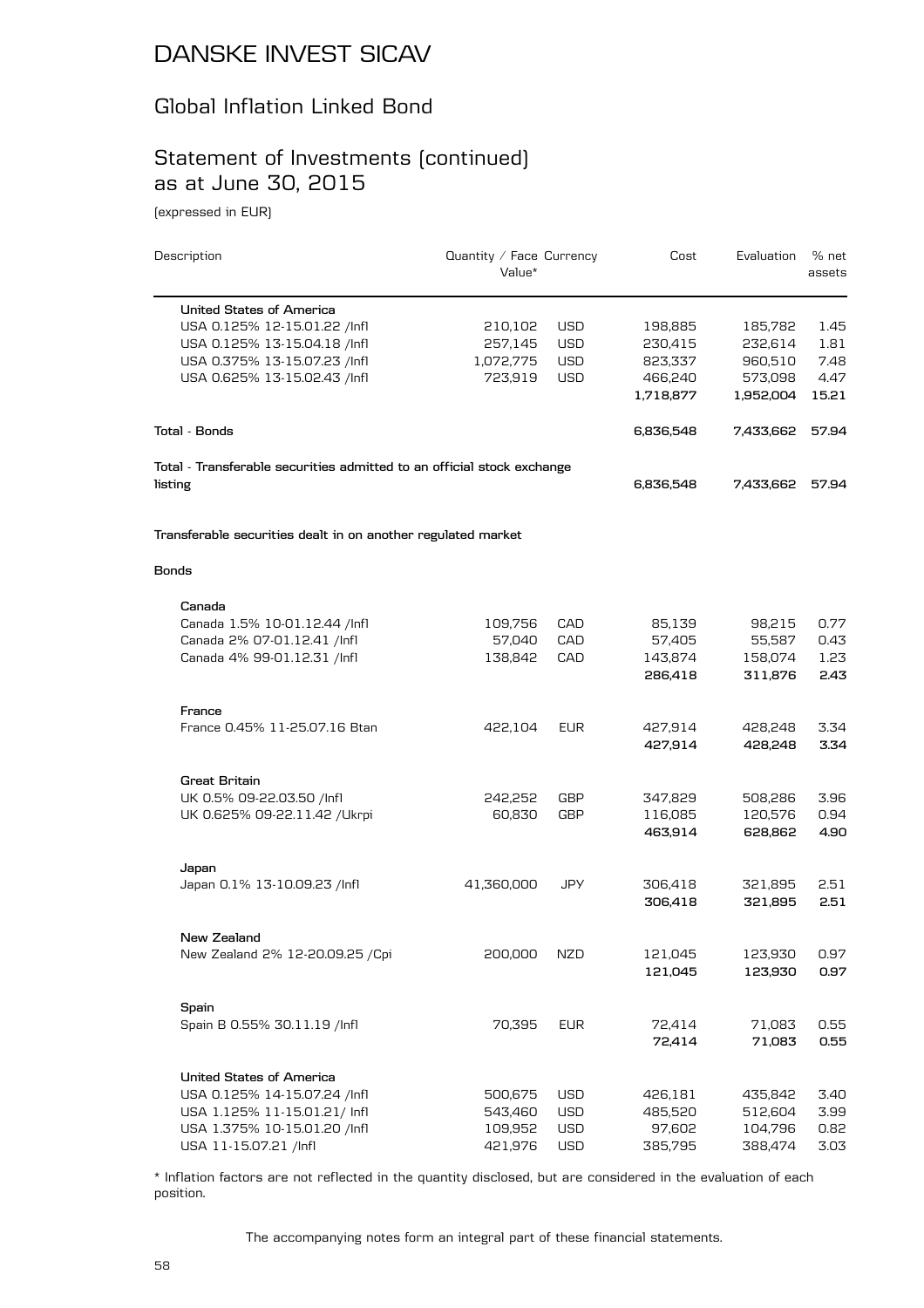#### Global Inflation Linked Bond

#### Statement of Investments (continued) as at June 30, 2015

(expressed in EUR)

| Description                                                          | Quantity / Face Currency<br>Value* |            | Cost       | Evaluation        | % net<br>assets |
|----------------------------------------------------------------------|------------------------------------|------------|------------|-------------------|-----------------|
| USA 2.125% 09-15.01.19                                               | 332,232                            | <b>USD</b> | 319,916    | 322,155           | 2.51            |
| USA 2.125% 10-15.02.40 /Infl                                         | 165,009                            | <b>USD</b> | 180.490    | 181,315           | 1.41            |
| USA 2.375% 07-15.01.17 Tsy /Index                                    | 294,755                            | <b>USD</b> | 273.960    | 275.404           | 2.14            |
| USA 2.375% 07-15.01.27 Tbo                                           | 825,314                            | <b>USD</b> | 741,646    | 881,055           | 6.87            |
| USA Tsy 2.5% 06-15.07.16 Tbo /Infl                                   | 412,069                            | <b>USD</b> | 378,731    | 380.730           | 2.97            |
|                                                                      |                                    |            | 3,289,841  | 3,482,375         | 27.14           |
| <b>Total - Bonds</b>                                                 |                                    |            | 4,967,964  | 5,368,269         | 41.84           |
| Total - Transferable securities dealt in on another regulated market |                                    |            | 4,967,964  | 5,368,269         | 41.84           |
| Other Transferable securities                                        |                                    |            |            |                   |                 |
| <b>Bonds</b>                                                         |                                    |            |            |                   |                 |
| Italy                                                                |                                    |            |            |                   |                 |
| Italy 2.35% 14-15.09.24 Btp                                          | 100,927                            | <b>EUR</b> | 120,748    | 111,000           | 0.86            |
|                                                                      |                                    |            | 120,748    | 111,000           | 0.86            |
| <b>Total - Bonds</b>                                                 |                                    |            | 120,748    | 111,000           | 0.86            |
| Total - Other Transferable securities                                |                                    |            | 120,748    | 111,000           | 0.86            |
| TOTAL INVESTMENT PORTFOLIO                                           |                                    |            | 11,925,260 | 12,912,931 100.64 |                 |

\* Inflation factors are not reflected in the quantity disclosed, but are considered in the evaluation of each position.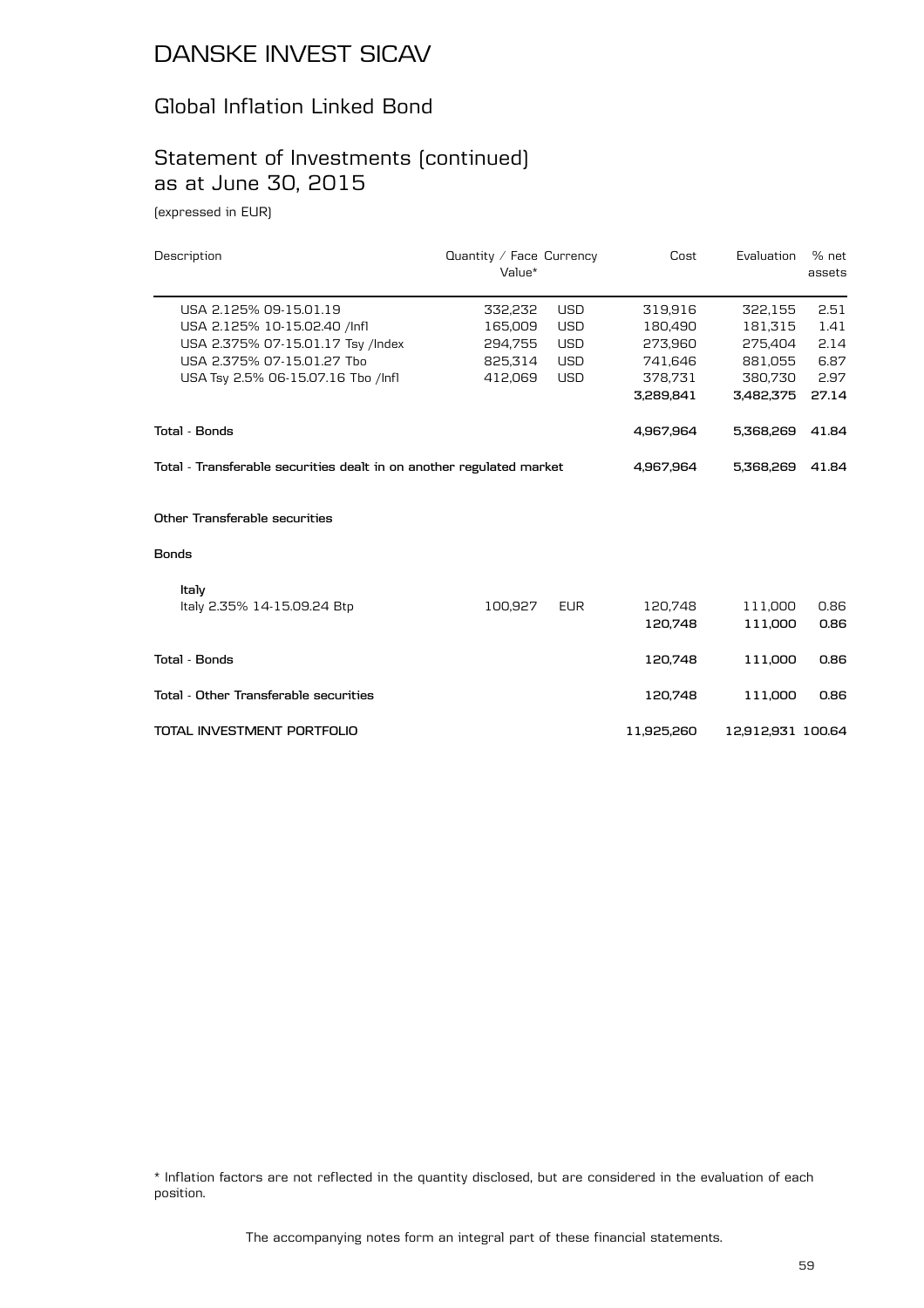## Global Inflation Linked Bond

## Geographical and Economic Portfolio Breakdowns as at June 30, 2015

(expressed as a percentage of net assets)

| Geographical breakdown   | $\frac{0}{0}$ |
|--------------------------|---------------|
| United States of America | 42.35         |
| Great Britain            | 27.10         |
| France                   | 12.08         |
| Italy                    | 6.54          |
| Japan                    | 2.51          |
| Canada                   | 2.43          |
| Germany                  | 1.93          |
| Denmark                  | 1.72          |
| Sweden                   | 1.37          |
| Australia                | 1.09          |
| New Zealand              | 0.97          |
| Spain                    | 0.55          |
|                          | 100.64        |

| Economic breakdown                   |        |
|--------------------------------------|--------|
| States, Provinces and Municipalities | 100.64 |
|                                      | 100.64 |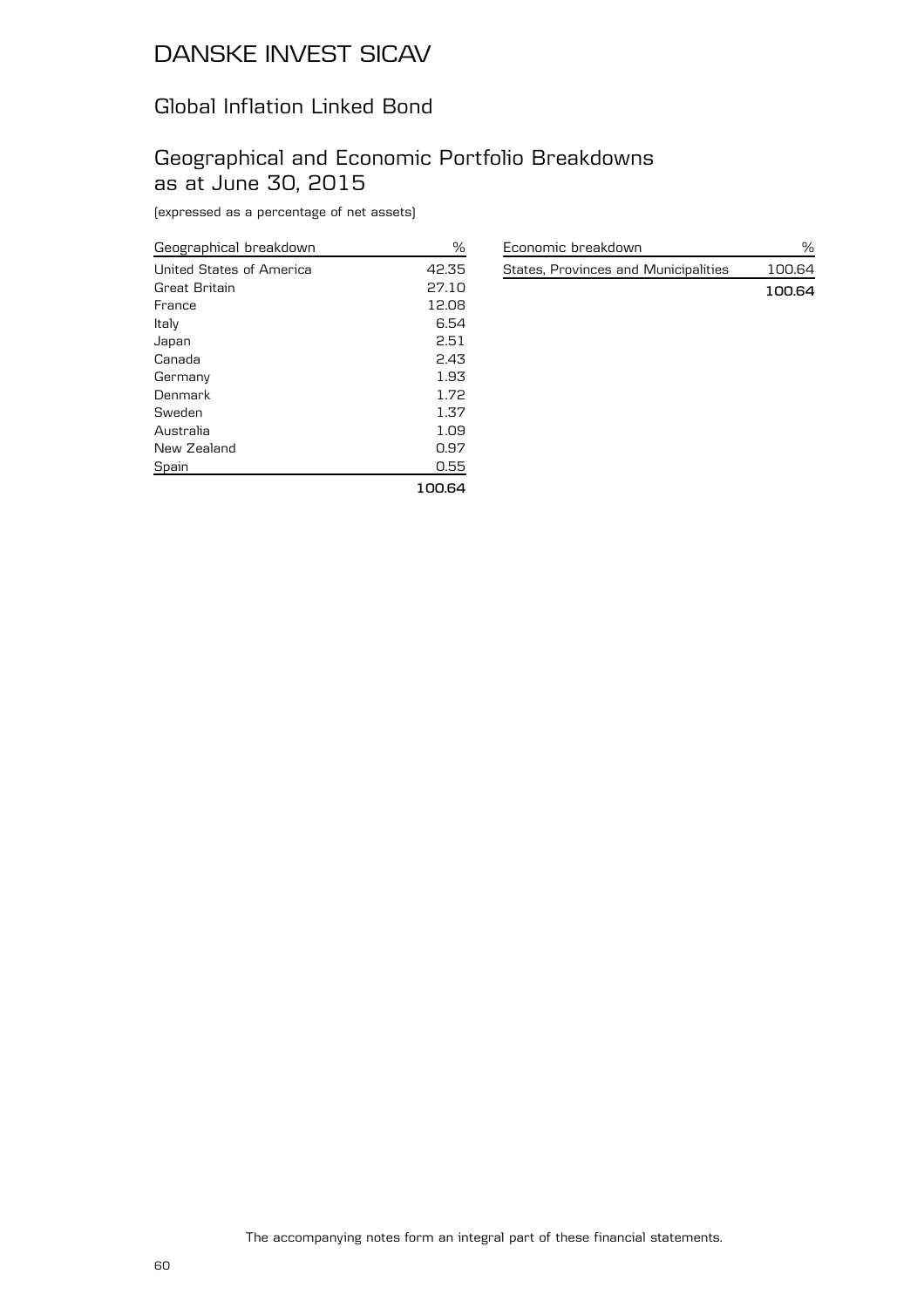## Global Inflation Linked Bond Short Duration

#### Statement of Investments as at June 30, 2015

(expressed in EUR)

| Description                                                            | Quantity / Face Currency<br>Value* |            | Cost      | Evaluation | % net<br>assets |
|------------------------------------------------------------------------|------------------------------------|------------|-----------|------------|-----------------|
| Transferable securities admitted to an official stock exchange listing |                                    |            |           |            |                 |
| Bonds                                                                  |                                    |            |           |            |                 |
| Australia                                                              |                                    |            |           |            |                 |
| Australia 1.25% 12-21.02.22 /Infl                                      | 500,000                            | <b>AUD</b> | 398,603   | 387,643    | 1.18            |
|                                                                        |                                    |            | 398,603   | 387,643    | 1.18            |
| Denmark                                                                |                                    |            |           |            |                 |
| Denmark 0.1% 12-15.11.23 /Infl                                         | 4,592,412                          | <b>DKK</b> | 650,706   | 647,937    | 1.96            |
|                                                                        |                                    |            | 650,706   | 647,937    | 1.96            |
| France                                                                 |                                    |            |           |            |                 |
| France 0.1% 14-01.03.25 /Infl                                          | 503,260                            | <b>EUR</b> | 543,282   | 521,742    | 1.58            |
| France 0.25% 11-25.07.18 Oat /Infl                                     | 522,215                            | <b>EUR</b> | 535,333   | 542,887    | 1.65            |
| France 0.25% 25.07.24 Oat /Infl                                        | 306,060                            | <b>EUR</b> | 327,394   | 323,725    | 0.98            |
| France 1% 05-25.07.17 Var /Infl                                        | 1,423,850                          | <b>EUR</b> | 1,480,565 | 1,486,557  | 4.50            |
| France 2.25% 03-25.07.20 /Infl                                         | 857,843                            | <b>EUR</b> | 995,263   | 992,089    | 3.01            |
|                                                                        |                                    |            | 3,881,837 | 3,867,000  | 11.72           |
| Germany                                                                |                                    |            |           |            |                 |
| Germany 1.5% 06-15.04.16 /Infl                                         | 1,050,489                          | EUR        | 1,056,992 | 1,055,774  | 3.20            |
| Germany 1.75% 09-15.04.20 /Infl                                        | 880,176                            | <b>EUR</b> | 987,512   | 989,605    | 3.00            |
| Germany Frn 11-15.04.18 Cpi                                            | 480,294                            | <b>EUR</b> | 494,881   | 499,786    | 1.51            |
|                                                                        |                                    |            | 2,539,385 | 2,545,165  | 7.71            |
| <b>Great Britain</b>                                                   |                                    |            |           |            |                 |
| UK 0.125% 12-22.03.24 /Infl                                            | 799,703                            | GBP        | 1,187,635 | 1,214,852  | 3.68            |
| UK 0.125% 13-22.11.19 /Infl                                            | 362,159                            | GBP        | 522,237   | 541,806    | 1.64            |
| UK 2.5% 86-17.07.24 /Infl                                              | 200,000                            | <b>GBP</b> | 953,140   | 955,302    | 2.90            |
| UK Tsy Frn II / 06-17                                                  | 867,283                            | GBP        | 1,288,953 | 1,300,692  | 3.94            |
|                                                                        |                                    |            | 3,951,965 | 4,012,652  | 12.16           |
| Italy                                                                  |                                    |            |           |            |                 |
| Italy 1.7% 13-15.09.18 / Cptfemu                                       | 152,294                            | <b>EUR</b> | 161,120   | 159,899    | 0.48            |
| Italy 2.1% 06-15.09.17 /Infl                                           | 525,244                            | <b>EUR</b> | 551,997   | 549,767    | 1.67            |
| Italy 2.1% 10-15.09.21 /Infl                                           | 979,254                            | <b>EUR</b> | 1,097,172 | 1,059,444  | 3.21            |
|                                                                        |                                    |            | 1,810,289 | 1,769,110  | 5.36            |
| Sweden                                                                 |                                    |            |           |            |                 |
| Sweden 0.25% 11-01.06.22 /Infl                                         | 2,523,500                          | <b>SEK</b> | 290,473   | 293,574    | 0.89            |
|                                                                        |                                    |            | 290,473   | 293,574    | 0.89            |
| <b>United States of America</b>                                        |                                    |            |           |            |                 |
| USA 0.125% 12-15.01.22 /Infl                                           | 2,101,020                          | USD        | 1,839,137 | 1,857,487  | 5.63            |
| USA 0.125% 13-15.04.18 /Infl                                           | 3,188,598                          | USD        | 2,819,388 | 2,883,895  | 8.74            |

\* Inflation factors are not reflected in the quantity disclosed, but are considered in the evaluation of each position.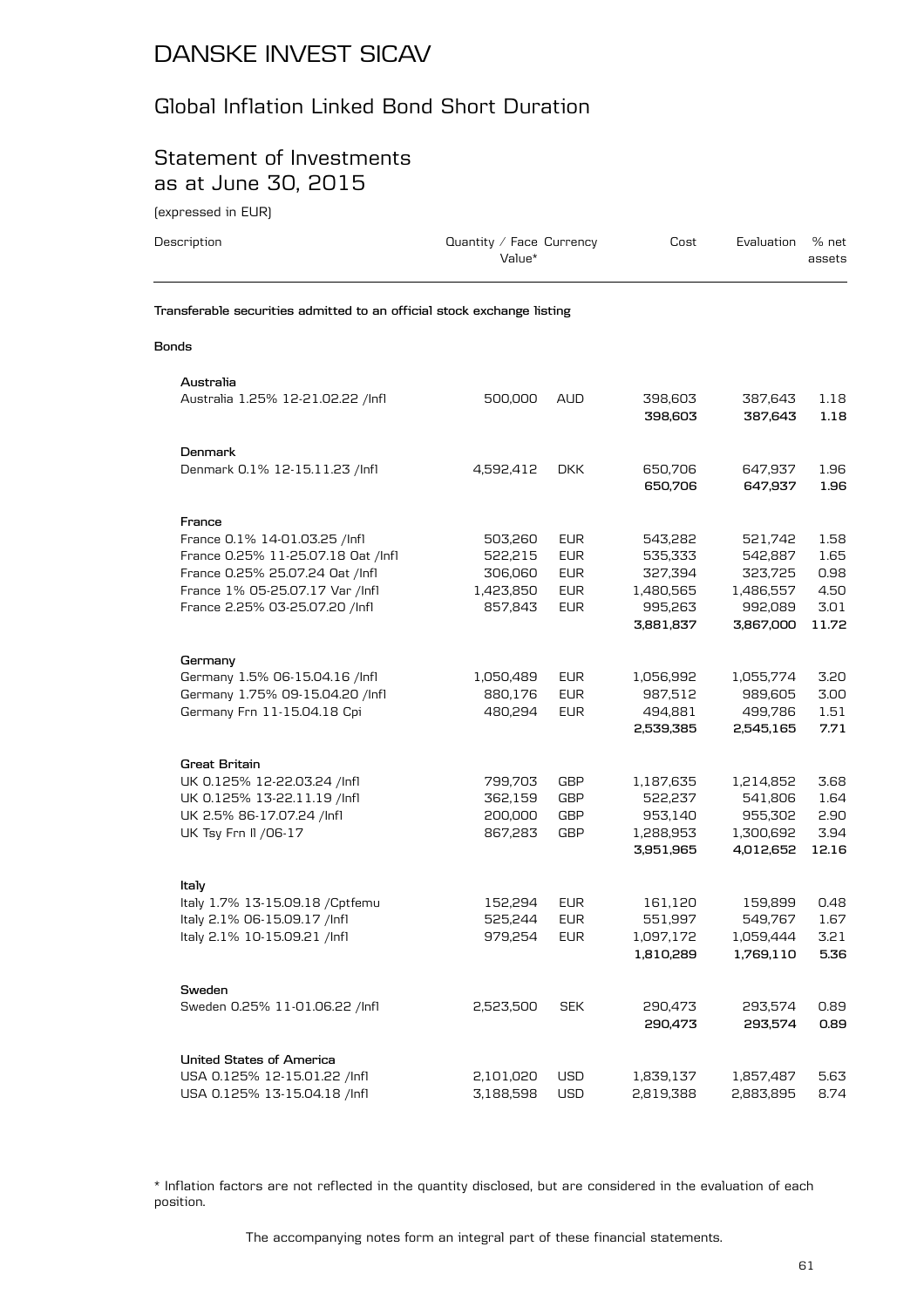#### Global Inflation Linked Bond Short Duration

# Statement of Investments (continued) as at June 30, 2015

(expressed in EUR)

| Description                                                            | Quantity / Face Currency<br>Value* |            | Cost       | Evaluation | % net<br>assets |
|------------------------------------------------------------------------|------------------------------------|------------|------------|------------|-----------------|
| USA 0.375% 13-15.07.23 /Infl                                           | 715,183                            | <b>USD</b> | 645,955    | 640,226    | 1.94            |
|                                                                        |                                    |            | 5,304,480  | 5,381,608  | 16.31           |
| Total - Bonds                                                          |                                    |            | 18,827,738 | 18,904,689 | 57.29           |
| Total - Transferable securities admitted to an official stock exchange |                                    |            |            |            |                 |
| listing                                                                |                                    |            | 18,827,738 | 18,904,689 | 57.29           |
| Transferable securities dealt in on another regulated market           |                                    |            |            |            |                 |
| <b>Bonds</b>                                                           |                                    |            |            |            |                 |
| Japan                                                                  |                                    |            |            |            |                 |
| Japan 0.1% 14-10.09.24 /Infl                                           | 99,997,000                         | <b>JPY</b> | 803,804    | 782,593    | 2.37            |
|                                                                        |                                    |            | 803,804    | 782,593    | 2.37            |
| Spain                                                                  |                                    |            |            |            |                 |
| Spain B 0.55% 30.11.19 /Infl                                           | 201,128                            | <b>EUR</b> | 206,970    | 203,095    | 0.62            |
| Spain I/L B 1.8% 13-30.11.24                                           | 150,846                            | <b>EUR</b> | 172,189    | 159,840    | 0.48            |
|                                                                        |                                    |            | 379,159    | 362,935    | 1.10            |
| <b>United States of America</b>                                        |                                    |            |            |            |                 |
| USA 0.125% 12-15.07.22 /lnfl                                           | 2,998,397                          | <b>USD</b> | 2,597,066  | 2,655,144  | 8.05            |
| USA 0.125% 14-15.04.19 /lnfl                                           | 101,471                            | <b>USD</b> | 93,423     | 91,535     | 0.28            |
| USA 0.125% 14-15.07.24 /lnfl                                           | 2,403,240                          | <b>USD</b> | 2,090,612  | 2,091,665  | 6.34            |
| USA 0.25% 15-15.01.25 /lnfl                                            | 903,465                            | <b>USD</b> | 803,972    | 790,860    | 2.40            |
| USA 0.625% 14-15.01.24 /Infl                                           | 407,604                            | <b>USD</b> | 367,856    | 369,859    | 1.12            |
| USA 0.75% 15-15.02.45 /Infl                                            | 302,910                            | <b>USD</b> | 260,383    | 246,831    | 0.75            |
| USA 1.25% 10-15.07.20 /lnfl                                            | 1,744,384                          | <b>USD</b> | 1,636,524  | 1,663,567  | 5.04            |
| USA 1.375% 08-15.07.18 Infl                                            | 1,874,437                          | <b>USD</b> | 1,735,684  | 1,770,236  | 5.36            |
| USA 2.125% 09-15.01.19                                                 | 442,976                            | <b>USD</b> | 429,991    | 429,463    | 1.30            |
| USA 2.375% 07-15.01.17 Tsy /Index                                      | 589,510                            | <b>USD</b> | 557,626    | 550,710    | 1.67            |
| USA Tsy 2.5% 06-15.07.16 Tbo /Infl                                     | 824,138                            | <b>USD</b> | 731,165    | 761,324    | 2.31            |
| USA Tsy 2.625% 07-17 Inflat. Ind                                       | 803,047                            | <b>USD</b> | 756,652    | 767,346    | 2.32            |
|                                                                        |                                    |            | 12,060,954 | 12,188,540 | 36.94           |
| Total - Bonds                                                          |                                    |            | 13,243,917 | 13,334,068 | 40.41           |
| Total - Transferable securities dealt in on another regulated market   |                                    |            | 13,243,917 | 13,334,068 | 40.41           |

\* Inflation factors are not reflected in the quantity disclosed, but are considered in the evaluation of each position.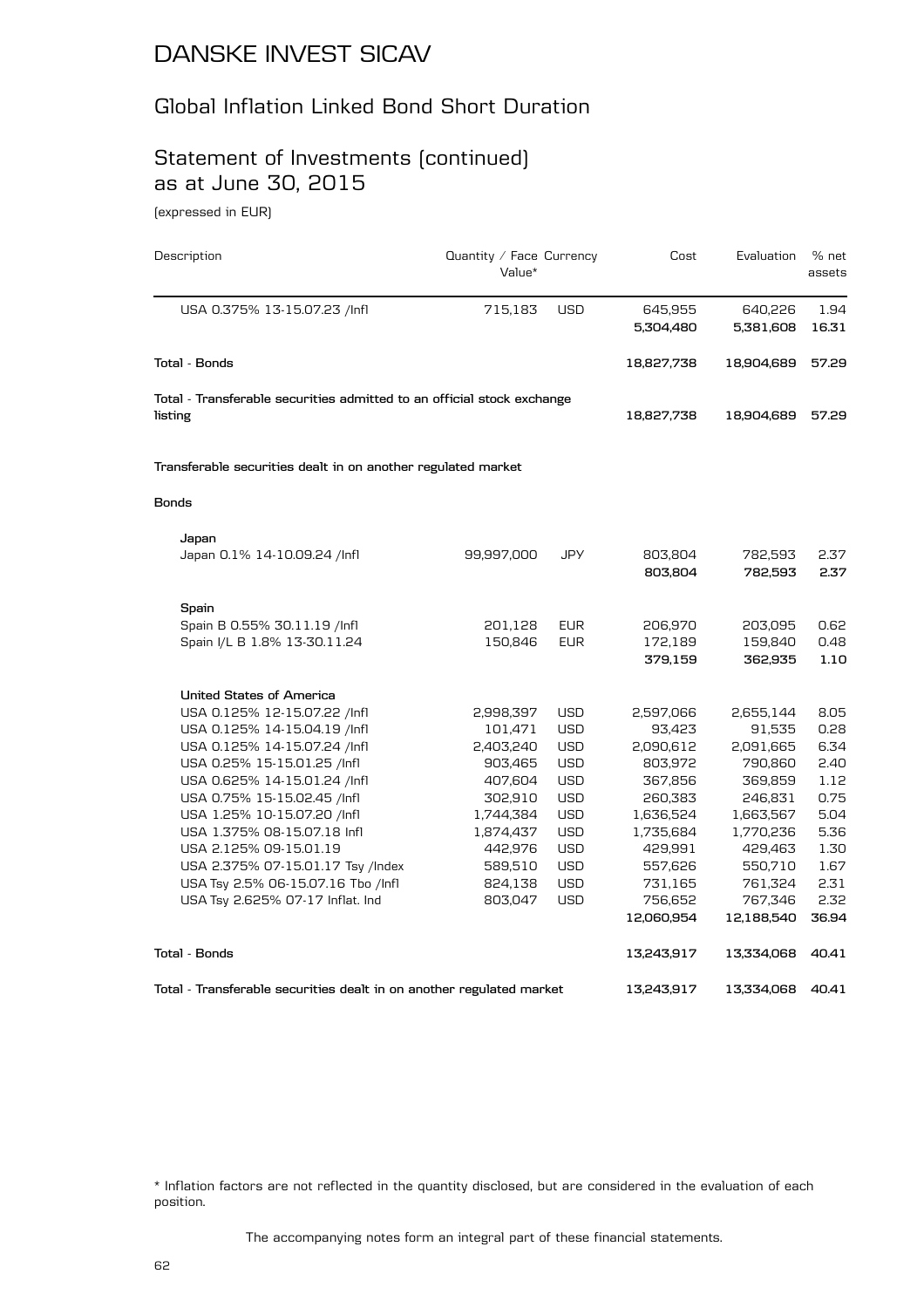## Global Inflation Linked Bond Short Duration

## Statement of Investments (continued) as at June 30, 2015

(expressed in EUR)

| Description                           | Quantity / Face Currency<br>Value* | Cost               | Evaluation         | % net<br>assets |
|---------------------------------------|------------------------------------|--------------------|--------------------|-----------------|
| Other Transferable securities         |                                    |                    |                    |                 |
| <b>Bonds</b>                          |                                    |                    |                    |                 |
| Italy<br>Italy 2.35% 14-15.09.24 Btp  | 706,489<br><b>EUR</b>              | 828,063<br>828,063 | 776,999<br>776,999 | 2.36<br>2.36    |
| <b>Total - Bonds</b>                  |                                    | 828,063            | 776,999            | 2.36            |
| Total - Other Transferable securities |                                    | 828,063            | 776.999            | 2.36            |
| TOTAL INVESTMENT PORTFOLIO            |                                    | 32,899,718         | 33,015,756 100.06  |                 |

\* Inflation factors are not reflected in the quantity disclosed, but are considered in the evaluation of each position.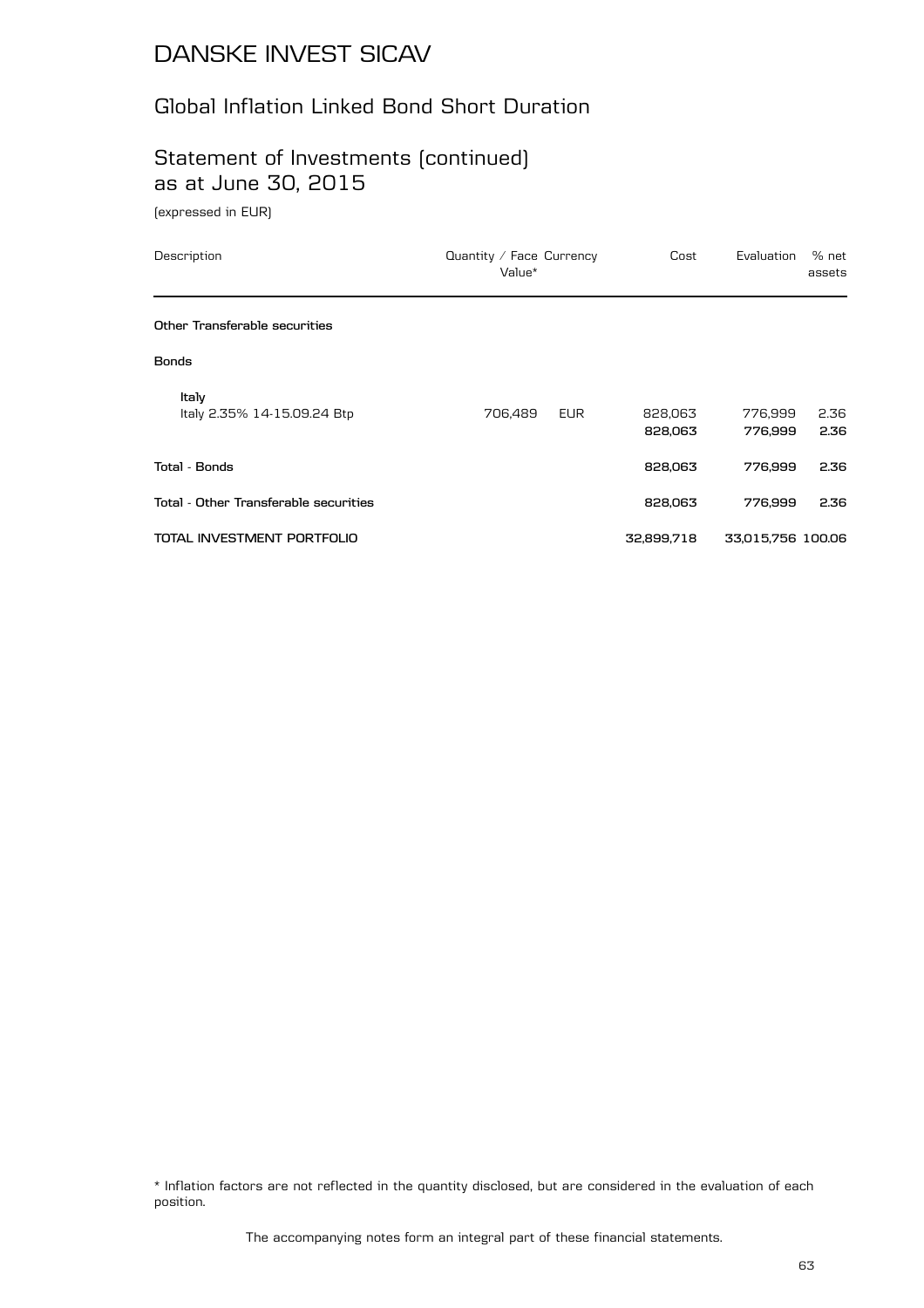## Global Inflation Linked Bond Short Duration

## Geographical and Economic Portfolio Breakdowns as at June 30, 2015

(expressed as a percentage of net assets)

| Geographical breakdown   | %      |
|--------------------------|--------|
| United States of America | 53.25  |
| Great Britain            | 12.16  |
| France                   | 11.72  |
| Italy                    | 7.72   |
| Germany                  | 7.71   |
| Japan                    | 2.37   |
| Denmark                  | 1.96   |
| Australia                | 1.18   |
| Spain                    | 1.10   |
| Sweden                   | 0.89   |
|                          | 100.06 |

| Economic breakdown                   |        |
|--------------------------------------|--------|
| States, Provinces and Municipalities | 100.06 |
|                                      | 100.06 |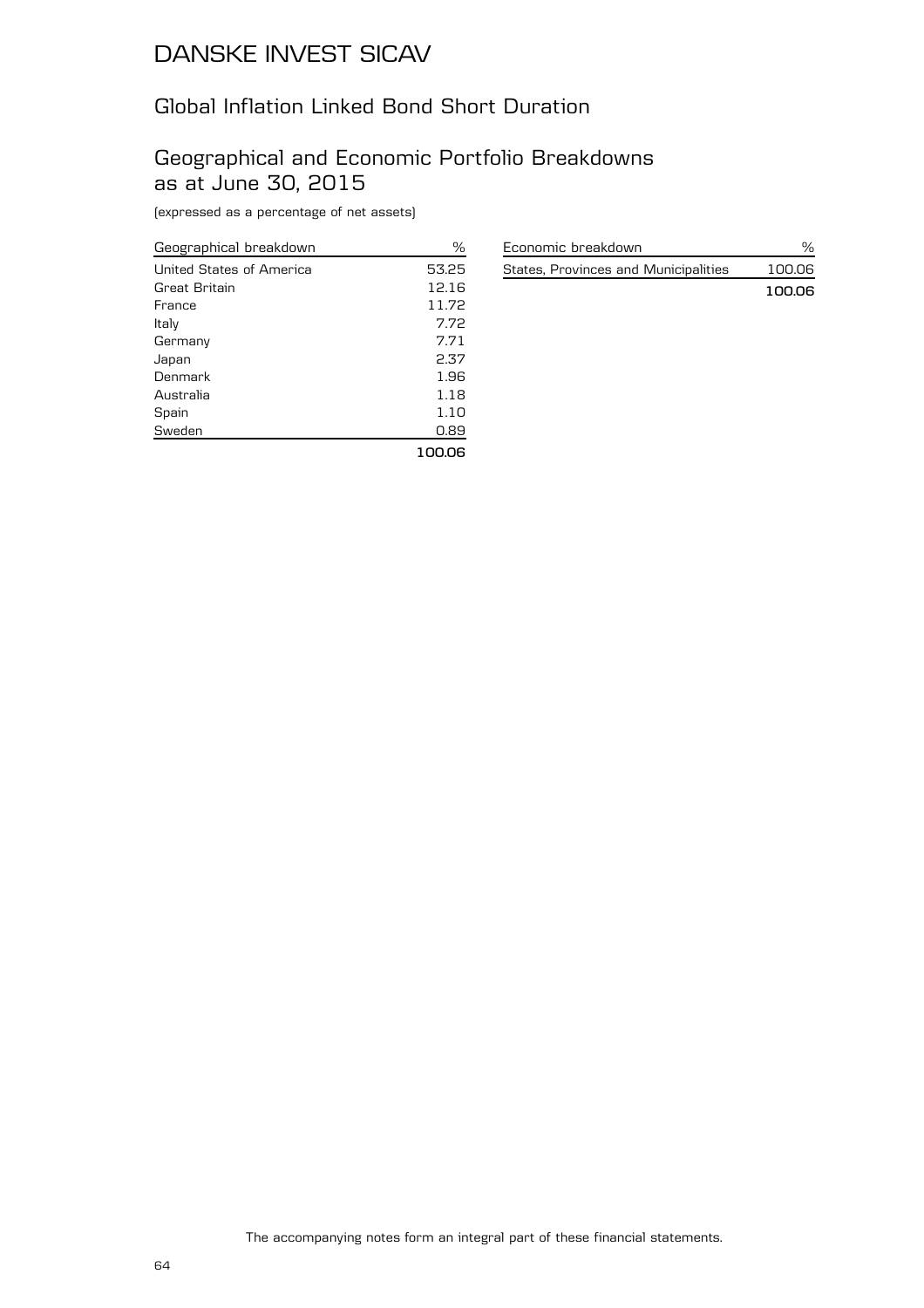## Nordic Corporate Bond

#### Statement of Investments as at June 30, 2015

(expressed in EUR)

| Description  | Quantity / Face Currency<br>Value                                      | Cost | Evaluation % net<br>assets |
|--------------|------------------------------------------------------------------------|------|----------------------------|
|              | Transferable securities admitted to an official stock exchange listing |      |                            |
| <b>Bonds</b> |                                                                        |      |                            |

| Bermuda Islands                  |            |            |            |            |       |
|----------------------------------|------------|------------|------------|------------|-------|
| Bw Offshore Frn 14-11.03.19      | 1,000,000  | <b>NOK</b> | 101,346    | 111,164    | 0.08  |
| Gaslog Frn 13-27.06.18           | 3,000,000  | <b>NOK</b> | 336,581    | 352,413    | 0.25  |
| North Atlan 6.25% 14-01.02.19    | 1,284,000  | <b>USD</b> | 806,883    | 904,207    | 0.63  |
| Seadrill Frn 13-12.03.18         | 1,000,000  | <b>NOK</b> | 90,564     | 95,265     | 0.07  |
| Seadrill St-Up 13-15.09.20       | 1,425,000  | <b>USD</b> | 1,012,855  | 1,020,916  | 0.71  |
|                                  |            |            | 2,348,229  | 2,483,965  | 1.74  |
| Cyprus                           |            |            |            |            |       |
| Prosafe Se Frn 13-22.10.18       | 1,000,000  | <b>NOK</b> | 98,643     | 109,411    | 0.08  |
| Prosafe Se Frn 14-09.09.19       | 1,000,000  | <b>NOK</b> | 98,651     | 107,202    | 0.07  |
|                                  |            |            | 197,294    | 216,613    | 0.15  |
| Denmark                          |            |            |            |            |       |
| Arla Fd 2.625% 14-28.05.19       | 2,000,000  | <b>SEK</b> | 222,663    | 226,636    | 0.16  |
| Arla Foods 5% 11-22.06.16        | 2,000,000  | <b>SEK</b> | 224,173    | 226,706    | 0.16  |
| Arla Foods Fin Frn 04.06.18 Emtn | 4,600,000  | <b>SEK</b> | 499,112    | 512,729    | 0.36  |
| Brf 2.5% 13-31.01.18             | 1,359,000  | <b>EUR</b> | 1,435,210  | 1,423,770  | 0.99  |
| Dong Energy 3% Perp              | 900,000    | <b>EUR</b> | 895,608    | 882,315    | 0.61  |
| Dong Energy 4.875% / Frn Perp*   | 1,990,000  | <b>EUR</b> | 2,146,113  | 2,108,495  | 1.47  |
| Dong Energy Frn 70-Perp          | 1,900,000  | <b>EUR</b> | 2,270,500  | 2,128,845  | 1.49  |
| Dsk Bk 2.75% 14-19.05.26         | 100,000    | <b>EUR</b> | 105,731    | 102,950    | 0.07  |
| Dsk Bk 3.875% / Frn 13-04.10.23  | 1,362,000  | <b>EUR</b> | 1,477,126  | 1,462,659  | 1.02  |
| Dsk Bk 5.75% 14-Perp             | 400,000    | <b>EUR</b> | 406,120    | 400,056    | 0.28  |
| Dsk Bk 5.875% 15-Perp            | 700,000    | <b>EUR</b> | 700,000    | 699,555    | 0.49  |
| Dsv 3.5% 13-24.06.20             | 6,040,000  | <b>DKK</b> | 889,073    | 872,363    | 0.61  |
| Dsv 3.5% 14-18.03.22             | 13,290,000 | <b>DKK</b> | 1,956,862  | 1,898,760  | 1.33  |
| Iss Global 2.125% 14-02.12.24    | 2,590,000  | <b>EUR</b> | 2,691,117  | 2,577,659  | 1.80  |
| Nykredit 4% 14-03.06.36          | 1,485,000  | <b>EUR</b> | 1,492,620  | 1,459,755  | 1.02  |
| Spanor Frn 13-18.12.23           | 1,000,000  | <b>DKK</b> | 142,022    | 141,412    | 0.10  |
| Tdc 3.5% 15-26.02.3015           | 1,600,000  | <b>EUR</b> | 1,610,000  | 1,541,120  | 1.08  |
| Tryg Forsikring Frn Perp         | 1,000,000  | <b>NOK</b> | 119,039    | 125,281    | 0.09  |
| Vestas Wind 2.75% 15-11.03.22    | 1,500,000  | <b>EUR</b> | 1,488,270  | 1,451,775  | 1.01  |
|                                  |            |            | 20,771,359 | 20,242,841 | 14.14 |
| Estonia                          |            |            |            |            |       |
| Tallink Grp Frn 18.10.18 / 144a  | 1,000,000  | <b>NOK</b> | 109,813    | 115,383    | 0.08  |
|                                  |            |            | 109,813    | 115,383    | 0.08  |
| Finland                          |            |            |            |            |       |
| Amer Sports 4.125% 12-15.03.16   | 300,000    | <b>EUR</b> | 309,450    | 307,056    | 0.21  |
| Amer Sports Frn 13-06.11.18      | 1,000,000  | <b>SEK</b> | 105,783    | 110,516    | 0.08  |
| Cargotec 3.375% 14-31.03.20      | 477,000    | <b>EUR</b> | 476,515    | 488,901    | 0.34  |
| Citycon Oyj 3.75% 13-24.06.20    | 912,000    | <b>EUR</b> | 1,022,486  | 1,004,007  | 0.70  |
| Citycon Oyj 4.25% 12-11.05.17    | 398,000    | <b>EUR</b> | 427,552    | 423,906    | 0.30  |
| Fortum 4% 11-24.05.21 Emtn       | 527,000    | <b>EUR</b> | 626,030    | 606,617    | 0.42  |
| Itella 4.625% 11-08.12.17        | 100,000    | <b>EUR</b> | 107,212    | 107,664    | 0.08  |

\* Securities subject to a collateralized securities lending agreement as described in note 7.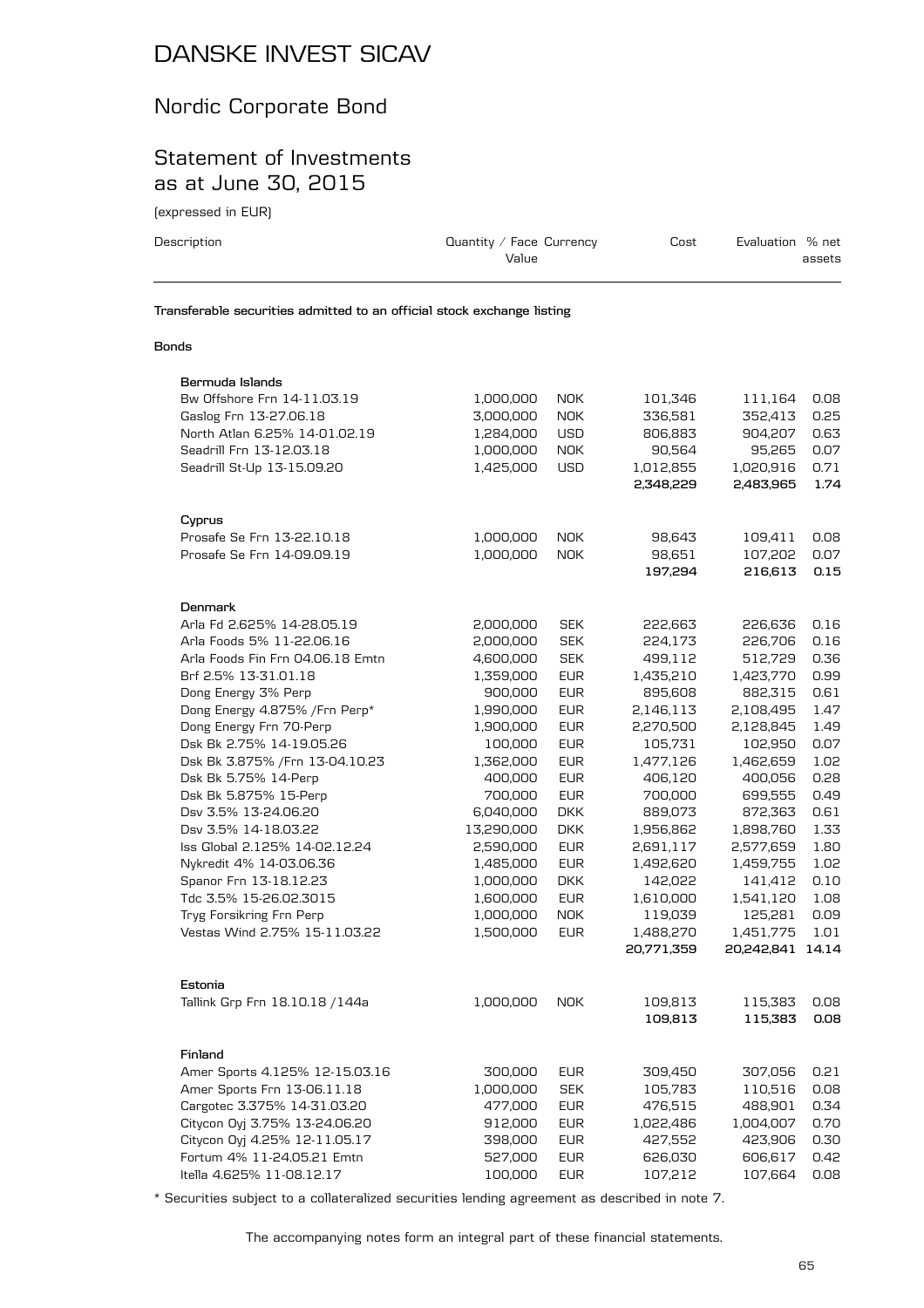## Nordic Corporate Bond

## Statement of Investments (continued) as at June 30, 2015

(expressed in EUR)

| Description                            | Quantity / Face Currency<br>Value |            | Cost       | Evaluation % net | assets |
|----------------------------------------|-----------------------------------|------------|------------|------------------|--------|
| Kemira Oyj 2.25% 15-13.05.22           | 750,000                           | <b>EUR</b> | 747,885    | 753,592          | 0.53   |
| Kesko Oyj 2.75% 12-11.09.18            | 1,250,000                         | <b>EUR</b> | 1,307,689  | 1,305,962        | 0.91   |
| Metso 2.75% 12-04.10.19                | 857,000                           | <b>EUR</b> | 933,212    | 915,439          | 0.64   |
| Mort Hyp Fi Frn 14-30.10.17            | 100,000                           | <b>EUR</b> | 99,450     | 100,831          | 0.07   |
| Neste Oil 2.125% 15-17.03.22           | 300,000                           | <b>EUR</b> | 298,401    | 296,277          | 0.21   |
| Neste Oil 4% 12-28.03.17               | 522,000                           | <b>EUR</b> | 550,440    | 547,774          | 0.38   |
| Nokian Tyre 3.25% 12-19.06.17          | 1,700,000                         | <b>EUR</b> | 1,742,516  | 1,762,611        | 1.23   |
| Outotec Oyj 3.75% 13-16.09.20          | 200,000                           | <b>EUR</b> | 203.982    | 202,924          | 0.14   |
| Pkc Group 4.25% 13-20.09.18            | 730,000                           | <b>EUR</b> | 760,832    | 762,175          | 0.53   |
| Pohjola Bk 0.75% 15-03.03.22           | 1,000,000                         | <b>EUR</b> | 996,540    | 959,020          | 0.67   |
| Pohjola Bk 1.125% 14-17.06.19          | 527,000                           | <b>EUR</b> | 541,480    | 536,865          | 0.38   |
| Pohjola Bk 2% 14-03.03.21 [Regs]       | 963,000                           | <b>EUR</b> | 1,039,523  | 1,007,072        | 0.70   |
| Pohjola Bk 5.75% 12-28.02.22           | 1,157,000                         | <b>EUR</b> | 1,489,035  | 1,425,181        | 1.00   |
| Sampo Bk 1.5% 14-16.09.21              | 200,000                           | <b>EUR</b> | 207,360    | 201,549          | 0.14   |
| Sponda 3.375% 13-09.10.18              | 300,000                           | <b>EUR</b> | 314,412    | 316,119          | 0.22   |
| Tieto Corp 2.875% 13-23.05.19          | 1,050,000                         | <b>EUR</b> | 1,094,823  | 1,096,242        | 0.77   |
| Tvo Power 2.5% 14-17.03.21             | 2,313,000                         | <b>EUR</b> | 2,377,997  | 2,321,824        | 1.62   |
| Tvo Power Co 4.625% 12-04.02.19        | 688,000                           | <b>EUR</b> | 776,501    | 754,392          | 0.53   |
| Tvo Power Frn 14-17.03.20              | 1,000,000                         | <b>SEK</b> | 104,539    | 105,957          | 0.07   |
|                                        |                                   |            | 18,661,645 | 18,420,473 12.87 |        |
|                                        |                                   |            |            |                  |        |
| Germany                                |                                   |            |            |                  |        |
| Allianz Se 3.375% 14-Perp              | 1,100,000                         | <b>EUR</b> | 1,142,245  | 1,065,614        | 0.74   |
|                                        |                                   |            | 1,142,245  | 1,065,614        | 0.74   |
| Great Britain                          |                                   |            |            |                  |        |
| G4s 2.625% 12-06.12.18                 | 989,000                           | <b>EUR</b> | 1,059,111  | 1,050,817        | 0.74   |
| G4s 2.875% 12-05.02.17                 | 865,000                           | <b>EUR</b> | 909,771    | 902,550          | 0.63   |
| Rsa Ins Grp 5.125% 14-10.10.45         | 577,000                           | <b>GBP</b> | 810,295    | 804,656          | 0.56   |
| Rsa Insura. 6.701% [Tv] 06-Perp        | 1,404,000                         | <b>GBP</b> | 2,042,517  | 2,076,489        | 1.45   |
|                                        |                                   |            | 4,821,694  | 4,834,512        | 3.38   |
|                                        |                                   |            |            |                  |        |
| Iceland<br>Arion Bk 3.125% 15-12.03.18 | 1,250,000                         | <b>EUR</b> | 1,239,831  | 1,241,431        | 0.87   |
| Glitnir Bk 3% 14-16.05.16              | 1,454,000                         | <b>EUR</b> | 1,461,264  | 1,464,178        | 1.02   |
|                                        |                                   |            | 2,701,095  | 2,705,609        | 1.89   |
|                                        |                                   |            |            |                  |        |
| Norway                                 |                                   |            |            |                  |        |
| Albain Bidc 6.75% 13-01.11.20*         | 1,530,000                         | <b>EUR</b> | 1,466,341  | 1,534,039        | 1.07   |
| Avinor 1% 15-29.04.25                  | 1,100,000                         | <b>EUR</b> | 1,098,856  | 1,043,036        | 0.73   |
| Avinor 1.75% 14-20.03.21               | 948,000                           | <b>EUR</b> | 1,006,749  | 991,779          | 0.69   |
| Bkk Frn 14-22.05.18                    | 5,000,000                         | <b>NOK</b> | 565,001    | 567,782          | 0.40   |
| Curato B Frn 13-22.11.18               | 1,080,595                         | <b>NOK</b> | 119,031    | 126,702          | 0.09   |
| Dnb 4.75% 12-08.03.22 /Sub             | 786,000                           | <b>EUR</b> | 843,379    | 834,685          | 0.58   |
| Dnb Bank As 3% 13-26.09.23             | 527,000                           | <b>EUR</b> | 553,316    | 552,554          | 0.39   |
| Dnb Bank As 5.75% 15-Perp              | 4,000,000                         | <b>USD</b> | 3,712,041  | 3,499,848        | 2.44   |
| Dnb Bank As Frn 15-28.05.25            | 5,000,000                         | <b>SEK</b> | 539,428    | 539,866          | 0.38   |
| Dnb Norbank 6.0116% [Tv] 07-Perp       | 600,000                           | <b>GBP</b> | 799,936    | 873,196          | 0.61   |
| Dolphin Grp Frn 12-14.11.16            | 2,000,000                         | <b>NOK</b> | 198,688    | 187,781          | 0.13   |
| Dolphin Grp Frn 13-05.12.17            | 3,000,000                         | <b>NOK</b> | 284,967    | 271,490          | 0.19   |
| Fred Olsen Frn 14-28.02.19             | 1,000,000                         | <b>NOK</b> | 96,769     | 96,625           | 0.07   |

\* Securities subject to a collateralized securities lending agreement as described in note 7.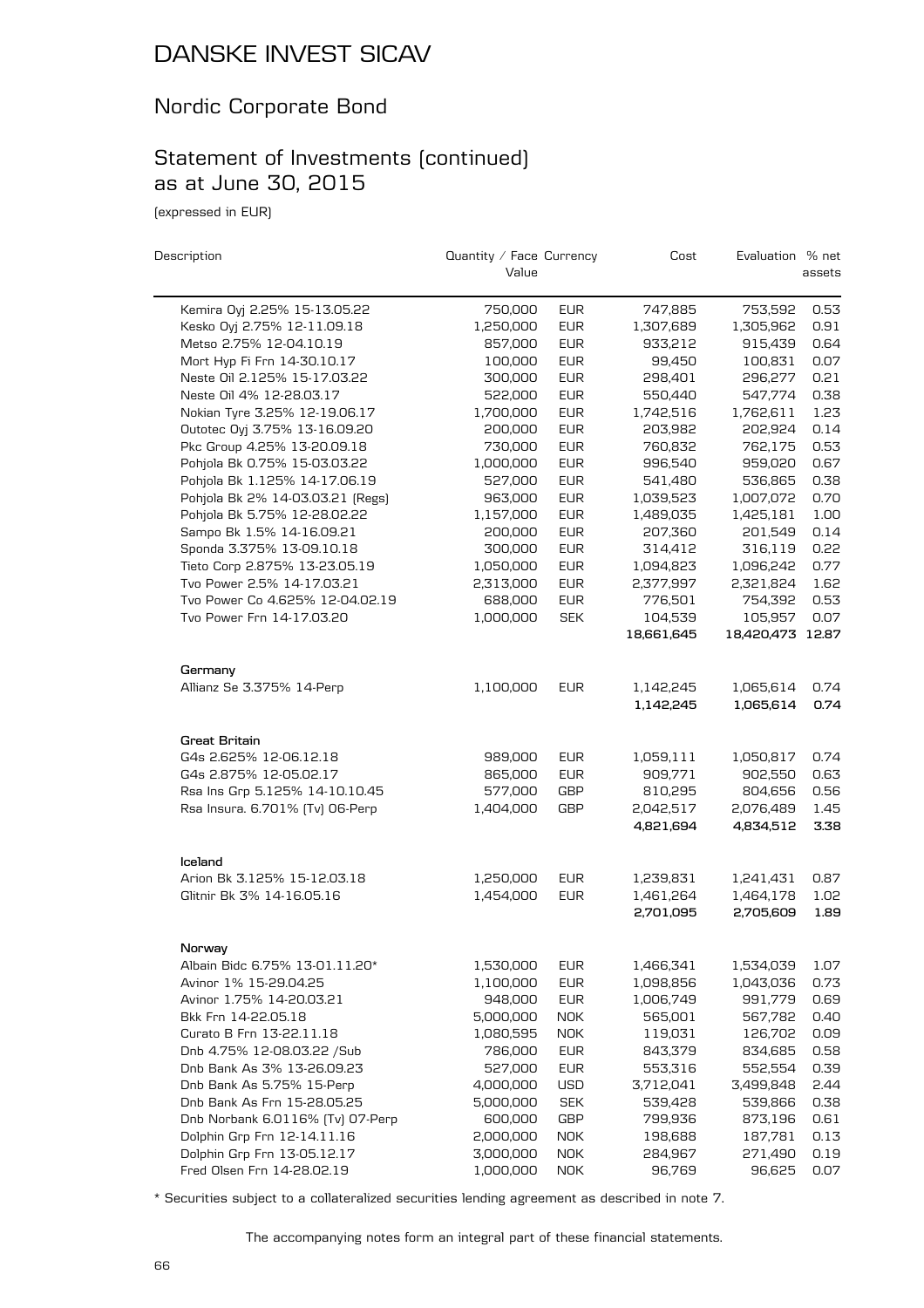## Nordic Corporate Bond

## Statement of Investments (continued) as at June 30, 2015

(expressed in EUR)

| Description                                   | Quantity / Face Currency<br>Value |            | Cost                 | Evaluation % net     | assets |
|-----------------------------------------------|-----------------------------------|------------|----------------------|----------------------|--------|
| Gjensid For Frn 14-03.10.44                   | 10,000,000                        | <b>NOK</b> | 1,130,292            | 1,129,795            | 0.79   |
| Kommun Land 4.25% 15-10.06.45                 | 3,000,000                         | <b>EUR</b> | 2,971,560            | 2,941,785            | 2.06   |
| Petrol Geo 7.375% 11-15.12.18                 | 2,912,000                         | <b>USD</b> | 2,275,460            | 2,466,195            | 1.72   |
| Sparebank 1 1.5% 14-20.05.19                  | 1,284,000                         | <b>EUR</b> | 1,332,441            | 1,321,679            | 0.92   |
| Sparebank 1 Frn 13-Perp                       | 3,000,000                         | <b>NOK</b> | 352,120              | 343,280              | 0.24   |
| Spbk 1 Sr 2.125% 14-14.04.21                  | 1,190,000                         | <b>EUR</b> | 1,262,220            | 1,248,007            | 0.87   |
| Statkraft 2.5% 12-28.11.22                    | 541,000                           | <b>EUR</b> | 603,182              | 587,483              | 0.41   |
| Statkraft 6.625% 09-02.04.19                  | 656,000                           | <b>EUR</b> | 819,290              | 801,855              | 0.56   |
| Storebrand 6.875% 13-04.04.43                 | 350,000                           | <b>EUR</b> | 408,530              | 394,993              | 0.28   |
| Telenor 4.125% 10-26.03.20                    | 221,000                           | <b>EUR</b> | 260,883              | 255,496              | 0.18   |
|                                               |                                   |            | 22,700,480           | 22,609,951 15.80     |        |
| Sweden                                        |                                   |            |                      |                      |        |
| Ainmt Scand 9.75% 14-19.03.19                 | 14,000,000                        | <b>SEK</b> | 1,566,163            | 1,617,321            | 1.13   |
| Alfa Laval 1.375% 14-12.09.22                 | 1,354,000                         | <b>EUR</b> | 1,395,702            | 1,353,086            | 0.95   |
| Alfa Laval Frn 14-12.09.19                    | 1,119,000                         | <b>EUR</b> | 1,127,857            | 1,122,497            | 0.78   |
| Castellum Frn 13-26.09.18                     | 400,000                           | <b>SEK</b> | 42,966               | 44,382               | 0.03   |
| Castellum Frn 14-07.06.19                     | 1,000,000                         | <b>SEK</b> | 105,628              | 109,463              | 0.08   |
| Ericsson Lm 5.375% 07-27.06.17                | 809,000                           | <b>EUR</b> | 906,336              | 890,616              | 0.62   |
| Getinge 3.5% 13-21.05.18                      | 1,000,000                         | <b>SEK</b> | 107,999              | 113,716              | 0.08   |
| Hoist Kred Frn 14-02.10.17                    | 1,100,000                         | <b>EUR</b> | 1,083,000            | 1,108,250            | 0.77   |
| Ica Gruppen Frn 14-17.06.19                   | 1,400,000                         | <b>SEK</b> | 148,417              | 154,511              | 0.11   |
| In Justita 3.125% 14-15.05.19                 | 10,000,000                        | <b>SEK</b> | 1,075,737            | 1,147,218            | 0.80   |
| Investor 3.25% 10-17.09.18                    | 850,000                           | <b>EUR</b> | 936,303              | 925,408              | 0.65   |
| Investor 4.875% 09-18.11.21                   | 1,050,000                         | <b>EUR</b> | 1,333,966            | 1,300,814            | 0.91   |
| Molnlycke H 1.5% 14-28.02.22                  | 2,396,000                         | <b>EUR</b> | 2,472,518            | 2,401,643            | 1.68   |
| Nordea 1.125% 15-12.02.25*                    | 1,500,000                         | <b>EUR</b> | 1,498,455            | 1,417,710            | 0.99   |
| Nordea 4.625% [Frn] 12-15.02.22               | 472,000                           | <b>EUR</b> | 506,993              | 500,445              | 0.35   |
| Nordea 5.5% 14-Perp                           | 1,082,000                         | <b>USD</b> | 912,884              | 960,528              | 0.67   |
| Ovako Group 6.5% 14-01.06.19                  | 770,000                           | <b>EUR</b> | 757,906              | 754,692              | 0.53   |
| Sbab Bk Ab 1.375% 13-02.05.18                 | 595,000                           | <b>EUR</b> | 613,169              | 610,747              | 0.43   |
| Sbab Bk Ab 3% 13-11.10.18                     |                                   | <b>SEK</b> |                      |                      | 0.08   |
| Sca Ab 1.125% 15-05.03.25                     | 1,000,000<br>2,100,000            | <b>EUR</b> | 113,301              | 115,933<br>1,978,021 | 1.38   |
| Sca An 2.5% 13-09.06.23                       |                                   | <b>EUR</b> | 2,095,065<br>760,155 | 730,618              | 0.51   |
|                                               | 677,000                           |            |                      |                      |        |
| Scania 1% 15-16.03.20<br>Seb 2.5% 14-28.05.26 | 10,000,000                        | <b>SEK</b> | 1,085,192            | 1,066,564            | 0.75   |
| Seb 4% 12-12.09.22                            | 459,000<br>766,000                | <b>EUR</b> | 475,584              | 468,522              | 0.33   |
|                                               |                                   | <b>EUR</b> | 823,069              | 816,326              | 0.57   |
| Seb 5.75% 14-Perp                             | 1,000,000                         | <b>USD</b> | 934,698              | 881,957              | 0.62   |
| Securitas 2.25% 14.03.18 Emtn                 | 691,000                           | EUR        | 725,683              | 720,585              | 0.50   |
| Securitas 2.625% 13-22.02.21                  | 898,000                           | <b>EUR</b> | 976,259              | 965,108              | 0.67   |
| Securitas 2.75 12-28.02.17                    | 300,000                           | <b>EUR</b> | 313,872              | 311,562              | 0.22   |
| Shb 2.25% 13-27.08.20 Regs                    | 659,000                           | <b>EUR</b> | 716,696              | 702,748              | 0.49   |
| Shb 2.656% 14-15.01.24                        | 2,102,000                         | <b>EUR</b> | 2,206,277            | 2,185,586            | 1.53   |
| Shb 5.25% 15-Perp                             | 1,550,000                         | <b>USD</b> | 1,391,311            | 1,346,043            | 0.94   |
| Skf 2.375% 13-29.10.20                        | 1,490,000                         | <b>EUR</b> | 1,616,202            | 1,580,897            | 1.10   |
| Svenska Hdbk 4.194% [Tv] 05-Perp              | 364,000                           | <b>EUR</b> | 372,484              | 368,184              | 0.26   |
| Swedbank 1% 15-01.06.22                       | 700,000                           | <b>EUR</b> | 695,870              | 681,727              | 0.48   |
| Swedbank 2.375% 14-26.02.24                   | 1,264,000                         | <b>EUR</b> | 1,308,576            | 1,291,309            | 0.90   |
| Swedbank 3 [Frn] 05.12.22 Emtn                | 743,000                           | <b>EUR</b> | 783,753              | 778,556              | 0.54   |
| Vattenfall 3% 15-19.03.77                     | 1,700,000                         | <b>EUR</b> | 1,701,750            | 1,524,577            | 1.07   |
| Volvo Tsy 2.375% 26.11.19 Emtn                | 500,000                           | <b>EUR</b> | 538,000              | 531,648              | 0.37   |

\* Securities subject to a collateralized securities lending agreement as described in note 7.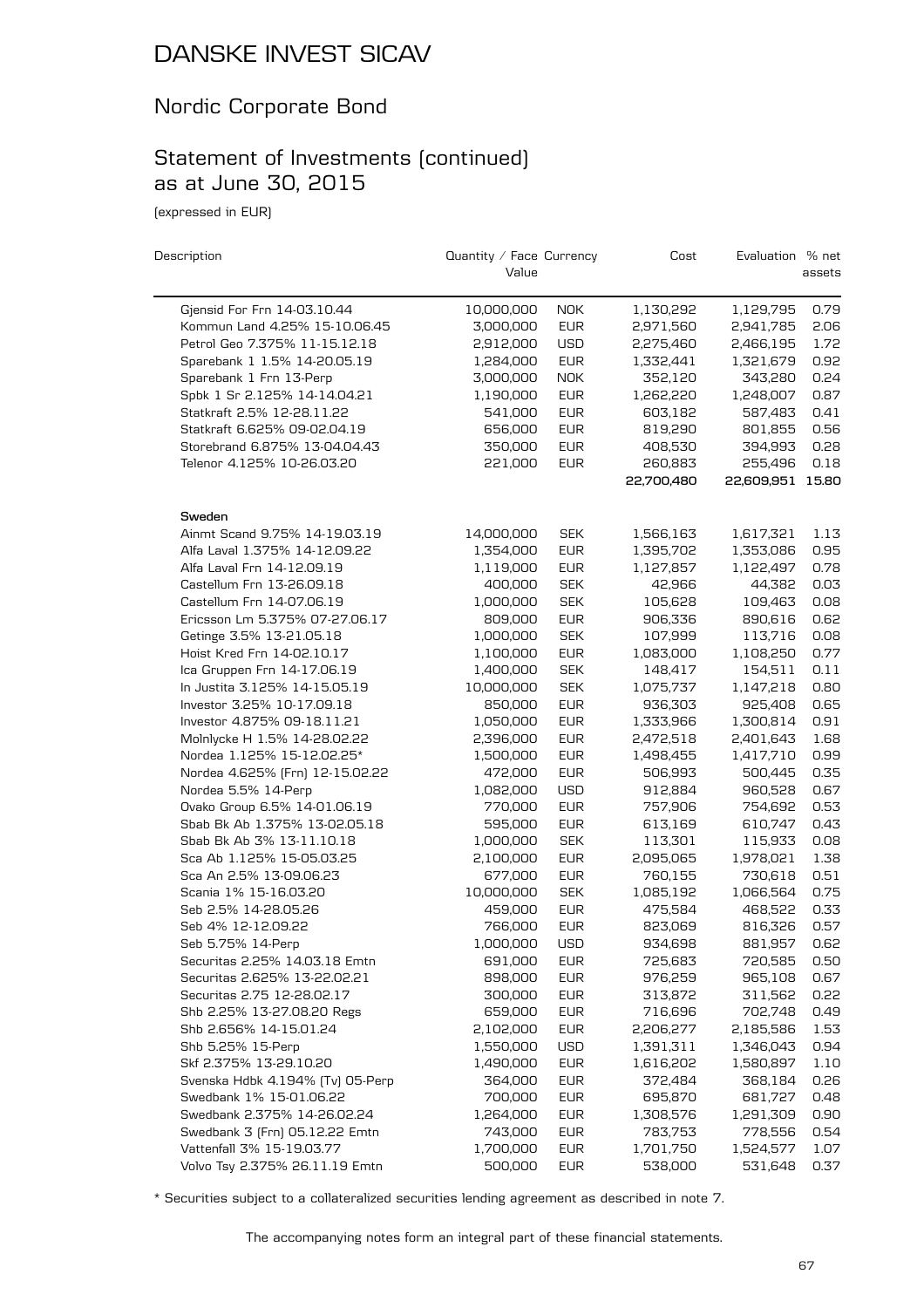## Nordic Corporate Bond

# Statement of Investments (continued) as at June 30, 2015

(expressed in EUR)

| Description                                                            | Quantity / Face Currency<br>Value |            | Cost               | Evaluation % net   | assets       |
|------------------------------------------------------------------------|-----------------------------------|------------|--------------------|--------------------|--------------|
| Volvo Tsy 5% 07-31.05.17                                               | 413,000                           | <b>EUR</b> | 455,393            | 449,040            | 0.31         |
| Volvo Tsy Frn 14-11.09.17                                              | 106,000                           | <b>EUR</b> | 106,098            | 106,206            | 0.07         |
|                                                                        |                                   |            | 36,787,287         | 36,134,764 25.25   |              |
| The Netherlands                                                        |                                   |            |                    |                    |              |
| Delta Lloyd 4.375% 14-Perp                                             | 800,000                           | <b>EUR</b> | 799,767            | 741,652            | 0.52         |
|                                                                        |                                   |            | 799,767            | 741,652            | 0.52         |
| Total - Bonds                                                          |                                   |            | 111,040,908        | 109,571,377 76.56  |              |
| Total - Transferable securities admitted to an official stock exchange |                                   |            |                    |                    |              |
| listing                                                                |                                   |            | 111,040,908        | 109,571,377 76.56  |              |
| Transferable securities dealt in on another regulated market           |                                   |            |                    |                    |              |
| <b>Bonds</b>                                                           |                                   |            |                    |                    |              |
| Bermuda Islands                                                        |                                   |            |                    |                    |              |
| Glden Close 9% 24.10.19 / Pool                                         | 432,628                           | <b>USD</b> | 305,073            | 335,861            | 0.23         |
| Seadrill Ltd 5.625% 15.09.17                                           | 2,000,000                         | <b>USD</b> | 1,594,523          | 1,598,899          | 1.12         |
|                                                                        |                                   |            | 1,899,596          | 1,934,760          | 1.35         |
| Denmark                                                                |                                   |            |                    |                    |              |
| Ambu A/S 3.375% 13-15.03.18                                            | 12,000,000                        | <b>DKK</b> | 1,695,619          | 1,680,863          | 1.17         |
| Ax Iv Eg HI Frn 13-02.12.20                                            | 6,750,000                         | <b>DKK</b> | 877,127            | 913,818            | 0.64         |
| Haldor Topsoe 3.625% 13-17.04.20                                       | 8,000,000                         | <b>DKK</b> | 1,180,878          | 1,136,660          | 0.79         |
| Tdcdc 4.375% 11-23.02.18                                               | 984,000                           | <b>EUR</b> | 1,093,997          | 1,080,373          | 0.76         |
|                                                                        |                                   |            | 4,847,621          | 4,811,714          | 3.36         |
| Finland                                                                |                                   |            |                    |                    |              |
| Huhtamaki Oy 3.375% 13-14.05.20                                        | 748,000                           | <b>EUR</b> | 798,524<br>798,524 | 796,145<br>796,145 | 0.56<br>0.56 |
|                                                                        |                                   |            |                    |                    |              |
| Norway                                                                 |                                   |            |                    |                    |              |
| Dno Intl 8.75% 15-18.06.20                                             | 800,000                           | <b>USD</b> | 619,853            | 630,570            | 0.44         |
| Infratek As Frn 14-20.05.19                                            | 1,000,000                         | <b>NOK</b> | 105,389            | 113,121            | 0.08         |
| Salar Bidco Frn 14-28.03.19                                            | 6,000,000                         | <b>NOK</b> | 671,094            | 683,816            | 0.48         |
| Storebrand Frn 15-Perp                                                 | 6,000,000                         | <b>NOK</b> | 697,187            | 678,855            | 0.47         |
| W Holding Frn 14-10.07.19                                              | 7,500,000                         | <b>NOK</b> | 834,469            | 844,873            | 0.59         |
|                                                                        |                                   |            | 2,927,992          | 2,951,235          | 2.06         |
| Sweden<br>Be Bio Ener Frn 14-10.06.19                                  | 6,000,000                         | <b>SEK</b> | 599,347            | 605,275            | 0.42         |
| Nobina 8% 14-13.05.19                                                  | 6,000,000                         | <b>SEK</b> | 636,758            | 735,442            | 0.51         |
| Norcell Swe 5.25% 14-04.11.19                                          | 13,000,000                        | <b>SEK</b> | 1,415,126          | 1,478,474          | 1.03         |
| Nynas Frn 14-26.06.18                                                  | 1,000,000                         | <b>SEK</b> | 106,648            | 111,455            | 0.08         |
| Polygon Ab Frn 14-16.04.19                                             | 800,000                           | <b>EUR</b> | 759,517            | 752,000            | 0.53         |
|                                                                        |                                   |            | 3,517,396          | 3,682,646          | 2.57         |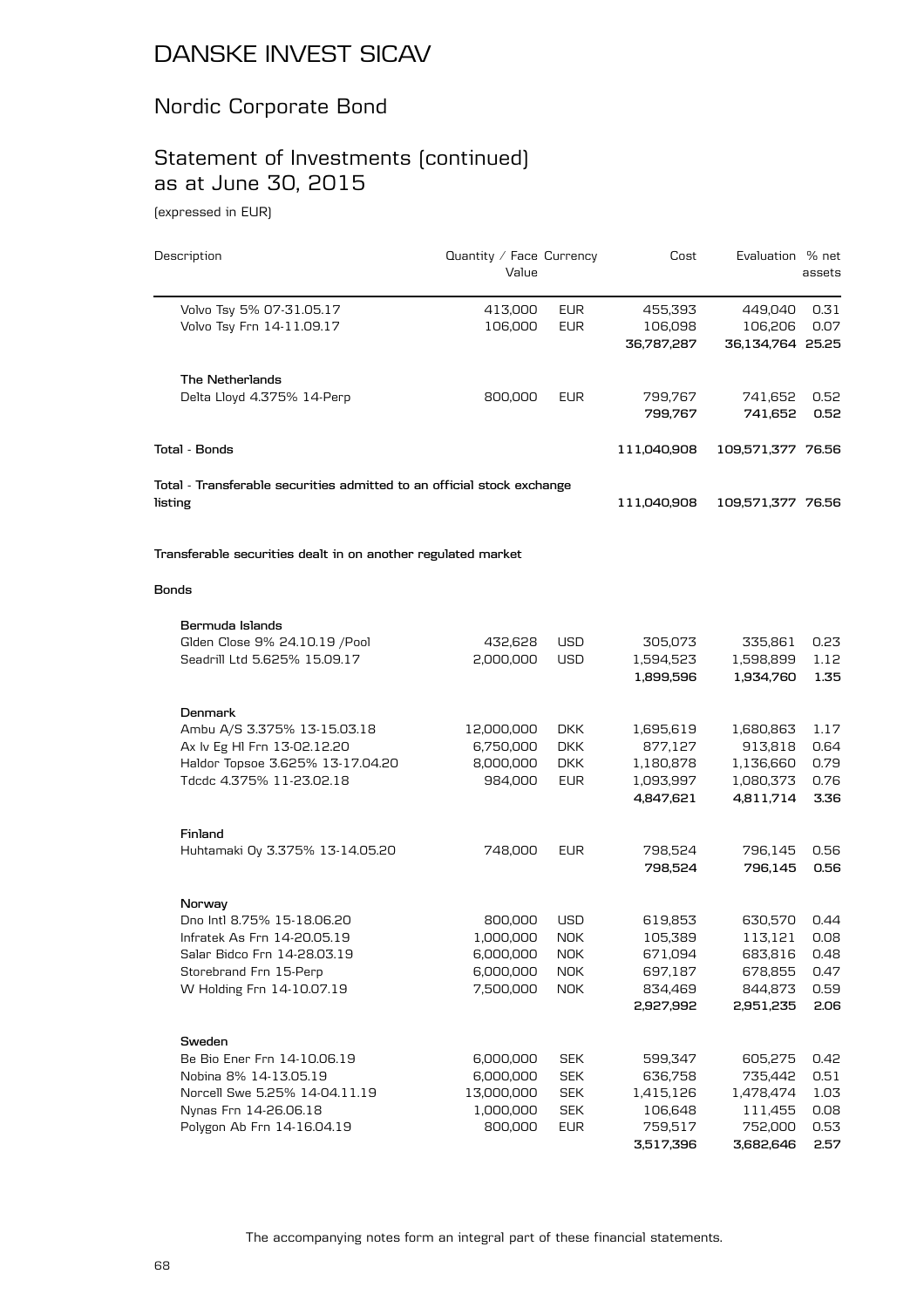## Nordic Corporate Bond

# Statement of Investments (continued) as at June 30, 2015

(expressed in EUR)

| Description                                                          | Quantity / Face Currency<br>Value |            | Cost                   | Evaluation % net       | assets       |
|----------------------------------------------------------------------|-----------------------------------|------------|------------------------|------------------------|--------------|
| <b>The Netherlands</b>                                               |                                   |            |                        |                        |              |
| Stena Intl 5.75% 14-01.03.24                                         | 680,000                           | <b>USD</b> | 550,676<br>550,676     | 571,527<br>571,527     | 0.40<br>0.40 |
| <b>Total - Bonds</b>                                                 |                                   |            | 14,541,805             | 14,748,027 10.30       |              |
| Total - Transferable securities dealt in on another regulated market |                                   |            | 14,541,805             | 14,748,027 10.30       |              |
| Other Transferable securities                                        |                                   |            |                        |                        |              |
| Bonds                                                                |                                   |            |                        |                        |              |
| Bermuda Islands                                                      |                                   |            |                        |                        |              |
| Bw Offshore Frn 15-16.06.20                                          | 11,000,000                        | <b>NOK</b> | 1,255,541<br>1,255,541 | 1,244,044<br>1,244,044 | 0.87<br>0.87 |
| Finland                                                              |                                   |            |                        |                        |              |
| Dna 2.625% 13-28.11.18                                               | 500,000                           | <b>EUR</b> | 513,214                | 519,543                | 0.36         |
| Eagle Ind 8.25% 13.03.20 / Pool                                      | 500,000                           | <b>EUR</b> | 500,000                | 505,000                | 0.35         |
| Localtap 3.625% 14-26.11.24                                          | 200,000                           | <b>EUR</b> | 198,880                | 199,890                | 0.14         |
| Sanoma 7.25% 13-Perp                                                 | 400,000                           | <b>EUR</b> | 413,500                | 411,000                | 0.29         |
| Sponda 2.375% 15-20.05.20                                            | 1,000,000                         | <b>EUR</b> | 998,510                | 1,002,290              | 0.70         |
| Technopolis 3.75% 15-28.05.20                                        | 1,000,000                         | <b>EUR</b> | 998,030<br>3,622,134   | 1,011,475<br>3,649,198 | 0.71<br>2.55 |
| Norway                                                               |                                   |            |                        |                        |              |
| Austevoll Frn 15-04.05.21                                            | 4,000,000                         | <b>NOK</b> | 474,799                | 452,497                | 0.32         |
| Norwegian Frn 15-20.05.18                                            | 6,000,000                         | <b>NOK</b> | 710,768                | 673,635                | 0.47         |
|                                                                      |                                   |            | 1,185,567              | 1,126,132              | 0.79         |
| Sweden                                                               |                                   |            |                        |                        |              |
| Castellum Frn 15-13.03.20                                            | 3,000,000                         | <b>SEK</b> | 326,445                | 324,065                | 0.23         |
| Consilium Frn 15-25.03.20                                            | 4,000,000                         | <b>SEK</b> | 435,637                | 466,431                | 0.32         |
| Nibe Indust Frn 15-28.05.20                                          | 6,000,000                         | <b>SEK</b> | 645,256                | 653,306                | 0.46         |
| Resurs Bank Frn 15-03.04.18                                          | 4,000,000                         | <b>SEK</b> | 430,392                | 436,162                | 0.30         |
|                                                                      |                                   |            | 1,837,730              | 1,879,964              | 1.31         |
| Total - Bonds                                                        |                                   |            | 7,900,972              | 7,899,338              | 5.52         |
| Total - Other Transferable securities                                |                                   |            | 7,900,972              | 7,899,338              | 5.52         |
| TOTAL INVESTMENT PORTFOLIO                                           |                                   |            | 133,483,685            | 132,218,742 92.38      |              |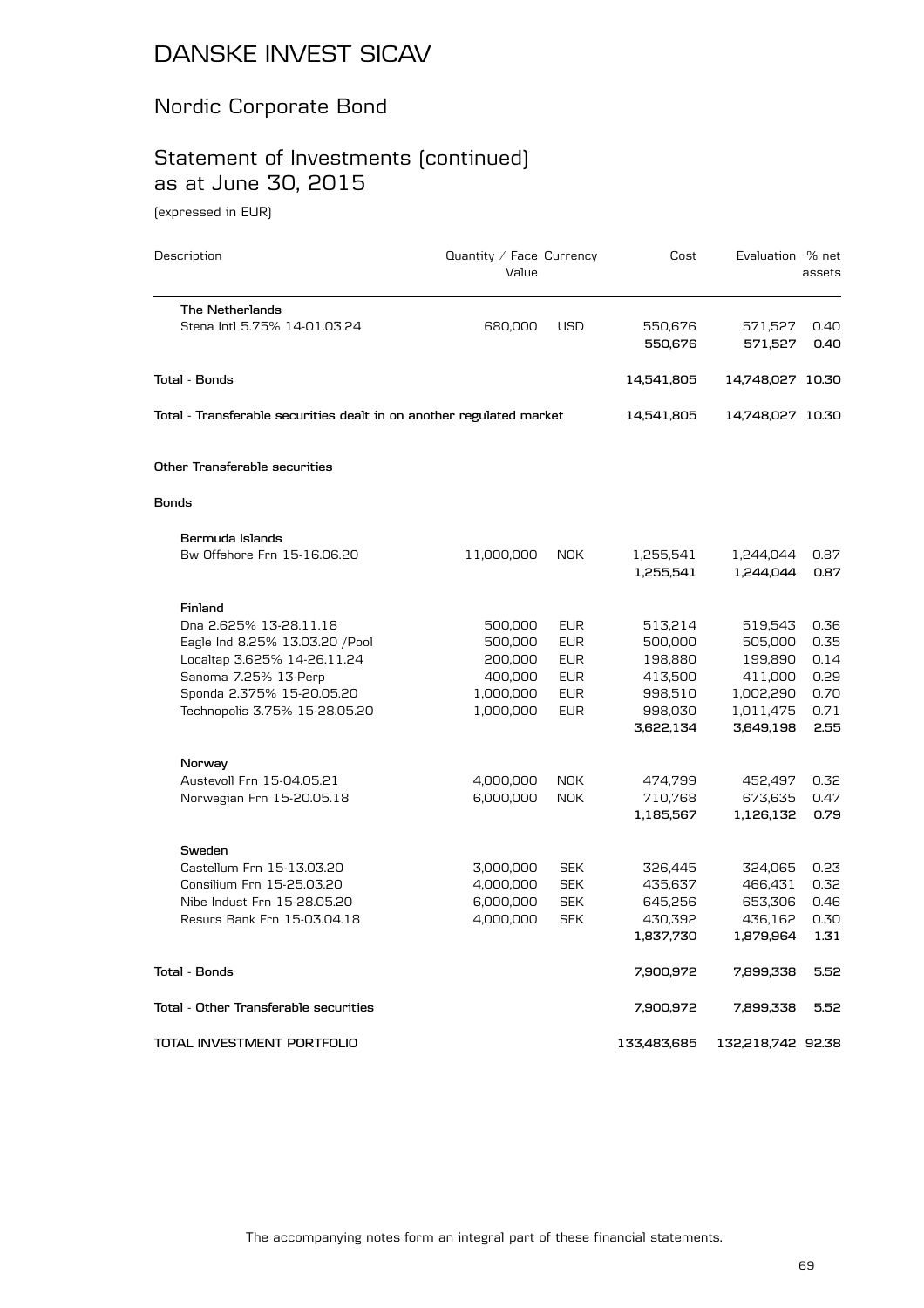## Nordic Corporate Bond

## Geographical and Economic Portfolio Breakdowns as at June 30, 2015

(expressed as a percentage of net assets)

| Geographical breakdown | %     |
|------------------------|-------|
| Sweden                 | 29.13 |
| Norway                 | 18.65 |
| Denmark                | 17.50 |
| Finland                | 15.98 |
| Bermuda Islands        | 3.96  |
| Great Britain          | 3.38  |
| Iceland                | 1.89  |
| The Netherlands        | 0.92  |
| Germany                | 0.74  |
| Cyprus                 | 0.15  |
| Estonia                | 0.08  |
|                        | 92.38 |

| Economic breakdown                          | ℅     |
|---------------------------------------------|-------|
| Banks and Financial Institutions            | 22.00 |
| Petrol                                      | 11.00 |
| <b>Public Services</b>                      | 6.09  |
| Other Services                              | 5.45  |
| Insurance                                   | 5.18  |
| News Transmission                           | 5.16  |
| Miscellaneous                               | 4.82  |
| Mechanics, Machinery                        | 4.59  |
| Transportation                              | 3.92  |
| Holding and Finance Companies               | 3.63  |
| Real Estate Companies                       | 2.97  |
| <b>Pharmaceuticals and Cosmetics</b>        | 2.93  |
| Mortgage and Funding Institutions           | 2.59  |
| <b>States, Provinces and Municipalities</b> | 2.06  |
| Forest Products and Paper Industry          | 1.89  |
| Automobile Industry                         | 1.26  |
| Tyres & Rubber                              | 1.23  |
| Retail                                      | 0.91  |
| Consumer Goods                              | 0.85  |
| Internet Software                           | 0.77  |
| Chemicals                                   | 0.53  |
| Electronics and Electrical Equipment        | 0.53  |
| Mines, Heavy Industries                     | 0.53  |
| Aerospace Technology                        | 0.47  |
| Agriculture and Fishing                     | 0.32  |
| Graphic Art, Publishing                     | 0.29  |
| <b>Food and Distilleries</b>                | 0.27  |
| Non-Ferrous Metals                          | 0.14  |
|                                             | 92.38 |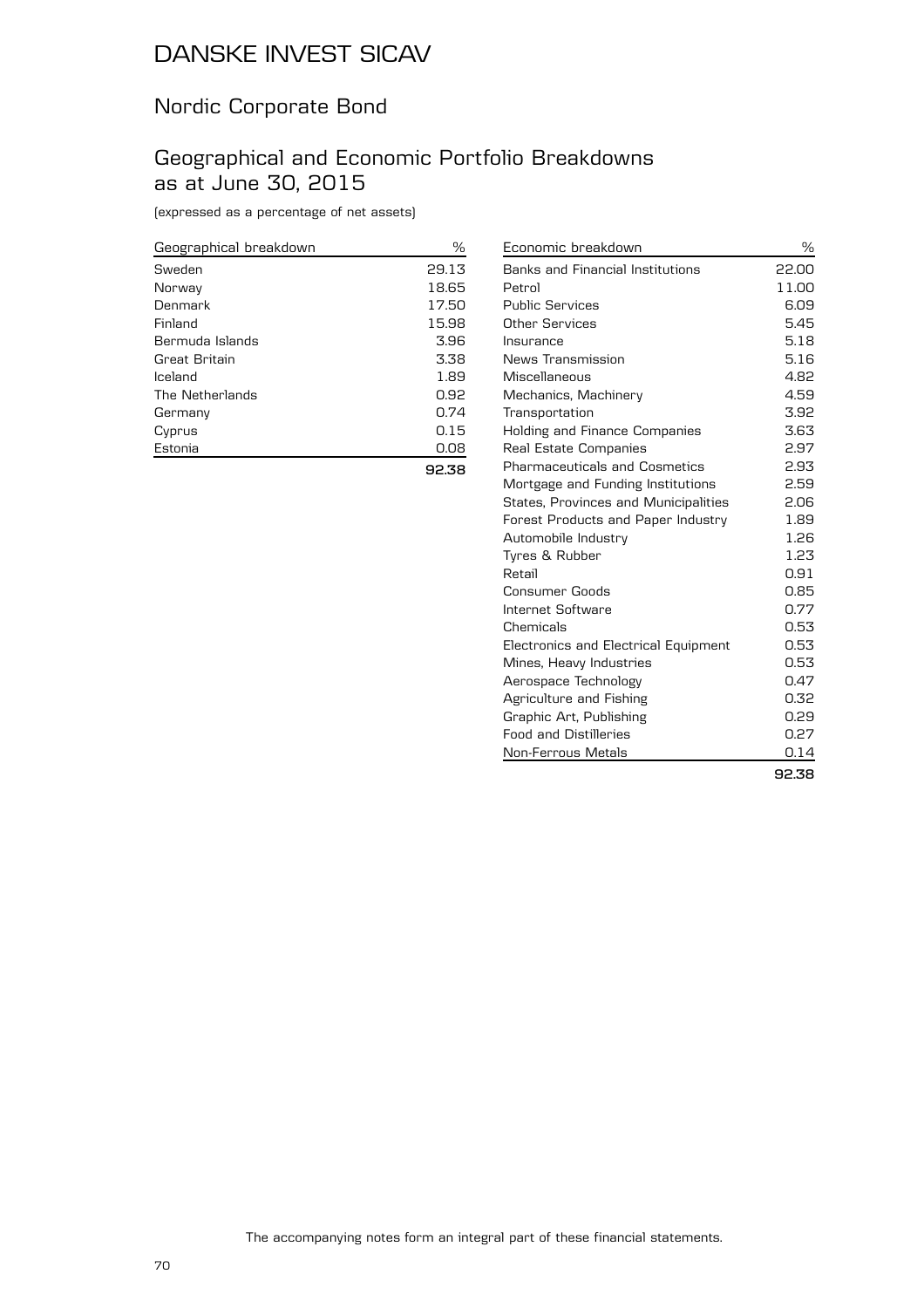#### US High Yield Bond\*

#### Statement of Investments as at June 30, 2015

(expressed in USD)

\* See Note 1

| Description                                                            | Quantity / Face Currency<br>Value |            | Cost      | Evaluation % net | assets |  |  |  |  |  |
|------------------------------------------------------------------------|-----------------------------------|------------|-----------|------------------|--------|--|--|--|--|--|
| Transferable securities admitted to an official stock exchange listing |                                   |            |           |                  |        |  |  |  |  |  |
| Bonds                                                                  |                                   |            |           |                  |        |  |  |  |  |  |
| <b>United States of America</b>                                        |                                   |            |           |                  |        |  |  |  |  |  |
| Peabody Energy 7.875% 06-26                                            | 110,000                           | <b>USD</b> | 91,575    | 41,904           | 0.08   |  |  |  |  |  |
| Terex 6% 12-15.05.21                                                   | 40,000                            | <b>USD</b> | 40,600    | 40,537           | 0.07   |  |  |  |  |  |
|                                                                        |                                   |            | 132.175   | 82,441           | 0.15   |  |  |  |  |  |
| Tota1 - Bonds                                                          |                                   |            | 132,175   | 82,441           | 0.15   |  |  |  |  |  |
|                                                                        |                                   |            |           |                  |        |  |  |  |  |  |
| Total - Transferable securities admitted to an official stock exchange |                                   |            |           |                  |        |  |  |  |  |  |
| listing                                                                |                                   |            | 132,175   | 82,441           | 0.15   |  |  |  |  |  |
|                                                                        |                                   |            |           |                  |        |  |  |  |  |  |
| Transferable securities dealt in on another regulated market           |                                   |            |           |                  |        |  |  |  |  |  |
| <b>Bonds</b>                                                           |                                   |            |           |                  |        |  |  |  |  |  |
| Canada                                                                 |                                   |            |           |                  |        |  |  |  |  |  |
| Ats Auto 6.5% 15-15.06.23                                              | 260,000                           | <b>USD</b> | 260,000   | 266,175          | 0.49   |  |  |  |  |  |
| Gibson Engy 6.75% 15.07.21 144A                                        | 1,334,000                         | <b>USD</b> | 1,332,332 | 1,372,352        | 2.52   |  |  |  |  |  |
| Great Cdn Gam 6.625% 25.07.22 144A                                     | 55,000                            | CAD        | 48,376    | 46,225           | 0.08   |  |  |  |  |  |
| Norbord 6.25% 15-15.04.23                                              | 560,000                           | USD        | 560,000   | 568,400          | 1.05   |  |  |  |  |  |
| Vrx Escrow 5.875% 15-15.05.23                                          | 1,040,000                         | <b>USD</b> | 1,044,288 | 1,066,000        | 1.96   |  |  |  |  |  |
| Vrx Escrow 6.125% 15-15.04.25                                          | 100,000                           | <b>USD</b> | 100,000   | 102,625          | 0.19   |  |  |  |  |  |
|                                                                        |                                   |            | 3,344,996 | 3,421,777        | 6.29   |  |  |  |  |  |
| Ireland                                                                |                                   |            |           |                  |        |  |  |  |  |  |
| James Hardi 5.875% 15-15.02.23                                         | 630,000                           | USD        | 635,023   | 648,900          | 1.19   |  |  |  |  |  |
|                                                                        |                                   |            | 635,023   | 648,900          | 1.19   |  |  |  |  |  |
| <b>United States of America</b>                                        |                                   |            |           |                  |        |  |  |  |  |  |
| Aleris Int 7.625% 11-15.02.18                                          | 443,000                           | USD        | 441,743   | 451,955          | 0.83   |  |  |  |  |  |
| Aleris Int 7.875% 12-01.11.20                                          | 289,000                           | USD        | 284,123   | 299,502          | 0.55   |  |  |  |  |  |
| Amerigas Part 7% 12-20.05.22                                           | 498,000                           | USD        | 512,318   | 529,543 0.97     |        |  |  |  |  |  |
| Bill Barrett 7% 12-15.10.22                                            | 1,271,000                         | USD        | 1,031,099 | 1,158,173        | 2.13   |  |  |  |  |  |
| Breitburn Ener 7.875% 15.04.22                                         | 1,834,000                         | <b>USD</b> | 1,345,697 | 1,541,541        | 2.83   |  |  |  |  |  |
| Breitburn Ener 8.625% 15.10.20                                         | 276,000                           | USD        | 228,563   | 249,533          | 0.46   |  |  |  |  |  |
| Cable One 5.75% 15-15.06.22                                            | 230,000                           | USD        | 230,000   | 234,025          | 0.43   |  |  |  |  |  |
| California 6% 14-15.11.24                                              | 420,000                           | <b>USD</b> | 373,325   | 361,200          | 0.66   |  |  |  |  |  |
| Clear Ch Wld 6.5% 13-15.11.22                                          | 1,091,000                         | <b>USD</b> | 1,117,593 | 1,113,556        | 2.05   |  |  |  |  |  |
| Clear Ch Wld 6.5% 15.11.22 -B-                                         | 520,000                           | <b>USD</b> | 537,225   | 539,269          | 0.99   |  |  |  |  |  |

Crw Castle 5.25% 12-15.01.23 442,000 USD 449,459 446,405 0.82 Dycom Inv 7.125% 11-15.01.21 861,000 USD 903,512 900,821 1.66 Equinix Inc 5.375% 01.04.23 561,000 USD 573,623 560,024 1.03 Equinix Inc 5.375% 14-01.01.22 255,000 USD 261,216 255,877 0.47 Examworks 5.625% 15-15.04.23 310,000 USD 310,000 315,464 0.58 First Data 7.375% 15.06.19 144A 218,000 USD 228,900 226,609 0.42 First Data Corp 6.75% 01.11.20 260,000 USD 277,550 274,300 0.50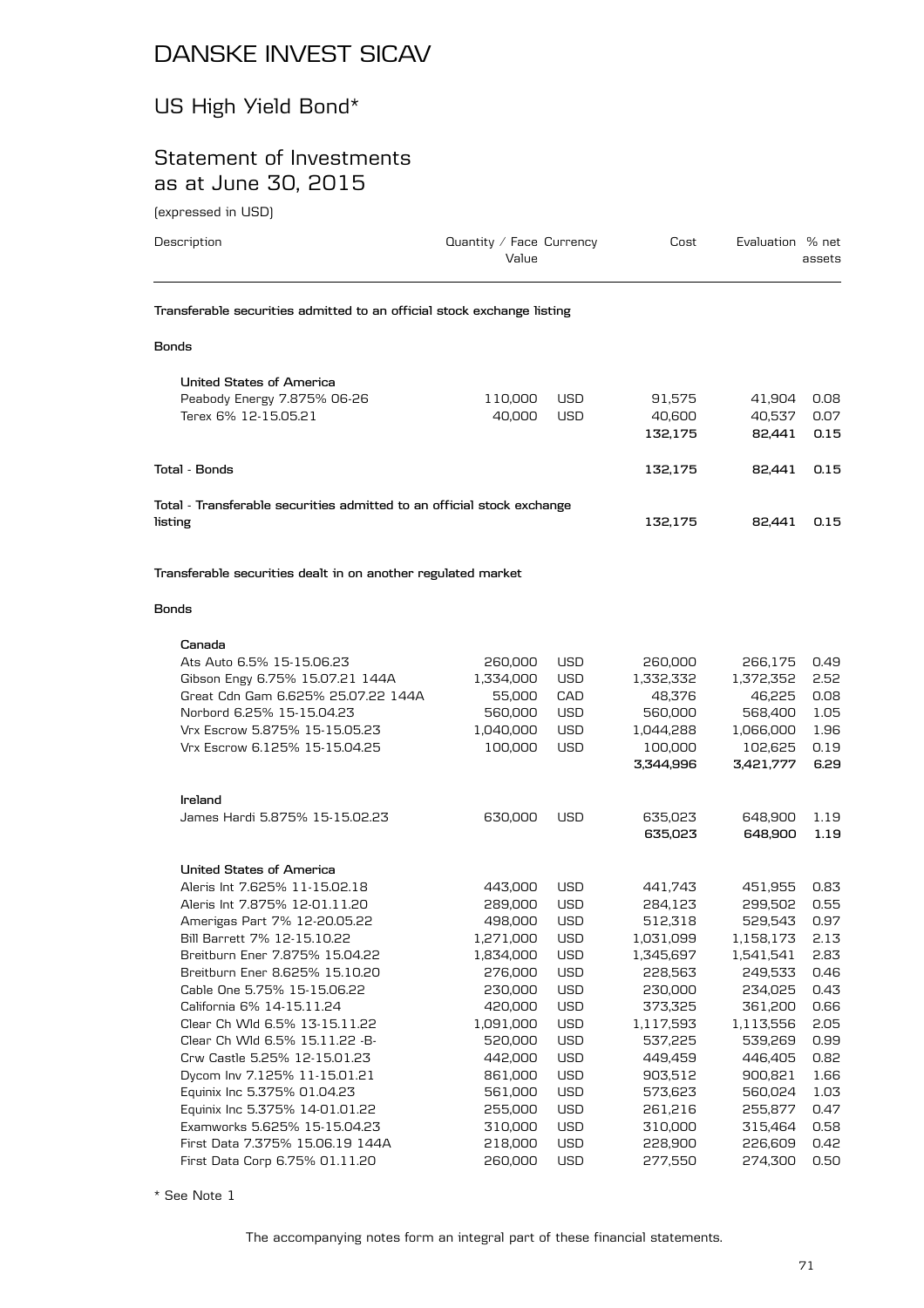# US High Yield Bond\*

## Statement of Investments (continued) as at June 30, 2015

(expressed in USD)

| Description                                                          | Quantity / Face Currency |            | Cost       | Evaluation % net |        |
|----------------------------------------------------------------------|--------------------------|------------|------------|------------------|--------|
|                                                                      | Value                    |            |            |                  | assets |
| Foresight En7.875% 15.08.21 144A                                     | 2,391,000                | <b>USD</b> | 2,349,157  | 2,139,945        | 3.93   |
| Forum Ener 6.25% 14-01.10.21                                         | 812,000                  | <b>USD</b> | 766,240    | 803,880          | 1.48   |
| Gibson Brands 8.875% 01.08.18                                        | 340,000                  | <b>USD</b> | 333,250    | 346,800          | 0.64   |
| H&E Equip 7% 13-01.09.22                                             | 960,000                  | <b>USD</b> | 963,200    | 1,000,426        | 1.84   |
| Halyard 6.25% 14-15.10.22                                            | 346,000                  | <b>USD</b> | 354,866    | 361,570          | 0.67   |
| Harbinger 7.75% 14-15.01.22                                          | 1,905,000                | <b>USD</b> | 1,935,431  | 1,872,110        | 3.44   |
| Harbinger 7.875% 14-15.07.19                                         | 393,000                  | <b>USD</b> | 419,282    | 415,597          | 0.76   |
| Klx Inc 5.875% 14-01.12.22                                           | 954,000                  | <b>USD</b> | 955,857    | 956,385          | 1.76   |
| Level 3 Fin 5.125% 15-01.05.23                                       | 750,000                  | <b>USD</b> | 750,000    | 734,531          | 1.35   |
| Live Nation 5.375%15.06.22 144A                                      | 168,000                  | <b>USD</b> | 168,735    | 168,420          | 0.31   |
| Live Nation 7% 12-01.09.20 144A                                      | 109,000                  | <b>USD</b> | 115,336    | 115,813          | 0.21   |
| Lkq Corp 4.75% 14-15.05.23                                           | 284,000                  | USD        | 272,640    | 270,080          | 0.50   |
| Memor Prod 7.625% 13-01.05.21                                        | 1,801,000                | <b>USD</b> | 1,506,086  | 1,718,649        | 3.16   |
| Opal Acquis 8.875% 13-15.12.21                                       | 180,000                  | <b>USD</b> | 178,200    | 175,500          | 0.32   |
| Peabody Ene 6% 12-15.11.18                                           | 173,000                  | <b>USD</b> | 154,403    | 88,018           | 0.16   |
| Peabody Ene 6.25% 12-15.11.21                                        | 968,000                  | <b>USD</b> | 814,935    | 341,201          | 0.63   |
| Peabody Ener 6.5% 10-15.09.20                                        | 669,000                  | <b>USD</b> | 572,413    | 237,214          | 0.44   |
| Penn 5.875% 14-01.11.21                                              | 320,000                  | <b>USD</b> | 320,000    | 323,114          | 0.59   |
| Rev Con Pro 5.75% 13-15.02.21                                        | 689,000                  | <b>USD</b> | 694,121    | 681,652          | 1.25   |
| Rex Energy 8.875% 13-01.12.20                                        | 860,000                  | <b>USD</b> | 756,263    | 785,971          | 1.45   |
| Rite Aid 6.125% 15-01.04.23                                          | 400,000                  | USD        | 400,000    | 411,000          | 0.76   |
| Sba Telecom 5.75% 13-15.07.20                                        | 641,000                  | <b>USD</b> | 662,233    | 665,678          | 1.22   |
| Sirius Xm 5.75% 01.08.21 144A                                        | 303,000                  | <b>USD</b> | 310,954    | 311,333          | 0.57   |
| Spectrum Br 5.75% 15-15.07.25                                        | 60,000                   | <b>USD</b> | 60,000     | 60,750           | 0.11   |
| Spectrum Br 6.375% 13-15.11.20                                       | 95,000                   | <b>USD</b> | 99,988     | 100,382          | 0.18   |
| Spectrum Br 6.625% 13-15.11.22                                       | 95,000                   | <b>USD</b> | 101,234    | 101,761          | 0.19   |
| Sprint Corp 7.875% 13-15.09.23                                       | 400,000                  | <b>USD</b> | 401,225    | 387,038          | 0.71   |
| Steel Dyn 6.375% 13-15.08.22                                         | 95,000                   | <b>USD</b> | 101,650    | 99,897           | 0.18   |
| Summit Mid 5.5% 14-15.08.22                                          | 204,000                  | <b>USD</b> | 195,840    | 195,330          | 0.36   |
| Summit Mid 7.5% 14-01.07.21                                          | 917,000                  | USD        | 958,265    | 962,850          | 1.77   |
| Svu 6.75% 13-01.06.21                                                | 190,000                  | <b>USD</b> | 194,750    | 193,458          | 0.36   |
| Svu 7.75% 14-15.11.22                                                | 310,000                  | <b>USD</b> | 330,002    | 326,041          | 0.60   |
| Tenet Hlthc 8.125% 13-01.04.22                                       | 240,000                  | USD        | 262,800    | 261,724          | 0.48   |
| Terex 6.5% 12-01.04.20                                               | 499,000                  | <b>USD</b> | 523,326    | 523,975          | 0.96   |
| The Esc II 6.75% 15-15.06.23                                         | 510,000                  | <b>USD</b> | 512,550    | 514,761          | 0.95   |
| Vpi Escrow Corp 6.375 15.10.20                                       | 50,000                   | <b>USD</b> | 52,813     | 52,709           | 0.10   |
| Wmg Acq 6% 12-15.01.21 144A                                          | 717,000                  | <b>USD</b> | 725,514    | 731,340          | 1.34   |
| Wmg Acq 6.75% 14-15.04.22                                            | 1,036,000                | <b>USD</b> | 937,580    | 984,200          | 1.81   |
| Wolver Wrld 6.125% 13-15.10.20                                       | 556,000                  | USD        | 585,190    | 590,283          | 1.09   |
| Xm Radio 5.875% 13-01.10.20                                          | 315,000                  | <b>USD</b> | 325,434    | 324,450          | 0.60   |
| Xpo 6.5% 15-15.06.22                                                 | 600,000                  | <b>USD</b> | 600,000    | 586,500          | 1.08   |
| Xpo 7.875% 14-01.09.19                                               | 140,000                  | <b>USD</b> | 147,350    | 149,450          | 0.28   |
| Zebra Tech 7.25% 14-15.10.22                                         | 972,000                  | <b>USD</b> | 1,036,395  | 1,047,330        | 1.93   |
|                                                                      |                          |            | 33,011,454 | 32,576,913 59.90 |        |
| <b>Total - Bonds</b>                                                 |                          |            | 36,991,473 | 36,647,590 67.38 |        |
| Total - Transferable securities dealt in on another regulated market |                          |            | 36,991,473 | 36,647,590 67.38 |        |

\* See Note 1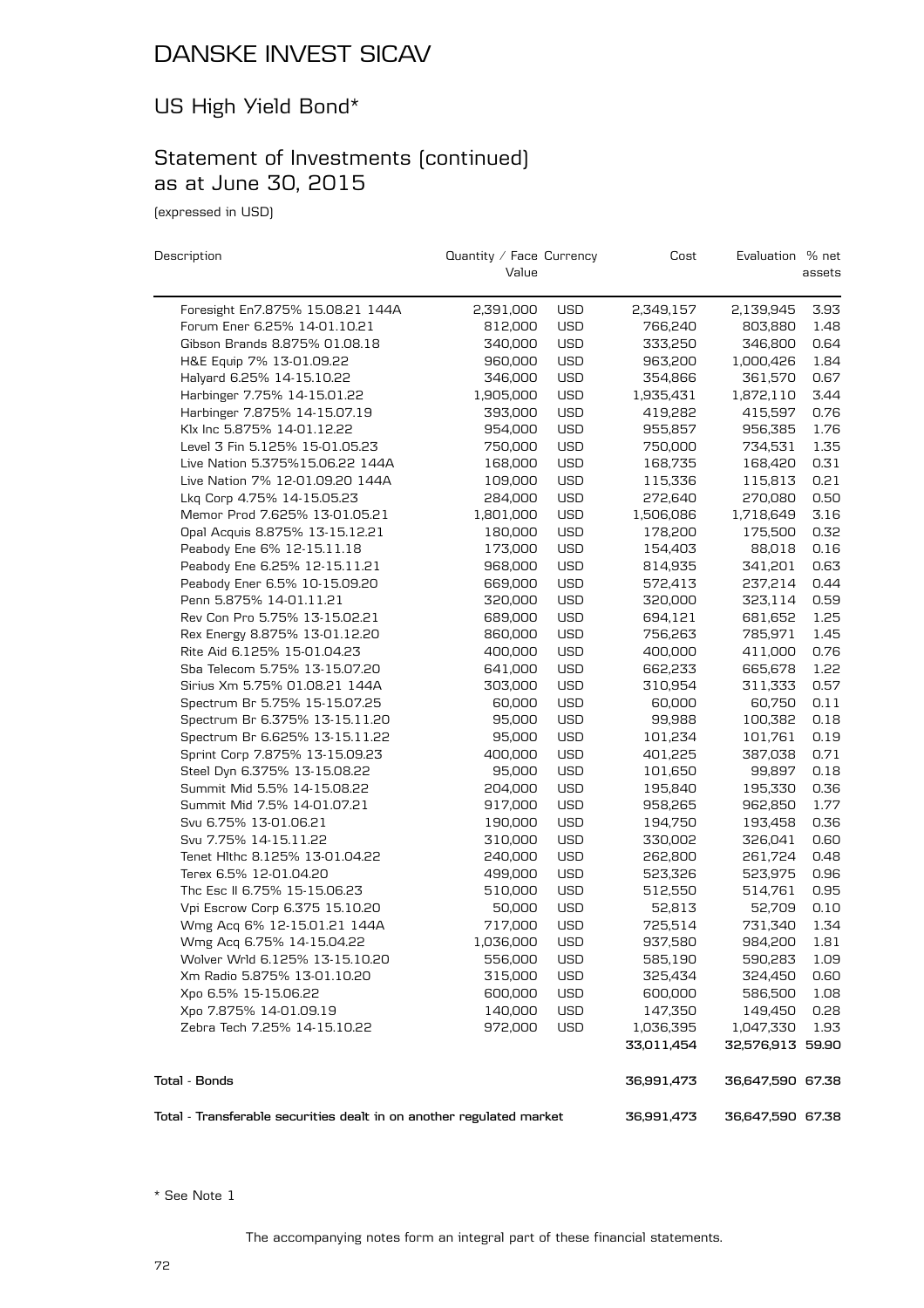# US High Yield Bond\*

# Statement of Investments (continued) as at June 30, 2015

(expressed in USD)

| Description                                                | Quantity / Face Currency<br>Value |                          | Cost               | Evaluation % net     | assets       |
|------------------------------------------------------------|-----------------------------------|--------------------------|--------------------|----------------------|--------------|
| Other Transferable securities                              |                                   |                          |                    |                      |              |
| Bonds                                                      |                                   |                          |                    |                      |              |
| Canada                                                     |                                   |                          |                    |                      |              |
| Masonite 5.625% 15-15.03.23                                | 390,000                           | <b>USD</b>               | 390,000            | 394,387              | 0.73         |
| Norbord 5.375% 13-01.12.20                                 | 130,000                           | <b>USD</b>               | 128,450            | 129,025              | 0.24         |
|                                                            |                                   |                          | 518,450            | 523,412              | 0.97         |
| <b>United States of America</b>                            |                                   |                          |                    |                      |              |
| Acadia Hlth 5.125% 14-01.07.22                             | 404,000                           | <b>USD</b>               | 394,405            | 398,950              | 0.73         |
| Acadia Hlth 6.125% 14-15.03.21                             | 637,000                           | <b>USD</b>               | 648,147            | 657,703              | 1.21         |
| Am Tire Dis 10.25% 15-01.03.22                             | 450,000                           | <b>USD</b>               | 450,000            | 479,250              | 0.88         |
| Amsurg Corp 5.625% 13-30.11.20                             | 564,000                           | <b>USD</b>               | 578,100            | 573,867              | 1.05         |
| Cent Alu Cy 7.5% 13-01.06.21                               | 1,150,000                         | <b>USD</b>               | 1,188,812          | 1,173,000            | 2.16         |
| Cyrus 6.375% 13-15.11.22                                   | 180,000                           | <b>USD</b>               | 187,200            | 187,917              | 0.35         |
| Cyrus 6.375% 15-15.11.22<br>Enpro Indus 5.875% 15-15.09.22 | 260,000                           | <b>USD</b><br><b>USD</b> | 267,800<br>250,825 | 267,800              | 0.49<br>0.48 |
| First Cash 6.75% 14-01.04.21                               | 254,000<br>1,007,000              | <b>USD</b>               | 1,047,280          | 259,715<br>1,065,758 | 1.96         |
| First Quality 4.625% 13-15.05.21                           | 1,843,000                         | <b>USD</b>               | 1,702,471          | 1,741,635            | 3.20         |
| Hrg Group 7.75% 15-15.01.22                                | 60,000                            | <b>USD</b>               | 59,106             | 58,500               | 0.11         |
| Lamar Media 5% 12-01.05.23 / Sub                           | 95,000                            | <b>USD</b>               | 94,466             | 95,323               | 0.17         |
| Legacy Res 8% 13-01.12.20                                  | 856,000                           | <b>USD</b>               | 729,740            | 745,490              | 1.37         |
| Medassets Inc 8% 11-15.11.18                               | 451,000                           | USD                      | 469,604            | 465,658              | 0.86         |
| Memor Prod 6.875% 15-01.08.22                              | 399,000                           | <b>USD</b>               | 313,714            | 360,098              | 0.66         |
| Mens Wear 7% 15-01.07.22                                   | 252,000                           | <b>USD</b>               | 261,293            | 268,380              | 0.49         |
| Mercer Intl 7% 14-01.12.19                                 | 360,000                           | <b>USD</b>               | 367,425            | 378,000              | 0.69         |
| Mercer Intl 7.75% 14-01.12.22                              | 225,000                           | <b>USD</b>               | 229,781            | 243,563              | 0.45         |
| Multi Color 6.125 14-01.12.22                              | 441,000                           | <b>USD</b>               | 442,929            | 450,923              | 0.83         |
| Nuance Com 5.375% 12-15.08.20                              | 1,475,000                         | <b>USD</b>               | 1,484,219          | 1,478,687            | 2.72         |
| Pioneer Dri 6.125% -15.03.22<br>Plantronics 0% - 31.05.23  | 731,000                           | <b>USD</b><br><b>USD</b> | 521,751            | 581,145<br>646,400   | 1.07<br>1.19 |
| Real Alloy 10% 15.01.19 144A                               | 640,000<br>428,000                | <b>USD</b>               | 640,000<br>412,485 | 435,490              | 0.80         |
| Rex Energy 6.25% 15-01.08.22                               | 386,000                           | <b>USD</b>               | 296,738            | 304,940              | 0.56         |
| Ryerson 9% 13-15.10.17                                     | 47,000                            | <b>USD</b>               | 47,911             | 47,353               | 0.09         |
| Sabine Pass 5.625% 14-01.02.21                             | 848,000                           | <b>USD</b>               | 825,740            | 869,047              | 1.60         |
|                                                            |                                   |                          | 13,911,942         | 14,234,592 26.17     |              |
| Total - Bonds                                              |                                   |                          | 14,430,392         | 14,758,004 27.14     |              |
| Total - Other Transferable securities                      |                                   |                          | 14,430,392         | 14,758,004 27.14     |              |
| TOTAL INVESTMENT PORTFOLIO                                 |                                   |                          | 51.554.040         | 51,488,035 94.67     |              |

\* See Note 1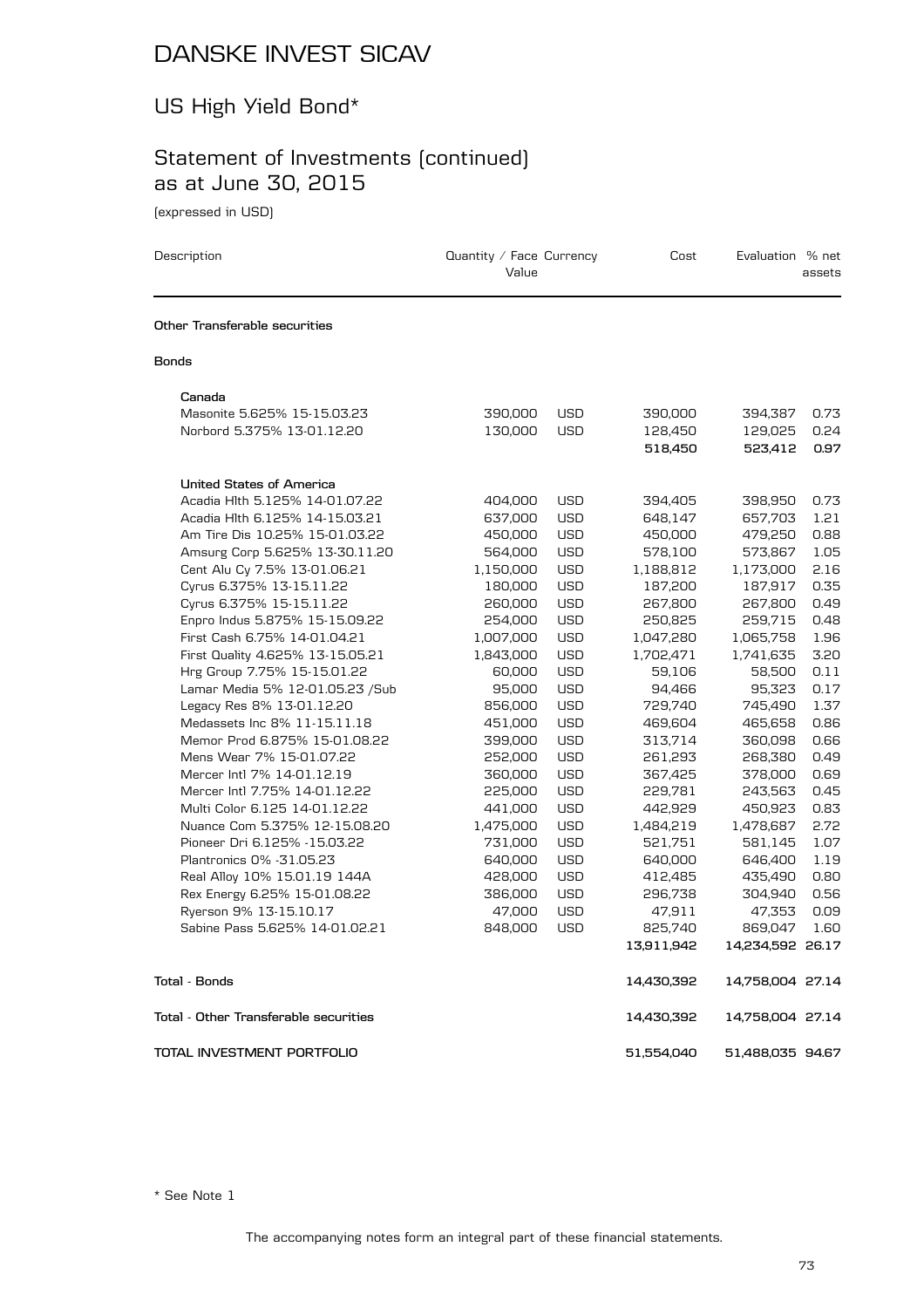# US High Yield Bond\*

## Geographical and Economic Portfolio Breakdowns as at June 30, 2015

(expressed as a percentage of net assets)

| Geographical breakdown   | %     |
|--------------------------|-------|
| United States of America | 86.22 |
| Canada                   | 7.26  |
| Ireland                  | 1.19  |
|                          | 94.67 |

| Economic breakdown                      | %     |
|-----------------------------------------|-------|
| Petrol                                  | 11.68 |
| Miscellaneous                           | 10.60 |
| Holding and Finance Companies           | 10.26 |
| News Transmission                       | 5.64  |
| Mines, Heavy Industries                 | 5.51  |
| Healthcare Education & Social Services  | 5.00  |
| Consumer Goods                          | 4.88  |
| Internet Software                       | 4.50  |
| Agriculture and Fishing                 | 4.31  |
| <b>Non-Ferrous Metals</b>               | 3.54  |
| Other Services                          | 3.05  |
| Forest Products and Paper Industry      | 2.43  |
| Real Estate Companies                   | 2.32  |
| Retail                                  | 2.21  |
| Mechanics, Machinery                    | 2.00  |
| <b>Banks and Financial Institutions</b> | 1.96  |
| Electronic Semiconductor                | 1.93  |
| Construction, Building Material         | 1.84  |
| Aerospace Technology                    | 1.76  |
| Electronics and Electrical Equipment    | 1.60  |
| <b>Public Services</b>                  | 1.48  |
| Transportation                          | 1.36  |
| Graphic Art, Publishing                 | 1.26  |
| Leisure                                 | 1.19  |
| Textile                                 | 1.09  |
| <b>Pharmaceuticals and Cosmetics</b>    | 0.77  |
| Automobile Industry                     | 0.50  |
|                                         | 94.67 |

\* See Note 1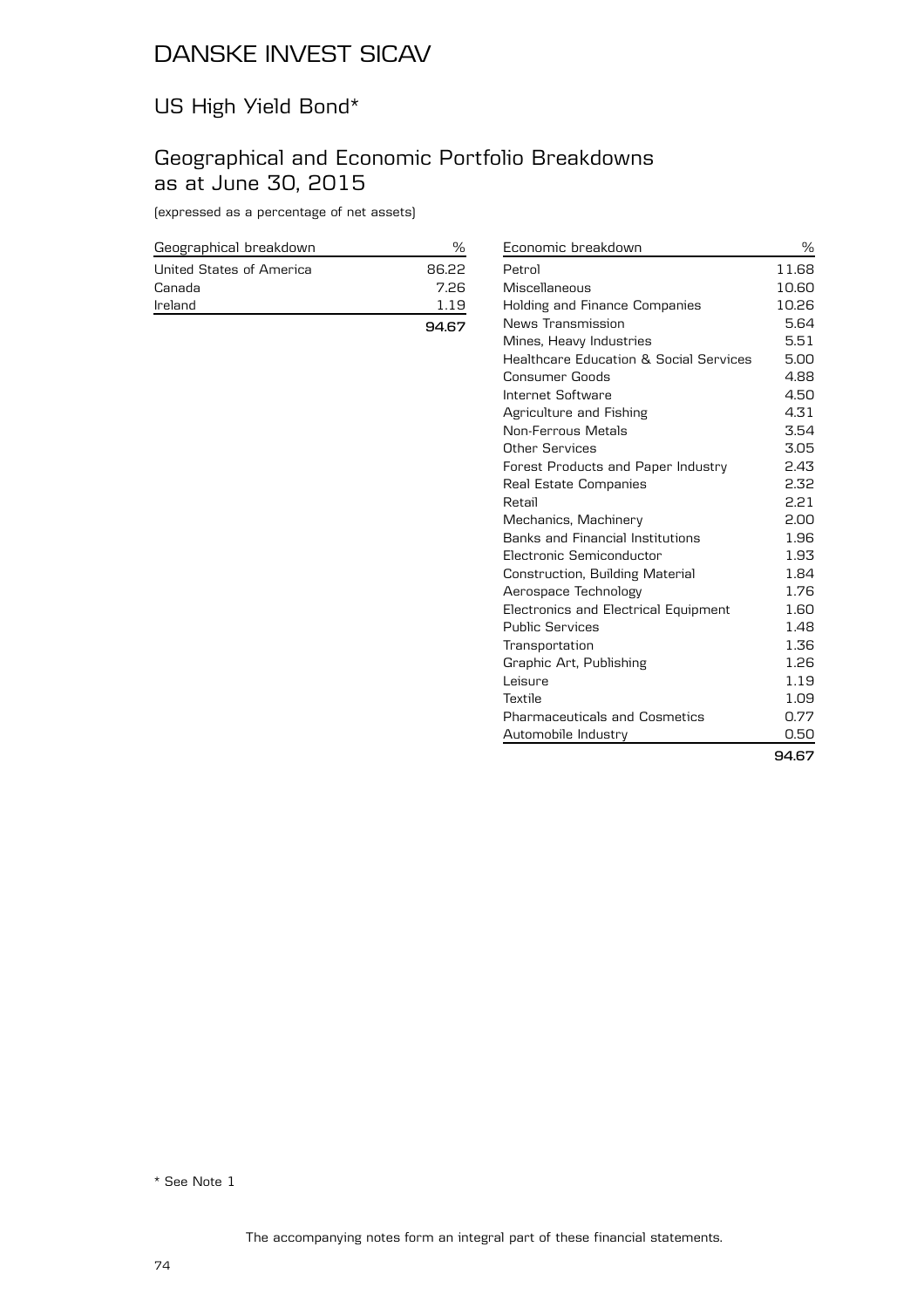# US Mid Cap

## Statement of Investments as at June 30, 2015

(expressed in USD)

| Description              | Quantity / Face Currency<br>Value                                      | Cost               | Evaluation % net<br>assets         |
|--------------------------|------------------------------------------------------------------------|--------------------|------------------------------------|
|                          | Transferable securities admitted to an official stock exchange listing |                    |                                    |
| <b>Shares</b>            |                                                                        |                    |                                    |
| Great Britain<br>Aon Plc | 1,600<br><b>USD</b>                                                    | 155,548<br>155.548 | 160,080<br>1.57<br>160.080<br>1.57 |

|                                 |       |            | 155,548 | 160,080 | 1.57 |
|---------------------------------|-------|------------|---------|---------|------|
|                                 |       |            |         |         |      |
| Ireland                         |       |            |         |         |      |
| Endo International - Shs        | 1,600 | <b>USD</b> | 134,522 | 125,424 | 1.23 |
| Jazz Pharmaceuticals Plc        | 753   | <b>USD</b> | 131,410 | 128,462 | 1.26 |
| Mallinckrodt Plc                | 1,135 | <b>USD</b> | 136,649 | 131,274 | 1.28 |
|                                 |       |            | 402,581 | 385,160 | 3.77 |
|                                 |       |            |         |         |      |
| Singapore                       |       |            |         |         |      |
| Avago Tech                      | 2,936 | <b>USD</b> | 297,669 | 387,581 | 3.79 |
|                                 |       |            | 297,669 | 387,581 | 3.79 |
| <b>United States of America</b> |       |            |         |         |      |
| Acuity Brands Inc               | 1,597 | <b>USD</b> | 230,350 | 286,294 | 2.80 |
| Affiliated Managers Group Inc   | 777   | <b>USD</b> | 163,455 | 170,373 | 1.67 |
| Alliance Data System Corp       | 712   | <b>USD</b> | 202,897 | 207,512 | 2.03 |
| Alnylam Pharmaceuticals Inc     | 938   | <b>USD</b> | 94,036  | 107,129 | 1.05 |
| Amerisourcebergen Corp          | 1,962 | <b>USD</b> | 181,735 | 208,168 | 2.04 |
| Applied Materials Inc           | 4,712 | <b>USD</b> | 112,492 | 90,518  | 0.89 |
| Bard (C.R.) Inc                 | 580   | <b>USD</b> | 102,110 | 99,145  | 0.97 |
| Biomarin Pharmaceutical Inc     | 956   | USD        | 89,036  | 126,488 | 1.24 |
| Borg Warner Inc                 | 2,700 | <b>USD</b> | 164,322 | 155,142 | 1.52 |
| <b>Brunswick Corp</b>           | 3,900 | <b>USD</b> | 205,408 | 196,404 | 1.92 |
| Cbre Group - A-                 | 7,815 | <b>USD</b> | 261,075 | 285,326 | 2.79 |
| Cerner Corp                     | 1,783 | <b>USD</b> | 113,521 | 121,654 | 1.19 |
| <b>Cheniere Energy</b>          | 2,105 | <b>USD</b> | 135,078 | 144,171 | 1.41 |
| Chipotle Mexican Grill Inc      | 128   | USD        | 84,051  | 76,806  | 0.75 |
| Concho Resources Inc            | 1,691 | <b>USD</b> | 182,687 | 189,341 | 1.85 |
| Continental Resources Inc       | 4,087 | <b>USD</b> | 175,008 | 171,981 | 1.68 |
| Costar Group Inc                | 1,010 | <b>USD</b> | 174,738 | 203,535 | 1.99 |
| Crown Castle Intl Shs           | 1,200 | <b>USD</b> | 104,454 | 96,552  | 0.95 |
| Gartner Inc. *Opa*              | 1,664 | <b>USD</b> | 140,686 | 142,289 | 1.39 |
| Genuine Parts Co                | 890   | <b>USD</b> | 84,185  | 79,459  | 0.78 |
| Guidewire Software Inc          | 3,634 | <b>USD</b> | 174,613 | 192,311 | 1.88 |
| Hain Celestial Group Inc.       | 3,700 | USD        | 212,038 | 242,350 | 2.37 |
| Illumina Inc                    | 1,222 | <b>USD</b> | 231,309 | 261,484 | 2.56 |
| Jarden Corp                     | 3,672 | <b>USD</b> | 177,304 | 191,568 | 1.87 |
| Keurig Green Mountain Inc       | 479   | <b>USD</b> | 66,015  | 36,232  | 0.35 |
| Liberty Interactive Corp /-A-   | 6,434 | <b>USD</b> | 184,401 | 178,994 | 1.75 |
| Linkedin Corp                   | 387   | <b>USD</b> | 88,950  | 78,774  | 0.77 |
| Lululemon Athletica Inc         | 1,600 | USD        | 101,769 | 103,680 | 1.01 |
| Martin Marietta Materials Inc.  | 700   | <b>USD</b> | 106,395 | 99,484  | 0.97 |
| Mcgraw Hill Companies Inc       | 3,206 | <b>USD</b> | 298,697 | 322,556 | 3.16 |
| <b>Medidata Solutions</b>       | 1,855 | <b>USD</b> | 82,260  | 100,801 | 0.99 |
| Medivation                      | 997   | <b>USD</b> | 108,525 | 109,770 | 1.07 |
| Netflix Inc                     | 383   | <b>USD</b> | 133,940 | 247,272 | 2.42 |
|                                 |       |            |         |         |      |

The accompanying notes form an integral part of these financial statements.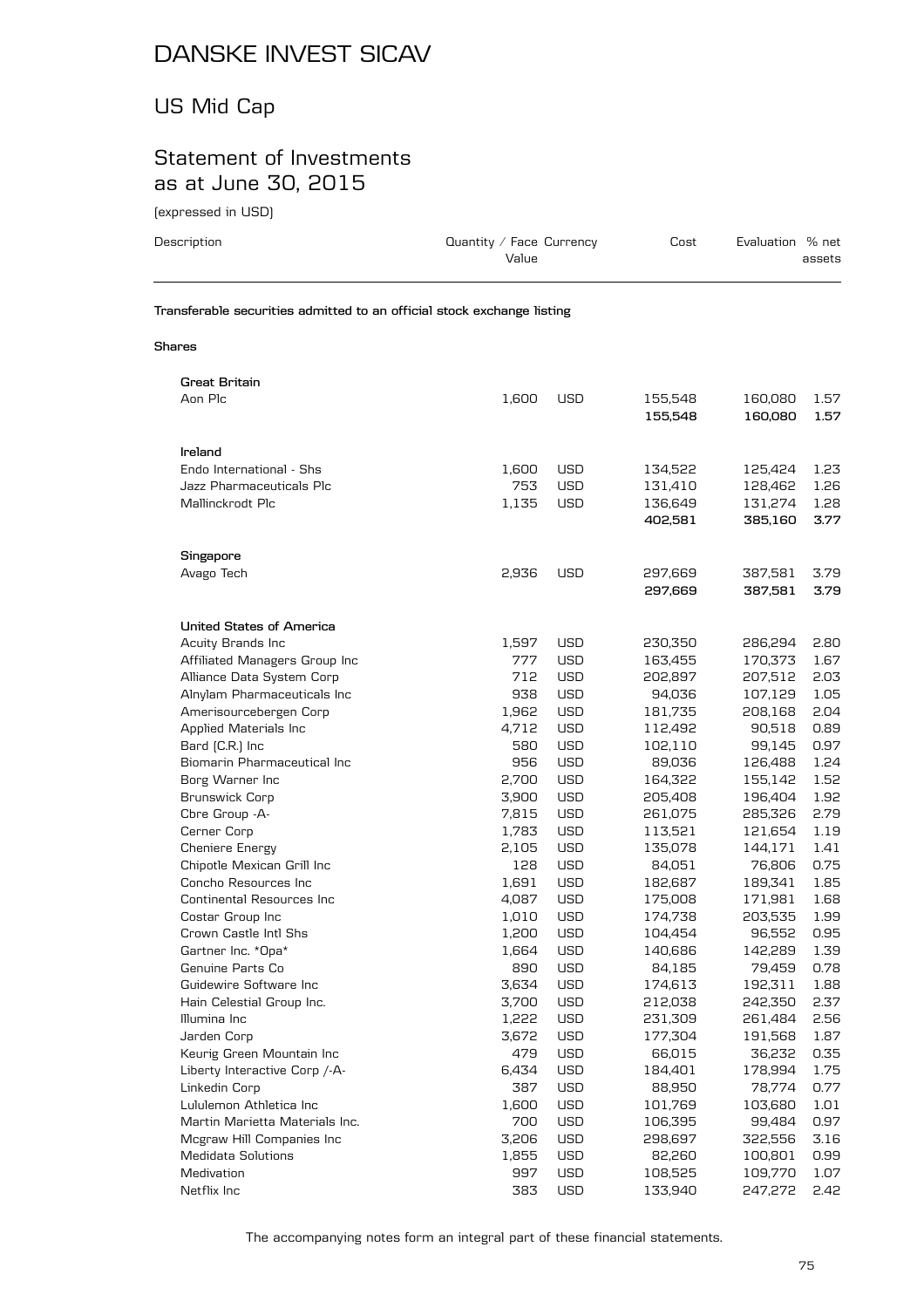## US Mid Cap

# Statement of Investments (continued) as at June 30, 2015

(expressed in USD)

| Description                                                            | Quantity / Face Currency |            | Cost      | Evaluation % net |        |
|------------------------------------------------------------------------|--------------------------|------------|-----------|------------------|--------|
|                                                                        | Value                    |            |           |                  | assets |
| Netsuite Inc                                                           | 1,379                    | <b>USD</b> | 144,969   | 125,089          | 1.22   |
| O Reilly Automotive Inc                                                | 915                      | <b>USD</b> | 184,469   | 207,183          | 2.03   |
| Old Dominion Freight Lines                                             | 2,736                    | <b>USD</b> | 213,450   | 186,185          | 1.82   |
| Palo Alto Networks Inc                                                 | 2,019                    | <b>USD</b> | 242,234   | 346,965          | 3.39   |
| Panera Bread -A-                                                       | 600                      | <b>USD</b> | 103,680   | 103,350          | 1.01   |
| Robert Half Intl Inc.                                                  | 3,970                    | <b>USD</b> | 226,409   | 220,137          | 2.15   |
| Rockwell Collins                                                       | 1,760                    | <b>USD</b> | 152,684   | 163,029          | 1.60   |
| Sealed Air Corp (New)                                                  | 2,100                    | <b>USD</b> | 106,015   | 108,675          | 1.06   |
| Servicenow Inc                                                         | 3,427                    | <b>USD</b> | 210,701   | 252,810          | 2.47   |
| Sherwin-Williams Co.                                                   | 811                      | <b>USD</b> | 217,685   | 224,055          | 2.19   |
| Signature Bank Ny                                                      | 1,140                    | <b>USD</b> | 162,257   | 165,938          | 1.62   |
| Southwest Airlines Co.                                                 | 2,237                    | <b>USD</b> | 94,889    | 74,224           | 0.73   |
| Splunk Inc                                                             | 2,420                    | <b>USD</b> | 139,655   | 164,705          | 1.61   |
| <b>Tesla Mtrs</b>                                                      | 488                      | <b>USD</b> | 102,245   | 127,866          | 1.25   |
| The Ultimate Software Group                                            | 986                      | <b>USD</b> | 143,909   | 161,517          | 1.58   |
| Twitter Inc.                                                           | 1,529                    | <b>USD</b> | 56,108    | 52,307           | 0.51   |
| Ulta Salon Cosmet & Frag Inc                                           | 1,263                    | <b>USD</b> | 164,003   | 194,098          | 1.90   |
| <b>United Continental Holdings</b>                                     | 1,549                    | <b>USD</b> | 102,443   | 81,803           | 0.80   |
| United Rentals Inc.                                                    | 1,888                    | <b>USD</b> | 194,962   | 164,709          | 1.61   |
| <b>Vertex Pharmaceuticals</b>                                          | 1,195                    | <b>USD</b> | 144,624   | 145,826          | 1.43   |
| Vf Corp                                                                | 1,055                    | <b>USD</b> | 75,866    | 72,626           | 0.71   |
| <b>Wabtec Corp</b>                                                     | 2,990                    | <b>USD</b> | 269,410   | 279,714          | 2.74   |
| Williams-Sonoma Inc                                                    | 1,714                    | <b>USD</b> | 125,559   | 138,988          | 1.36   |
| Wyndham Worldwide Corp                                                 | 1,540                    | <b>USD</b> | 136,129   | 125,818          | 1.23   |
| Zillow Group Inc                                                       | 490                      | <b>USD</b> | 57,195    | 42,532           | 0.42   |
|                                                                        |                          |            | 8,739,090 | 9,253,712 90.52  |        |
| <b>Total - Shares</b>                                                  |                          |            | 9,594,888 | 10,186,533 99.65 |        |
| Total - Transferable securities admitted to an official stock exchange |                          |            |           |                  |        |
| listing                                                                |                          |            | 9,594,888 | 10,186,533 99.65 |        |
| TOTAL INVESTMENT PORTFOLIO                                             |                          |            | 9,594,888 | 10,186,533 99.65 |        |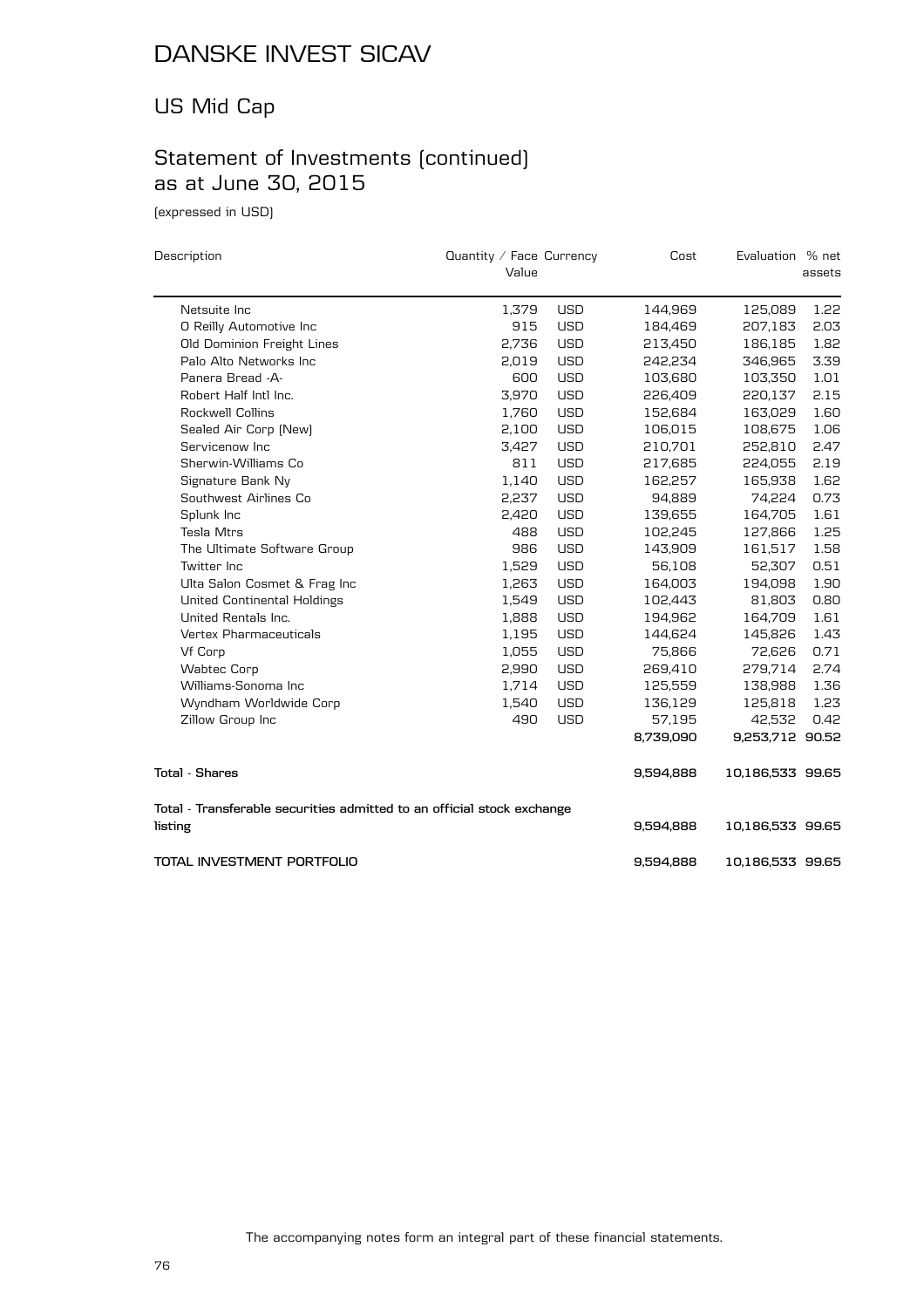## US Mid Cap

## Geographical and Economic Portfolio Breakdowns as at June 30, 2015

(expressed as a percentage of net assets)

| Geographical breakdown   | ℆     |
|--------------------------|-------|
| United States of America | 90.52 |
| Singapore                | 3.79  |
| Ireland                  | 3.77  |
| Great Britain            | 1.57  |
|                          |       |

| Economic breakdown                                | ℅     |
|---------------------------------------------------|-------|
| Internet Software                                 | 16.02 |
| <b>Pharmaceuticals and Cosmetics</b>              | 11.06 |
| Holding and Finance Companies                     | 10.02 |
| Electronic Semiconductor                          | 6.43  |
| Real Estate Companies                             | 5.73  |
| Office Equipment, Computers                       | 5.17  |
| Petrol                                            | 4.94  |
| Mechanics, Machinery                              | 4.66  |
| <b>Food and Distilleries</b>                      | 4.48  |
| Automobile Industry                               | 3.55  |
| Construction, Building Material                   | 3.16  |
| Graphic Art, Publishing                           | 3.16  |
| Retail                                            | 2.97  |
| Biotechnology                                     | 2.67  |
| Transportation                                    | 2.55  |
| <b>Business Houses</b>                            | 1.87  |
| Textile                                           | 1.72  |
| <b>Banks and Financial Institutions</b>           | 1.62  |
| Aerospace Technology                              | 1.60  |
| Insurance                                         | 1.57  |
| Leisure                                           | 1.23  |
| Other Services                                    | 1.22  |
| <b>Healthcare Education &amp; Social Services</b> | 1.19  |
| Packaging and Container Industry                  | 1.06  |
|                                                   | 99.65 |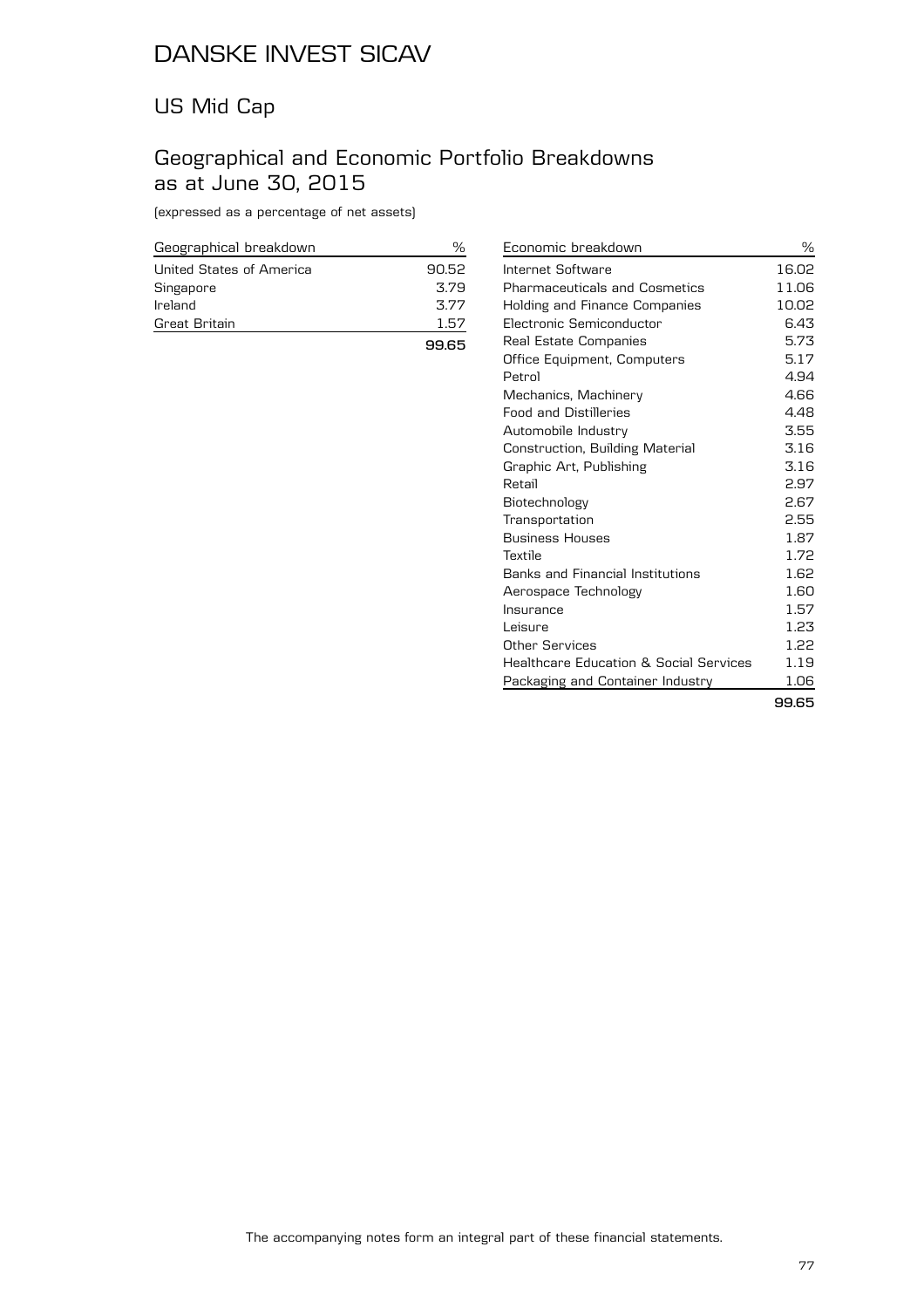### Notes to the Unaudited Financial Statements as at June 30, 2015

### **NOTE 1 – GENERAL**

The Fund is an investment company incorporated under the laws of the Grand Duchy of Luxembourg as a Société d'Investissement à Capital Variable (the "Fund") subject to Part I of the amended Law of December 17, 2010 relating to the undertakings for collective investment (the "2010 Law"). The Fund's purpose is to invest in all kinds of transferable securities, units or shares of other open-ended UCI or UCIs, as well as derivatives on transferable securities and other financial instruments authorised by the 2010 Law.

The Fund was incorporated on June 30, 2011 for an unlimited period of time and is governed by the law of August 10, 1915 on commercial companies, as amended, and by the 2010 Law.

The Fund's Articles were published on July 8, 2011 in the Luxembourg Official Gazette, the *Mémorial C, Recueil des Sociétés et Associations* (the *"Mémorial"*) and registered with the Luxembourg Registre de Commerce et des Sociétés, where they may be consulted and where copies may be obtained upon payment of the applicable charges. Copies are available on request at the registered office of the Fund.

The registered office of the Fund is established at 13, rue Edward Steichen, L-2540 Luxembourg. The Fund is recorded at the Luxembourg "Registre de Commerce et des Sociétés" under the number B 161867.

The Board of Directors of the SICAV has appointed Danske Invest Management Company as the management company of the Fund, and to serve as its designated management company under chapter 15 of the 2010 Law and pursuant to the Management Company Agreement dated December 9, 2014 entered into between the Fund and the Management Company. Danske Invest Management Company has also been appointed to act as Management Company for the following investment funds: Danske Invest, Danske Fund of Funds and Danske Invest Allocation.

The Fund is an umbrella Fund and as such provides investors with the choice of investment in a range of several separate Sub-Funds each of which relates to a separate portfolio of liquid assets and other securities and assets permitted by the 2010 Law with specific investment objectives, as described in the relevant Appendix to the Prospectus. Each Appendix forms an integral part of the Prospectus.

On June 30, 2015, fourteen Sub-Funds are operational:

- Danske Invest SICAV Eastern Europe
- Danske Invest SICAV Emerging Markets Debt Hard Currency (launched on June 24, 2015)
- Danske Invest SICAV Euro High Yield Bond
- Danske Invest SICAV Europe
- Danske Invest SICAV Europe Absolute
- Danske Invest SICAV Europe Long-Short Dynamic
- Danske Invest SICAV Europe Long-Short Dynamic Plus (launched on June 18, 2015)
- Danske Invest SICAV Germany
- Danske Invest SICAV Global High Dividend (launched on June 24, 2015)
- Danske Invest SICAV Global Inflation Linked Bond
- Danske Invest SICAV Global Inflation Linked Bond Short Duration
- Danske Invest SICAV Nordic Corporate Bond
- Danske Invest SICAV US High Yield Bond (launched on January 14, 2015)
- Danske Invest SICAV US Mid Cap

### **NOTE 2 – INVESTMENT OBJECTIVES**

The investment objectives of the Fund and each Sub-Fund are to achieve a high total return as compatible with a sound diversification of risks.

The investment objective of the Sub-Fund Danske Invest SICAV - Eastern Europe is to obtain an overperformance to the relevant market. This Sub-Fund will invest in transferable securities, mainly equities and equity-related securities admitted or dealt in on a Regulated Market and issued by companies domiciled in, or with main activity, in Eastern Europe or in Turkey. A small part may be invested in equities and equityrelated securities issued by companies domiciled in countries bordering to Eastern Europe.

The Investment objective of the Sub-Fund Danske Invest SICAV - Emerging Markets Debt Hard Currency (launched on June 24, 2015) is to obtain an over-performance to the relevant market. This Sub-Fund will invest in transferable securities, in foreign bonds issued or guaranteed by governments or by companies in Emerging Market countries, admitted to or dealt in on a Regulated Market. The Sub-Fund may invest in bonds denominated in USD, EUR, GBP, CAD, CHF, JPY or in local currencies of the countries that are constituents of the Sub-Fund's benchmark, JP Morgan's EMBI Global Diversified Composite index.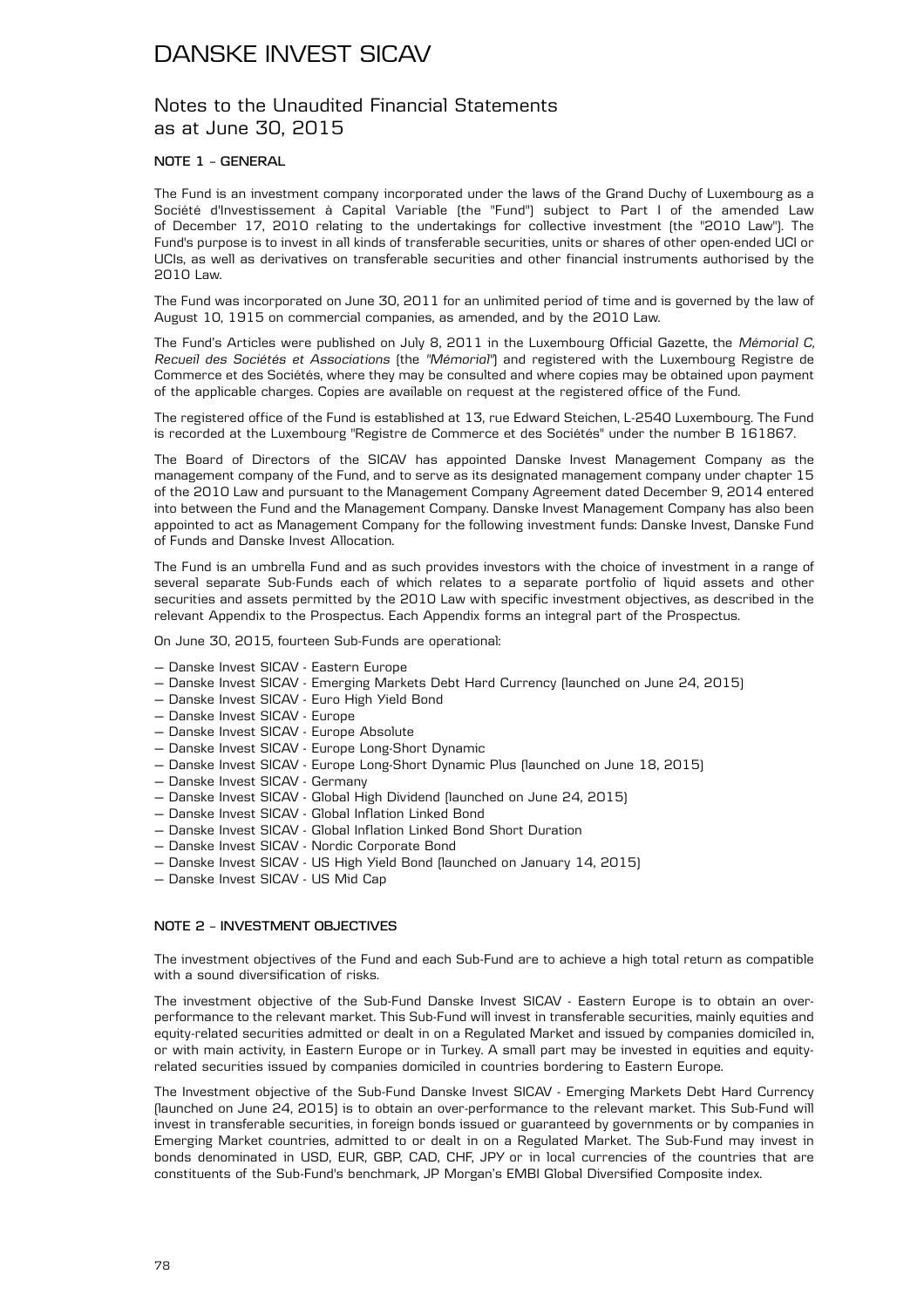### Notes to the Unaudited Financial Statements (continued) as at June 30, 2015

### **NOTE 2 – INVESTMENT OBJECTIVES (continued)**

The investment objective of the Sub-Fund Danske Invest SICAV - Euro High Yield Bond is to obtain an overperformance to the relevant market. This Sub-Fund will invest in transferable securities, mainly bonds, contingency bonds, convertible bonds and other debt instruments which are admitted to or dealt in on a Regulated Market and issued by companies located in any member state of the European Union or the OECD, or any other country of Western or Eastern Europe, Asia, Oceania, the American continents or Africa.

The investment objective of the Sub-Fund Danske Invest SICAV - Europe is to obtain an over-performance to the relevant market. This Sub-Fund will invest in transferable securities, mainly equities and equity-related securities admitted to or dealt in on a Regulated Market in Europe or in companies domiciled in, or with main activity in Europe but admitted to or dealt in on a Regulated Market outside Europe. A small part may be invested in securities, mainly equities and equity related securities, issued by companies domiciled in or traded on market places in countries in Eastern Europe or bordering to Eastern Europe (Azerbaijan, Georgia, Kazakhstan and Turkey).

The investment objective of the Sub-Fund Danske Invest SICAV - Europe Absolute is to generate absolute returns, investing in long and short positions in transferable securities, mainly equities and equity-related securities admitted to or dealt in on a Regulated Market and issued by companies domiciled in, or with main activity, in all countries of Europe. The investments will be made according to expected performance; sectors, countries and currencies may be overweighted or underweighted accordingly. The short positions will only be taken via financial derivative instruments. The investments in this Sub-Fund will be made using focused investment style.

The investment objective of the Sub-Fund Danske Invest SICAV - Europe Long-Short Dynamic is to generate absolute returns, investing in long and short positions in transferable securities, mainly equities and equityrelated securities admitted to or dealt in on a Regulated Market in Europe or in companies domiciled in, or with main activity in Europe but admitted to or dealt in on a Regulated Market outside Europe. A small part may be invested in transferable securities, mainly equities and equity related securities, issued by companies domiciled in or traded on Regulated Markets in countries outside Europe. In this context Europe shall be defined as countries represented in the MSCI Europe index.

The investment objective of the Sub-Fund Danske Invest SICAV - Europe Long-Short Dynamic Plus (launched on June 18, 2015) is to generate absolute returns, investing in long and short positions in transferable securities, mainly equities and equity-related securities admitted to or dealt in on a Regulated Market in Europe or in companies domiciled in, or with main activity in Europe but admitted to or dealt in on a Regulated Market outside Europe. A small part may be invested in transferable securities, mainly equities and equity related securities, issued by companies domiciled in or traded on Regulated Markets in countries outside Europe. In this context Europe shall be defined as countries represented in the MSCI Europe index.

The investment objective of the Sub-Fund Danske Invest SICAV - Germany is to obtain an over-performance to the relevant market. This Sub-Fund will invest in transferable securities (mainly equities and equity-related securities) of companies domiciled in, or with their main activity in Germany and admitted to or dealt in on a Regulated Market.

The Investment objective of the Sub-Fund Danske Invest SICAV - Global High Dividend (launched on June 24, 2015) is to obtain an over-performance to the relevant market. This Sub-Fund will invest in transferable securities, mainly equities and equity-related securities admitted to or dealt in on a Regulated Market globally. The investments will be made in companies, which are expected to generate high levels of direct dividends. The companies chosen in this Sub-Fund will typically have been existing for a number of years and furthermore have a well established position in the relevant market for their product and/or services.

The investment objective of the Sub-Fund Danske Invest SICAV - Global Inflation Linked Bond is to obtain an over-performance to the relevant market. This Sub-Fund will invest in transferable securities, mainly in bonds and other debt instruments admitted to or dealt in on a Regulated Market and issued by an OECD country or guaranteed by an OECD country (Agencies) or OECD countries jointly (supranational) where the return is linked to inflation indices within the OECD. The Sub-Fund will invest in "investment grade" bonds, i.e. bonds with a rating of Baa3/BBB- or higher. Bonds, which the Sub-Fund has invested in and subsequently is downgraded to a rating category lower than Baa3/BBB- will be sold within 3 months after the downgrade date. Occasionally the Sub-Fund may also invest in money market instruments.

The investment objective of the Sub-Fund Danske Invest SICAV - Global Inflation Linked Bond Short Duration is to obtain an over-performance to the relevant market. This Sub-Fund will invest in transferable securities, mainly in bonds and other debt instruments admitted to or dealt in on a Regulated Market and issued by an OECD country or guaranteed by an OECD country or OECD countries jointly (supranational) where the return is linked to inflation indices within the OECD. The Sub-Fund will invest in "investment grade" bonds, i.e. bonds with a rating of Baa3/BBB- or higher. Occasionally the Sub-Fund may also invest in money market instruments.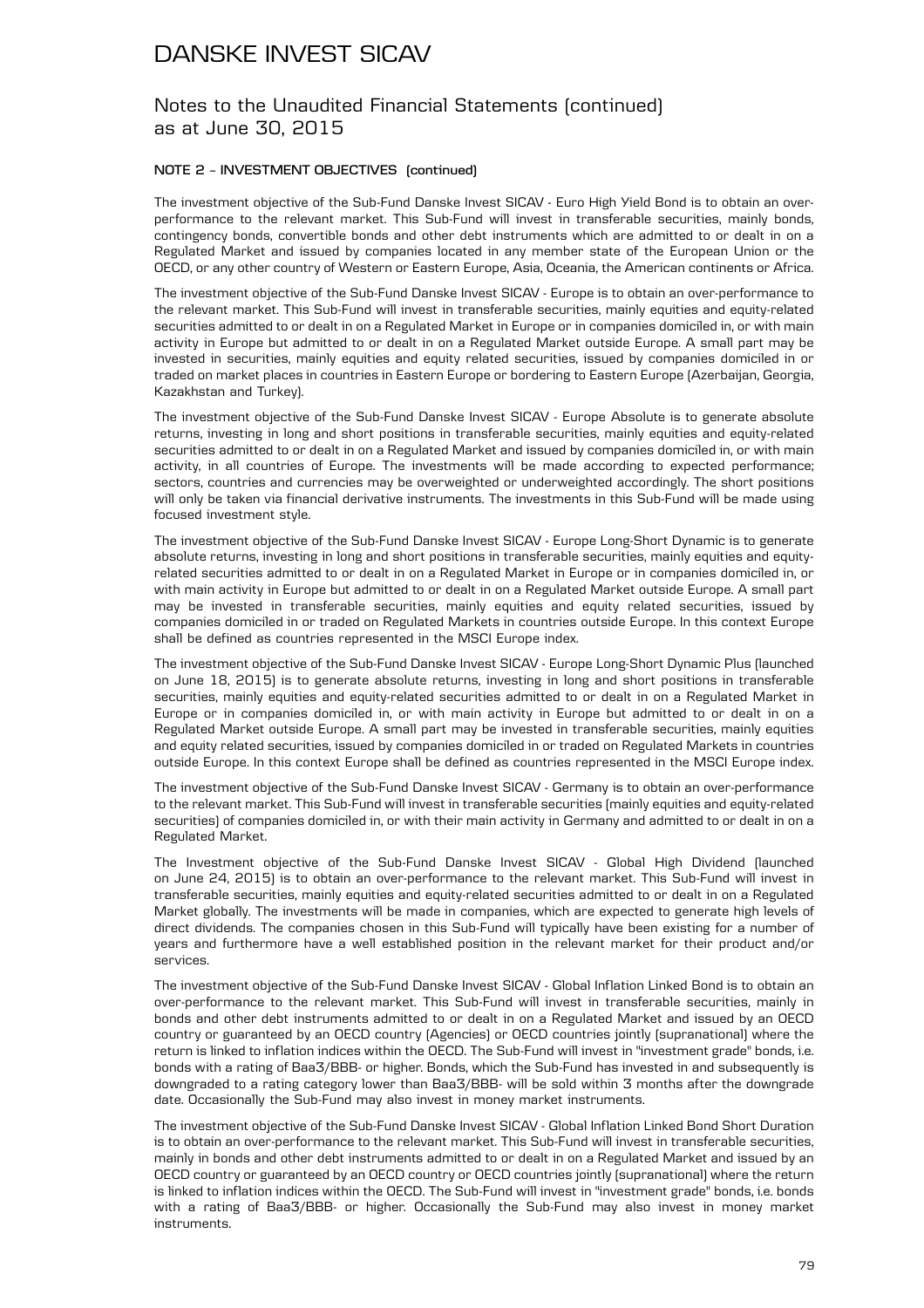### Notes to the Unaudited Financial Statements (continued) as at June 30, 2015

### **NOTE 2 – INVESTMENT OBJECTIVES (continued)**

The investment objective of the Sub-Fund Danske Invest SICAV - Nordic Corporate Bond is to obtain an overperformance to the relevant market. This Sub-Fund will invest in transferable securities, mainly bonds, Convertible Bonds, Contingent Convertible Bonds and other debt instruments which are admitted to or dealt in on a Regulated Market and issued by companies located, or with its main business activity, in any Nordic country. On an ancillary basis, the Sub-Fund may invest in money market instruments. The Sub-Fund Invests mainly in corporate bonds, however may invest up to 25% of its assets in Covered Bonds issued by Nordic credit institutions. At least 75% of assets should be invested in bonds denominated in EUR , NOK, SEK or DKK. Investments in Convertible Bonds and Contingent Convertible Bonds should not exceed 20% of net asset value at any time. If converted to equities, these shall be sold within 3 months from the conversion date.

The Investment objective of the Sub-Fund Danske Invest SICAV - US High Yield Bond (to be launched on January 14, 2015) is to obtain an over-performance to the relevant market, this Sub-Fund will invest in transferable securities, mainly in government bonds issued by countries and corporate bonds issued by companies, all having credit rating below BBB - (Standard & Poor's and Fitch) or Baa3 (Moody's), admitted to or dealt in on a Regulated Market. The bonds shall be denominated in USD, however the Sub-Fund may invest 25% of its assets in bonds denominated in CAD, EUR (including the national Euroland currencies), GBP, CHF, SEK or NOK.

The investment objective of the Sub-Fund Danske Invest SICAV - US Mid Cap is to obtain an overperformance to the relevant market. This Sub-Fund will invest in transferable securities, mainly equities and equity-related securities of medium-sized companies admitted to or dealt in on a Regulated Market in USA or in medium sized companies domiciled in, or with main activity in USA but admitted to or dealt in on a Regulated Market outside USA.

#### **NOTE 3 – SIGNIFICANT ACCOUNTING POLICIES**

The unaudited financial statements have been prepared in accordance with generally accepted accounting principles and laws and regulations in force in the Grand Duchy of Luxembourg applicable to UCITS.

#### **a) Valuation of investments in portfolio**

(i) The value of any cash on hand or on deposit, bills and demand notes and accounts receivable, prepaid expenses, cash dividends and interest declared or accrued as aforesaid and not yet received is deemed to be the full amount thereof, unless in any case the same is unlikely to be paid or received in full, in which case the value thereof is arrived at after making such discount as may be considered appropriate in such case to reflect the true value thereof.

(ii) The value of assets which are listed or dealt in on any stock exchange is based on the last available price on the stock exchange which is normally the principal market for such assets.

(iii) The value of assets dealt in on any other Regulated Market is based on the last available price.

(iv) In the event that any assets are not listed or dealt in on any stock exchange or on any other Regulated Market, or if, with respect to assets listed or dealt in on any stock exchange, or other Regulated Market as aforesaid, the price as determined pursuant to sub-paragraph (ii) or (iii) is not representative of the fair market value of the relevant assets, the value of such assets will be based on the reasonably foreseeable sales price determined prudently and in good faith by the Board of Directors of the SICAV.

(v) The liquidating value of option contracts not traded on exchanges or on other Regulated Markets shall mean their net liquidating value determined, pursuant to the policies established by the Board of Directors of the SICAV, on a basis consistently applied for each different variety of contracts. The liquidating value of futures, forward or options contracts traded on exchanges or on other Regulated Markets shall be based upon the last available settlement prices of these contracts on exchanges and Regulated Markets on which the particular futures, forward or option contracts are traded by the Fund; provided that if a futures, forward or options contract could not be liquidated on the day with respect to which net assets are being determined, the basis for determining the liquidating value of such contract shall be such value as the Board of Directors of the SICAV may deem fair and reasonable. Swaps will be valued at their market value established by reference to the applicable interest rates' curve.

(vi) Units or shares of open-ended UCIs will be valued at their last determined and available net asset value or, if such price is not representative of the fair market value of such assets, then the price shall be determined by the Board of Directors of the SICAV on a fair and equitable basis.

(vii) The credit default swap positions and the contracts for differences are valued in accordance with valuation principles decided by the Board of Directors of the SICAV on the basis of their Marked to Market price by using standard market practices.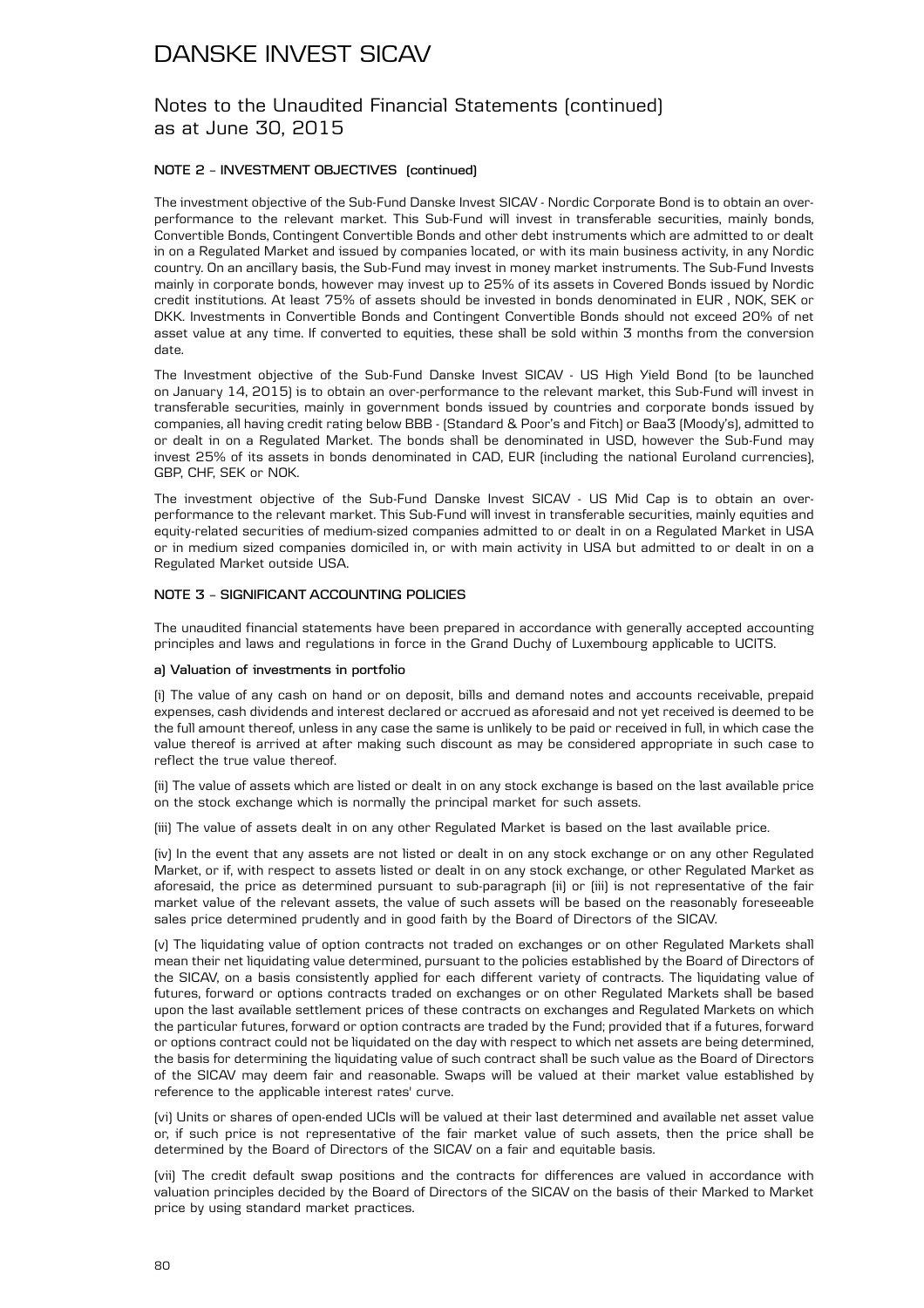Notes to the Unaudited Financial Statements (continued) as at June 30, 2015

### **NOTE 3 – SIGNIFICANT ACCOUNTING POLICIES (continued)**

(viii) All other securities and other assets will be valued at fair market value as determined in good faith pursuant to the procedures established by the Board of Directors of the SICAV.

(ix) The Board of Directors of the Management company valued the following security GOWEX at zero based on the recommendation of the Investment Manager and in view of the fact that the company had gone into voluntary insolvency on July 6, 2014. The security is held in the Europe Absolute Sub-Fund.

### **b) Realised profit / (loss) on sale of securities**

Profit and loss on investment securities sold are computed on the basis of average cost.

### **c) Foreign exchange conversion**

The net asset value of the Sub-Funds are expressed as follows:

Eastern Europe in EUR Euro High Yield Bond in EUR Europe in EUR Europe Absolute in EUR Europe Long-Short Dynamic in EUR Europe Long-Short Dynamic Plus\* in EUR Germany in EUR Global Inflation Linked Bond in EUR Global Inflation Linked Bond Short Duration in EUR US High Yield Bond\* in USD US Mid Cap in USD Emerging Markets Debt Hard Currency\* in USD Global High Dividend\* in EUR

All assets valued in a currency other than the base currency of the Sub-Fund are converted to the base currency at the exchange rates prevailing at June 30, 2015.

The exchange rates used as at June 30, 2015 for the Sub-Funds Danske Invest SICAV - Eastern Europe, Danske Invest SICAV - Europe, Danske Invest SICAV - Europe Absolute, Danske Invest SICAV - Europe Long-Short Dynamic, Danske Invest SICAV - Europe Long-Short Dynamic Plus\*,Danske Invest SICAV - Euro High Yield Bond, Danske Invest SICAV - Germany, Danske Invest SICAV - Nordic Corporate Bond, Danske Invest SICAV - US High Yield Bond\*, Danske Invest SICAV - US Mid Cap and Danske Invest SICAV - Emerging Markets Debt Hard Currency\* and Danske Invest SICAV - Global High Dividend\* are as follows:

| 1 | CHF        |   | 0.960728 | EUR        |
|---|------------|---|----------|------------|
| 1 | CZK        | = | 0.036666 | EUR        |
| 1 | DKK        | = | 0.134040 | <b>EUR</b> |
| 1 | <b>GBP</b> | = | 1.405889 | EUR        |
| 1 | HKD        | = | 0.115452 | EUR        |
| 1 | HUF        |   | 0.003172 | EUR        |
| 1 | NOK        | = | 0.113121 | EUR        |
| 1 | PLN        |   | 0.238495 | EUR        |
| 1 | RON        | = | 0.222469 | EUR        |
| 1 | <b>SEK</b> | = | 0.108472 | FI IR      |
| 1 | <b>TRY</b> | = | 0.332225 | EUR        |
| 1 | l ISD      |   | 0.895015 | FI IR      |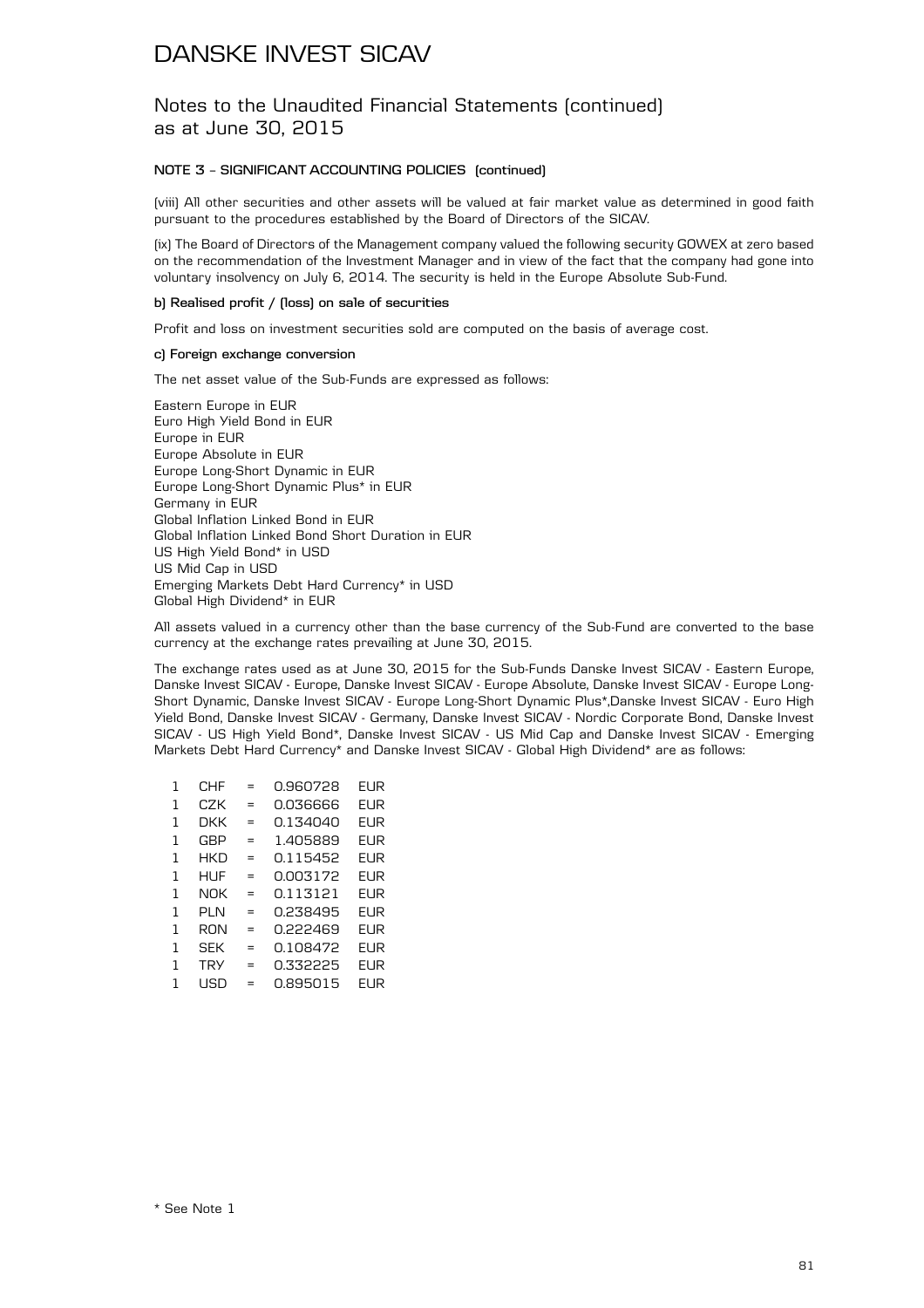Notes to the Unaudited Financial Statements (continued) as at June 30, 2015

### **NOTE 3 – SIGNIFICANT ACCOUNTING POLICIES (continued)**

The exchange rates used as at June 30, 2015 for the Sub-Fund Danske Invest SICAV - Global Inflation Linked Bond and Danske Invest SICAV - Global Inflation Linked Bond Short Duration are as follows:

| 1 | <b>AUD</b> | $=$ | 0.687987 | <b>EUR</b> |
|---|------------|-----|----------|------------|
| 1 | CAD        | $=$ | 0.723081 | <b>EUR</b> |
| 1 | <b>DKK</b> | $=$ | 0.134053 | <b>EUR</b> |
| 1 | <b>GBP</b> | =   | 1.406409 | <b>EUR</b> |
| 1 | <b>JPY</b> | $=$ | 0.007303 | <b>EUR</b> |
| 1 | <b>NZD</b> | $=$ | 0.604825 | <b>EUR</b> |
| 1 | <b>SEK</b> | =   | 0.108519 | <b>EUR</b> |
| 1 | l ISD      | $=$ | 0.895175 | FUR.       |

Income and expenses expressed in a currency other than the base currency of the Sub-Fund are converted at the applicable exchange rate prevailing at the transaction date.

#### **d) Cost of investment securities**

The acquisition cost of investment securities in each Sub-Fund expressed in currencies other than the currency of denomination is converted to the base currency at the exchange rates prevailing at the purchase date.

#### **e) Income/charges from investments**

Dividends are recognized as income on the date the securities are first quoted ex-dividend, to the extent information thereon is reasonably available to the Fund. Bank interest, interest on fixed income securities and interest on Contracts for difference are accrued for each net asset valuation.

#### **f) Forward foreign exchange contracts**

Profit and loss arising from un-matured forward foreign exchange contracts are determined on the basis of the applicable forward exchange rates at the valuation date, and are recorded in the unaudited combined statement of net assets. Realised profit or loss on forward foreign exchange contracts are recorded in the unaudited statement of operations and changes in net assets.

### **g) Formation expenses**

The costs and expenses incurred in connection with the formation of the Fund and the initial issue of Shares by the Fund, all legal and printing costs, certain launch expenses (including advertising costs) and preliminary expenses are amortized over a five year period.

### **h) Swing Pricing**

The investment manager needs to undertake transactions in order to maintain the desired asset allocation as a result of subscriptions or redemptions, which may generate additional costs for the fund and its shareholders. As a consequence, in order to protect the existing investors' interest, from these capital movements, when net capital movements exceed a threshold pre-defined by the Board of Directors of the SICAV, the valuation of the underlying securities is adjusted on a line by line basis to reflect these costs. This adjustment reflects the estimated tax and dealing costs that may be incurred by the fund as a result of these transactions, and the estimated bid-offer spread of the assets in which the fund invests. A periodical review is undertaken in order to verify the appropriateness of the swing factor being applied.

As at period end, no swing pricing was applied.

#### **i) Realised loss on CFD**

Loss on CFDs are computed on the basis of average cost, and recorded in the unaudited statement of operations and changes in net assets.

### **j) Combined financial statements of the Fund**

The combined financial statements of the Fund are expressed in EUR. The unaudited combined statements of net assets equals the sum of the corresponding items in the financial statements of each Sub-Fund converted to EUR at the exchange rates prevailing at the reporting date.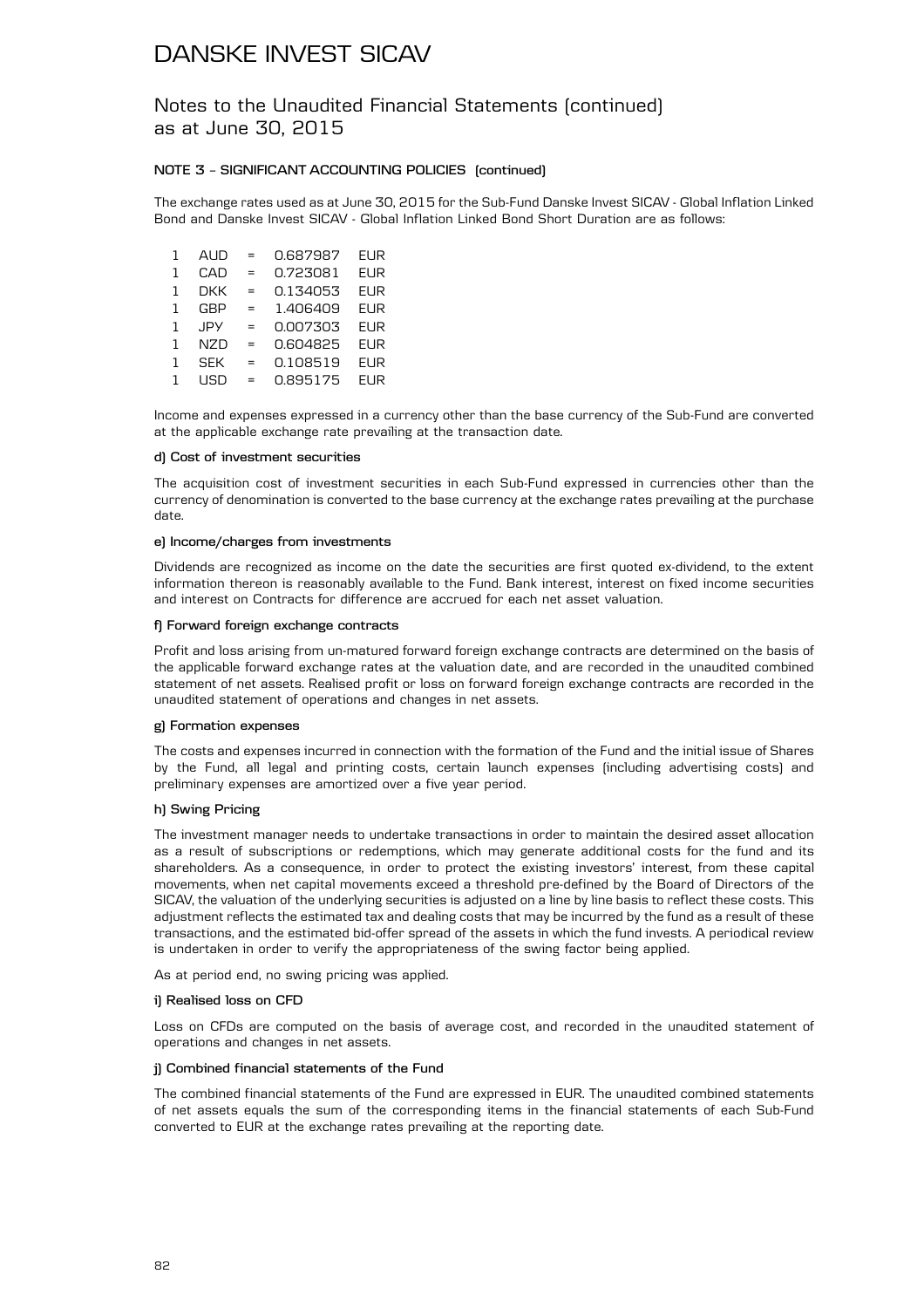Notes to the Unaudited Financial Statements (continued) as at June 30, 2015

#### **NOTE 4 – INVESTMENT MANAGEMENT FEES, MARKETING FEE AND PERFORMANCE FEE**

#### Investment management fees

The Investment Manager receives from the Sub-Fund Danske Invest SICAV – Eastern Europe: Class A: 1.70% p.a. of the net assets of the Class, payable quarterly in arrears; Class I: 0.90% p.a. of the net assets of the Class, payable quarterly in arrears.

The Investment Manager receives from the Sub-Fund Danske Invest SICAV- Emerging Markets Debt Hard Currency (launched on June 24, 2015):

Class A: 1.20% p.a. of the net assets of the relevant Class, payable quarterly in arrears; Class I: 0.60% p.a. of the assets of the Class, payable quarterly in arrears.

The Investment Manager receives from the Sub-Fund Danske Invest SICAV - Euro High Yield Bond: Class A: 1.00% p.a. of the net assets of the Class, payable quarterly in arrears; Class I: 0.45% p.a. of the net assets of the Class, payable quarterly in arrears; Class Y: 1.00% p.a. of the net assets of the Class, payable quarterly in arrears.

The Investment Manager receives from the Sub-Fund Danske Invest SICAV – Europe: Class A: 1.50% p.a. of the net assets of the Class, payable quarterly in arrears; Class I: 0.90% p.a. of the net assets of the Class, payable quarterly in arrears.

The Investment Manager receives from the Sub-Fund Danske Invest SICAV – Europe Absolute: Class A p, Class A nok hp and Class A sek hp: 1.40% p.a. of the net assets of the relevant Class, payable quarterly in arrears;

Class I p: 0.90% p.a. of the net assets of the Class, payable quarterly in arrears.

The Investment Manager receives from the Sub-Fund Danske Invest SICAV - Europe Long-Short Dynamic: Class A p, Class A nok hp and Class A sek hp : 1.40% p.a. of the net assets of the relevant Class, payable quarterly in arrears;

Class I p: 0.90% p.a. of the net assets of the relevant Class, payable quarterly in arrears.

The Investment Manager receives from the Sub-Fund Danske Invest SICAV - Europe Long-Short Dynamic Plus (launched on June 18, 2015):

Class A p, Class A nok hp and Class A sek hp : 1.55% p.a. of the net assets of the relevant Class, payable quarterly in arrears;

Class I p: 0.99% p.a. of the net assets of the relevant Class, payable quarterly in arrears.

The Investment Manager receives from the Sub-Fund Danske Invest SICAV - Germany:

Class A, Class A sek and Class A nok: 1.40% p.a. of the net assets of the relevant Class, payable quarterly in arrears;

Class I: 0.90% p.a. of the net assets of the Class, payable quarterly in arrears.

The Investment Manager receives from the Sub-Fund Danske Invest SICAV- Global High Dividend (launched on June 24, 2015):

Class A, Class A-sek, Class A-nok, Class A-sek d, Class A-nok d: 1.60% p.a. of the net assets of the relevant Class, payable quarterly in arrears;

Class I: 0.90% p.a. of the assets of the Class, payable quarterly in arrears.

The Investment Manager receives from the Sub-Fund Danske Invest SICAV – Global Inflation Linked Bond: Class A and Class Y: 0.80% p.a. of the net assets of the relevant Class, payable quarterly in arrears; Class I: 0.50% p.a. of the net assets of the relevant Class, payable quarterly in arrears.

The Investment Manager receives from the Sub-Fund Danske Invest SICAV - Global Inflation Linked Bond Short Duration:

Class A: 0.80% p.a. of the net assets of the relevant Class, payable quarterly in arrears; Class I: 0.50% p.a. of the net assets of the Class, payable quarterly in arrears.

The Investment Manager receives from the Sub-Fund Danske Invest SICAV - Nordic Corporate Bond: Class A and Class A sek d h: 0.80% p.a. of the net assets of the relevant Class, payable quarterly in arrears; Class I: 0.40% p.a. of the net assets of the Class, payable quarterly in arrears.

The Investment Manager receives from the Sub-Fund Danske Invest SICAV - US High Yield Bond (launched on January 14, 2015):

Class A eur h : 1.30% p.a. of the net assets of the relevant Class, payable quarterly in arrears; Class I p: 0.60% p.a. of the net assets of the relevant Class, payable quarterly in arrears.

The Investment Manager receives from the Sub-Fund Danske Invest SICAV - US Mid Cap: Class A eur: 1.60% p.a. of the net assets of the relevant Class, payable quarterly in arrears; Class I: 0.90% p.a. of the net assets of the Class, payable quarterly in arrears.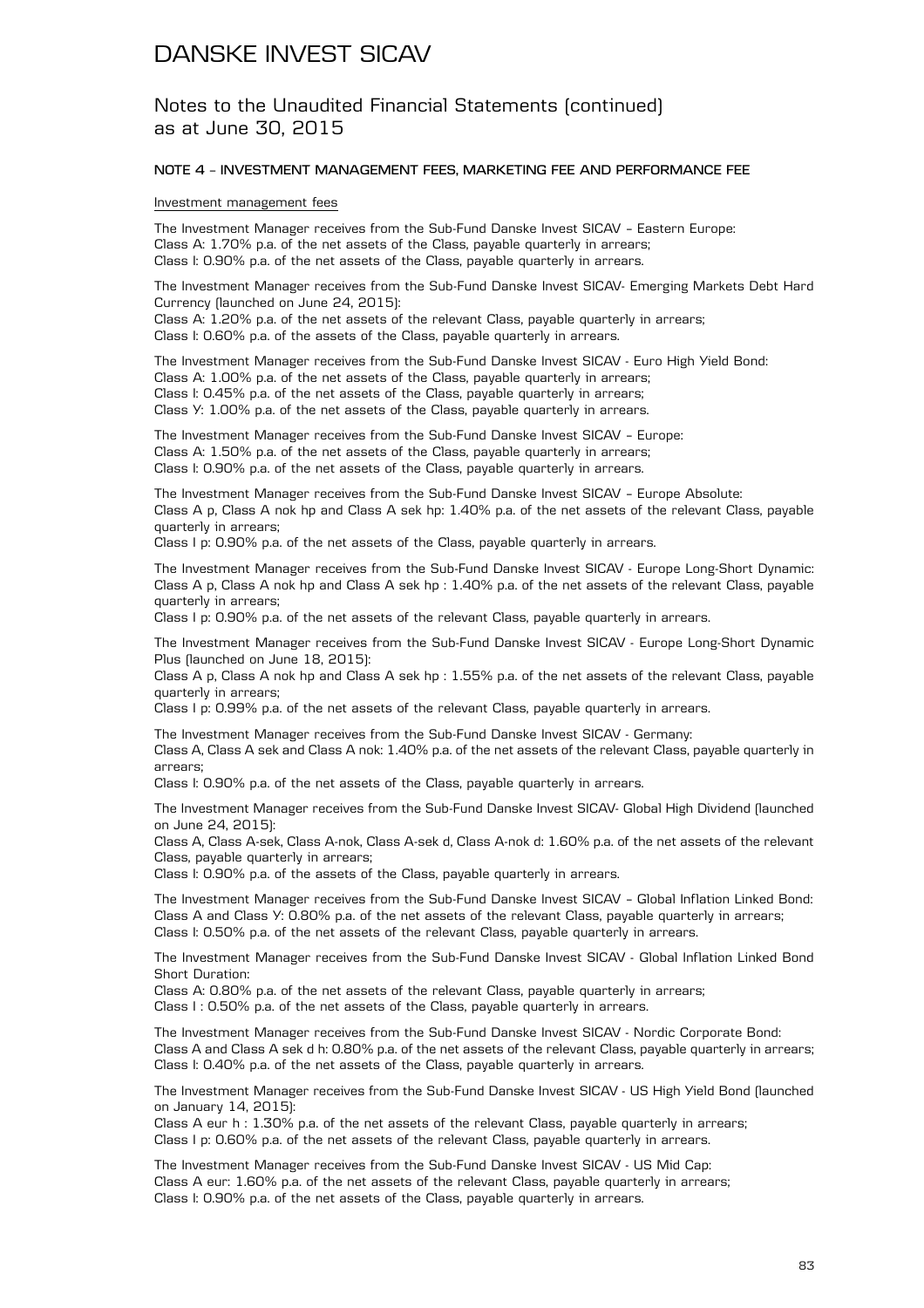### Notes to the Unaudited Financial Statements (continued) as at June 30, 2015

### **NOTE 4 – INVESTMENT MANAGEMENT FEES, MARKETING FEE AND PERFORMANCE FEE (continued)**

#### Marketing fees

In addition the Fund pays the Management Company a marketing fee (the "Marketing Fee") amounting to a percentage of maximum 0.10% p.a. of the Net Asset Value determined in respect of each Sub-Fund and/or class in the relevant Sub-Fund's appendix of the Prospectus.

No marketing fees applicable on Class I.

#### Performance fees

The Investment Manager is also entitled to receive a performance fee from the Sub-Funds Danske Invest SICAV - Europe Absolute, Danske Invest SICAV - Europe Long-Short Dynamic and Danske Invest SICAV - Europe Long-Short Dynamic Plus calculated, accrued and locked on each Valuation Day and paid annually in arrears on or after the last Valuation Day in each financial year. If a performance fee is payable in relation to a relevant Class, the performance fee shall be an amount equal to 20% of the Outperformance.

Between two successive calculation dates the Outperformance will be calculated for each relevant Class as the Net Asset Value per Share before additional performance fee accruals minus the higher of:

- The Net Asset Value per Share at the end of the immediately preceding Valuation Day, accrued with the Hurdle Rate (as defined below) and
- The High Water Mark Net Asset Value (as defined below) accrued with the Hurdle Rate (as defined below).
- The Hurdle Rate is the Risk-free Rate on a pro rate temporis basis up to the relevant calculation date. Risk-free Rate EUR: Defined as the European Central Bank's lending rate (the repo rate); Risk-free Rate NOK: Defined as Norges Bank's sight deposit rate (the repo rate); Risk-free Rate SEK: Defined as Sveriges Riksbank's lending rate (the repo rate);

The High Water Mark Net Asset Value per Share is defined as the greater of:

- The Net Asset Value per Share of the relevant Class being the Subscription Price at which Shares of the Class was issued on the launch of the Sub Class; and
- The Net Asset Value per Share of the relevant Class at the end of the immediately preceding Valuation Day, on which a performance fee was charged.

Each time the Sub-Fund outperforms, the outperformance is locked in favour of the Investment Manager. Whenever a positive outperformance level, previously reached, is not achieved thereafter, a High Water Mark Net Asset Value per Share is memorised for the purpose of the performance fee calculation.

In case a performance fee has not been paid for a 3 year period, a reset will be done at the year end of the third year, in order to define the High Water Mark as the Net Asset Value per Share of the relevant Class at the end of the year.

Since the performance fees are calculated, accrued and locked on each valuation day and paid annually it is possible that the value of the Shares of Shareholders may reflect performance fees accrued during a part of a year even though they may incur overall losses during such year as a result of the time at which they subscribe or redeem Shares.

#### **NOTE 5 – CUSTODIAN FEES, CENTRAL ADMINISTRATION FEES, TRANSFER AGENT FEES AND OPERATING AND ADMINISTRATIVE EXPENSES**

The Fund pays the Management Company operating and administrative expenses (the "Operating and Administrative Expenses") amounting to a percentage of maximum 0.40% p.a. of the Net Asset Value as determined in respect of each Sub-Fund and/or Class. The Operating and Administrative Expenses are fixed, and the actual rates applied on June 30, 2015 are as follows:

|                                                | Operating and  |
|------------------------------------------------|----------------|
|                                                | Administrative |
| Danske Invest SICAV                            | Expenses       |
| Eastern Europe - Class A                       | 0.30%          |
| Eastern Europe - Class I                       | 0.30%          |
| Emerging Markets Debt Hard Currency* - Class A | 0.15%          |

\* See Note 1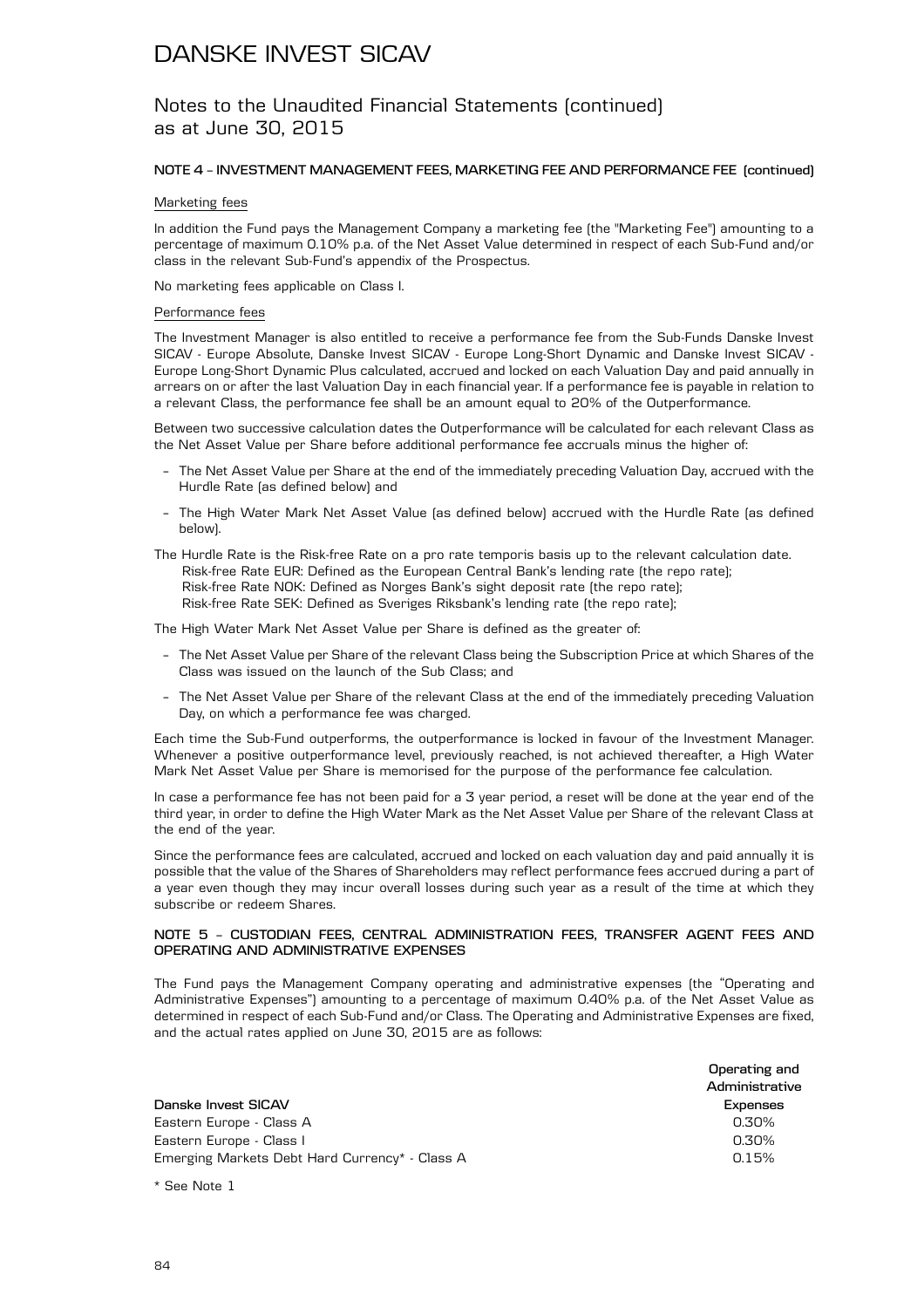### Notes to the Unaudited Financial Statements (continued) as at June 30, 2015

#### **NOTE 5 – CUSTODIAN FEES, CENTRAL ADMINISTRATION FEES, TRANSFER AGENT FEES AND OPERATING AND ADMINISTRATIVE EXPENSES (continued)**

| Emerging Markets Debt Hard Currency* - Class I         | 0.15% |
|--------------------------------------------------------|-------|
| Euro High Yield Bond - Class A                         | 0.12% |
| Euro High Yield Bond - Class A d                       | 0.12% |
| Euro High Yield Bond - Class A-sek h                   | 0.12% |
| Euro High Yield Bond - Class Y                         | 0.12% |
| Europe - Class A                                       | 0.12% |
| Europe - Class I                                       | 0.12% |
| Europe Absolute - Class A p                            | 0.25% |
| Europe Absolute - Class A-sek hp                       | 0.25% |
| Europe Absolute - Class I p                            | 0.25% |
| Europe Long-Short Dynamic - Class A p                  | 0.25% |
| Europe Long-Short Dynamic - Class A-sek hp             | 0.25% |
| Europe Long-Short Dynamic - Class I p                  | 0.25% |
| Europe Long-Short Dynamic Plus* - Class A p            | 0.30% |
| Europe Long-Short Dynamic Plus* - Class I p            | 0.30% |
| Germany - Class A                                      | 0.15% |
| Germany - Class I                                      | 0.15% |
| Germany - Class A-nok                                  | 0.15% |
| Germany - Class A-sek                                  | 0.15% |
| Global High Dividend* - Class A                        | 0.12% |
| Global High Dividend* - Class A-nok                    | 0.12% |
| Global High Dividend* - Class A-nok d                  | 0.12% |
| Global High Dividend* - Class A-sek                    | 0.12% |
| Global High Dividend* - Class A-sek d                  | 0.12% |
| Global High Dividend* - Class I                        | 0.12% |
| Global Inflation Linked Bond - Class A                 | 0.12% |
| Global Inflation Linked Bond - Class A d               | 0.12% |
| Global Inflation Linked Bond - Class A-sek h           | 0.12% |
| Global Inflation Linked Bond - Class I                 | 0.12% |
| Global Inflation Linked Bond - Class Y                 | 0.12% |
| Global Inflation Linked Bond Short Duration - Class A  | 0.12% |
| Gobal Inflation Linked Bond Short Duration - Class A d | 0.12% |
| Global Inflation Linked Bond Short Duration - Class I  | 0.12% |
| Nordic Corporate Bond - Class A                        | 0.15% |
| Nordic Corporate Bond - Class A d                      | 0.15% |
| Nordic Corporate Bond - Class A-sek                    | 0.15% |
| Nordic Corporate Bond - Class A-sek h                  | 0.15% |
| Nordic Corporate Bond - Class I                        | 0.15% |
| US High Yield Bond* - Class A eur h                    | 0.15% |
| US High Yield Bond* - Class I                          | 0.15% |
| US Mid Cap - Class A-eur                               | 0.15% |
| US Mid Cap - Class I                                   | 0.15% |
|                                                        |       |

### \* See Note 1

This means that the Management Company shall bear the excess in actual expenses to any Operating and Administrative Expenses charged to the Sub-Fund and/or Class. On the other hand the Management Company is entitled to retain any amount of the Operating and Administrative Expenses charged to the Sub-Fund and/or Class, which exceeds the actual related expenses incurred by the respective Sub-Fund and/or Class.

The Operating and Administrative Expenses covers the administration and safe-keeping of assets and in addition other ongoing operating and administrative expenses as follows:

– Remuneration of the Custodian and its transaction charges and such part of any fees or charges of a local correspondent as may exceed the Custodian's remuneration; remuneration of the Central Administration; remuneration of the Registrar Agent; remuneration of the Principal Paying Agent and of any paying agent. The fees and reasonable out-of-pocket expenses incurred by the Board of Directors of the Fund (no fees are paid to the Directors who are also employed by the directors or employees of the Danske Bank group) as well as auditors' fees and expenses;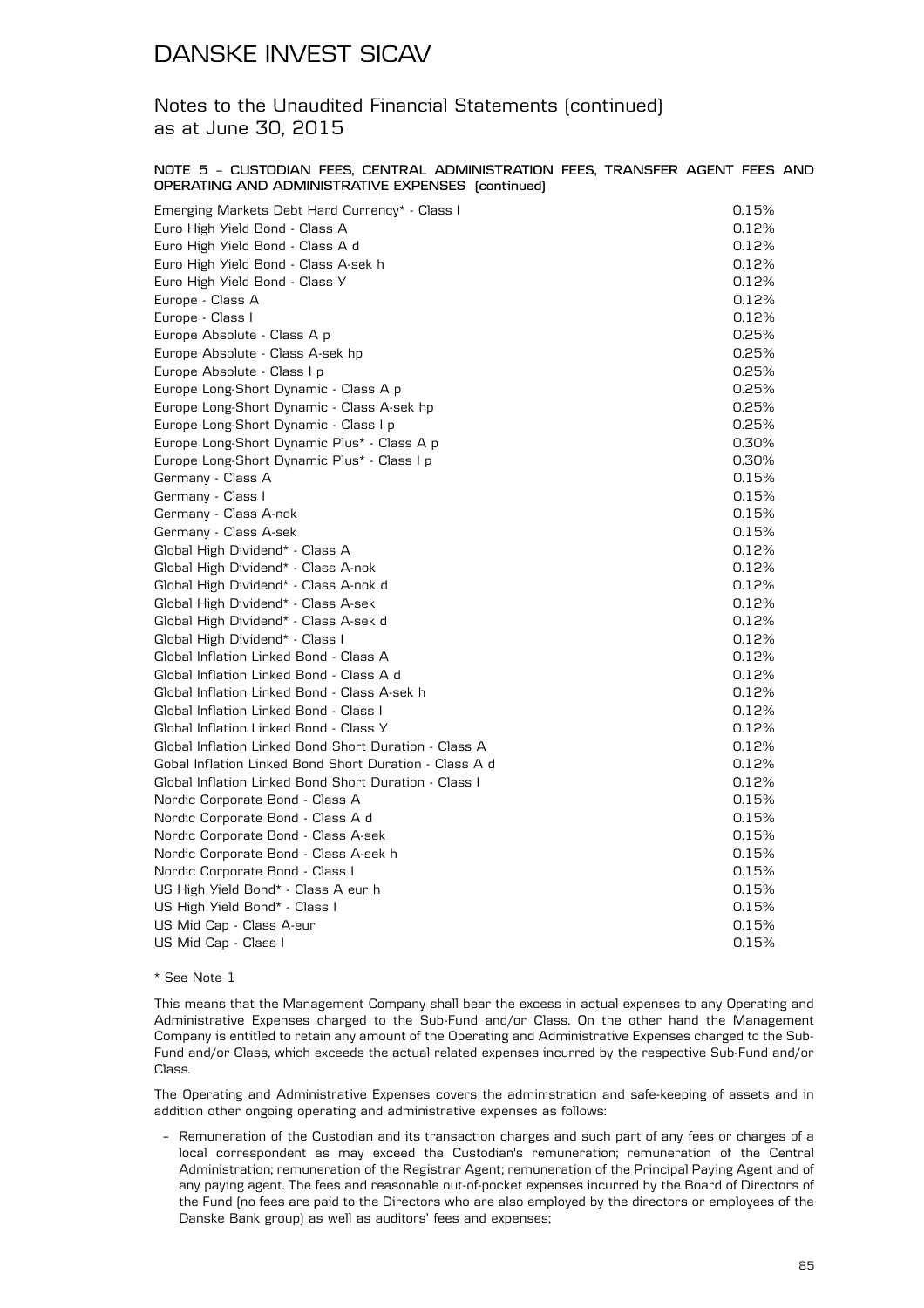Notes to the Unaudited Financial Statements (continued) as at June 30, 2015

### **NOTE 5 – CUSTODIAN FEES, CENTRAL ADMINISTRATION FEES, TRANSFER AGENT FEES AND OPERATING AND ADMINISTRATIVE EXPENSES (continued)**

- A fund servicing fee, remaining part of the Operating and Administrative Expenses after deduction of the expenses detailed under the section above, paid to the Management Company for administrative and related services including but limited to:
	- . the cost of ordinary legal advice received by the Management Company, the Custodian, the Central Administration Agent or the Registrar Agent when acting in the interest of the Shareholders;
	- . the costs of printing, preparing, translating and distributing financial reports, KIIDs, and Prospectus;
	- . any fees of registration of the Sub-Funds in different jurisdictions including fees due to the supervisory authorities in such countries;
	- . the cost of publishing the Offer Price and Redemption Price and any notices to Shareholders;
	- . other customary administration and publication expenses arising from the Fund's operations;
	- . risk and compliance monitoring support;
	- . operational support relating to securities lending;
	- . the costs and expenses incurred in connection with the formation of the Fund and the initial issue of Shares by the Fund.

In case a portion of the above mentioned fees of the Service Providers is paid directly from the assets of the Sub-Fund and/or Class, the Operating and Administrative Expenses due to the Management Company is reduced accordingly. The Operating and Administrative Expenses do not include the following fees and expenses, which are payable by the Fund:

- 1) brokerage fees and commissions
- 2) interest and bank charges or other transaction related expenses such as taxes payable in relation to the transaction
- 3) extraordinary expenses such as litigation expenses and any tax, levy duty or similar charge and any unforeseen charges imposed on the Sub-Fund or its assets that would not be considered as ordinary expenses
- 4) the payment of the Luxembourg subscription tax ("taxe d'abonnement") as described in note 6 to the Financial Statements.

The above mentioned fees are calculated on each Valuation Day on the net assets of the relevant Sub-Fund and/or class and are paid quarterly in arrears.

### **NOTE 6 – SUBSCRIPTION TAX**

Under current law and practice, the Fund is liable, to an annual subscription tax of 0.05% (except those Sub-Funds or Share Classes, which may benefit from the lower rate of 0.01% as more fully described in article 174 of the 2010 Laws. No such tax is due on the portion of assets of the Fund invested in other Luxembourg UCITS or UCIs (if any) provided that such assets have already been subject to the subscription tax. This tax is payable quarterly and calculated on the basis of the Fund's net assets at the end of the relevant quarter.

### **NOTE 7 – COLLATERIZED SECURITIES**

The Fund had entered into fully collateralized securities lending agreements through a high quality financial institution as described in the Prospectus.

On June 30, 2015, the overall value of the collaterized securities amounted by the Sub-Funds to:

| Danske Invest SICAV - Euro High Yield Bond      | 5.468.951 EUR  |
|-------------------------------------------------|----------------|
| Danske Invest SICAV - Europe                    | 847,677 EUR    |
| Danske Invest SICAV - Europe Absolute           | 11,166,020 EUR |
| Danske Invest SICAV - Europe Long-Short Dynamic | 10.249.663 EUR |
| Danske Invest SICAV - Germany                   | 722.415 EUR    |
| Danske Invest SICAV - Nordic Corporate Bond     | 4.159.610 EUR  |
|                                                 |                |

The transaction revenue amounts are included under the heading "Income on Securities Lending" in the "Statement of Operations and Changes in Net Assets".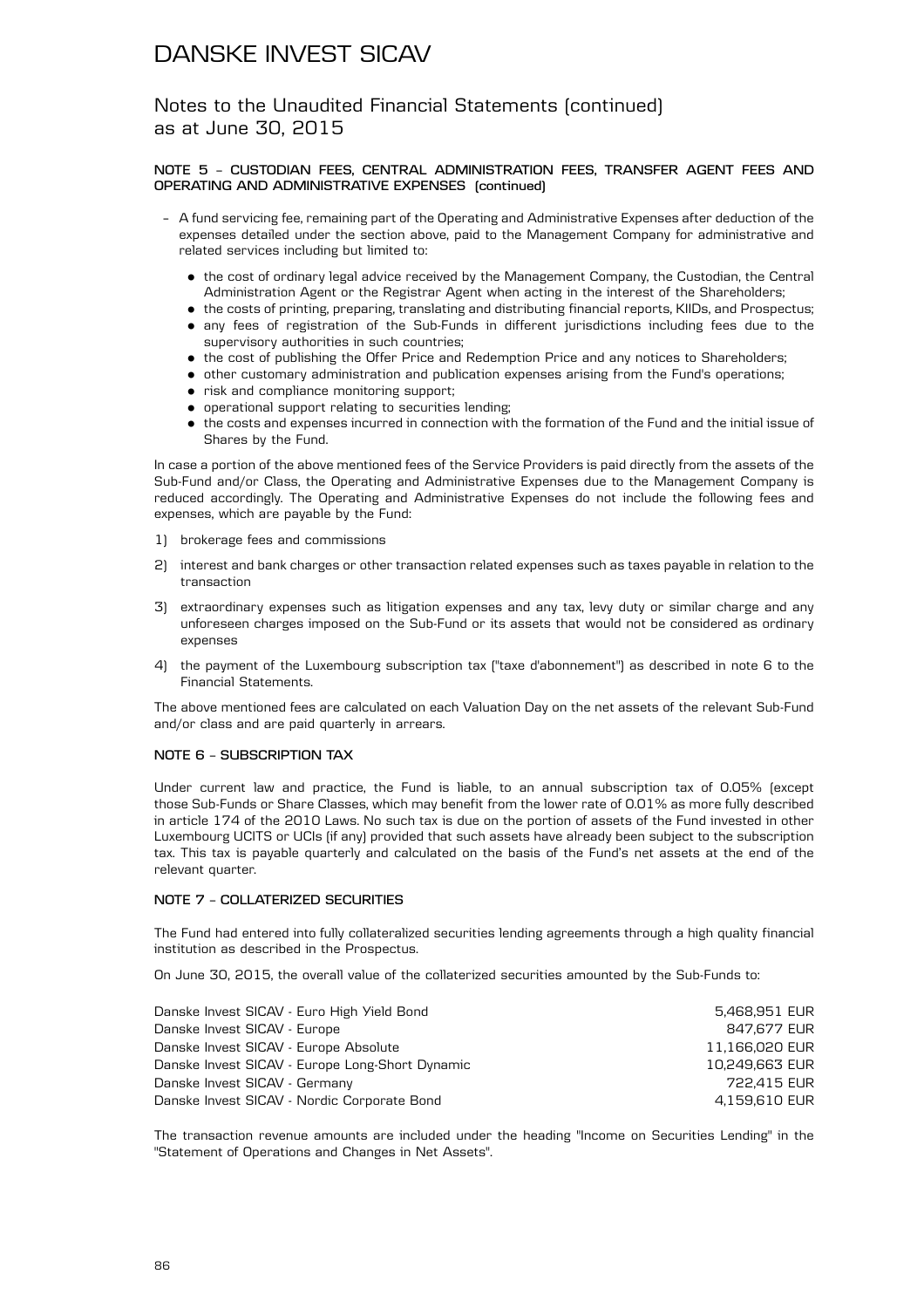Notes to the Unaudited Financial Statements (continued) as at June 30, 2015

### **NOTE 8 – FORWARD FOREIGN EXCHANGE CONTRACTS**

As at June 30, 2015, the following forward foreign exchange contracts were outstanding:

**Danske Invest SICAV - Euro High Yield Bond**

|            |           |            |            |            |            | Unrealised  |
|------------|-----------|------------|------------|------------|------------|-------------|
|            |           |            |            |            |            | gain/(loss) |
|            | Purchase  |            | Sale       | Maturity   |            | (EUR)       |
| <b>EUR</b> | 1,647,907 | <b>SEK</b> | 15,166,000 | 08/10/2015 | EUR        | 1,757       |
| <b>EUR</b> | 3,268,061 | <b>GBP</b> | 2,326,000  | 08/10/2015 | EUR        | 5,015       |
| <b>EUR</b> | 9,324,730 | USD        | 10,470,543 | 08/10/2015 | <b>EUR</b> | [34,001]    |
| <b>SEK</b> | 98.000    | <b>EUR</b> | 10.641     | 08/10/2015 | EUR        | (3)         |
|            |           |            |            |            |            | [27,232]    |
|            |           |            |            |            |            |             |

### **Danske Invest SICAV - Europe Absolute**

| Unrealised  |            |            |           |            |            |            |
|-------------|------------|------------|-----------|------------|------------|------------|
| gain/(loss) |            |            |           |            |            |            |
| (EUR)       |            | Maturity   | Sale      |            | Purchase   |            |
| (188)       | <b>EUR</b> | 08/10/2015 | 7,700,000 | DKK.       | 1,033,342  | <b>EUR</b> |
|             | <b>EUR</b> | 08/10/2015 | 10,903    | <b>SEK</b> | 1,183      | <b>EUR</b> |
| (48)        | <b>EUR</b> | 08/10/2015 | 125,437   | <b>SEK</b> | 13,568     | <b>EUR</b> |
| 892         | <b>EUR</b> | 08/10/2015 | 198,717   | <b>EUR</b> | 1,839,000  | <b>SEK</b> |
| 11          | <b>EUR</b> | 08/10/2015 | 3,267     | <b>EUR</b> | 30,205     | <b>SEK</b> |
|             | <b>EUR</b> | 08/10/2015 | 5,407     | <b>EUR</b> | 49.823     | <b>SEK</b> |
| (2,253)     | <b>EUR</b> | 08/10/2015 | 8,891,848 | <b>EUR</b> | 81.900.000 | <b>SEK</b> |
| (1,584)     |            |            |           |            |            |            |

**Danske Invest SICAV - Europe Long-Short Dynamic**

|            |            |            |            |            |            | Unrealised<br>gain/(loss) |
|------------|------------|------------|------------|------------|------------|---------------------------|
|            | Purchase   |            | Sale       | Maturity   |            | [EUR]                     |
| <b>EUR</b> | 2,130,720  | <b>NOK</b> | 18,725,000 | 08/10/2015 | <b>EUR</b> | 20,532                    |
| <b>EUR</b> | 20,180,261 | <b>GBP</b> | 14,361,000 | 08/10/2015 | <b>EUR</b> | 33,832                    |
| <b>EUR</b> | 5,332,543  | <b>CHF</b> | 5,555,630  | 08/10/2015 | <b>EUR</b> | (17,280)                  |
| <b>EUR</b> | 6.789.386  | <b>SEK</b> | 62.484.000 | 08/10/2015 | <b>EUR</b> | 7,239                     |
| <b>EUR</b> | 321,965    | <b>SEK</b> | 2,972,912  | 08/10/2015 | <b>EUR</b> | (720)                     |
| <b>EUR</b> | 767        | <b>SEK</b> | 7.071      | 08/10/2015 | <b>EUR</b> | [O]                       |
| <b>NOK</b> | 2,227,000  | <b>EUR</b> | 253.746    | 08/10/2015 | <b>EUR</b> | [2,768]                   |
| <b>SEK</b> | 18,918     | <b>EUR</b> | 2,046      | 08/10/2015 | <b>EUR</b> | 7                         |
| <b>SEK</b> | 33.380     | <b>EUR</b> | 3.623      | 08/10/2015 | <b>EUR</b> |                           |
| <b>SEK</b> | 7,521,000  | <b>EUR</b> | 812,699    | 08/10/2015 | <b>EUR</b> | 3,646                     |
| <b>SEK</b> | 83.715.064 | <b>EUR</b> | 9,089,201  | 08/10/2015 | <b>EUR</b> | (2,595)                   |
|            |            |            |            |            |            | 41.894                    |

### **Danske Invest SICAV - Europe Long-Short Dynamic Plus\***

|            | Purchase  |            | Sale      | Maturity   |            | Unrealised<br>gain/(loss)<br>(EUR) |
|------------|-----------|------------|-----------|------------|------------|------------------------------------|
| <b>EUR</b> | 1,306,681 | <b>GBP</b> | 930,000   | 08/10/2015 | EUR        | 2,023                              |
| <b>EUR</b> | 221,833   | <b>NOK</b> | 1,950,000 | 08/10/2015 | <b>EUR</b> | 2,081                              |
| <b>EUR</b> | 270,619   | <b>CHF</b> | 282,000   | 08/10/2015 | EUR        | (934)                              |
| <b>EUR</b> | 434.623   | <b>SEK</b> | 4.000.000 | 08/10/2015 | EUR        | 454                                |
| <b>GBP</b> | 109,000   | <b>EUR</b> | 152.583   | 08/10/2015 | EUR        | 329                                |

\* See Note 1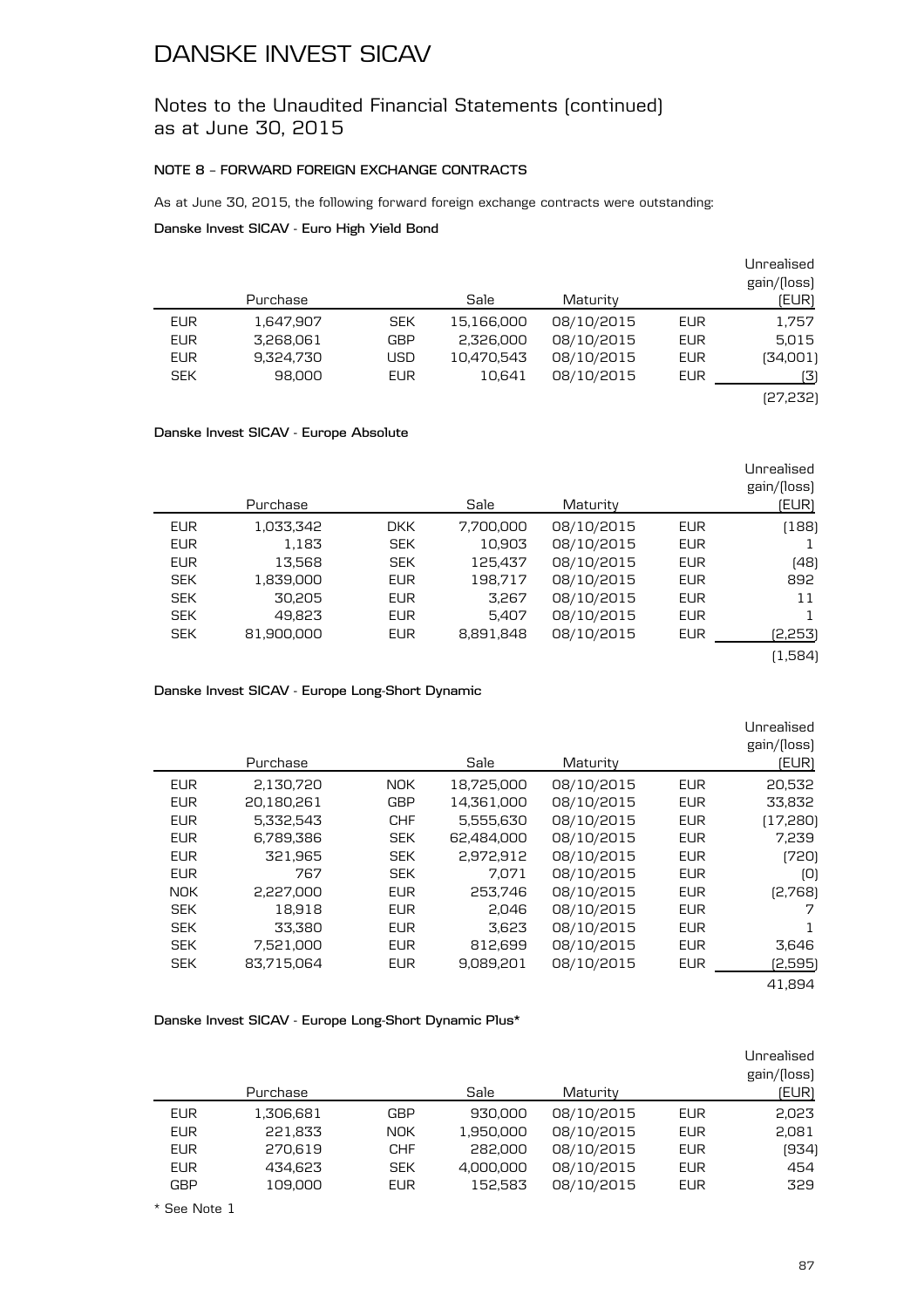Notes to the Unaudited Financial Statements (continued) as at June 30, 2015

### **NOTE 8 – FORWARD FOREIGN EXCHANGE CONTRACTS (continued)**

|            |          |            |        |            |     | Unrealised<br>gain/(loss) |
|------------|----------|------------|--------|------------|-----|---------------------------|
|            | Purchase |            | Sale   | Maturity   |     | (EUR)                     |
| <b>NOK</b> | 268,000  | <b>EUR</b> | 30,536 | 08/10/2015 | EUR | (333)                     |
| <b>SEK</b> | 503,000  | <b>EUR</b> | 54,353 | 08/10/2015 | EUR | 244                       |
|            |          |            |        |            |     | 3.864                     |

#### **Danske Invest SICAV - Global Inflation Linked Bond**

|            |           |            |            |            |            | Unrealised   |
|------------|-----------|------------|------------|------------|------------|--------------|
|            |           |            |            |            |            | gain/(loss)  |
|            | Purchase  |            | Sale       | Maturity   |            | (EUR)        |
| <b>AUD</b> | 4.000     | <b>EUR</b> | 2.749      | 14/07/2015 | <b>EUR</b> | 1            |
| <b>EUR</b> | 10,421    | <b>SEK</b> | 96,000     | 14/07/2015 | <b>EUR</b> | 2            |
| <b>EUR</b> | 10.635    | <b>SEK</b> | 98.000     | 14/07/2015 | <b>EUR</b> | (1)          |
| <b>EUR</b> | 10,840    | <b>SEK</b> | 100,000    | 14/07/2015 | <b>EUR</b> | [13]         |
| <b>EUR</b> | 11,643    | <b>NZD</b> | 19,000     | 14/07/2015 | <b>EUR</b> | 166          |
| <b>EUR</b> | 112,384   | <b>NZD</b> | 181,000    | 14/07/2015 | <b>EUR</b> | 3,059        |
| <b>EUR</b> | 114,531   | <b>AUD</b> | 167,000    | 14/07/2015 | <b>EUR</b> | (253)        |
| <b>EUR</b> | 170.889   | <b>SEK</b> | 1,586,000  | 14/07/2015 | <b>EUR</b> | (1,235)      |
| <b>EUR</b> | 2,052     | <b>AUD</b> | 3,000      | 14/07/2015 | <b>EUR</b> | (10)         |
| <b>EUR</b> | 2.483     | <b>NZD</b> | 4,000      | 14/07/2015 | <b>EUR</b> | 67           |
| <b>EUR</b> | 216,140   | <b>DKK</b> | 1,612,000  | 14/07/2015 | <b>EUR</b> | 8            |
| <b>EUR</b> | 217       | <b>SEK</b> | 2.000      | 14/07/2015 | <b>EUR</b> | $\mathbf{1}$ |
| <b>EUR</b> | 24,866    | <b>AUD</b> | 36,000     | 14/07/2015 | <b>EUR</b> | 122          |
| <b>EUR</b> | 313,849   | <b>JPY</b> | 43,690,000 | 14/07/2015 | <b>EUR</b> | (5, 191)     |
| <b>EUR</b> | 328,639   | CAD        | 456,000    | 14/07/2015 | <b>EUR</b> | (966)        |
| <b>EUR</b> | 4,567,295 | <b>GBP</b> | 3,334,000  | 14/07/2015 | <b>EUR</b> | [120, 468]   |
| <b>EUR</b> | 46.991    | <b>GBP</b> | 34,000     | 14/07/2015 | <b>EUR</b> | [815]        |
| <b>EUR</b> | 5.761     | CAD        | 8,000      | 14/07/2015 | <b>EUR</b> | [21]         |
| <b>EUR</b> | 6,547,311 | <b>USD</b> | 7,381,000  | 14/07/2015 | <b>EUR</b> | [58, 932]    |
| <b>GBP</b> | 38,000    | <b>EUR</b> | 52,303     | 14/07/2015 | <b>EUR</b> | 1,126        |
| <b>GBP</b> | 908,000   | <b>EUR</b> | 1,277,905  | 14/07/2015 | <b>EUR</b> | (1,223)      |
| <b>SEK</b> | 200,000   | <b>EUR</b> | 21,661     | 14/07/2015 | <b>EUR</b> | 45           |
| <b>SEK</b> | 91,000    | <b>EUR</b> | 9.871      | 14/07/2015 | <b>EUR</b> | 5            |
| <b>USD</b> | 1,210,000 | <b>EUR</b> | 1,078,714  | 14/07/2015 | <b>EUR</b> | 4,275        |
| <b>USD</b> | 115,360   | <b>EUR</b> | 103,000    | 14/07/2015 | <b>EUR</b> | 251          |
| <b>USD</b> | 31,696    | <b>GBP</b> | 20,000     | 14/07/2015 | <b>EUR</b> | 247          |
|            |           |            |            |            |            |              |

(179,753)

**Danske Invest SICAV - Global Inflation Linked Bond Short Duration**

|            | Purchase   |            | Sale       | Maturity   |            | Unrealised<br>gain/(loss)<br>(EUR) |
|------------|------------|------------|------------|------------|------------|------------------------------------|
| <b>EUR</b> | 16,129,905 | <b>USD</b> | 18,182,000 | 14/07/2015 | <b>EUR</b> | (140, 554)                         |
|            |            |            |            |            |            |                                    |
| <b>EUR</b> | 167,315    | <b>AUD</b> | 244,000    | 14/07/2015 | <b>EUR</b> | [24]                               |
| <b>EUR</b> | 2,643,535  | <b>GBP</b> | 1,930,000  | 14/07/2015 | <b>EUR</b> | [69, 152]                          |
| <b>EUR</b> | 286,530    | <b>SEK</b> | 2,660,000  | 14/07/2015 | <b>EUR</b> | [2,019]                            |
| <b>EUR</b> | 450.069    | <b>JPY</b> | 62,660,000 | 14/07/2015 | <b>EUR</b> | (8,228)                            |
| <b>EUR</b> | 458,838    | <b>DKK</b> | 3,422,000  | 14/07/2015 | <b>EUR</b> | 73                                 |
| <b>AUD</b> | 4.000      | <b>EUR</b> | 2,733      | 08/10/2015 | <b>EUR</b> | (6)                                |
| <b>EUR</b> | 1,287,193  | <b>GBP</b> | 916,000    | 08/10/2015 | <b>EUR</b> | 2,176                              |
| <b>EUR</b> | 172,045    | <b>DKK</b> | 1,282,000  | 08/10/2015 | <b>EUR</b> | (31)                               |
| <b>EUR</b> | 216,952    | <b>AUD</b> | 316,000    | 08/10/2015 | <b>EUR</b> | 1,524                              |
| <b>EUR</b> | 306,961    | <b>JPY</b> | 42,650,000 | 08/10/2015 | <b>EUR</b> | (4,950)                            |
| <b>EUR</b> | 818,483    | USD        | 919,000    | 08/10/2015 | <b>EUR</b> | [2,932]                            |
|            |            |            |            |            |            |                                    |

(224,123)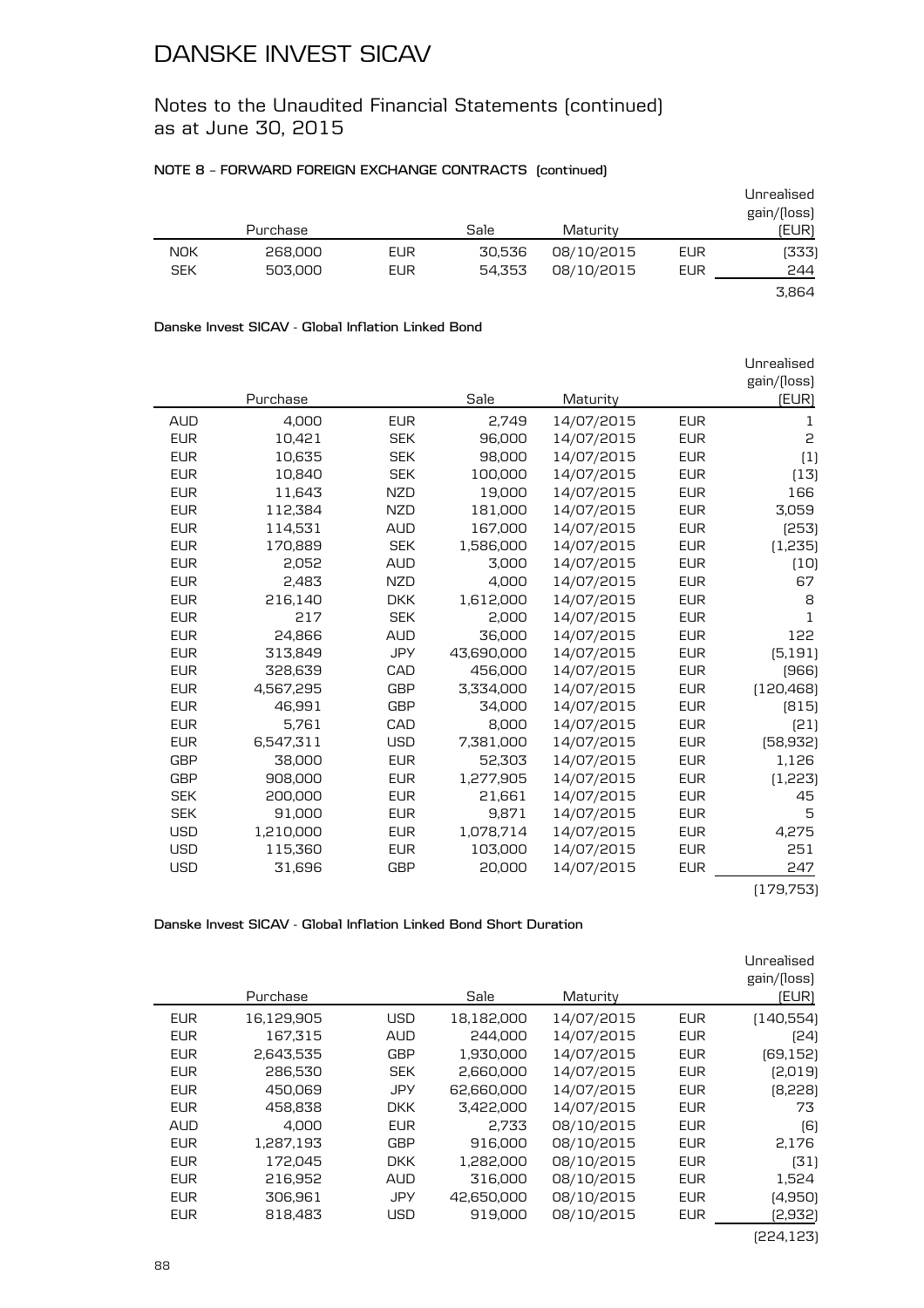Notes to the Unaudited Financial Statements (continued) as at June 30, 2015

### **NOTE 8 – FORWARD FOREIGN EXCHANGE CONTRACTS (continued)**

### **Danske Invest SICAV - Nordic Corporate Bond**

| Unrealised<br>gain/(loss)<br>(EUR) |            | Maturity   | Sale        |            | Purchase    |            |
|------------------------------------|------------|------------|-------------|------------|-------------|------------|
| 11,745                             | <b>EUR</b> | 08/10/2015 | 101,374,000 | <b>SEK</b> | 11,015,096  | <b>EUR</b> |
| [51,790]                           | <b>EUR</b> | 08/10/2015 | 15,988,000  | USD        | 14,238,526  | <b>EUR</b> |
| 7.759                              | <b>EUR</b> | 08/10/2015 | 3,189,000   | <b>GBP</b> | 4,481,469   | <b>EUR</b> |
| (1,216)                            | <b>EUR</b> | 08/10/2015 | 49,831,844  | DKK.       | 6,687,447   | <b>EUR</b> |
| 81,334                             | <b>EUR</b> | 08/10/2015 | 74,176,000  | <b>NOK</b> | 8.440.496   | <b>EUR</b> |
| (11,212)                           | <b>EUR</b> | 08/10/2015 | 17,130,684  | <b>EUR</b> | 157,722,000 | <b>SEK</b> |
| 36.620                             |            |            |             |            |             |            |

### **Danske Invest SICAV - US High Yield Bond\***

|            | Purchase  |            | Sale      | Maturity   |            | Unrealised<br>gain/(loss) |
|------------|-----------|------------|-----------|------------|------------|---------------------------|
|            |           |            |           |            |            | (USD)                     |
| <b>EUR</b> | 1,747,892 | USD        | 1,962,718 | 08/10/2015 | USD        | (7,168)                   |
| <b>USD</b> | 1,434,710 | <b>EUR</b> | 1,280,000 | 08/10/2015 | <b>USD</b> | 2,636                     |
| <b>USD</b> | 48.753    | CAD        | 60,000    | 08/10/2015 | <b>USD</b> | 451                       |
|            |           |            |           |            |            | (4,081)                   |

### **Danske Invest SICAV - Emerging Markets Debt Hard Currency\***

|     | Purchase |     | Sale    | Maturity   |     | Unrealised<br>loss (USD) |
|-----|----------|-----|---------|------------|-----|--------------------------|
| USD | 512.256  | EUR | 460.000 | 08/10/2015 | USD | (2,391)                  |
|     |          |     |         |            |     | [2,391]                  |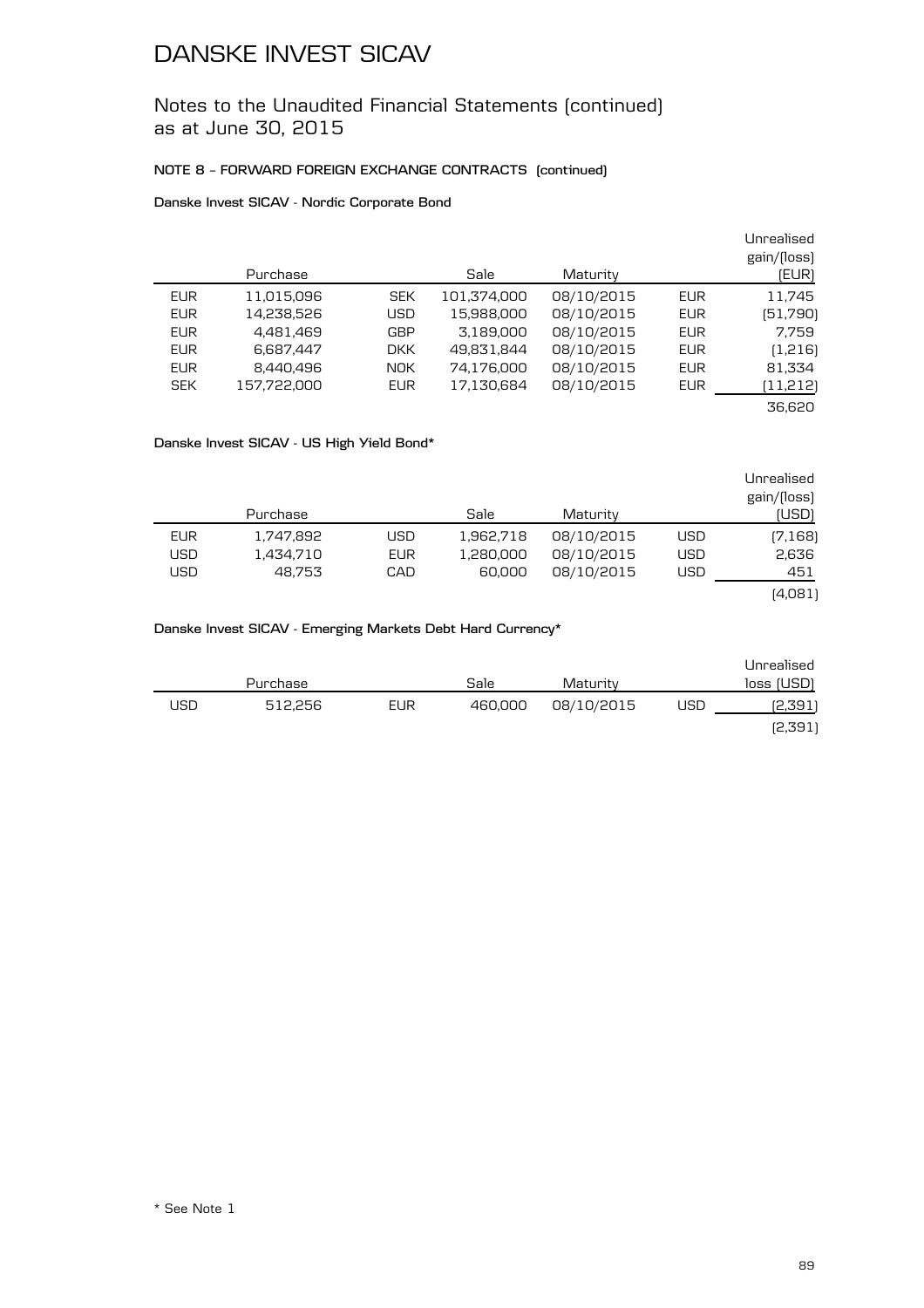### Notes to the Unaudited Financial Statements (continued) as at June 30, 2015

### **NOTE 9 – CONTRACTS FOR DIFFERENCE (CFD)**

As at June 30, 2015 the Sub-Funds Danske Invest SICAV - Europe Absolute, Danske Invest SICAV - Europe Long-Short Dynamic and Danske Invest SICAV - Europe Long-Short Dynamic Plus\* had the following outstanding CFD:

### **Danske Invest SICAV - Europe Absolute**

| Description              | <b>Quantity Currency</b> |            | Strike      |            | Market Commitment | <b>Net</b>             |
|--------------------------|--------------------------|------------|-------------|------------|-------------------|------------------------|
|                          |                          |            |             | Value      | in CFD            | unrealised             |
|                          |                          |            |             | of the     |                   | currency gain / (loss) |
|                          |                          |            |             | Underlying |                   | <b>EUR</b>             |
| AEROPORTS DE PARIS ADP   | [10,652]                 | <b>EUR</b> | 109.17      | 102.20     | [1,088,634]       | 74,282                 |
| AEROPORTS DE PARIS ADP   | (7,978)                  | <b>EUR</b> | 108.54      | 102.20     | [815, 352]        | 50,612                 |
| AEROPORTS DE PARIS ADP   | (1, 391)                 | <b>EUR</b> | 107.22      | 102.20     | [142, 160]        | 6,976                  |
| AEROPORTS DE PARIS ADP   | [2,933]                  | <b>EUR</b> | 105.23      | 102.20     | [299,753]         | 8,899                  |
| ALFA LAVAL AB            | (12,000)                 | <b>SEK</b> | 147.28      | 146.20     | (1,754,400)       | 1,407                  |
| ALFA LAVAL AB            | [108,000]                | <b>SEK</b> | 147.63      | 146.20     | (15,789,600)      | 16,713                 |
| ALFA LAVAL AB            | [12, 413]                | <b>SEK</b> | 159.55      | 146.20     | (1,814,781)       | 17,976                 |
| ALFA LAVAL AB            | [31, 497]                | <b>SEK</b> | 148.01      | 146.20     | (4,604,861)       | 6,174                  |
| ANGLO AMERICAN PLC       | [63, 575]                | <b>GBP</b> | 15.12       | 9.43       | [599,703]         | 508,674                |
| ANGLO AMERICAN PLC       | (11,758)                 | <b>GBP</b> | 13.56       | 9.43       | (110,913)         | 68,172                 |
| ANGLO AMERICAN PLC       | [13,884]                 | <b>GBP</b> | 12.62       | 9.43       | (130, 968)        | 62,223                 |
| ANGLO AMERICAN PLC       | [49,358]                 | <b>GBP</b> | 11.44       | 9.43       | [465,594]         | 138,993                |
| ANGLO AMERICAN PLC       | [15,954]                 | <b>GBP</b> | 10.69       | 9.43       | (150, 494)        | 28,119                 |
| ANGLO AMERICAN PLC       | [19, 763]                | <b>GBP</b> | 9.93        | 9.43       | (186, 424)        | 13,838                 |
| ANGLO AMERICAN PLC       | [46,604]                 | <b>GBP</b> | 9.70        | 9.43       | [439, 616]        | 17,736                 |
| ATLAS COPCO AB           | [84,000]                 | <b>SEK</b> | 283.65      | 233.00     | [19,572,000]      | 461,526                |
| ATLAS COPCO AB           | (16, 442)                | <b>SEK</b> | 241.71      | 233.00     | [3,830,986]       | 15,528                 |
| AXFOOD AB                | [27, 412]                | <b>SEK</b> | 78.53       | 130.70     | [3,582,748]       | (155, 128)             |
| AXFOOD AB                | [16, 672]                | <b>SEK</b> | 78.39       | 130.70     | [2,179,030]       | [94, 603]              |
| BHP BILLITON PLC         | [30, 997]                | <b>GBP</b> | 18.92       | 12.88      | [399, 241]        | 263,273                |
| <b>BHP BILLITON PLC</b>  | (9,693)                  | <b>GBP</b> | 16.70       | 12.88      | [124, 846]        | 52,036                 |
| BHP BILLITON PLC         | (16, 323)                | <b>GBP</b> | 14.88       | 12.88      | [210, 240]        | 45,900                 |
| BHP BILLITON PLC         | [14,262]                 | <b>GBP</b> | 14.09       | 12.88      | (183, 695)        | 24,267                 |
| <b>BHP BILLITON PLC</b>  | [33,000]                 | <b>GBP</b> | 13.02       | 12.88      | [425,040]         | 6,392                  |
| <b>BHP BILLITON PLC</b>  | (11,882)                 | <b>GBP</b> | 14.19       | 12.88      | (153,040)         | 21,886                 |
| BHP BILLITON PLC         | [25, 270]                | <b>GBP</b> | 13.43       | 12.88      | [325, 478]        | 19,555                 |
| BHP BILLITON PLC         | [22,691]                 | <b>GBP</b> | 13.12       | 12.88      | [292, 260]        | 7,624                  |
| BRITISH SKY BROADCASTING |                          |            |             |            |                   |                        |
| GROUP 31/12/209          | (15,000)                 | <b>GBP</b> | 8.60        | 10.37      | (155, 550)        | (37, 390)              |
| BRITISH SKY BROADCASTING |                          |            |             |            |                   |                        |
| GROUP 31/12/209          | [24,534]                 | GBP        | 8.66        | 10.37      | [254, 418]        | [58, 830]              |
| BRITISH SKY BROADCASTING |                          |            |             |            |                   |                        |
| GROUP 31/12/209          | [50,000]                 | <b>GBP</b> | 8.86        | 10.37      | [518,500]         | (106, 177)             |
| BRITISH SKY BROADCASTING |                          |            |             |            |                   |                        |
| GROUP 31/12/209          | [27,557]                 | GBP        | 8.29        | 10.37      | [285, 766]        | [80, 567]              |
| CARREFOUR S,A,           | [72, 630]                | <b>EUR</b> | 25.37       | 28.99      | [2, 105, 544]     | [262, 579]             |
| CASINO GUICHARD-PERRACH  | [22,695]                 | <b>EUR</b> | 78.05       | 68.92      | [1,564,139]       | 207,187                |
| CASINO GUICHARD-PERRACH  | (4, 169)                 | <b>EUR</b> | 70.04       | 68.92      | [287, 327]        | 4,651                  |
| CASINO GUICHARD-PERRACH  | [2,578]                  | <b>EUR</b> | 72.87       | 68.92      | (177, 676)        | 10,185                 |
| CASINO GUICHARD-PERRACH  | [8,001]                  | <b>EUR</b> | 71.46       | 68.92      | [551, 429]        | 20,285                 |
| <b>DSV</b>               | [35,000]                 | <b>DKK</b> | 227.80      | 217.60     | (7,616,000)       | 47,844                 |
| <b>DSV</b>               | (18,000)                 | <b>DKK</b> | 219.39      | 217.60     | [3,916,800]       | 4,316                  |
| <b>ENEL</b>              | [531,749]                | <b>EUR</b> | 3.90        | 4.09       | [2,173,790]       | (100, 363)             |
| <b>ENEL</b>              | [102, 433]               | <b>EUR</b> | 4.05        | 4.09       | [418,746]         | (3,727)                |
| ENI SPA ROMA             | (155,000)                | <b>EUR</b> | 13.79       | 15.96      | [2,473,800]       | [336,366]              |
| EURO STOXX 50 PR         | (161)                    |            | EUR 3211.47 | 3438.12    | [553, 537]        | [36, 490]              |
| FLSMIDTH & CO, A/S B     | [20, 766]                |            | DKK 295.57  | 326.60     | [6,782,176]       | [86, 373]              |
| FLSMIDTH & CO, A/S B     | (7, 411)                 | <b>DKK</b> | 300.84      | 326.60     | [2,420,433]       | (25, 592)              |
| FLSMIDTH & CO, A/S B     | (16,051)                 | <b>DKK</b> | 262.17      | 326.60     | [5,242,257]       | (138, 620)             |
|                          |                          |            |             |            |                   |                        |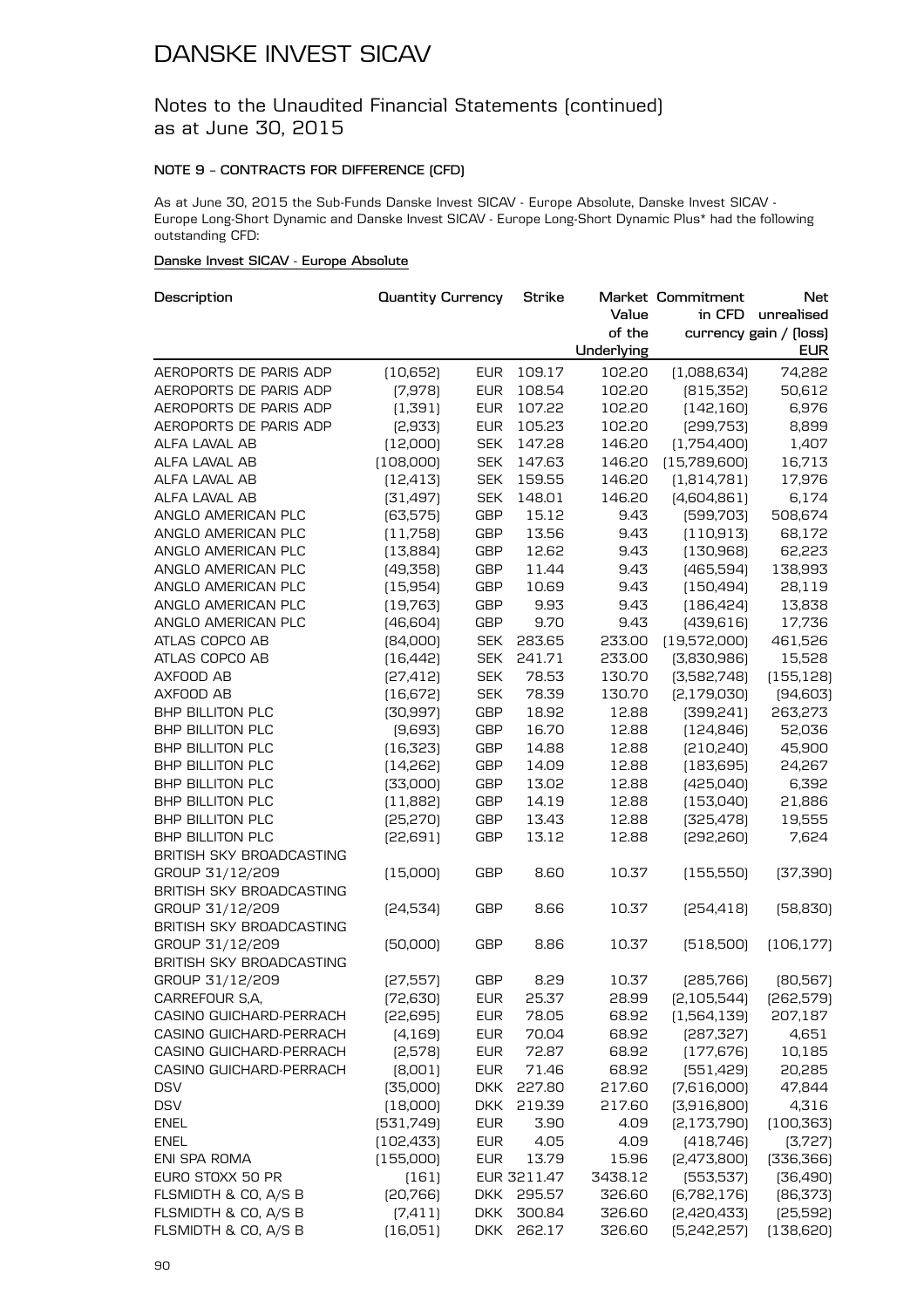Notes to the Unaudited Financial Statements (continued) as at June 30, 2015

| Description              | <b>Quantity Currency</b> |            | Strike |                 | Market Commitment | <b>Net</b>                           |
|--------------------------|--------------------------|------------|--------|-----------------|-------------------|--------------------------------------|
|                          |                          |            |        | Value<br>of the | in CFD            | unrealised<br>currency gain / (loss) |
|                          |                          |            |        | Underlying      |                   | <b>EUR</b>                           |
| FLSMIDTH & CO, A/S B     | [8,991]                  | <b>DKK</b> | 278.84 | 326.60          | [2,936,461]       | [57, 557]                            |
| FLSMIDTH & CO, A/S B     | (5,792)                  | <b>DKK</b> | 301.85 | 326.60          | (1,891,667)       | (19,217)                             |
| FORTUM CORPORATION       | (65, 114)                | <b>EUR</b> | 16.40  | 16.14           | (1,050,940)       | 17,132                               |
| FORTUM CORPORATION       | [47, 440]                | <b>EUR</b> | 18.78  | 16.14           | (765, 682)        | 125,066                              |
| FORTUM CORPORATION       | [28,958]                 | <b>EUR</b> | 17.09  | 16.14           | [467,382]         | 27,456                               |
| <b>GROUPE EUROTUNNEL</b> |                          |            |        |                 |                   |                                      |
| <b>REGROUPEMT</b>        | (95, 293)                | <b>EUR</b> | 12.29  | 13.26           | [1,263,109]       | (91, 817)                            |
| <b>GROUPE EUROTUNNEL</b> |                          |            |        |                 |                   |                                      |
| <b>REGROUPEMT</b>        | [52, 237]                | <b>EUR</b> | 13.83  | 13.26           | [692, 401]        | 30,254                               |
| <b>GROUPE EUROTUNNEL</b> |                          |            |        |                 |                   |                                      |
| <b>REGROUPEMT</b>        | [20, 411]                | <b>EUR</b> | 12.89  | 13.26           | [270,548]         | (7,489)                              |
| INTU PROPERTIES PLC      | [120, 339]               | <b>GBP</b> | 3.47   | 3.10            | [373, 171]        | 62,941                               |
| INTU PROPERTIES PLC      | (108,094)                | <b>GBP</b> | 3.32   | 3.10            | [335, 199]        | 33,874                               |
| INTU PROPERTIES PLC      | [879]                    | <b>GBP</b> | 0.00   | 3.10            | [2,726]           | [3,832]                              |
| J,M,AB                   | [39, 837]                | <b>SEK</b> | 222.73 | 225.70          | [8,991,211]       | (12, 850)                            |
| J,M,AB                   | [42, 432]                | <b>SEK</b> | 236.51 | 225.70          | [9,576,902]       | 49,746                               |
| J,M,AB                   | [6,294]                  | <b>SEK</b> | 226.91 | 225.70          | [1,420,556]       | 827                                  |
| J,M,AB                   | [8, 215]                 | <b>SEK</b> | 230.14 | 225.70          | (1,854,126)       | 3,958                                |
| KESKO OYJ /-B-           | (19, 164)                | <b>EUR</b> | 29.49  | 31.56           | [604, 816]        | [39, 765]                            |
| KESKO OYJ /-B-           | [20,628]                 | <b>EUR</b> | 29.48  | 31.56           | (651,020)         | [42, 835]                            |
| KESKO OYJ /-B-           | (18, 844)                | <b>EUR</b> | 28.80  | 31.56           | [594, 717]        | [51,986]                             |
| KESKO OYJ /-B-           | [6,533]                  | <b>EUR</b> | 27.77  | 31.56           | [206, 181]        | [24,759]                             |
| KESKO OYJ /-B-           | [6, 149]                 | <b>EUR</b> | 33.31  | 31.56           | [194,062]         | 10,767                               |
| KGHM POLSKA MIEDZ SA     | [27,550]                 | PLN        | 109.38 | 107.60          | [2,964,380]       | 11,701                               |
| KGHM POLSKA MIEDZ SA     | (18, 532)                | <b>PLN</b> | 102.36 | 107.60          | [1,994,043]       | [23, 150]                            |
| KGHM POLSKA MIEDZ SA     | [12, 265]                | <b>PLN</b> | 114.99 | 107.60          | (1,319,714)       | 21,621                               |
| KGHM POLSKA MIEDZ SA     | [14, 144]                | <b>PLN</b> | 132.52 | 107.60          | (1,521,894)       | 84,054                               |
| KGHM POLSKA MIEDZ SA     | (13,000)                 | <b>PLN</b> | 106.76 | 107.60          | (1,398,800)       | [2,609]                              |
| KGHM POLSKA MIEDZ SA     | [14,949]                 | PLN        | 111.31 | 107.60          | (1,608,512)       | 13,236                               |
| KONE OYJ -B-             | [9,471]                  | <b>EUR</b> | 32.10  | 36.93           | [349,764]         | (45, 706)                            |
| KONE OYJ - B-            | (14,801)                 | <b>EUR</b> | 30.01  | 36.93           | [546, 601]        | (102, 441)                           |
| KONE OYJ -B-             | [5,814]                  | <b>EUR</b> | 32.83  | 36.93           | [214,711]         | [23, 832]                            |
| KONE OYJ -B-             | [4, 123]                 | <b>EUR</b> | 0.00   | 36.93           | [152, 262]        | (152, 262)                           |
| KONE OYJ -B-             | (1,671)                  | <b>EUR</b> | 0.00   | 36.93           | [61, 710]         | [61, 710]                            |
| KONE OYJ -B-             | (11,770)                 | <b>EUR</b> | 30.98  | 36.93           | [434,666]         | [70,048]                             |
| KONE OYJ -B-             | (12,000)                 | <b>EUR</b> | 31.08  | 36.93           | [443, 160]        | [70, 166]                            |
| KONE OYJ -B-             | (11, 476)                | <b>EUR</b> | 37.45  | 36.93           | [423,809]         | 6,016                                |
| LVMH ACT,                | [2, 149]                 | <b>EUR</b> | 124.32 | 159.10          | [341,906]         | [74, 739]                            |
| LVMH ACT,                | [3,541]                  | <b>EUR</b> | 132.81 | 159.10          | [563, 373]        | (93,086)                             |
| LVMH ACT,                | [2,300]                  | <b>EUR</b> | 131.08 | 159.10          | (365, 930)        | [64, 456]                            |
| LVMH ACT,                | [88]                     | <b>EUR</b> | 139.23 | 159.10          | (14,001)          | (1,749)                              |
| LVMH ACT,                | (1,200)                  | <b>EUR</b> | 131.23 | 159.10          | (190, 920)        | [33, 447]                            |
| LVMH ACT,                | (4, 565)                 | <b>EUR</b> | 125.61 | 159.10          | [726, 292]        | (152, 876)                           |
| MARKS AND SPENCER /NEW   | (133, 458)               | <b>GBP</b> | 4.06   | 5.47            | [730, 015]        | [265, 492]                           |
| MERCIALYS / PROM, ACTION | [69,258]                 | <b>EUR</b> | 17.87  | 19.89           | (1,377,542)       | (139, 943)                           |
| MERCIALYS / PROM, ACTION | [24, 870]                | <b>EUR</b> | 17.59  | 19.89           | [494, 664]        | [57,094]                             |
| MERCIALYS / PROM, ACTION | (11,321)                 | <b>EUR</b> | 20.49  | 19.89           | [225, 175]        | 6,829                                |
| MERCIALYS / PROM, ACTION | [21,667]                 | <b>EUR</b> | 20.08  | 19.89           | [430, 957]        | 4,132                                |
| MERCIALYS / PROM, ACTION | (5,558)                  | <b>EUR</b> | 19.98  | 19.89           | (110,549)         | 511                                  |
| MOBILEYE N,V,            | [50,054]                 | <b>USD</b> | 47.32  | 52.88           | [2,646,856]       | [248, 957]                           |
| MONCLER S,P,A,           | [27,581]                 | <b>EUR</b> | 12.59  | 16.64           | (458, 948)        | (111,800)                            |
| MONCLER S,P,A,           | [37,000]                 | <b>EUR</b> | 11.20  | 16.64           | [615, 680]        | [201, 418]                           |
| MONCLER S,P,A,           | [33,883]                 | <b>EUR</b> | 10.52  | 16.64           | [563, 813]        | [207, 445]                           |
| <b>SACYR SA</b>          | [302, 232]               | <b>EUR</b> | 3.87   | 3.40            | (1,027,589)       | 143,434                              |
| <b>SACYR SA</b>          | [222, 830]               | <b>EUR</b> | 3.85   | 3.40            | [757, 622]        | 100,675                              |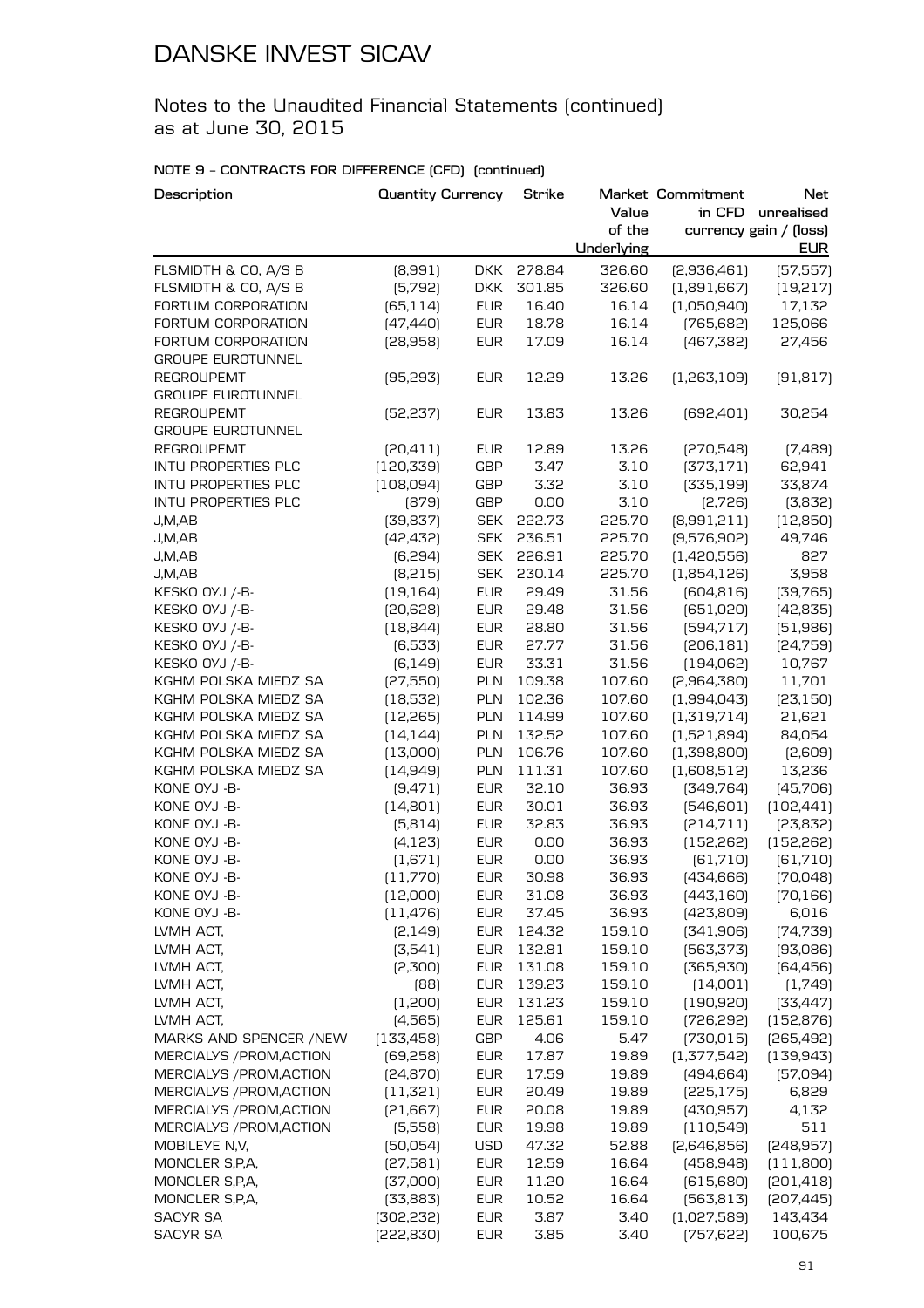Notes to the Unaudited Financial Statements (continued) as at June 30, 2015

### **NOTE 9 – CONTRACTS FOR DIFFERENCE (CFD) (continued)**

| Description         | <b>Quantity Currency</b> |            | <b>Strike</b> | Value      | Market Commitment<br>in CFD | Net<br>unrealised      |
|---------------------|--------------------------|------------|---------------|------------|-----------------------------|------------------------|
|                     |                          |            |               | of the     |                             | currency gain / (loss) |
|                     |                          |            |               | Underlying |                             | <b>EUR</b>             |
| <b>SACYR SA</b>     | [69, 450]                | <b>EUR</b> | 3.62          | 3.40       | [236, 130]                  | 15,372                 |
| <b>SAGE GRP</b>     | [31, 564]                | <b>GBP</b> | 3.90          | 5.21       | [164, 448]                  | [57, 914]              |
| <b>SAGE GRP</b>     | [160,000]                | <b>GBP</b> | 3.90          | 5.21       | [833,600]                   | [294, 732]             |
| <b>SAGE GRP</b>     | (102, 807)               | <b>GBP</b> | 3.76          | 5.21       | [535, 624]                  | [209, 813]             |
| <b>SANDVIK AB</b>   | (19, 598)                | <b>SEK</b> | 94.16         | 91.80      | (1,799,096)                 | 5,023                  |
| <b>SANDVIK AB</b>   | [29, 773]                | <b>SEK</b> | 91.30         | 91.80      | [2,733,161]                 | (1,623)                |
| <b>SANDVIK AB</b>   | [37,030]                 | <b>SEK</b> | 86.47         | 91.80      | [3,399,354]                 | [21, 407]              |
| <b>SANDVIK AB</b>   | [90,000]                 | <b>SEK</b> | 76.08         | 91.80      | [8,262,000]                 | (153, 481)             |
| <b>SANDVIK AB</b>   | [7, 378]                 | <b>SEK</b> | 87.59         | 91.80      | [677,300]                   | [3,366]                |
| <b>SANDVIK AB</b>   | [22, 164]                | <b>SEK</b> | 91.49         | 91.80      | [2,034,655]                 | [745]                  |
| <b>SANDVIK AB</b>   | [21,666]                 | <b>SEK</b> | 89.46         | 91.80      | (1,988,939)                 | (5,505)                |
| SKF AB B            | (11,527)                 | <b>SEK</b> | 178.74        | 189.80     | [2,187,825]                 | (13, 832)              |
| <b>SKF AB B</b>     | (15,408)                 | <b>SEK</b> | 172.37        | 189.80     | [2,924,438]                 | [29, 129]              |
| SKF AB B            | [44,388]                 | <b>SEK</b> | 168.65        | 189.80     | [8,424,842]                 | (101, 843)             |
| SKF AB B            | [9,073]                  | <b>SEK</b> | 152.04        | 189.80     | (1,722,055)                 | [37, 157]              |
| <b>SKF AB B</b>     | (1,526)                  | <b>SEK</b> | 153.43        | 189.80     | [289, 635]                  | [6,020]                |
| SKF AB B            | (15, 140)                | <b>SEK</b> | 170.68        | 189.80     | [2,873,572]                 | [31, 406]              |
| <b>SKF AB B</b>     | (4,945)                  | <b>SEK</b> | 170.45        | 189.80     | [938, 561]                  | (10, 380)              |
| <b>SKF AB B</b>     | [21,885]                 | <b>SEK</b> | 197.32        | 189.80     | [4, 153, 773]               | 17,854                 |
| SPBK 1 SR-BANK      | (14,081)                 | <b>NOK</b> | 49.94         | 51.75      | [728, 692]                  | [2,881]                |
| SPBK 1 SR-BANK      | [44, 238]                | <b>NOK</b> | 49.93         | 51.75      | [2,289,317]                 | (9, 133)               |
| SPBK 1 SR-BANK      | [24,544]                 | <b>NOK</b> | 53.86         | 51.75      | [1,270,152]                 | 5,866                  |
| SPBK 1 SR-BANK      | (15, 456)                | <b>NOK</b> | 54.46         | 51.75      | [799, 848]                  | 4,746                  |
| <b>STATOIL ASA</b>  | (17, 195)                | <b>NOK</b> | 123.70        | 140.70     | [2,419,337]                 | [33,069]               |
| STATOIL ASA         | [36, 805]                | <b>NOK</b> | 120.78        | 140.70     | [5, 178, 464]               | [82, 937]              |
| <b>STATOIL ASA</b>  | (75,040)                 | <b>NOK</b> | 144.19        | 140.70     | (10,558,128)                | 29,618                 |
| <b>STATOIL ASA</b>  | [20, 935]                | <b>NOK</b> | 143.57        | 140.70     | [2,945,555]                 | 6,800                  |
| THE SWATCH GROUP AG | [6, 270]                 | <b>CHF</b> | 431.50        | 368.80     | [2,312,376]                 | 377,690                |
| THE SWATCH GROUP AG | (457)                    | <b>CHF</b> | 456.39        | 368.80     | (168, 542)                  | 38,456                 |
| THE SWATCH GROUP AG | (1, 187)                 | <b>CHF</b> | 415.31        | 368.80     | [437,766]                   | 53,038                 |
| UNIBAIL-RODAMCO SE  | [2,316]                  | <b>EUR</b> | 251.98        | 227.95     | [527, 932]                  | 55,650                 |
| UNIBAIL-RODAMCO SE  | (4,287)                  | <b>EUR</b> | 230.97        | 227.95     | [977, 222]                  | 12,963                 |
| UNIBAIL-RODAMCO SE  | [2,230]                  | <b>EUR</b> | 232.09        | 227.95     | [508,329]                   | 9,223                  |
| UNIBAIL-RODAMCO SE  | (1,387)                  | <b>EUR</b> | 223.79        | 227.95     | [316, 167]                  | (5,775)                |
| <b>Total</b>        |                          |            |               |            |                             | (1,571,715)            |

As at June 30, 2015, the net unrealised loss on CFD was EUR 1,571,715.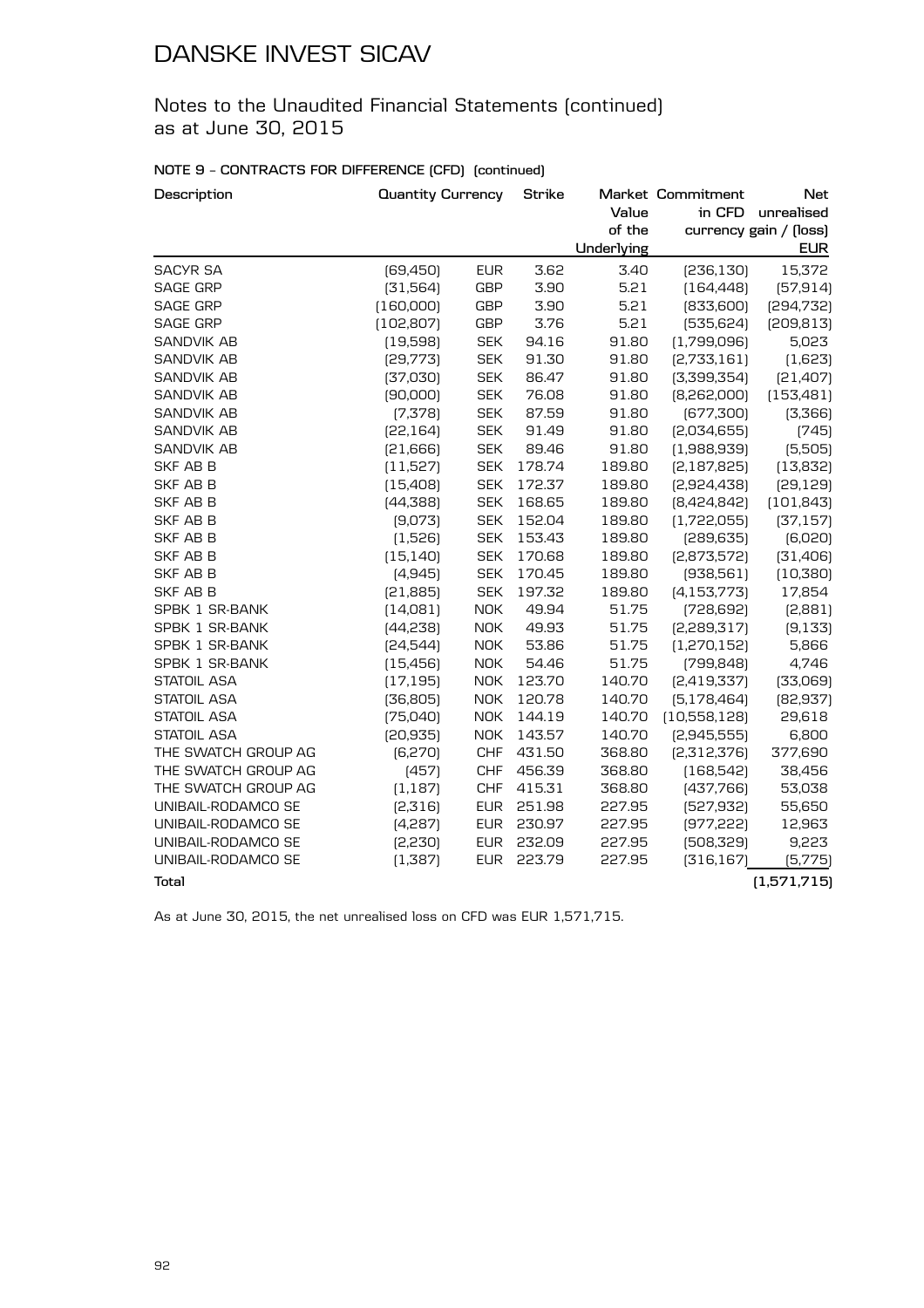### Notes to the Unaudited Financial Statements (continued) as at June 30, 2015

### **NOTE 9 – CONTRACTS FOR DIFFERENCE (CFD) (continued)**

### **Danske Invest SICAV - Europe Long-Short Dynamic**

| Description                   | <b>Quantity Currency</b> |            | <b>Strike</b> |            | Market Commitment | Net                    |
|-------------------------------|--------------------------|------------|---------------|------------|-------------------|------------------------|
|                               |                          |            |               | Value      | in CFD            | unrealised             |
|                               |                          |            |               | of the     |                   | currency gain / (loss) |
|                               |                          |            |               | Underlying |                   | <b>EUR</b>             |
| A.P. MOELLER - MAERSK A/S B   | [2,300]                  |            | DKK 13634.76  | 12,200.00  | [28,060,000]      | 442,326                |
| A.P. MOELLER - MAERSK A/S B   | [281]                    |            | DKK 13445.41  | 12,200.00  | [3,428,200]       | 46,909                 |
| A.P. MOELLER - MAERSK A/S B   | (1,000)                  |            | DKK 13364.10  | 12,200.00  | [12, 200, 000]    | 156,037                |
| A.P. MOELLER - MAERSK A/S B   | (500)                    |            | DKK 12197.65  | 12,200.00  | [6,100,000]       | (158)                  |
| A.P. MOELLER - MAERSK A/S B   | [354]                    |            | DKK 12203.99  | 12,200.00  | (4,318,800)       | 189                    |
| AEROPORTS DE PARIS ADP        | [20,000]                 | <b>EUR</b> | 91.06         | 102.20     | [2,044,000]       | [222, 806]             |
| AEROPORTS DE PARIS ADP        | (10,000)                 | <b>EUR</b> | 112.20        | 102.20     | (1,022,000)       | 100,000                |
| AEROPORTS DE PARIS ADP        | [6,000]                  | <b>EUR</b> | 107.06        | 102.20     | [613, 200]        | 29,140                 |
| AEROPORTS DE PARIS ADP        | (10,000)                 | <b>EUR</b> | 108.55        | 102.20     | (1,022,000)       | 63,500                 |
| AEROPORTS DE PARIS ADP        | [3,923]                  | <b>EUR</b> | 105.24        | 102.20     | [400, 931]        | 11,943                 |
| ALFA LAVAL AB                 | (45,000)                 | <b>SEK</b> | 166.47        | 146.20     | (6,579,000)       | 98,959                 |
| ALFA LAVAL AB                 | [25,000]                 | <b>SEK</b> | 146.78        | 146.20     | [3,655,000]       | 1,567                  |
| ALFA LAVAL AB                 | [50,000]                 | <b>SEK</b> | 163.43        | 146.20     | [7,310,000]       | 93,446                 |
| ALFA LAVAL AB                 | (15,000)                 | <b>SEK</b> | 157.52        | 146.20     | [2, 193, 000]     | 18,411                 |
| ALFA LAVAL AB                 | [57,000]                 | <b>SEK</b> | 161.30        | 146.20     | [8,333,400]       | 93,362                 |
| ALFA LAVAL AB                 | [5, 229]                 | <b>SEK</b> | 148.07        | 146.20     | [764,480]         | 1,062                  |
| AXFOOD AB                     | [443,050]                | <b>SEK</b> | 131.70        | 130.70     | [57,906,635]      | 48,059                 |
| <b>BANCO POPULAR ESPAGNOL</b> |                          |            |               |            |                   |                        |
| SA                            | [250,000]                | <b>EUR</b> | 4.35          | 4.36       | (1,089,250)       | [2,703]                |
| <b>BANCO POPULAR ESPAGNOL</b> |                          |            |               |            |                   |                        |
| SA                            | [50,000]                 | <b>EUR</b> | 4.80          | 4.36       | [217,850]         | 22,358                 |
| <b>BANCO POPULAR ESPAGNOL</b> |                          |            |               |            |                   |                        |
| SA                            | [200,000]                | <b>EUR</b> | 4.56          | 4.36       | [871,400]         | 40,423                 |
| <b>BANCO POPULAR ESPAGNOL</b> |                          |            |               |            |                   |                        |
| SA                            | [81,935]                 | <b>EUR</b> | 4.63          | 4.36       | [356, 991]        | 22,189                 |
| <b>BANKIA S.A.</b>            | [900,000]                | <b>EUR</b> | 1.23          | 1.12       | (1,010,700)       | 100,720                |
| <b>BANKIA S.A.</b>            | (180,000)                | <b>EUR</b> | 1.22          | 1.12       | [202, 140]        | 17,590                 |
| <b>BANKIA S.A.</b>            |                          |            |               |            |                   |                        |
|                               | (1,100,000)              | <b>EUR</b> | 1.19          | 1.12       | (1,235,300)       | 75,468                 |
| <b>BANKIA S.A.</b>            | (1,570,000)              | <b>EUR</b> | 1.18          | 1.12       | (1,763,110)       | 94,550                 |
| BANKIA S.A.                   | (121,000)                | <b>EUR</b> | 1.18          | 1.12       | (135, 883)        | 6,403                  |
| <b>BANKINTER SA</b>           | (150,000)                | <b>EUR</b> | 6.94          | 6.59       | [988,500]         | 52,633                 |
| <b>BANKINTER SA</b>           | [38,000]                 | <b>EUR</b> | 6.96          | 6.59       | [250, 420]        | 13,880                 |
| <b>BANKINTER SA</b>           | (160,000)                | <b>EUR</b> | 6.67          | 6.59       | (1,054,400)       | 12,022                 |
| <b>BANKINTER SA</b>           | (45,000)                 | <b>EUR</b> | 6.85          | 6.59       | [296,550]         | 11,837                 |
| BMW-BAYER.                    |                          |            |               |            |                   |                        |
| <b>MOTORENWERKE</b>           | (10,000)                 | <b>EUR</b> | 115.09        | 98.23      | [982, 300]        | 168,590                |
| BMW-BAYER.                    |                          |            |               |            |                   |                        |
| <b>MOTORENWERKE</b>           | (4,200)                  | <b>EUR</b> | 115.22        | 98.23      | [412,566]         | 71,365                 |
| BMW-BAYER.                    |                          |            |               |            |                   |                        |
| <b>MOTORENWERKE</b>           | [3,000]                  | <b>EUR</b> | 115.10        | 98.23      | [294,690]         | 50,617                 |
| BMW-BAYER.                    |                          |            |               |            |                   |                        |
| <b>MOTORENWERKE</b>           | [3,000]                  | <b>EUR</b> | 115.85        | 98.23      | [294, 690]        | 52,849                 |
| BMW-BAYER.                    |                          |            |               |            |                   |                        |
| <b>MOTORENWERKE</b>           | (5,000)                  | <b>EUR</b> | 115.82        | 98.23      | [491, 150]        | 87,947                 |
| BMW-BAYER.                    |                          |            |               |            |                   |                        |
| <b>MOTORENWERKE</b>           | (4,000)                  | <b>EUR</b> | 112.44        | 98.23      | [392, 920]        | 56,845                 |
| BMW-BAYER.                    |                          |            |               |            |                   |                        |
| <b>MOTORENWERKE</b>           | (5,000)                  | <b>EUR</b> | 104.60        | 98.23      | [491, 150]        | 31,850                 |
| BMW-BAYER.                    |                          |            |               |            |                   |                        |
| <b>MOTORENWERKE</b>           | (19,000)                 | <b>EUR</b> | 97.10         | 98.23      | [1,866,370]       | [21, 449]              |
| <b>CAIXABANK</b>              | [225,000]                | <b>EUR</b> | 4.44          | 4.15       | [933,750]         | 65,502                 |
| <b>CAIXABANK</b>              | [56,000]                 | <b>EUR</b> | 4.41          | 4.15       | [232,400]         | 14,619                 |
|                               |                          |            |               |            |                   |                        |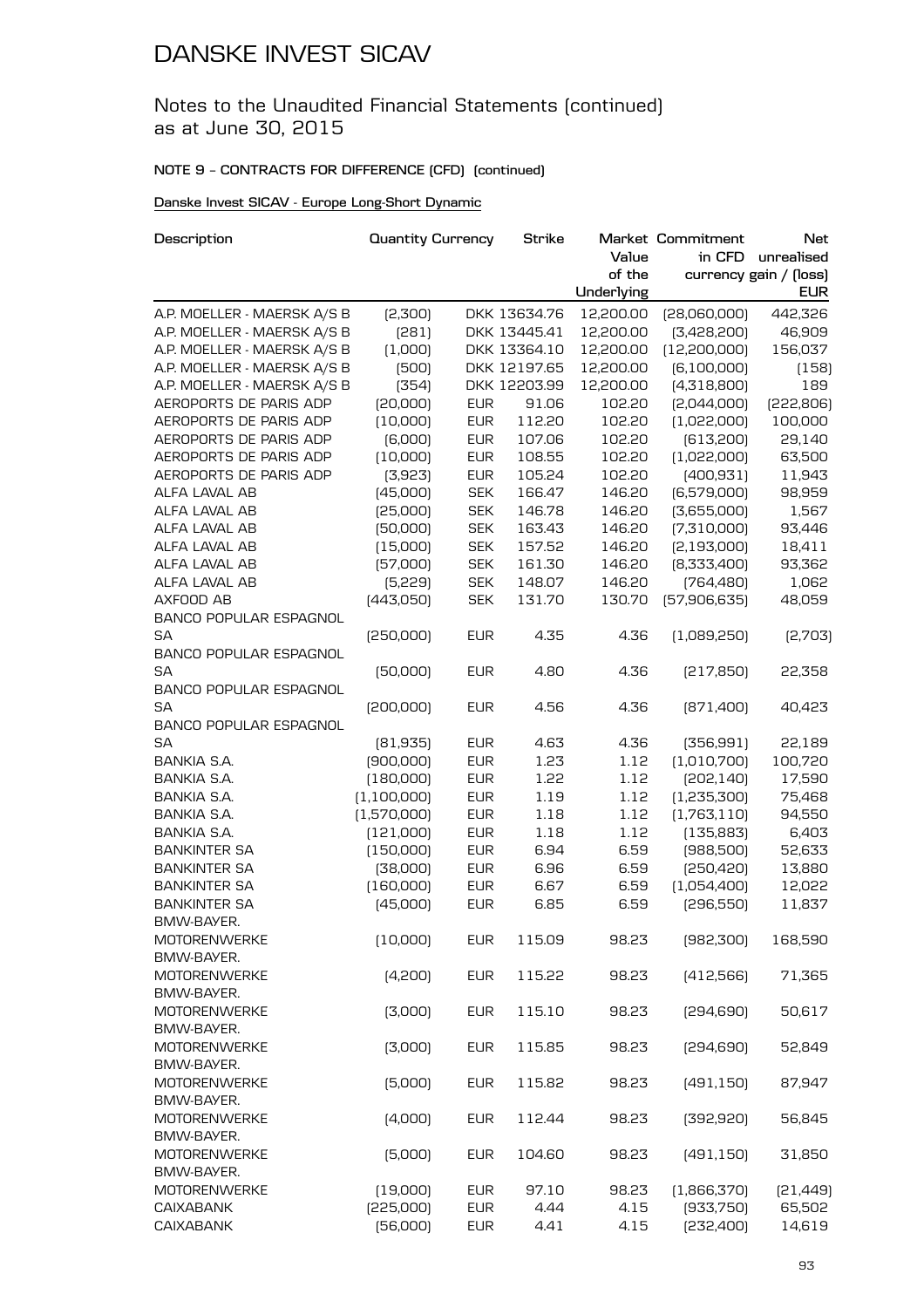Notes to the Unaudited Financial Statements (continued) as at June 30, 2015

| Description                                 | <b>Quantity Currency</b> |            | <b>Strike</b> | Value      | Market Commitment<br>in CFD | Net<br>unrealised      |
|---------------------------------------------|--------------------------|------------|---------------|------------|-----------------------------|------------------------|
|                                             |                          |            |               | of the     |                             | currency gain / (loss) |
|                                             |                          |            |               | Underlying |                             | <b>EUR</b>             |
| <b>CAIXABANK</b>                            | [280,000]                | <b>EUR</b> | 4.42          | 4.15       | (1, 162, 000)               | 75,922                 |
| <b>CAIXABANK</b>                            | (145,000)                | <b>EUR</b> | 4.29          | 4.15       | [601,750]                   | 19,759                 |
| <b>CAIXABANK</b>                            | (51, 911)                | <b>EUR</b> | 4.40          | 4.15       | [215, 431]                  | 13,003                 |
| DAIMLER AG / NAMEN-AKT.                     | (12,000)                 | <b>EUR</b> | 92.80         | 81.93      | [983, 160]                  | 130,403                |
| DJ EUROPE STOXX 600                         |                          |            |               |            |                             |                        |
| INDUST G&S 31/12/209                        | (5,000)                  | <b>EUR</b> | 482.70        | 450.10     | [2,250,500]                 | 163,000                |
| DJ EUROPE STOXX 600                         |                          |            |               |            |                             |                        |
| INDUST G&S 31/12/209                        | [5,000]                  | <b>EUR</b> | 482.10        | 450.10     | [2,250,500]                 | 160,008                |
| DJ EUROPE STOXX 600                         |                          |            |               |            |                             |                        |
| INDUST G&S 31/12/209                        | [2,500]                  | <b>EUR</b> | 473.14        | 450.10     | (1, 125, 250)               | 57,595                 |
| DJ EUROPE STOXX 600                         |                          |            |               |            |                             |                        |
| INDUST G&S 31/12/209                        | (1, 014)                 | <b>EUR</b> | 463.57        | 450.10     | [456, 401]                  | 13,655                 |
| DJ EUROPE STOXX 600 INSUR.                  |                          |            |               |            |                             |                        |
| <b>IND</b>                                  | (15,000)                 | <b>EUR</b> | 273.95        | 271.98     | [4,079,700]                 | 29,540                 |
| DJ EUROPE STOXX 600 INSUR.                  |                          |            |               |            |                             |                        |
| <b>IND</b>                                  | [6,000]                  | <b>EUR</b> | 274.40        | 271.98     | (1,631,880)                 | 14,525                 |
| DJ EUROPE STOXX 600 INSUR.                  |                          |            |               |            |                             |                        |
| <b>IND</b>                                  | (7,000)                  | <b>EUR</b> | 289.74        | 271.98     | [1,903,860]                 | 124,293                |
| DJ EUROPE STOXX 600 INSUR.                  |                          |            |               |            |                             |                        |
| <b>IND</b>                                  | (5,000)                  | <b>EUR</b> | 290.62        | 271.98     | (1,359,900)                 | 93,176                 |
| DJ EUROPE STOXX 600 INSUR.                  |                          |            |               |            |                             |                        |
| <b>IND</b>                                  | [6,600]                  | <b>EUR</b> | 270.07        | 271.98     | (1,795,068)                 | (12,605)               |
| DJ EUROPE STOXX 600 INSUR.                  |                          |            |               |            |                             |                        |
| <b>IND</b>                                  | (9,651)                  | <b>EUR</b> | 278.52        | 271.98     | [2,624,879]                 | 63,125                 |
| DOW JONES 600- CONS.&                       |                          |            |               |            |                             |                        |
| MAT.                                        | (4,000)                  | <b>EUR</b> | 391.44        | 382.89     | (1,531,560)                 | 34,182                 |
| DOW JONES 600- CONS.&                       |                          |            |               |            |                             |                        |
| MAT.                                        | [5, 344]                 | <b>EUR</b> | 394.50        | 382.89     | [2,046,164]                 | 62,030                 |
| DOW JONES EURO STOXX                        |                          |            |               |            |                             |                        |
| <b>UTILITY</b>                              | (15,000)                 | <b>EUR</b> | 287.22        | 274.09     | [4, 111, 350]               | 196,950                |
| DOW JONES EURO STOXX                        |                          |            |               |            |                             |                        |
| <b>UTILITY</b>                              | [2,300]                  | <b>EUR</b> | 282.02        | 274.09     | [630, 407]                  | 18,236                 |
| DOW JONES STOXX 600 AUTO                    |                          |            |               |            |                             |                        |
| P.PR. 31/12/209                             | [2,000]                  | <b>EUR</b> | 601.80        | 611.27     | (1,222,540)                 | [18, 944]              |
| DOW JONES STOXX 600 AUTO                    | (3,500)                  |            |               |            | [2, 139, 445]               | (41, 408)              |
| P.PR. 31/12/209<br>DOW JONES STOXX 600 AUTO |                          | <b>EUR</b> | 599.44        | 611.27     |                             |                        |
| P.PR. 31/12/209                             |                          |            |               |            |                             |                        |
| DOW JONES STOXX 600 AUTO                    | (5,000)                  | <b>EUR</b> | 598.47        | 611.27     | [3,056,350]                 | [64,003]               |
| P.PR. 31/12/209                             | [3,000]                  | <b>EUR</b> | 607.29        | 611.27     | (1,833,810)                 | (11, 933)              |
| DOW JONES STOXX 600 AUTO                    |                          |            |               |            |                             |                        |
| P.PR. 31/12/209                             | (1,500)                  | <b>EUR</b> | 656.40        | 611.27     | (916, 905)                  | 67,692                 |
| DOW JONES STOXX 600 AUTO                    |                          |            |               |            |                             |                        |
| P.PR. 31/12/209                             | [3,000]                  | <b>EUR</b> | 610.01        | 611.27     | [1,833,810]                 | (3,790)                |
| DOW JONES STOXX 600                         |                          |            |               |            |                             |                        |
| PRICE IX                                    | [3,000]                  | <b>EUR</b> | 342.51        | 382.30     | (1, 146, 900)               | (119, 369)             |
| DOW JONES STOXX 600                         |                          |            |               |            |                             |                        |
| PRICE IX                                    | [3,000]                  | <b>EUR</b> | 344.32        | 382.30     | (1, 146, 900)               | (113,955)              |
| DOW JONES STOXX 600                         |                          |            |               |            |                             |                        |
| PRICE IX                                    | [5,000]                  | <b>EUR</b> | 368.10        | 382.30     | (1,911,500)                 | (70, 995)              |
| DOW JONES STOXX 600                         |                          |            |               |            |                             |                        |
| PRICE IX                                    | (7,000)                  | <b>EUR</b> | 390.61        | 382.30     | [2,676,100]                 | 58,170                 |
| <b>DUERR AG</b>                             | (12,000)                 | <b>EUR</b> | 101.44        | 83.79      | (1,005,480)                 | 211,851                |
| <b>DUERR AG</b>                             | [5,000]                  | <b>EUR</b> | 108.05        | 83.79      | (418,950)                   | 121,291                |
| DUERR AG                                    | [6,000]                  | <b>EUR</b> | 88.95         | 83.79      | [502,740]                   | 30,951                 |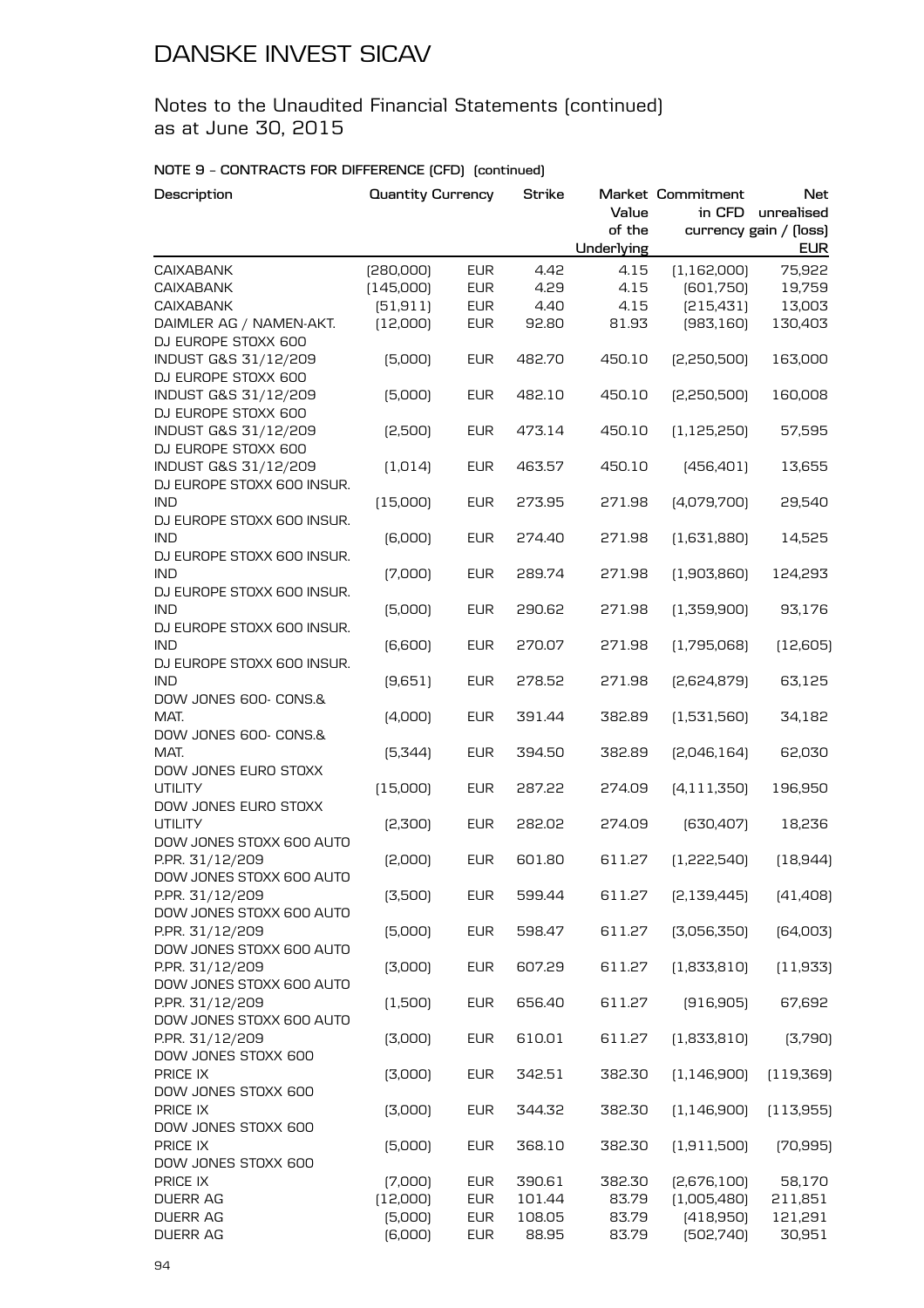Notes to the Unaudited Financial Statements (continued) as at June 30, 2015

| Description              | <b>Quantity Currency</b> |            | Strike           |            | Market Commitment | <b>Net</b>             |
|--------------------------|--------------------------|------------|------------------|------------|-------------------|------------------------|
|                          |                          |            |                  | Value      | in CFD            | unrealised             |
|                          |                          |            |                  | of the     |                   | currency gain / (loss) |
|                          |                          |            |                  | Underlying |                   | <b>EUR</b>             |
| ELRINGKLINGER AG / NAM.  | (15,000)                 | <b>EUR</b> | 29.99            | 24.47      | [366, 975]        | 82,868                 |
| ELRINGKLINGER AG / NAM.  | [20,000]                 | <b>EUR</b> | 30.21            | 24.47      | [489,300]         | 114,996                |
| ELRINGKLINGER AG / NAM.  | (7,097)                  | <b>EUR</b> | 30.47            | 24.47      | (173, 628)        | 42,612                 |
| ELRINGKLINGER AG / NAM.  | (12,903)                 | <b>EUR</b> | 30.22            | 24.47      | [315, 672]        | 74,261                 |
| ELRINGKLINGER AG / NAM.  | [30,000]                 | <b>EUR</b> | 28.26            | 24.47      | [733,950]         | 113,949                |
| ELRINGKLINGER AG / NAM.  | (15,000)                 | <b>EUR</b> | 27.95            | 24.47      | [366, 975]        | 52,259                 |
| ELRINGKLINGER AG /NAM.   | (6,709)                  | <b>EUR</b> | 25.74            | 24.47      | [164, 136]        | 8,563                  |
| ELRINGKLINGER AG / NAM.  | [33,291]                 | <b>EUR</b> | 24.41            | 24.47      | [814, 464]        | (1,784)                |
| ELRINGKLINGER AG /NAM.   | [6, 172]                 | <b>EUR</b> | 24.81            | 24.47      | (150, 998)        | 2,130                  |
| ELRINGKLINGER AG /NAM.   | [22, 828]                | <b>EUR</b> | 24.61            | 24.47      | [558, 487]        | 3,246                  |
| EURO STOXX 50 PR         | [300]                    | <b>EUR</b> | 3160.19          | 3,438.12   | (1,031,436)       | [83,378]               |
| EURO STOXX 50 PR         | (700)                    | <b>EUR</b> | 3141.50          | 3,438.12   | [2,406,684]       | [207, 633]             |
| EURO STOXX 50 PR         | (500)                    | <b>EUR</b> | 3340.24          | 3,438.12   | (1,719,060)       | (48, 940)              |
| EURO STOXX 50 PR         | (400)                    | <b>EUR</b> | 3583.44          | 3,438.12   | (1,375,248)       | 58,128                 |
| EURO STOXX 50 PR         | [300]                    | <b>EUR</b> | 3597.82          | 3,438.12   | (1,031,436)       | 47,909                 |
| <b>FIAT CHRYSLER</b>     |                          |            |                  |            |                   |                        |
| AUTOMOBILES N.V          | [25,000]                 | <b>EUR</b> | 15.40            | 13.00      | [325,000]         | 59,973                 |
| FRANKFURT AIRPORT SERV.  |                          |            |                  |            |                   |                        |
| WORLDW. 31/12/209        | (15,000)                 | <b>EUR</b> | 58.24            | 56.52      | [847,800]         | 25,800                 |
| FRANKFURT AIRPORT SERV.  |                          |            |                  |            |                   |                        |
| WORLDW. 31/12/209        | [25,000]                 | <b>EUR</b> | 58.24            | 56.52      | (1,413,000)       | 43,000                 |
| <b>GROUPE EUROTUNNEL</b> |                          |            |                  |            |                   |                        |
| <b>REGROUPEMT</b>        | [100,000]                | <b>EUR</b> | 13.77            | 13.26      | (1,325,500)       | 51,000                 |
| <b>GROUPE EUROTUNNEL</b> |                          |            |                  |            |                   |                        |
| <b>REGROUPEMT</b>        | [40,000]                 | <b>EUR</b> | 13.77            | 13.26      | [530, 200]        | 20,400                 |
| <b>GROUPE EUROTUNNEL</b> |                          |            |                  |            |                   |                        |
| <b>REGROUPEMT</b>        | (40,000)                 | <b>EUR</b> | 13.77            | 13.26      | [530, 200]        | 20,400                 |
| <b>GROUPE EUROTUNNEL</b> |                          |            |                  |            |                   |                        |
| <b>REGROUPEMT</b>        | [4,934]                  | <b>EUR</b> | 13.77            | 13.26      | [65,400]          | 2,516                  |
| <b>GROUPE EUROTUNNEL</b> |                          |            |                  |            |                   |                        |
| <b>REGROUPEMT</b>        | (75,066)                 | <b>EUR</b> | 13.77            | 13.26      | [995,000]         | 38,284                 |
| <b>GROUPE EUROTUNNEL</b> |                          |            |                  |            |                   |                        |
| <b>REGROUPEMT</b>        | (5,400)                  | <b>EUR</b> | 13.44            | 13.26      | [71, 577]         | 986                    |
| H.LUNDBECK A/S           | (15,000)                 | <b>DKK</b> | 130.40           | 130.50     | (1,957,500)       | (197)                  |
| H.LUNDBECK A/S           | (6,000)                  | <b>DKK</b> | 125.27           | 130.50     | [783,000]         | (4,207)                |
| H.LUNDBECK A/S           | [5,000]                  | <b>DKK</b> | 122.73           | 130.50     | (652,500)         | (5,207)                |
| H.LUNDBECK A/S           | [2,000]                  | <b>DKK</b> | 122.92           | 130.50     | [261,000]         | [2,032]                |
| H.LUNDBECK A/S           |                          |            |                  | 130.50     |                   |                        |
|                          | [42, 141]                | <b>DKK</b> | 142.51<br>140.70 | 130.50     | [5,499,401]       | 67,837                 |
| H.LUNDBECK A/S           | (16, 761)<br>[25,099]    | <b>DKK</b> |                  |            | [2,187,311]       | 22,913                 |
| H.LUNDBECK A/S           |                          | <b>DKK</b> | 139.60           | 130.50     | [3,275,420]       | 30,628                 |
| H.LUNDBECK A/S           | [85,999]                 | <b>DKK</b> | 136.82           | 130.50     | [11, 222, 870]    | 72,830                 |
| H.LUNDBECK A/S           | [24,700]                 | <b>DKK</b> | 132.48           | 130.50     | [3,223,350]       | 6,564                  |
| HAMBURGER HAFEN UND      |                          |            |                  |            |                   |                        |
| LOGISTIK AG 31/12/20     | [8,073]                  | <b>EUR</b> | 17.55            | 18.13      | [146, 363]        | (4,687)                |
| HAMBURGER HAFEN UND      |                          |            |                  |            |                   |                        |
| LOGISTIK AG 31/12/20     | [10,224]                 | <b>EUR</b> | 17.83            | 18.13      | (185, 361)        | [3,044]                |
| HAMBURGER HAFEN UND      |                          |            |                  |            |                   |                        |
| LOGISTIK AG 31/12/20     | [50,000]                 | <b>EUR</b> | 17.89            | 18.13      | [906, 500]        | (11, 912)              |
| ICA GRUPPEN AB           | (157, 410)               | <b>SEK</b> | 295.40           | 293.10     | [46, 136, 871]    | 39,272                 |
| <b>INCHCAPE</b>          | [131, 949]               | GBP        | 8.54             | 8.14       | (1,073,405)       | 74,209                 |
| <b>INCHCAPE</b>          | [68,051]                 | GBP        | 8.53             | 8.14       | [553,595]         | 37,913                 |
| INFINEON TECHNOLOGIES    |                          |            |                  |            |                   |                        |
| /NAM.                    | [29,000]                 | <b>EUR</b> | 7.40             | 11.23      | [325, 670]        | (111, 143)             |
| INFINEON TECHNOLOGIES    |                          |            |                  |            |                   |                        |
| /NAM.                    | (75,000)                 | <b>EUR</b> | 10.59            | 11.23      | [842,250]         | [47, 755]              |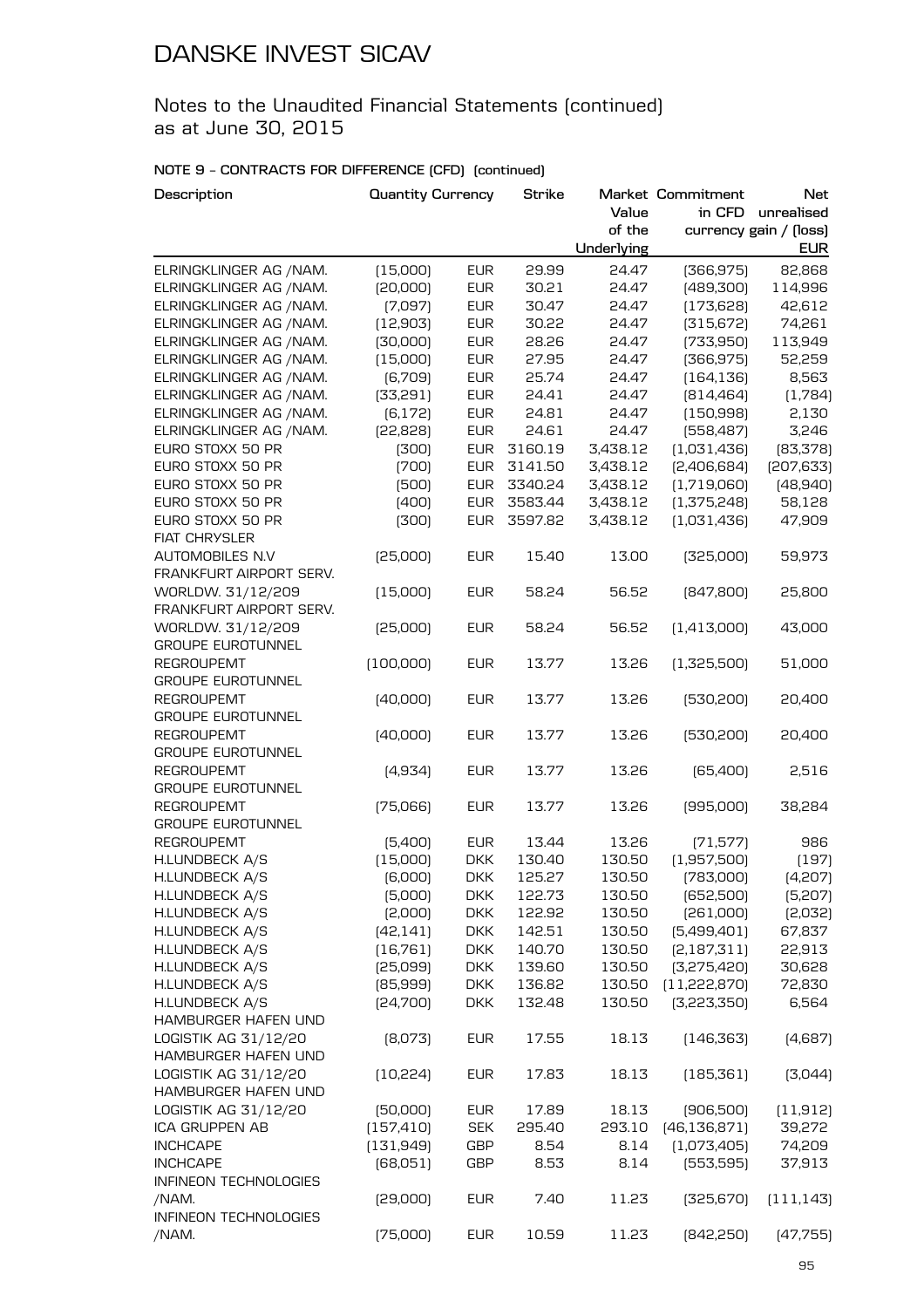Notes to the Unaudited Financial Statements (continued) as at June 30, 2015

| Description              | <b>Quantity Currency</b> |            | <b>Strike</b> |            | Market Commitment  | <b>Net</b>             |
|--------------------------|--------------------------|------------|---------------|------------|--------------------|------------------------|
|                          |                          |            |               | Value      | in CFD             | unrealised             |
|                          |                          |            |               | of the     |                    | currency gain / (loss) |
|                          |                          |            |               | Underlying |                    | <b>EUR</b>             |
| <b>J.SAINSBURY PLC</b>   | [300,000]                | <b>GBP</b> | 2.59          | 2.72       | [816,000]          | [53,767]               |
| <b>J.SAINSBURY PLC</b>   | [235,000]                | <b>GBP</b> | 2.63          | 2.72       | [639, 200]         | [28, 772]              |
| JERONIMO MARTINS SGPS SA | (100,000)                | <b>EUR</b> | 8.02          | 11.54      | (1, 154, 000)      | [352,000]              |
| JERONIMO MARTINS SGPS SA | [87,500]                 | <b>EUR</b> | 8.02          | 11.54      | (1,009,750)        | [308,000]              |
| KONECRANES PLC           | (13, 327)                | <b>EUR</b> | 24.99         | 26.22      | [349, 434]         | (16, 341)              |
| KONECRANES PLC           | [50,000]                 | <b>EUR</b> | 20.48         | 26.22      | (1,311,000)        | [287,000]              |
| KUEHNE +NAGEL            |                          |            |               |            |                    |                        |
| <b>INTERNATIONAL</b>     | (10,000)                 | <b>CHF</b> | 141.44        | 124.60     | [1,246,000]        | 161,823                |
| KUEHNE +NAGEL            |                          |            |               |            |                    |                        |
| <b>INTERNATIONAL</b>     | (45,000)                 | <b>CHF</b> | 133.00        | 124.60     | [5,607,000]        | 363,155                |
| KUEHNE +NAGEL            |                          |            |               |            |                    |                        |
| <b>INTERNATIONAL</b>     | (14,000)                 | <b>CHF</b> | 131.56        | 124.60     | [1,744,400]        | 93,610                 |
| KUEHNE +NAGEL            |                          |            |               |            |                    |                        |
|                          |                          |            |               |            |                    |                        |
| <b>INTERNATIONAL</b>     | (5,100)                  | <b>CHF</b> | 131.05        | 124.60     | [635,460]          | 31,606                 |
| KUEHNE +NAGEL            |                          |            |               |            |                    |                        |
| <b>INTERNATIONAL</b>     | [6,822]                  | <b>CHF</b> | 125.95        | 124.60     | [850,021]          | 8,880                  |
| LVMH ACT.                | [3,800]                  | <b>EUR</b> | 168.69        | 159.10     | [604, 580]         | 36,431                 |
| METRO AG                 | [20,000]                 | <b>EUR</b> | 28.27         | 28.30      | [565, 900]         | [566]                  |
| <b>METRO AG</b>          | (15,000)                 | <b>EUR</b> | 33.29         | 28.30      | [424, 425]         | 74,942                 |
| MICHELIN B / NOM.        | [30,000]                 | <b>EUR</b> | 68.35         | 94.69      | [2,840,700]        | [790, 200]             |
| NORDEA BANK AB           | [90,000]                 | <b>SEK</b> | 105.14        | 104.30     | [9,387,000]        | 8,183                  |
| NORDEA BANK AB           | [104,000]                | <b>SEK</b> | 105.76        | 104.30     | [10,847,200]       | 16,423                 |
| NORMA GROUP              | [23,772]                 | <b>EUR</b> | 46.10         | 45.50      | (1,081,626)        | 14,308                 |
| NORMA GROUP              | [26, 228]                | <b>EUR</b> | 46.60         | 45.50      | [1, 193, 374]      | 28,904                 |
| ORKLA AS A               | [649, 446]               | <b>NOK</b> | 62.70         | 61.85      | [40, 168, 235]     | 62,446                 |
| PLASTIC OMNIUM           | [12,634]                 | <b>EUR</b> | 26.77         | 22.90      | [289,319]          | 48,933                 |
| PLASTIC OMNIUM           | [6,304]                  | <b>EUR</b> | 26.38         | 22.90      | [144, 362]         | 21,909                 |
| PLASTIC OMNIUM           | [8,696]                  | <b>EUR</b> | 26.01         | 22.90      | [199, 138]         | 27,023                 |
| PLASTIC OMNIUM           | (10,000)                 | <b>EUR</b> | 26.59         | 22.90      | [229,000]          | 36,878                 |
| PLASTIC OMNIUM           | [26,000]                 | <b>EUR</b> | 25.02         | 22.90      | [595,400]          | 55,224                 |
| PLASTIC OMNIUM           | (17, 739)                | <b>EUR</b> | 24.05         | 22.90      | [406, 223]         | 20,375                 |
| ROLLS ROYCE HLD          | 24,918                   | <b>GBP</b> | 8.68          | 8.82       | 219,652            | 4,699                  |
| ROLLS-ROYCE HOLDINGS PLC |                          |            |               |            |                    |                        |
| /PFD                     | 3,513,438                | <b>GBP</b> | 0.00          | 0.00       | 3,513              | 4,890                  |
| <b>SANDVIK AB</b>        | (130,000)                | <b>SEK</b> | 89.35         |            | 91.80 (11,934,000) | [34,548]               |
| <b>SANDVIK AB</b>        | [50,000]                 | <b>SEK</b> | 90.34         | 91.80      | [4,590,000]        | (7,932)                |
| SANDVIK AB               | [84,000]                 | <b>SEK</b> | 94.35         | 91.80      | [7,711,200]        | 23,279                 |
| <b>SANDVIK AB</b>        | [20, 826]                | <b>SEK</b> | 97.13         | 91.80      | (1,911,827)        | 12,036                 |
| <b>SEADRILL LTD</b>      | [20,000]                 | <b>NOK</b> | 88.45         | 81.75      | (1,635,000)        | 15,158                 |
| <b>SEADRILL LTD</b>      | (40,000)                 | <b>NOK</b> | 88.45         | 81.75      | [3,270,000]        | 30,316                 |
| <b>SEADRILL LTD</b>      |                          | <b>NOK</b> | 88.45         |            |                    | 18,190                 |
|                          | [24,000]                 |            |               | 81.75      | [1,962,000]        |                        |
| <b>SEADRILL LTD</b>      | (9,565)                  | <b>NOK</b> | 83.08         | 81.75      | [781, 939]         | 1,435                  |
| SIEMENS AG /NAM.         | (40,000)                 | <b>EUR</b> | 82.34         | 91.05      | [3,642,000]        | [348, 400]             |
| SIEMENS AG /NAM.         | [2,715]                  | <b>EUR</b> | 96.27         | 91.05      | [247, 201]         | 14,183                 |
| SKANSKA B                | (115,000)                | <b>SEK</b> | 168.60        | 167.90     | [19,308,500]       | 8,732                  |
| STATOIL ASA              | (16,000)                 | <b>NOK</b> | 123.60        | 140.70     | [2,251,200]        | [30, 950]              |
| <b>STATOIL ASA</b>       | [20,000]                 | <b>NOK</b> | 124.89        | 140.70     | [2,814,000]        | [35, 774]              |
| STATOIL ASA              | [60,000]                 | <b>NOK</b> | 144.32        | 140.70     | [8,442,000]        | 24,564                 |
| STATOIL ASA              | [8, 287]                 | <b>NOK</b> | 142.69        | 140.70     | (1, 165, 981)      | 1,864                  |
| SVENSKA HANDELSBANKEN    |                          |            |               |            |                    |                        |
| AB                       | (75,000)                 | <b>SEK</b> | 129.79        | 121.70     | [9,127,500]        | 65,838                 |
| SVENSKA HANDELSBANKEN    |                          |            |               |            |                    |                        |
| AВ                       | (75,000)                 | <b>SEK</b> | 126.42        | 121.70     | [9,127,500]        | 38,405                 |
| SVENSKA HANDELSBANKEN    |                          |            |               |            |                    |                        |
| AВ                       | [100,000]                | <b>SEK</b> | 127.77        | 121.70     | [12, 170, 000]     | 65,828                 |
|                          |                          |            |               |            |                    |                        |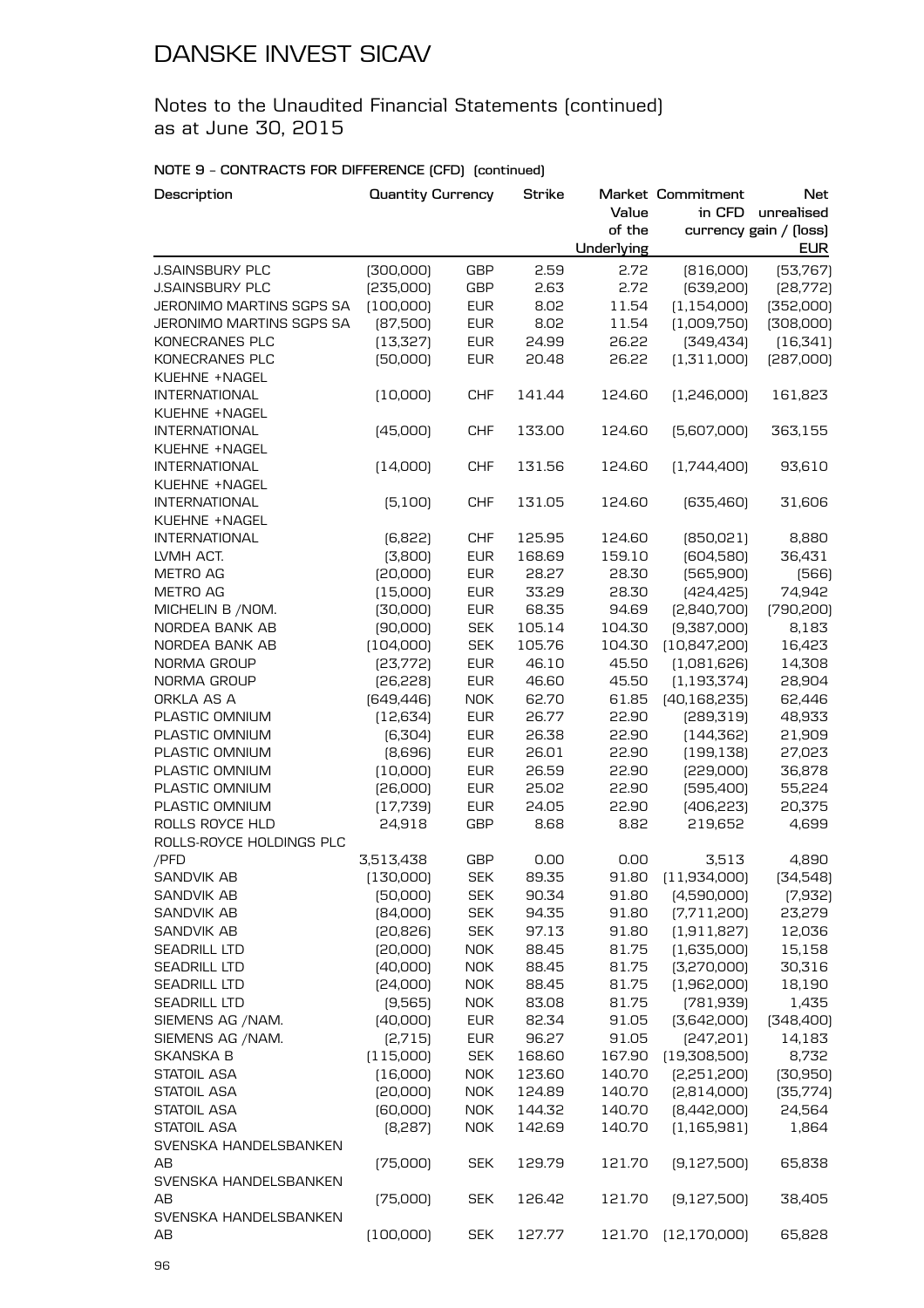Notes to the Unaudited Financial Statements (continued) as at June 30, 2015

### **NOTE 9 – CONTRACTS FOR DIFFERENCE (CFD) (continued)**

| Description                     | <b>Quantity Currency</b> |            | <b>Strike</b> |            | Market Commitment | <b>Net</b>             |
|---------------------------------|--------------------------|------------|---------------|------------|-------------------|------------------------|
|                                 |                          |            |               | Value      | in CFD            | unrealised             |
|                                 |                          |            |               | of the     |                   | currency gain / [loss] |
|                                 |                          |            |               | Underlying |                   | <b>EUR</b>             |
| SVENSKA HANDELSBANKEN           |                          |            |               |            |                   |                        |
| AB                              | [92,000]                 | <b>SEK</b> | 121.97        | 121.70     | (11, 196, 400)    | 2,687                  |
| SVENSKA HANDELSBANKEN           |                          |            |               |            |                   |                        |
| AB                              | [89,000]                 | <b>SEK</b> | 121.83        | 121.70     | (10, 831, 300)    | 1,212                  |
| SWEDBANK AB -A-                 | [45,000]                 | <b>SEK</b> | 206.75        | 194.90     | [8,770,500]       | 57,858                 |
| SWEDBANK AB -A-                 | [50,000]                 | <b>SEK</b> | 198.21        | 194.90     | [9,745,000]       | 17,947                 |
| SWEDBANK AB -A-                 | [50,000]                 | <b>SEK</b> | 196.65        | 194.90     | [9,745,000]       | 9,486                  |
| SWEDBANK AB -A-                 | [58,000]                 | <b>SEK</b> | 191.49        | 194.90     | (11,304,200)      | [21, 450]              |
| THE SWATCH GROUP AG             | (1,527)                  | <b>CHF</b> | 367.82        | 368.80     | [563, 158]        | (1,437)                |
| THE SWATCH GROUP AG             | [2,500]                  | <b>CHF</b> | 416.26        | 368.80     | [922,000]         | 113,988                |
| <b>TRAVIS PERKINS PLC</b>       | [30,000]                 | <b>GBP</b> | 17.38         | 21.13      | [633,900]         | (157, 969)             |
| VALEO                           | (13,000)                 | <b>EUR</b> | 87.92         | 140.90     | (1,831,700)       | [688, 695]             |
| <b>WARTSILA CORPORATION -B-</b> | (7,532)                  | <b>EUR</b> | 37.42         | 42.37      | [319, 131]        | (37, 292)              |
| <b>WARTSILA CORPORATION -B-</b> | (13,000)                 | <b>EUR</b> | 36.91         | 42.37      | (550, 810)        | (71,006)               |
| <b>WARTSILA CORPORATION -B-</b> | (15,000)                 | <b>EUR</b> | 40.93         | 42.37      | (635,550)         | [21,654]               |
| <b>WARTSILA CORPORATION -B-</b> | [25,000]                 | <b>EUR</b> | 41.41         | 42.37      | (1,059,250)       | [24,000]               |
| <b>WARTSILA CORPORATION -B-</b> | [2, 183]                 | <b>EUR</b> | 41.65         | 42.37      | [92, 494]         | (1,577)                |
| WEIR GROUP PLC                  | [56,000]                 | <b>GBP</b> | 18.58         | 17.15      | [960,400]         | 112,842                |
| WEIR GROUP PLC                  | (15,000)                 | <b>GBP</b> | 17.60         | 17.15      | [257, 250]        | 9,483                  |
| WEIR GROUP PLC                  | [7, 219]                 | <b>GBP</b> | 17.79         | 17.15      | (123, 806)        | 6,450                  |
| <b>WIENERBERGER AG</b>          | [89, 174]                | <b>EUR</b> | 9.54          | 14.05      | (1,252,895)       | [402, 264]             |
| WIRECARD AG/APRES RED.          |                          |            |               |            |                   |                        |
| CAP                             | [10,000]                 | <b>EUR</b> | 34.27         | 34.45      | [344, 450]        | (1,793)                |
| WIRECARD AG/APRES RED.          |                          |            |               |            |                   |                        |
| CAP                             | (12,000)                 | <b>EUR</b> | 39.69         | 34.45      | (413, 340)        | 62,931                 |
| WIRECARD AG/APRES RED.          |                          |            |               |            |                   |                        |
| CAP                             | [50,000]                 | <b>EUR</b> | 38.79         | 34.45      | (1,722,250)       | 217,165                |
| WIRECARD AG/APRES RED.          |                          |            |               |            |                   |                        |
| CAP                             | [63,000]                 | <b>EUR</b> | 35.74         | 34.45      | [2,170,035]       | 81,585                 |
| WM MORRISON                     |                          |            |               |            |                   |                        |
| <b>SUPERMARKETS PLC</b>         | (800,000)                | <b>GBP</b> | 1.88          | 1.83       | (1,461,600)       | 63,771                 |
| Total                           |                          |            |               |            |                   | 2,488,414              |

As at June 30, 2015, the net unrealised gain on CFD was EUR 2,488,414.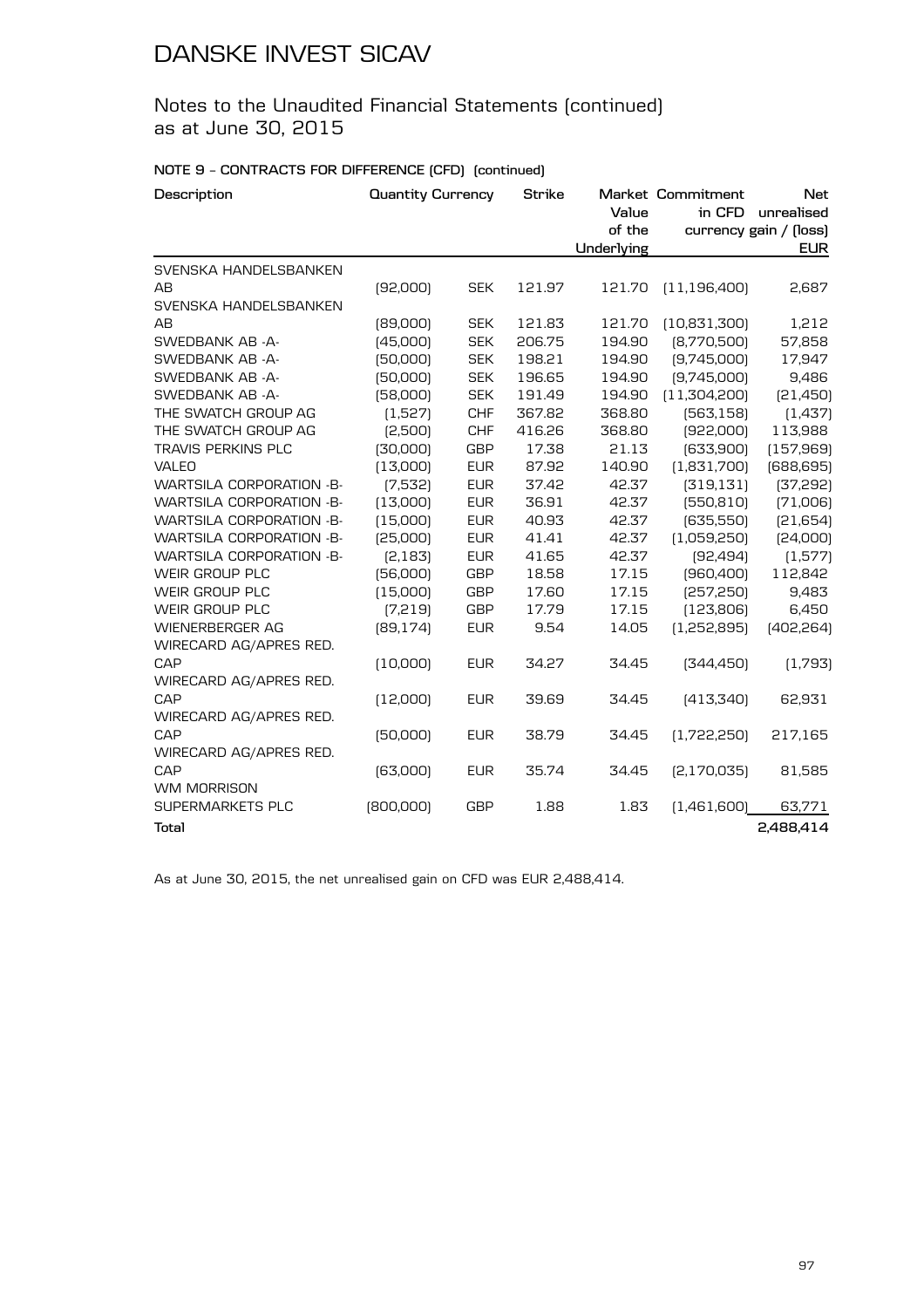### Notes to the Unaudited Financial Statements (continued) as at June 30, 2015

### **NOTE 9 – CONTRACTS FOR DIFFERENCE (CFD) (continued)**

### **Danske Invest SICAV - Europe Long-Short Dynamic Plus\***

| Description                   | <b>Quantity Currency</b> |            | Strike        |            | Market Commitment | <b>Net</b>             |
|-------------------------------|--------------------------|------------|---------------|------------|-------------------|------------------------|
|                               |                          |            |               | Value      | in CFD            | unrealised             |
|                               |                          |            |               | of the     |                   | currency gain / (loss) |
|                               |                          |            |               | Underlying |                   | <b>EUR</b>             |
| A.P. MOELLER - MAERSK A/S B   | (70)                     |            | DKK 12,270.34 | 12,200.00  | [854,000]         | 660                    |
| A.P. MOELLER - MAERSK A/S B   | [619]                    |            | DKK 11,971.28 | 12,200.00  | (7,551,800)       | (18, 977)              |
| ADECCO / ACT.NOM.             | 2,732                    | <b>CHF</b> | 74.12         | 75.85      | 207,222           | 4,544                  |
| AEROPORTS DE PARIS ADP        | [5,738]                  | <b>EUR</b> | 104.79        | 102.20     | [586, 424]        | 14,855                 |
| ALFA LAVAL AB                 | [22, 745]                | <b>SEK</b> | 121.06        | 121.70     | [2,768,067]       | (1,572)                |
| ALFA LAVAL AB                 | [23, 713]                | <b>SEK</b> | 121.06        | 121.70     | [2,885,872]       | (1,639)                |
| ALLIANZ SE/NAM.VINKULIERT     | 3,080                    | <b>EUR</b> | 140.30        | 139.35     | 429,198           | [2,932]                |
| ALLIANZ SE/NAM.VINKULIERT     | 307                      | <b>EUR</b> | 145.57        | 139.35     | 42,780            | (1,908)                |
| ANHEUSER-BUSH INBEV SA        | 1,897                    | <b>EUR</b> | 106.93        | 108.40     | 205,635           | 2,784                  |
| <b>AXA</b>                    | 6,023                    | <b>EUR</b> | 23.43         | 22.36      | 134,674           | (6,452)                |
| <b>AXA</b>                    | 14,864                   | <b>EUR</b> | 22.43         | 22.36      | 332,359           | (1,079)                |
| AXFOOD AB                     | [90,072]                 | <b>NOK</b> | 61.30         | 61.85      | [5,570,953]       | (5,650)                |
| AXFOOD AB                     | [8,652]                  | <b>SEK</b> | 147.28        | 146.20     | [1,264,922]       | 1,012                  |
| AXFOOD AB                     | [40, 904]                | <b>SEK</b> | 126.01        | 130.70     | [5,346,153]       | [20, 823]              |
| BALOISE HOLDING/NAMEN         | 949                      | <b>CHF</b> | 113.54        | 113.60     | 107,806           | 51                     |
| <b>BANCO POPULAR ESPAGNOL</b> |                          |            |               |            |                   |                        |
| SА                            | (4, 816)                 | <b>EUR</b> | 4.63          | 4.36       | [20,983]          | 1,304                  |
| <b>BANCO POPULAR ESPAGNOL</b> |                          |            |               |            |                   |                        |
| <b>SA</b>                     | (3,500)                  | <b>EUR</b> | 4.39          | 4.36       | (15,250)          | 99                     |
| <b>BANCO POPULAR ESPAGNOL</b> |                          |            |               |            |                   |                        |
| SA                            | [73, 443]                | <b>EUR</b> | 4.45          | 4.36       | [319,991]         | 6,551                  |
| <b>BANKIA S.A.</b>            | [215,000]                | <b>EUR</b> | 1.18          | 1.12       | [241, 445]        | 12,948                 |
| <b>BANKIA S.A.</b>            | 11,765                   | <b>EUR</b> | 1.17          | 1.12       | 13,212            | [592]                  |
| BANKIA S.A.                   | [319,216]                | <b>EUR</b> | 1.14          | 1.12       | [358,480]         | 5,997                  |
| <b>BANKINTER SA</b>           | (1,684)                  | <b>EUR</b> | 6.85          | 6.59       | (11,098)          | 443                    |
| <b>BANKINTER SA</b>           | (1,350)                  | <b>EUR</b> | 6.67          | 6.59       | [8,897]           | 102                    |
| <b>BANKINTER SA</b>           | [51,033]                 | <b>EUR</b> | 6.60          | 6.59       | [336, 307]        | 690                    |
| BMW-BAYER.MOTORENWERKE        | (5,452)                  | <b>EUR</b> | 96.67         | 98.23      | [535,550]         | (8,505)                |
| BMW-BAYER.MOTORENWERKE        | (1,973)                  | <b>EUR</b> | 96.67         | 98.23      | (193,808)         | [3,078]                |
| <b>CAIXABANK</b>              | [40,000]                 | <b>EUR</b> | 4.29          | 4.15       | [166,000]         | 5,451                  |
| <b>CAIXABANK</b>              |                          |            |               |            |                   | 12,329                 |
|                               | [82, 453]                | <b>EUR</b> | 4.30          | 4.15       | [342, 180]        |                        |
| CONTINENTAL AG                | 100<br>759               | <b>EUR</b> | 213.68        | 210.25     | 21,025            | [343]                  |
| CONTINENTAL AG                |                          | <b>EUR</b> | 205.07        | 210.25     | 159,580           | 3,932                  |
| DANSKE BANK AS                | 28,253                   | <b>DKK</b> | 194.71        | 196.30     | 5,546,064         | 6,025                  |
| <b>DELHAIZE GROUP</b>         | 3.158                    | <b>EUR</b> | 79.05         | 76.20      | 240,640           | (9,009)                |
| DFDS A/S COPENHAGEN           | 5,440                    | <b>DKK</b> | 916.37        | 911.00     | 4,955,840         | (3,918)                |
| <b>DISTRIBUIDORA INTL</b>     | 19,763                   | <b>EUR</b> | 6.96          | 6.85       | 135,298           | [2,307]                |
| DJ EUROPE STOXX 600 INDUST    |                          |            |               |            |                   |                        |
| G&S 31/12/209                 | (317)                    | <b>EUR</b> | 464.80        | 450.10     | [142,682]         | 4,661                  |
| DJ EUROPE STOXX 600 INDUST    |                          |            |               |            |                   |                        |
| G&S 31/12/209                 | (1,897)                  | <b>EUR</b> | 451.29        | 450.10     | [853, 840]        | 2,251                  |
| DJ EUROPE STOXX 600 INSUR.    |                          |            |               |            |                   |                        |
| <b>IND</b>                    | (6, 011)                 | <b>EUR</b> | 272.14        | 271.98     | [1,634,872]       | 987                    |
| DJ EUROPE STOXX 600 INSUR.    |                          |            |               |            |                   |                        |
| <b>IND</b>                    | [820]                    | <b>EUR</b> | 279.21        | 271.98     | [223,024]         | 5,927                  |
| <b>DNB ASA</b>                | [10,777]                 | GBP        | 17.94         | 17.15      | [184, 826]        | 11,904                 |
| DOW JONES EURO STOXX          |                          |            |               |            |                   |                        |
| <b>UTILITY</b>                | (400)                    | <b>EUR</b> | 286.52        | 274.09     | [109, 636]        | 4,973                  |

\* See Note 1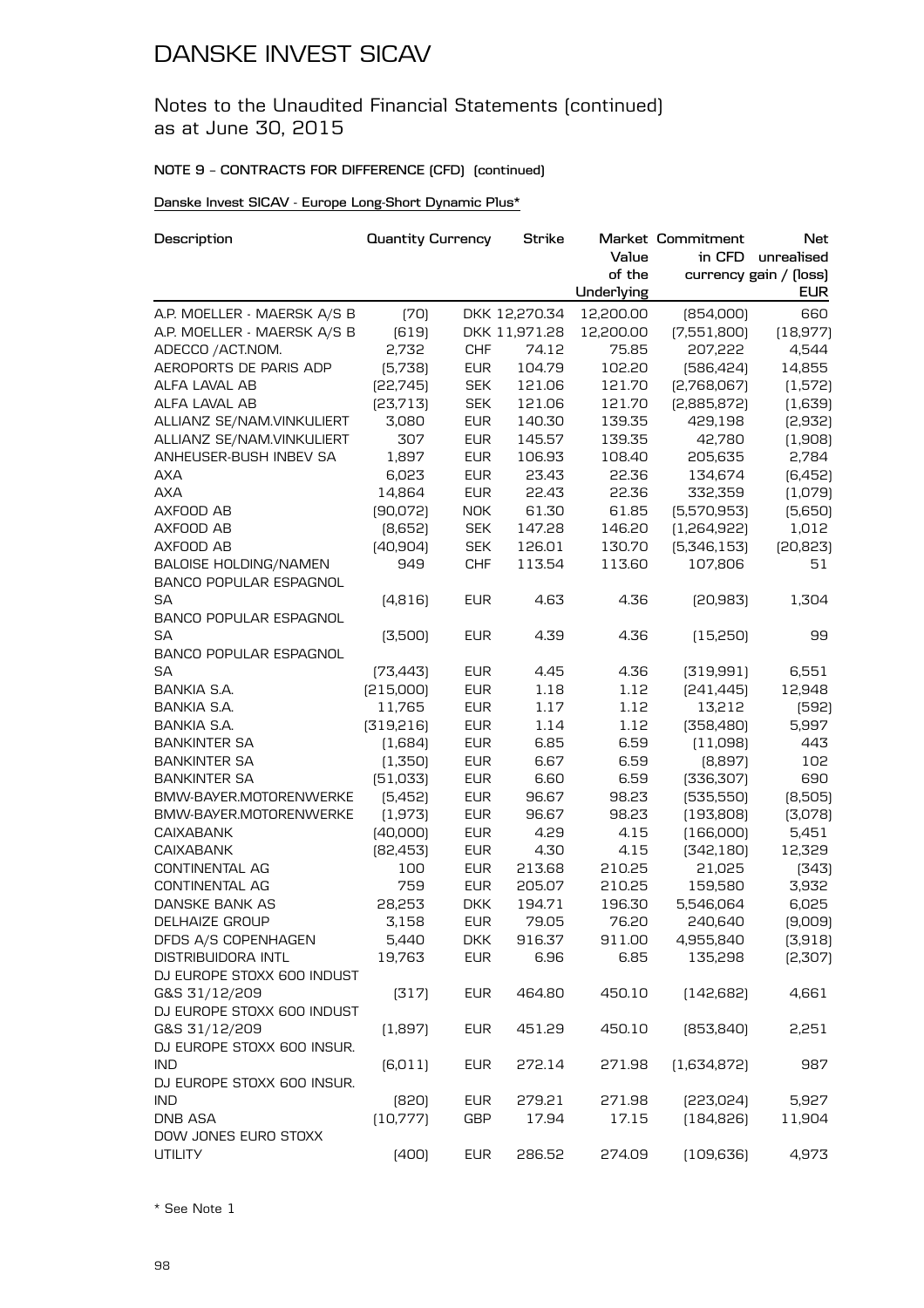### Notes to the Unaudited Financial Statements (continued) as at June 30, 2015

| Description                                  | <b>Quantity Currency</b> |            | <b>Strike</b> | Value<br>of the | Market Commitment | Net<br>in CFD unrealised<br>currency gain / (loss) |
|----------------------------------------------|--------------------------|------------|---------------|-----------------|-------------------|----------------------------------------------------|
|                                              |                          |            |               | Underlying      |                   | <b>EUR</b>                                         |
| DOW JONES EURO STOXX                         |                          |            |               |                 |                   |                                                    |
| <b>UTILITY</b>                               | [2,277]                  | <b>EUR</b> | 276.55        | 274.09          | [624, 103]        | 5,592                                              |
| DOW JONES EURO STOXX                         |                          |            |               |                 |                   |                                                    |
| <b>UTILITY</b><br>DOW JONES STOXX 600 AUTO   | (123)                    | <b>EUR</b> | 283.69        | 274.09          | [33,713]          | 1,181                                              |
| P.PR. 31/12/209                              | [205]                    | <b>EUR</b> | 641.98        | 611.27          | [125, 310]        | 6,295                                              |
| DOW JONES STOXX 600 AUTO                     |                          |            |               |                 |                   |                                                    |
| P.PR. 31/12/209                              | [304]                    | <b>EUR</b> | 601.37        | 611.27          | (185, 826)        | [3,009]                                            |
| DOW JONES STOXX 600 AUTO                     |                          |            |               |                 |                   |                                                    |
| P.PR. 31/12/209                              | (1,264)                  | <b>EUR</b> | 601.59        | 611.27          | [772, 645]        | [12, 236]                                          |
| <b>DSV</b>                                   | 15,634                   | <b>DKK</b> | 221.29        | 217.60          | 3,401,958         | (7,731)                                            |
| <b>DSV</b>                                   | 625                      | <b>DKK</b> | 220.06        | 217.60          | 136,000           | [206]                                              |
| <b>DUERR AG</b>                              | (1,900)                  | <b>EUR</b> | 87.75         | 83.79           | (159,201)         | 7,530                                              |
| <b>DUERR AG</b>                              | [2,776]                  | <b>EUR</b> | 80.65         | 83.79           | [232,601]         | [8, 725]                                           |
| ELRINGKLINGER AG / NAM.                      | (3,580)                  | <b>EUR</b> | 24.61         | 24.47           | [87,585]          | 528                                                |
| ELRINGKLINGER AG /NAM.                       | (950)                    | <b>EUR</b> | 24.97         | 24.47           | [23, 242]         | 482                                                |
| ELRINGKLINGER AG /NAM.                       | (15, 179)                | <b>EUR</b> | 23.98         | 24.47           | [371, 354]        | [7,423]                                            |
| ELRINGKLINGER AG /NAM.                       | (6,071)                  | <b>EUR</b> | 23.98         | 24.47           | (148, 527)        | [2,969]                                            |
| <b>FAURECIA SA</b>                           | 12,859                   | <b>EUR</b> | 35.80         | 36.53           | 469,675           | 9,386                                              |
| <b>FAURECIA SA</b>                           | 350                      | <b>EUR</b> | 37.04         | 36.53           | 12,784            | (180)                                              |
| FIAT CHRYSLER AUTOMOBILES                    |                          |            |               |                 |                   |                                                    |
| N.V                                          | [3,795]                  | <b>EUR</b> | 13.40         | 13.00           | [49,335]          | 1,499                                              |
| FRANKFURT AIRPORT SERV.                      |                          |            |               |                 |                   |                                                    |
| WORLDW. 31/12/209<br>GAMESA CORP.TECNOLOGICA | [5,237]                  | <b>EUR</b> | 55.94         | 56.52           | [295, 995]        | [3,023]                                            |
| SА                                           | 22,449                   | <b>EUR</b> | 13.95         | 13.93           | 312,715           | [373]                                              |
| GAMESA CORP.TECNOLOGICA                      |                          |            |               |                 |                   |                                                    |
| SA                                           | [2,224]                  | <b>EUR</b> | 14.35         | 13.93           | [30,980]          | 929                                                |
| <b>GEA GROUP AG</b>                          | 6,830                    | <b>EUR</b> | 40.46         | 40.22           | 274,703           | (1,666)                                            |
| <b>GRAND CITY PROPERTIES</b>                 | 1,637                    | <b>EUR</b> | 15.73         | 15.60           | 25,537            | [208]                                              |
| <b>GRAND CITY PROPERTIES</b>                 | 18,973                   | <b>EUR</b> | 15.02         | 15.60           | 295,979           | 10,958                                             |
| <b>GRAND CITY PROPERTIES</b>                 | 5,500                    | <b>EUR</b> | 15.67         | 15.60           | 85,800            | [369]                                              |
| <b>GROUPE EUROTUNNEL</b>                     |                          |            |               |                 |                   |                                                    |
| <b>REGROUPEMT</b>                            | [3,405]                  | <b>EUR</b> | 13.44         | 13.26           | [45, 133]         | 622                                                |
| <b>GROUPE EUROTUNNEL</b>                     |                          |            |               |                 |                   |                                                    |
| <b>REGROUPEMT</b>                            | [30, 193]                | <b>EUR</b> | 13.06         | 13.26           | [400, 208]        | (6,009)                                            |
| H.LUNDBECK A/S                               | [825]                    | <b>DKK</b> | 132.48        | 130.50          | [107, 663]        | 219                                                |
| H.LUNDBECK A/S                               | (5,500)                  | <b>DKK</b> | 130.53        | 130.50          | [717,750]         | 19                                                 |
| H.LUNDBECK A/S                               | [30,054]                 | <b>DKK</b> | 135.97        | 130.50          | [3,922,047]       | 22,022                                             |
| <b>HAMBURGER HAFEN UND</b>                   |                          |            |               |                 |                   |                                                    |
| LOGISTIK AG 31/12/20                         | (7,390)                  | <b>EUR</b> | 18.07         | 18.13           | (133,981)         | [447]                                              |
| ICA GRUPPEN AB                               | [20, 491]                | <b>SEK</b> | 147.28        | 146.20          | [2,995,784]       | 2,398                                              |
| <b>ICA GRUPPEN AB</b>                        | [21, 831]                | <b>SEK</b> | 289.54        | 293.10          | [6,398,666]       | [8,441]                                            |
| <b>INCHCAPE</b>                              | [28, 700]                | <b>GBP</b> | 2.63          | 2.72            | [78,064]          | (3,514)                                            |
| <b>INCHCAPE</b>                              | 649                      | GBP        | 1.43          | 1.45            | 943               | 19                                                 |
| <b>INDITEX</b>                               | [2,800]                  | <b>EUR</b> | 29.69         | 29.07           | [81,396]          | 1,741                                              |
| INFINEON TECHNOLOGIES                        |                          |            |               |                 |                   |                                                    |
| /NAM.                                        | [14, 424]                | <b>EUR</b> | 11.27         | 11.23           | (161, 982)        | 577                                                |
| INTESA SANPAOLO SPA                          | 12,306                   | <b>EUR</b> | 3.32          | 3.25            | 40,044            | (791)                                              |
| INTESA SANPAOLO SPA                          | 208,514                  | <b>EUR</b> | 3.14          | 3.25            | 678,505           | 22,767                                             |
| ISS A/S                                      | 5,842                    | <b>DKK</b> | 222.99        | 220.30          | 1,286,993         | [2, 105]                                           |
| ISS A/S                                      | 4,784                    | <b>DKK</b> | 220.43        | 220.30          | 1,053,915         | (80)                                               |
| ISS A/S                                      | 5,858                    | <b>DKK</b> | 224.07        | 220.30          | 1,290,517         | [2,958]                                            |
| <b>J.SAINSBURY PLC</b>                       | (18, 300)                | <b>GBP</b> | 8.54          | 8.14            | [148, 871]        | 10,292                                             |
| <b>J.SAINSBURY PLC</b>                       | [121, 429]               | <b>GBP</b> | 1.75          | 1.83            | [221, 851]        | [12, 484]                                          |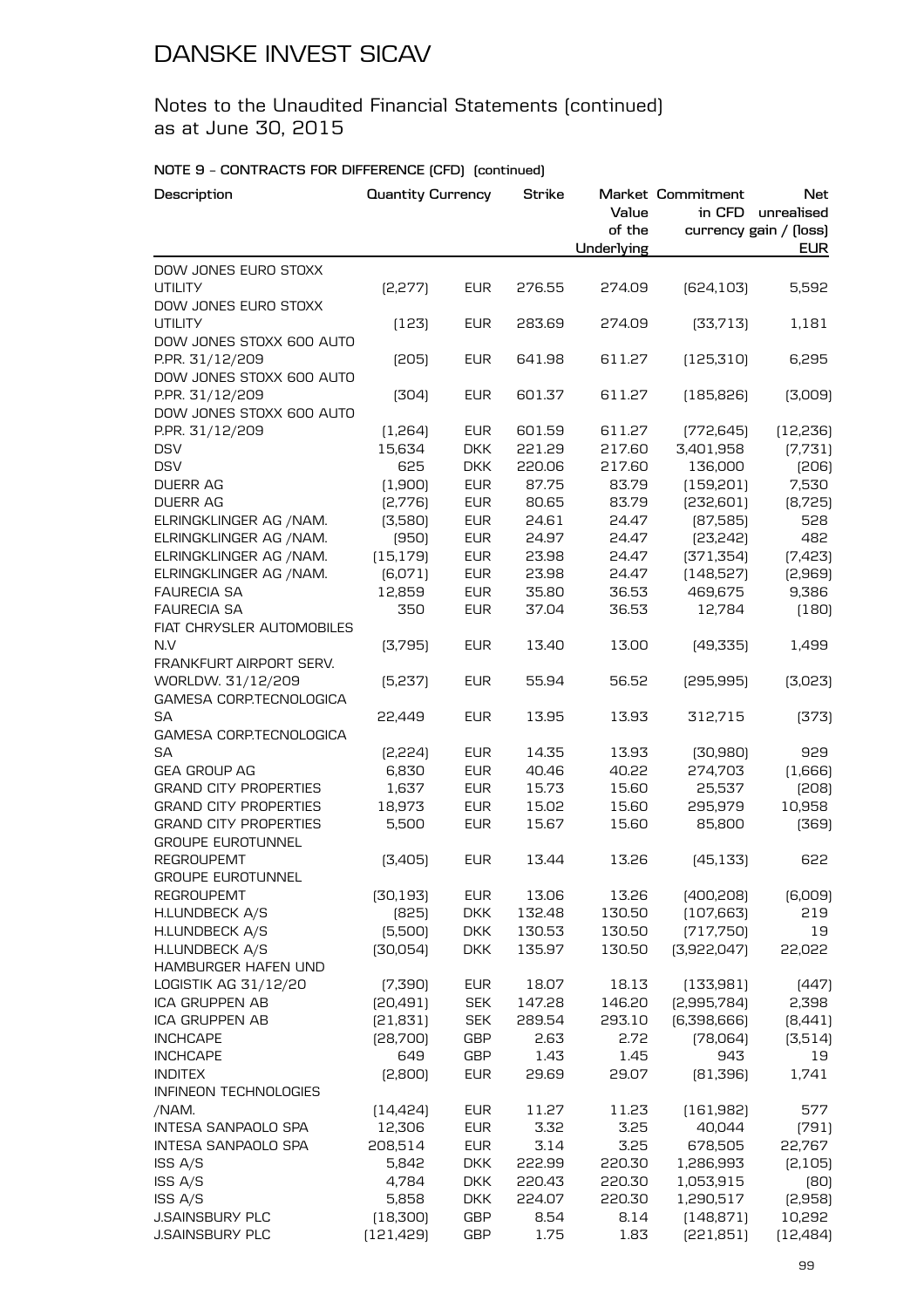Notes to the Unaudited Financial Statements (continued) as at June 30, 2015

| Description              | <b>Quantity Currency</b> |            | Strike   |                      | Market Commitment | <b>Net</b>                           |
|--------------------------|--------------------------|------------|----------|----------------------|-------------------|--------------------------------------|
|                          |                          |            |          | Value                | in CFD            | unrealised                           |
|                          |                          |            |          | of the<br>Underlying |                   | currency gain / (loss)<br><b>EUR</b> |
| JERONIMO MARTINS SGPS SA | (12, 135)                | <b>EUR</b> | 12.00    | 11.54                | [140,038]         | 5,636                                |
| KAPPAHL AB               | (17, 136)                | <b>SEK</b> | 189.17   | 194.90               | [3,339,806]       | (10, 655)                            |
| <b>KAPPAHL AB</b>        | 59,576                   | <b>SEK</b> | 34.14    | 29.30                | 1,745,577         | [31,253]                             |
| KONECRANES PLC           | [8,871]                  | <b>EUR</b> | 25.66    | 26.22                | [232,598]         | (5,001)                              |
| KUEHNE +NAGEL            |                          |            |          |                      |                   |                                      |
| <b>INTERNATIONAL</b>     | (1,250)                  | <b>CHF</b> | 124.65   | 124.60               | (155, 750)        | 62                                   |
| KUEHNE +NAGEL            |                          |            |          |                      |                   |                                      |
| <b>INTERNATIONAL</b>     | (11,247)                 | <b>CHF</b> | 124.96   | 124.60               | [1,401,376]       | 3,859                                |
| LVMH ACT.                | [200]                    | <b>EUR</b> | 165.01   | 159.10               | [31,820]          | 1,183                                |
| LVMH ACT.                | (577)                    | <b>EUR</b> | 158.41   | 159.10               | (91, 801)         | [399]                                |
| METRO AG                 | (4,855)                  | <b>EUR</b> | 28.75    | 28.30                | (137, 372)        | 2,227                                |
| MICHELIN B / NOM.        | (150)                    | <b>EUR</b> | 95.89    | 94.69                | [14,204]          | 179                                  |
| MICHELIN B / NOM.        | (4,554)                  | <b>EUR</b> | 96.06    | 94.69                | [431, 218]        | 6,226                                |
| NORDEA BANK AB           | [2,600]                  | <b>SEK</b> | 123.27   | 121.70               | [316, 420]        | 441                                  |
| NORDEX SE ROSTOCK/KONV   | 9,076                    | <b>EUR</b> | 22.10    | 21.46                | 194,771           | (5,785)                              |
| NORMA GROUP              | (850)                    | <b>EUR</b> | 45.99    | 45.50                | [38, 675]         | 419                                  |
| NORMA GROUP              | (7,340)                  | <b>EUR</b> | 46.05    | 45.50                | [333,970]         | 4,005                                |
| NOVO NORDISK A/S /-B-    | 1,825                    | <b>DKK</b> | 366.70   | 362.70               | 661,928           | (978)                                |
| NOVO NORDISK A/S /-B-    | 5,998                    | <b>DKK</b> | 360.83   | 362.70               | 2,175,475         | 1,507                                |
| OPTIMAL PAYMENTS PLC     | (3,900)                  | <b>GBP</b> | 8.25     | 8.14                 | [31, 727]         | 609                                  |
| OPTIMAL PAYMENTS PLC     | [2,650]                  | <b>GBP</b> | 1.83     | 1.83                 | (4,842)           | 19                                   |
| ORKLA AS A               | 10,272                   | <b>NOK</b> | 131.21   | 130.00               | 1,335,360         | (1,408)                              |
| PANDORA A/S              | 90                       | <b>DKK</b> | 710.27   | 713.50               | 64,215            | 39                                   |
| PANDORA A/S              | 5,013                    | <b>DKK</b> | 682.48   | 713.50               | 3,576,776         | 20,845                               |
| PER AARSLEFF -B-         | 115                      | <b>DKK</b> | 2,197.03 | 2,245.00             | 258,175           | 739                                  |
| PER AARSLEFF -B-         | 648                      | <b>DKK</b> | 2,018.36 | 2,245.00             | 1,454,760         | 19,686                               |
| PER AARSLEFF -B-         | 300                      | <b>DKK</b> | 2,126.40 | 2,245.00             | 673,500           | 4,769                                |
| PEUGEOT SA               | 4,000                    | <b>EUR</b> | 18.80    | 18.55                | 74,180            | (1,003)                              |
| PEUGEOT SA               | 44,958                   | <b>EUR</b> | 17.27    | 18.55                | 833,746           | 57,132                               |
| PIRELLI ET C             | 3,477                    | <b>EUR</b> | 15.50    | 15.17                | 52,746            | (1, 162)                             |
| PIRELLI ET C             | 3,477                    | <b>EUR</b> | 15.50    | 15.17                | 52,746            | (1, 131)                             |
| PIRELLI ET C             | 325                      | <b>EUR</b> | 15.23    | 15.17                | 4,930             | (20)                                 |
| PIRELLI ET C             | 24,791                   | <b>EUR</b> | 15.25    | 15.17                | 376,079           | (1,990)                              |
| PLASTIC OMNIUM           | [2,300]                  | <b>EUR</b> | 24.21    | 22.90                | [52, 670]         | 3,010                                |
| PLASTIC OMNIUM           | (9,659)                  | <b>EUR</b> | 23.22    | 22.90                | [221, 191]        | 3,082                                |
| PLASTIC OMNIUM           | (1,632)                  | <b>EUR</b> | 23.90    | 22.90                | [37, 373]         | 1,636                                |
| <b>RENAULT SA</b>        | 113                      | <b>EUR</b> | 94.95    | 93.47                | 10,562            | (167)                                |
| <b>RENAULT SA</b>        | 5,053                    | <b>EUR</b> | 89.86    | 93.47                | 472,304           | 18,218                               |
| <b>REXEL SA</b>          | 4,304                    | <b>EUR</b> | 15.53    | 14.43                | 62,107            | (4,720)                              |
| <b>REXEL SA</b>          | 1,450                    | <b>EUR</b> | 14.72    | 14.43                | 20,924            | (425)                                |
| <b>REXEL SA</b>          | 26,492                   | <b>EUR</b> | 14.91    | 14.43                | 382,280           | [12,683]                             |
| ROYAL UNIBREW A/S        | 12,243                   | <b>DKK</b> | 232.27   | 231.00               | 2,828,133         | [2,080]                              |
| SAMPO PLC A              | 2,425                    | <b>EUR</b> | 42.81    | 42.30                | 102,578           | (1,232)                              |
| SAMPO PLC A              | 3,468                    | <b>EUR</b> | 41.66    | 42.30                | 146,696           | 2,228                                |
| SANDVIK AB               | (12,750)                 | <b>NOK</b> | 86.55    | 81.75                | [1,042,313]       | 6,921                                |
| <b>SANDVIK AB</b>        | (850)                    | <b>SEK</b> | 196.72   | 194.90               | (165, 665)        | 167                                  |
| <b>SEADRILL LTD</b>      | (45,536)                 | GBP        | 2.62     | 2.72                 | [123,858]         | (6,598)                              |
| <b>SEADRILL LTD</b>      | (1,500)                  | <b>NOK</b> | 82.54    | 81.75                | [122, 625]        | 135                                  |
| SENIOR PLC               | 10,000                   | GBP        | 2.43     | 2.38                 | 23,770            | [686]                                |
| SIEMENS AG /NAM.         | (1,278)                  | <b>EUR</b> | 95.27    | 91.05                | (116, 362)        | 5,392                                |
| SIEMENS AG /NAM.         | (6,071)                  | <b>EUR</b> | 92.73    | 91.05                | [552,765]         | 10,203                               |
| SKANDINAV.ENSK.BANKEN A  | [14,571]                 | <b>NOK</b> | 142.40   | 140.70               | [2,050,140]       | 2,803                                |
| SKANDINAV.ENSK.BANKEN A  | 5,000                    | <b>SEK</b> | 107.06   | 106.10               | 530,500           | [522]                                |
| SKANSKA B                | 30,443                   | SEK        | 103.06   | 106.10               | 3,230,002         | 10,053                               |
| SOLAR A/S -B-            | 368                      | <b>DKK</b> | 358.66   | 362.00               | 133,216           | 165                                  |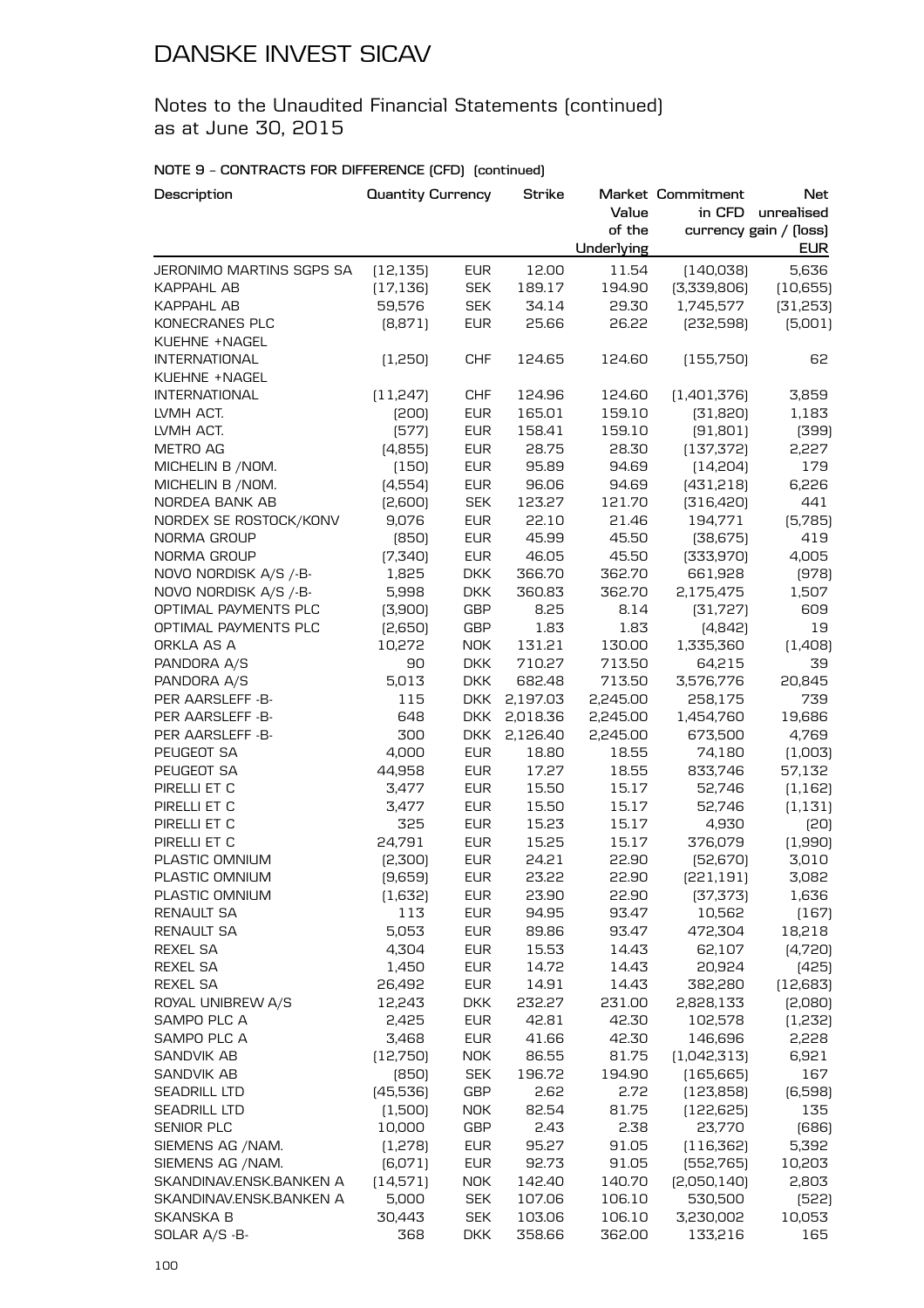Notes to the Unaudited Financial Statements (continued) as at June 30, 2015

### **NOTE 9 – CONTRACTS FOR DIFFERENCE (CFD) (continued)**

| Description                              | <b>Quantity Currency</b> |            | <b>Strike</b> | Value<br>of the<br>Underlying | Market Commitment<br>in CFD | <b>Net</b><br>unrealised<br>currency gain / [loss]<br><b>EUR</b> |
|------------------------------------------|--------------------------|------------|---------------|-------------------------------|-----------------------------|------------------------------------------------------------------|
| <b>STATOIL ASA</b>                       | 55,995                   | <b>GBP</b> | 1.39          | 1.45                          | 81,327                      | 4,735                                                            |
| <b>STATOIL ASA</b>                       | (1,450)                  | <b>NOK</b> | 141.93        | 140.70                        | [204, 015]                  | 202                                                              |
| SVENSKA HANDELSBANKEN                    |                          |            |               |                               |                             |                                                                  |
| AB                                       | (126)                    | <b>SEK</b> | 125.83        | 130.70                        | [16, 468]                   | (67)                                                             |
| SVENSKA HANDELSBANKEN                    |                          |            |               |                               |                             |                                                                  |
| AB                                       | [24, 137]                | <b>SEK</b> | 103.57        | 104.30                        | [2,517,489]                 | (1, 914)                                                         |
| SVENSKA HANDELSBANKEN                    |                          |            |               |                               |                             |                                                                  |
| AB                                       | [40,071]                 | <b>SEK</b> | 95.52         | 91.80                         | [3,678,518]                 | 16,172                                                           |
| SWEDBANK AB -A-                          | (19,620)                 | <b>SEK</b> | 95.78         | 91.80                         | (1,801,116)                 | 8,463                                                            |
| SWEDBANK AB -A-                          | (17, 455)                | <b>SEK</b> | 168.40        | 167.90                        | [2,930,695]                 | 951                                                              |
| SWEDBANK AB -A-                          | [6,934]                  | <b>SEK</b> | 189.17        | 194.90                        | (1,351,437)                 | (4, 311)                                                         |
| THE SWATCH GROUP AG                      | (611)                    | <b>CHF</b> | 363.97        | 368.80                        | [225, 337]                  | [2,838]                                                          |
| TOPPS TILES PLC                          | (5,000)                  | <b>GBP</b> | 2.75          | 2.72                          | (13,600)                    | 228                                                              |
| <b>TOPPS TILES PLC</b>                   | (4,554)                  | <b>GBP</b> | 21.34         | 21.13                         | [96, 226]                   | 1,331                                                            |
| TRAVIS PERKINS PLC                       | 247,425                  | <b>GBP</b> | 2.55          | 2.38                          | 588,129                     | [58, 637]                                                        |
| <b>UNICREDIT AZ</b>                      | 34,000                   | <b>EUR</b> | 6.39          | 6.01                          | 204,170                     | (13,031)                                                         |
| <b>VALEO</b>                             | (1,973)                  | <b>EUR</b> | 134.59        | 140.90                        | [277,996]                   | [12, 456]                                                        |
| VESTAS WIND SYSTEMS AS /                 |                          |            |               |                               |                             |                                                                  |
| <b>REG</b>                               | 2,000                    | <b>DKK</b> | 330.99        | 332.20                        | 664,400                     | 325                                                              |
| VESTAS WIND SYSTEMS AS /                 |                          |            |               |                               |                             |                                                                  |
| <b>REG</b>                               | 12,446                   | <b>DKK</b> | 319.54        | 332.20                        | 4,134,561                   | 21,118                                                           |
| <b>WARTSILA CORPORATION -B-</b>          | (3,795)                  | <b>EUR</b> | 41.04         | 42.37                         | [160, 794]                  | (5,061)                                                          |
| <b>WARTSILA CORPORATION -B-</b>          | (5,393)                  | <b>EUR</b> | 41.04         | 42.37                         | [228,501]                   | (7, 191)                                                         |
| WEIR GROUP PLC                           | [9,438]                  | <b>GBP</b> | 8.53          | 8.14                          | [76, 778]                   | 5,258                                                            |
| WEIR GROUP PLC                           | 60,473                   | <b>GBP</b> | 3.07          | 2.88                          | 174,162                     | (16,503)                                                         |
| <b>WIENERBERGER AG</b>                   | [12, 488]                | <b>EUR</b> | 13.74         | 14.05                         | (175, 456)                  | (3,873)                                                          |
| WIRECARD AG/APRES RED.CAP                | (1,300)                  | <b>EUR</b> | 34.74         | 34.45                         | [44,779]                    | 383                                                              |
| WIRECARD AG/APRES RED.CAP                | (10, 929)                | <b>EUR</b> | 35.58         | 34.45                         | [376, 449]                  | 12,351                                                           |
| WIRECARD AG/APRES RED.CAP<br>WM MORRISON | (7,795)                  | <b>EUR</b> | 35.74         | 34.45                         | [268,499]                   | 10,095                                                           |
| SUPERMARKETS PLC<br>WM MORRISON          | (9,300)                  | <b>GBP</b> | 17.51         | 17.15                         | (159, 495)                  | 4,766                                                            |
| <b>SUPERMARKETS PLC</b>                  | 10,349                   | <b>GBP</b> | 1.44          | 1.45                          | 15,031                      | 135                                                              |
| Total                                    |                          |            |               |                               |                             | 106,129                                                          |

As at June 30, 2015, the net unrealised gain on CFD was EUR 106,129.

### **NOTE 10 — FINANCIAL FUTURES CONTRACTS**

For the period ended June 30, 2015, the following financial futures contracts were outstanding :

### **Danske Invest Sicav - Europe Long - Short Dynamic Plus\***

|             | Contracts                                            | Number of<br>contracts | Commitment<br>[EUR] | Maturity<br>date | Currency   | Unrealised<br>loss |
|-------------|------------------------------------------------------|------------------------|---------------------|------------------|------------|--------------------|
| <b>SALE</b> | DOW JONES 600- CONS.<br>R MAT<br>DOW JONES STOXX 600 | (261                   | [504, 010]          | 18/09/2015       | <b>EUR</b> | [2,070]            |
| <b>SALE</b> | <b>PRICE IX</b>                                      | (105)                  | (1,999,200)         | 18/09/2015       | EUR        | (982)<br>(3,052)   |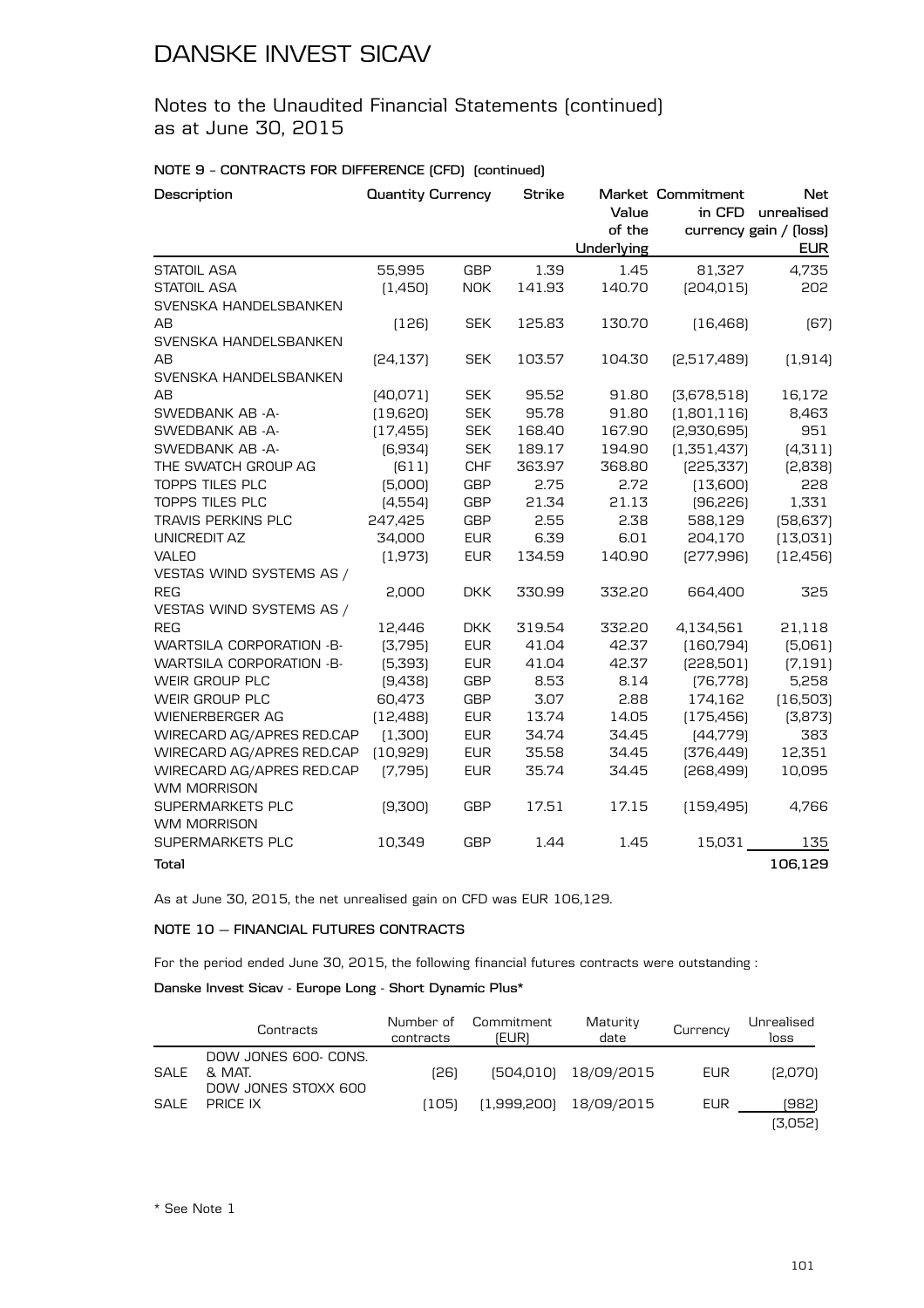Notes to the Unaudited Financial Statements (continued) as at June 30, 2015

### **NOTE 11 – POST BALANCE SHEET EVENT**

### **Sub-Fund closure: Danske Invest SICAV - US Mid Cap**

The Danske Invest SICAV - US Mid Cap Sub-Fund has been closed as all the remaining shares in the classes have been redeemed by an order placed on July 9, 2015 for NAV calculated on July 10, 2015. De-notification of the Sub-Fund in Luxembourg, Germany and Switzerland will be done in due course.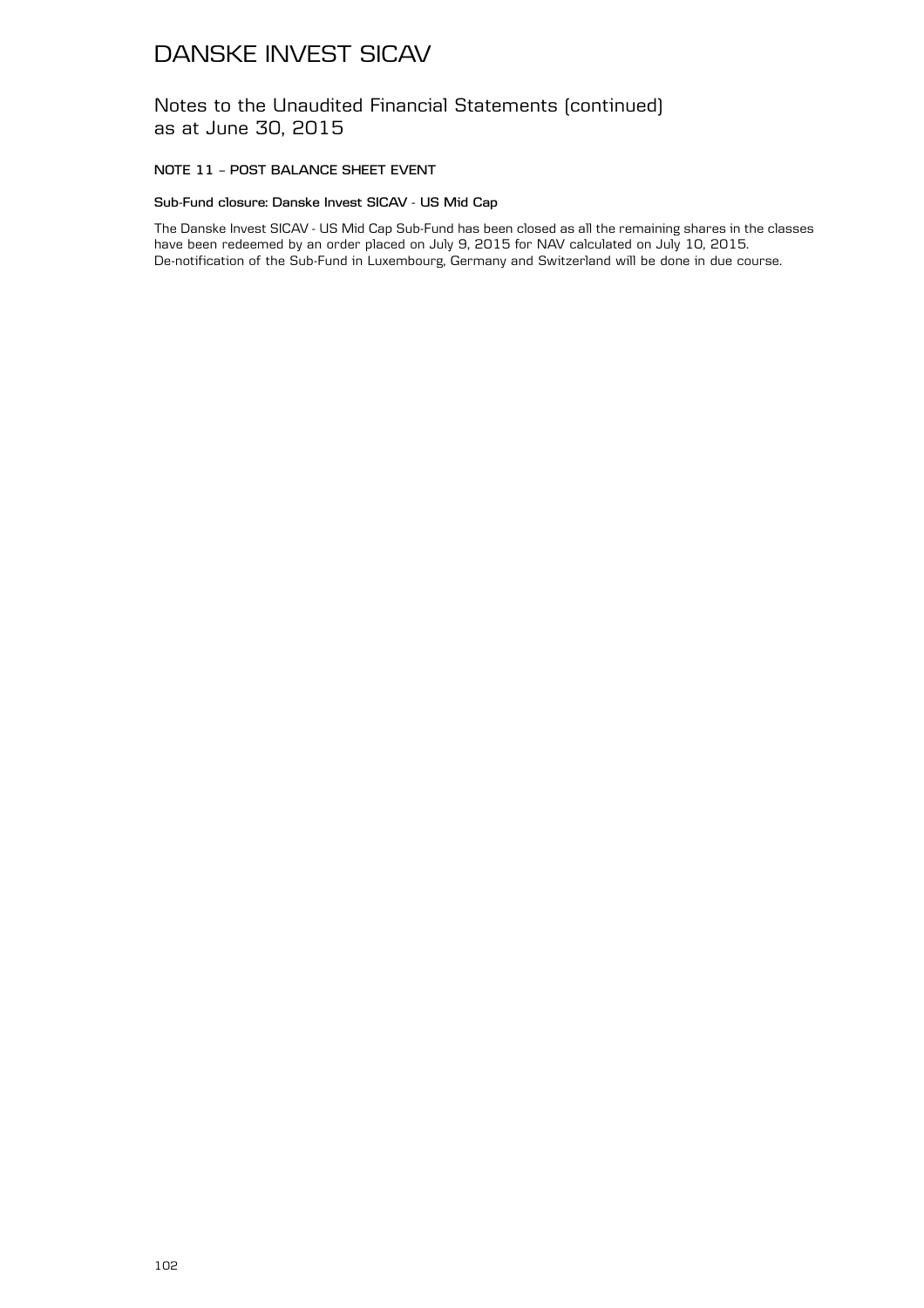### INFORMATION FOR INVESTORS IN SWITZERLAND (non audited) as at June 30, 2015

1) Danske Invest SICAV - Total Expense Ratio (TER) as per June 30, 2015

|                                                         |            |              | TER ratio<br>excluding<br>Perfor- | TER ratio<br>including |
|---------------------------------------------------------|------------|--------------|-----------------------------------|------------------------|
|                                                         |            |              | mance                             | Performance            |
| Sub-Fund Name                                           | Currency   | Isin Code    | fee                               | fee                    |
| Eastern Europe                                          | <b>EUR</b> |              |                                   |                        |
| Eastern Europe Class I                                  |            | LU0727216912 | 1.21%                             | 1.21%                  |
| Eastern Europe Class A                                  |            | LU0727216755 | 2.15%                             | 2.15%                  |
| Europe                                                  | <b>EUR</b> |              |                                   |                        |
| Europe Class I                                          |            | LU0727217134 | 1.03%                             | 1.03%                  |
| Europe Class A                                          |            | LU0727217050 | 1.77%                             | 1.77%                  |
| Europe Absolute                                         | <b>EUR</b> |              |                                   |                        |
| Europe Absolute Class A p                               |            | LU0644011495 | 1.80%                             | 2.44%                  |
| Europe Absolute Class I p                               |            | LU0644011735 | 1.16%                             | 1.98%                  |
| Europe Absolute Class A-sek hp                          |            | LU0644011651 | 1.80%                             | 2.36%                  |
| Global Inflation Linked Bond                            | <b>EUR</b> |              |                                   |                        |
| Global Inflation Linked Bond Class A                    |            | LU0727217308 | 1.06%                             | 1.06%                  |
| Global Inflation Linked Bond Class I <sup>7</sup>       |            | LU0727217480 | 0.53%                             | 0.53%                  |
| Global Inflation Linked Bond Class Y                    |            | LU0790898422 | 0.98%                             | 0.98%                  |
| Global Inflation Linked Bond Class A d <sup>5</sup>     |            | LU0727217647 | 0.95%                             | 0.95%                  |
| Global Inflation Linked Bond Class A-sek h <sup>5</sup> |            | LU1204914821 | 1.05%                             | 1.05%                  |
| Euro High Yield Bond                                    | <b>EUR</b> |              |                                   |                        |
| Euro High Yield Bond Class A                            |            | LU0923469943 | 1.28%                             | 1.28%                  |
| Euro High Yield Bond Class A-sek h <sup>5</sup>         |            | LU1204911645 | 1.25%                             | 1.25%                  |
| Euro High Yield Bond Class A d <sup>5</sup>             |            | LU1204911728 | 1.14%                             | 1.14%                  |
| Europe Long-Short Dynamic                               | <b>EUR</b> |              |                                   |                        |
| Europe Long-Short Dynamic A p                           |            | LU0861185303 | 1.80%                             | 3.55%                  |
| Europe Long-Short Dynamic I p                           |            | LU0861186293 | 1.16%                             | 3.01%                  |
| Europe Long-Short Dynamic A-sek hp                      |            | LU0861185998 | 1.80%                             | 3.49%                  |
| Germany <sup>3</sup>                                    | <b>EUR</b> |              |                                   |                        |
| Germany Class A                                         |            | LU1116403517 | 1.88%                             | 1.88%                  |
| Germany Class I                                         |            | LU1116403780 | 1.01%                             | 1.01%                  |
| Germany Class A-sek <sup>5</sup>                        |            | LU1204912536 | 1.09%                             | 1.09%                  |
| Germany Class A-nok <sup>5</sup>                        |            | LU1204912619 | 1.04%                             | 1.04%                  |
| Nordic Corporate Bond <sup>3</sup>                      | <b>EUR</b> |              |                                   |                        |
| Nordic Corporate Bond Class A                           |            | LU1116404325 | 1.16%                             | 1.16%                  |
| Nordic Corporate Bond Class A-sek d h                   |            | LU1116404838 | 1.07%                             | 1.07%                  |
| Nordic Corporate Bond Class I                           |            | LU1116404671 | 0.56%                             | 0.56%                  |
| Nordic Corporate Bond Class A d <sup>5</sup>            |            | LU1204915398 | 0.93%                             | 0.93%                  |
| Nordic Corporate Bond Class A-sek h <sup>8</sup>        |            | LU1204915125 | 1.01%                             | 1.01%                  |
| US Mid $Cap1$                                           | <b>USD</b> |              |                                   |                        |
| US Mid Cap Class A-eur                                  |            | LU1116406379 | 1.89%                             | 1.89%                  |
| US Mid Cap Class I                                      |            | LU1116405728 | 1.06%                             | 1.06%                  |
| US High Yield Bond <sup>4</sup>                         | <b>USD</b> |              |                                   |                        |
| US High Yield Bond Class I                              |            | LU1116405215 | 0.76%                             | 0.76%                  |
| US High Yield Bond Class A-eur h <sup>6</sup>           |            | LU1116406023 | 1.65%                             | 1.65%                  |
|                                                         |            |              |                                   |                        |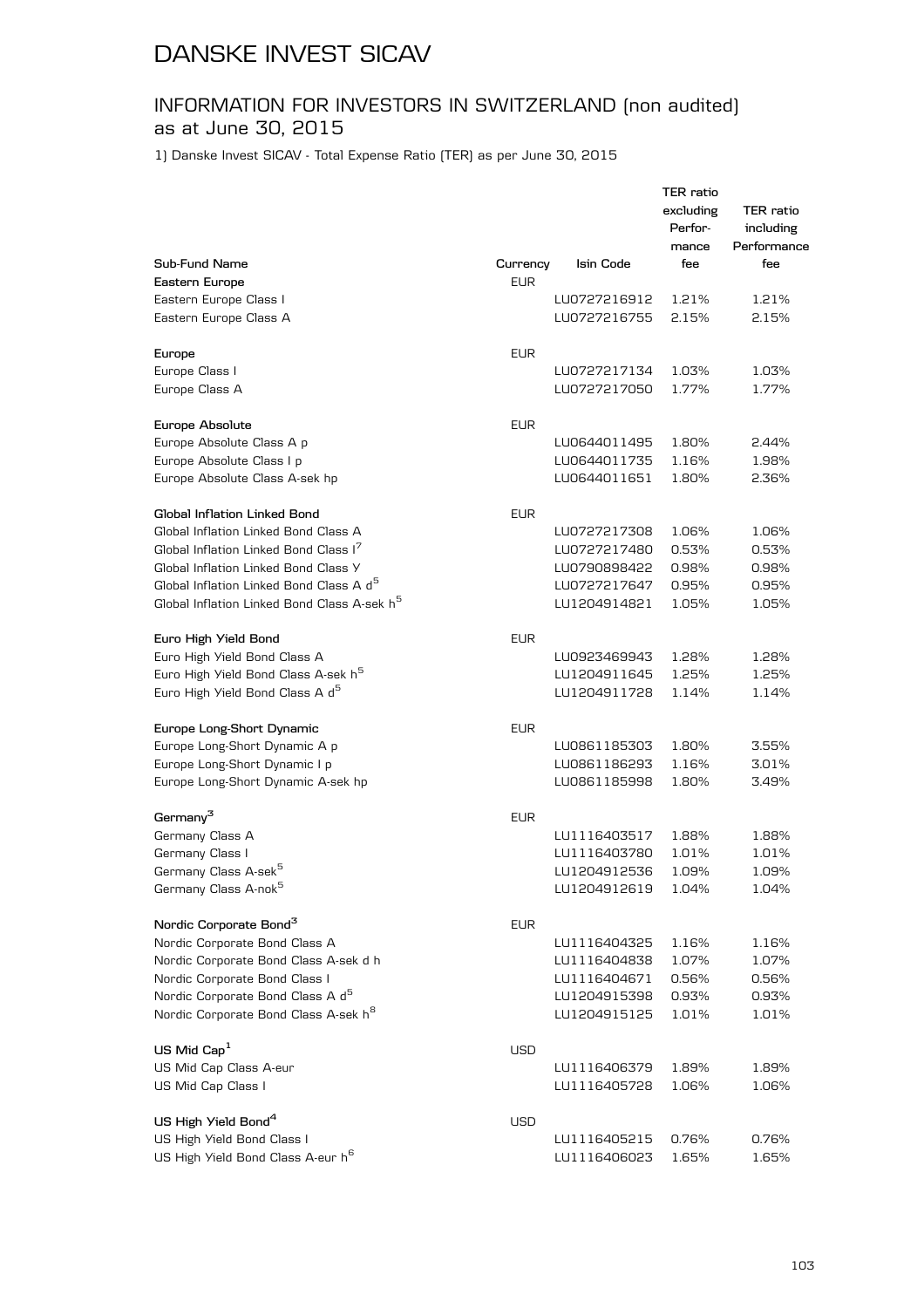# INFORMATION FOR INVESTORS IN SWITZERLAND (non audited) (continued)

as at June 30, 2015

| Global Inflation Linked Bond Short Duration <sup>2</sup>           | FUR. |                          |       |       |
|--------------------------------------------------------------------|------|--------------------------|-------|-------|
| Global Inflation Linked Bond Short Duration Class A                |      | $1111116403947$ $1.11\%$ |       | 1.11% |
| Global Inflation Linked Bond Short Duration Class A d <sup>5</sup> |      | $111204915042$ 1.00%     |       | 1 በበ% |
| Global Inflation Linked Bond Short Duration Class I                |      | 1111116404168            | 0 64% | 0.64% |

<sup>1</sup> This Sub-Fund was launched on December 11, 2014<br>
<sup>2</sup> This Sub-Fund was launched on December 12, 2014<br>
<sup>3</sup> This Sub-Fund was launched on December 15, 2014<br>
<sup>4</sup> This Sub-Fund was launched on January 14, 2015<br>
<sup>5</sup> This s

**All classes in base currency unless otherwise stated.**

**The figures above are not audited.**